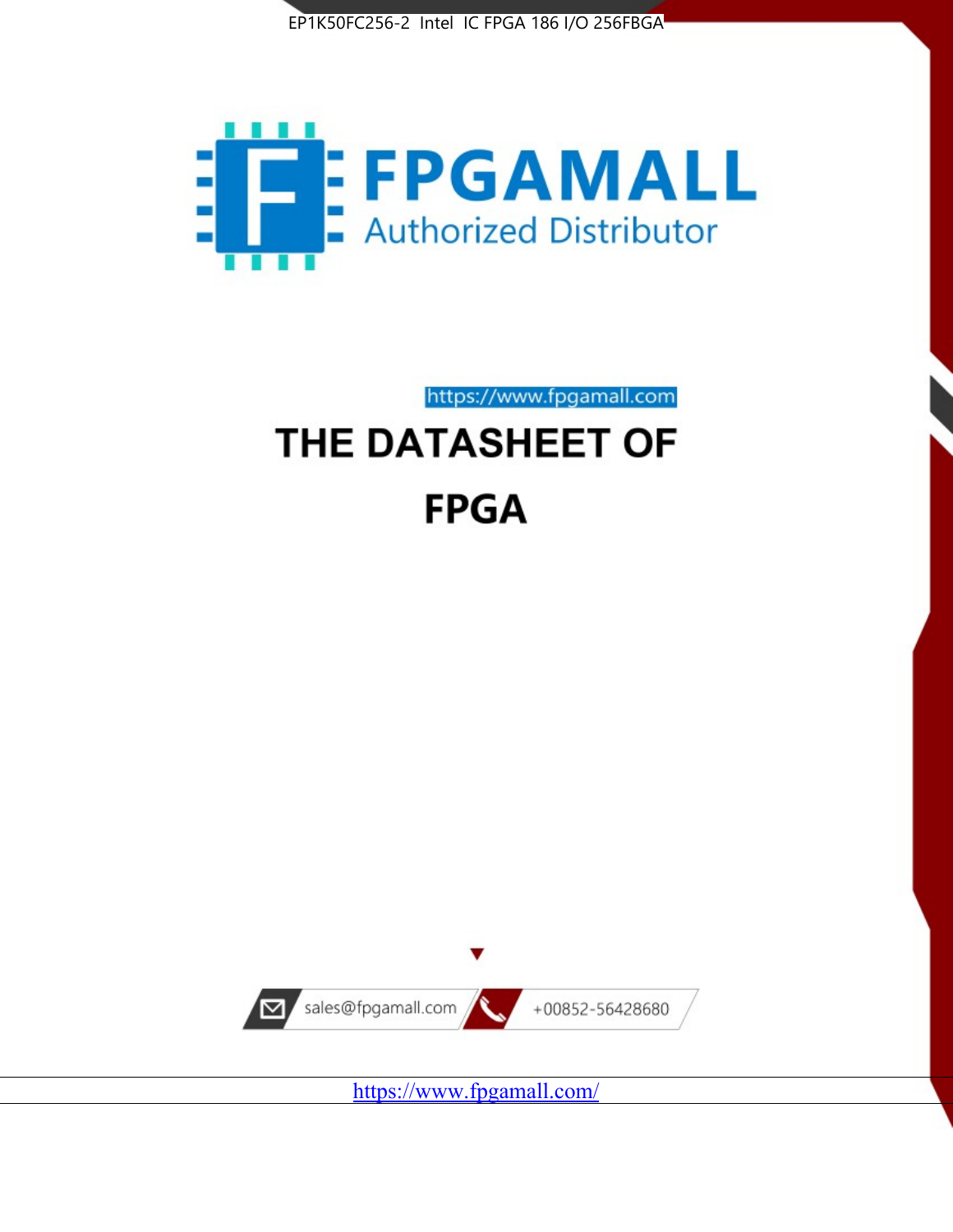

# **ACEX 1K**

**Programmable Logic Device Family**

### **May 2003, ver. 3.4 Data Sheet**

**Features...** ■ Programmable logic devices (PLDs), providing low cost system-on-a-programmable-chip (SOPC) integration in a single device

- Enhanced embedded array for implementing megafunctions such as efficient memory and specialized logic functions
- Dual-port capability with up to 16-bit width per embedded array block (EAB)
- Logic array for general logic functions
- High density
	- 10,000 to 100,000 typical gates (see Table 1)
	- Up to 49,152 RAM bits (4,096 bits per EAB, all of which can be used without reducing logic capacity)
- Cost-efficient programmable architecture for high-volume applications
	- Cost-optimized process
	- Low cost solution for high-performance communications applications
- System-level features
	- MultiVolt<sup>™</sup> I/O pins can drive or be driven by 2.5-V, 3.3-V, or 5.0-V devices
	- Low power consumption
	- Bidirectional I/O performance (setup time [ $t_{SU}$ ] and clock-tooutput delay  $[t_{CO}]$ ) up to 250 MHz
	- Fully compliant with the peripheral component interconnect Special Interest Group (PCI SIG) *PCI Local Bus Specification, Revision 2.2* for 3.3-V operation at 33 MHz or 66 MHz
	- Extended temperature range

| Table 1. ACEX™ 1K Device Features |               |               |               |                |  |  |
|-----------------------------------|---------------|---------------|---------------|----------------|--|--|
| Feature                           | <b>EP1K10</b> | <b>EP1K30</b> | <b>EP1K50</b> | <b>EP1K100</b> |  |  |
| <b>Typical gates</b>              | 10,000        | 30,000        | 50,000        | 100,000        |  |  |
| Maximum system gates              | 56,000        | 119,000       | 199,000       | 257,000        |  |  |
| Logic elements (LEs)              | 576           | 1.728         | 2,880         | 4,992          |  |  |
| <b>EABs</b>                       | 3             | 6             | 10            | 12             |  |  |
| <b>Total RAM bits</b>             | 12.288        | 24,576        | 40,960        | 49.152         |  |  |
| Maximum user I/O pins             | 136           | 171           | 249           | 333            |  |  |

### **Altera Corporation 1**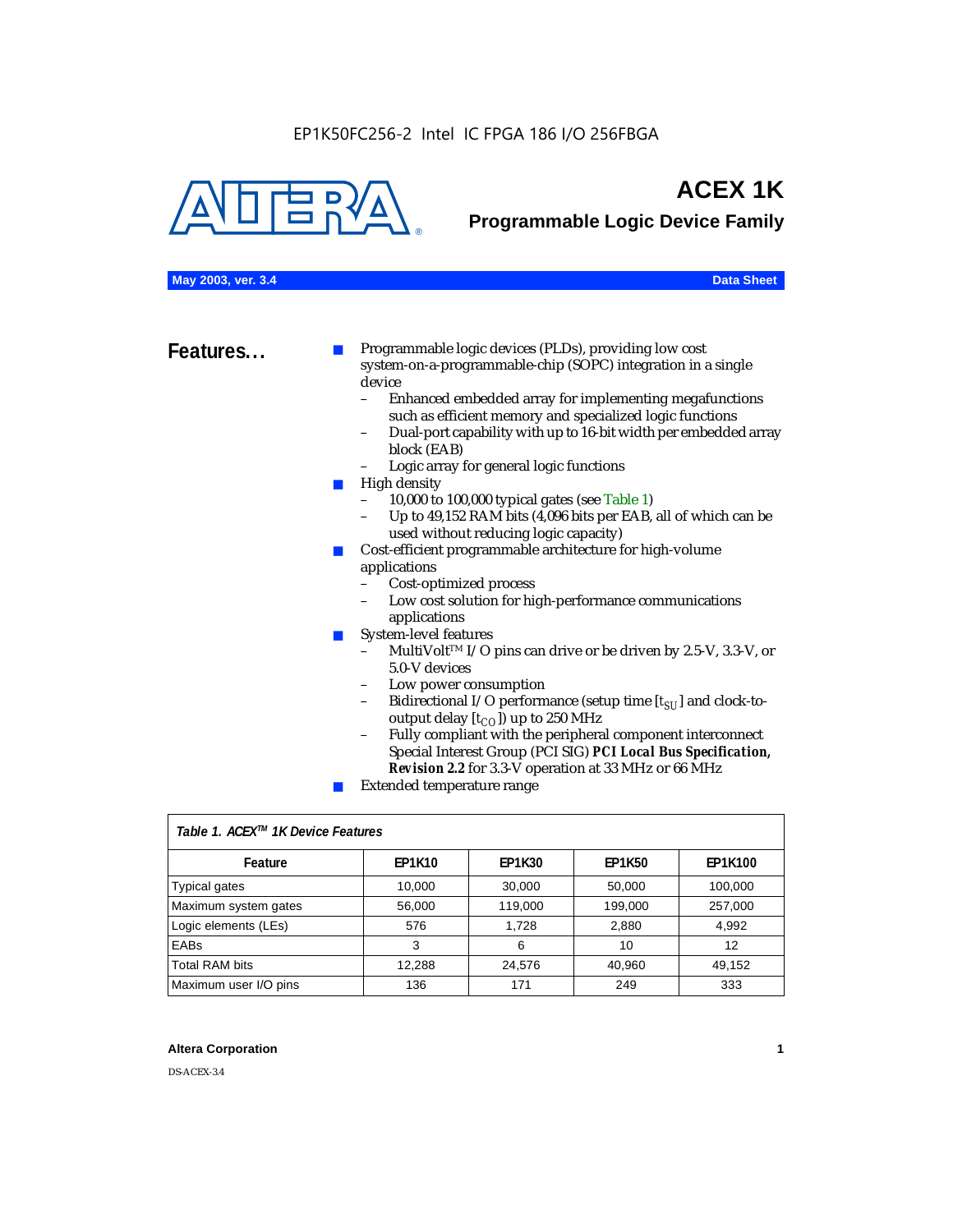### EP1K50FC256-2 Intel IC FPGA 186 I/O 256FBGA

### **ACEX 1K Programmable Logic Device Family Data Sheet**

| and More<br><b>Features</b> | -1 speed grade devices are compliant with PCI Local Bus<br>$\qquad \qquad -$<br>Specification, Revision 2.2 for 5.0-V operation<br>Built-in Joint Test Action Group (JTAG) boundary-scan test<br>(BST) circuitry compliant with IEEE Std. 1149.1-1990, available<br>without consuming additional device logic.<br>Operate with a 2.5-V internal supply voltage<br>$\qquad \qquad -$<br>In-circuit reconfigurability (ICR) via external configuration<br>devices, intelligent controller, or JTAG port<br>ClockLock™ and ClockBoost™ options for reduced clock delay,<br>$\qquad \qquad -$<br>clock skew, and clock multiplication<br>Built-in, low-skew clock distribution trees<br>$\overline{\phantom{0}}$<br>100% functional testing of all devices; test vectors or scan chains<br>$\qquad \qquad -$<br>are not required<br>Pull-up on I/O pins before and during configuration<br>Flexible interconnect<br><b>College</b><br>FastTrack® Interconnect continuous routing structure for fast,<br>predictable interconnect delays<br>Dedicated carry chain that implements arithmetic functions such<br>$\qquad \qquad -$<br>as fast adders, counters, and comparators (automatically used by<br>software tools and megafunctions)<br>Dedicated cascade chain that implements high-speed,<br>$\qquad \qquad -$<br>high-fan-in logic functions (automatically used by software tools<br>and megafunctions)<br>Tri-state emulation that implements internal tri-state buses<br>$\qquad \qquad -$<br>Up to six global clock signals and four global clear signals<br>-<br>Powerful I/O pins<br><b>COL</b><br>Individual tri-state output enable control for each pin<br>$\overline{a}$<br>Open-drain option on each I/O pin<br>$\qquad \qquad -$<br>Programmable output slew-rate control to reduce switching<br>$\overline{\phantom{0}}$<br>noise<br>Clamp to $V_{\text{CCIO}}$ user-selectable on a pin-by-pin basis<br>Supports hot-socketing<br>$\qquad \qquad -$ |
|-----------------------------|----------------------------------------------------------------------------------------------------------------------------------------------------------------------------------------------------------------------------------------------------------------------------------------------------------------------------------------------------------------------------------------------------------------------------------------------------------------------------------------------------------------------------------------------------------------------------------------------------------------------------------------------------------------------------------------------------------------------------------------------------------------------------------------------------------------------------------------------------------------------------------------------------------------------------------------------------------------------------------------------------------------------------------------------------------------------------------------------------------------------------------------------------------------------------------------------------------------------------------------------------------------------------------------------------------------------------------------------------------------------------------------------------------------------------------------------------------------------------------------------------------------------------------------------------------------------------------------------------------------------------------------------------------------------------------------------------------------------------------------------------------------------------------------------------------------------------------------------------------------------------------------------------------------------------------------------------------------------|
|                             |                                                                                                                                                                                                                                                                                                                                                                                                                                                                                                                                                                                                                                                                                                                                                                                                                                                                                                                                                                                                                                                                                                                                                                                                                                                                                                                                                                                                                                                                                                                                                                                                                                                                                                                                                                                                                                                                                                                                                                      |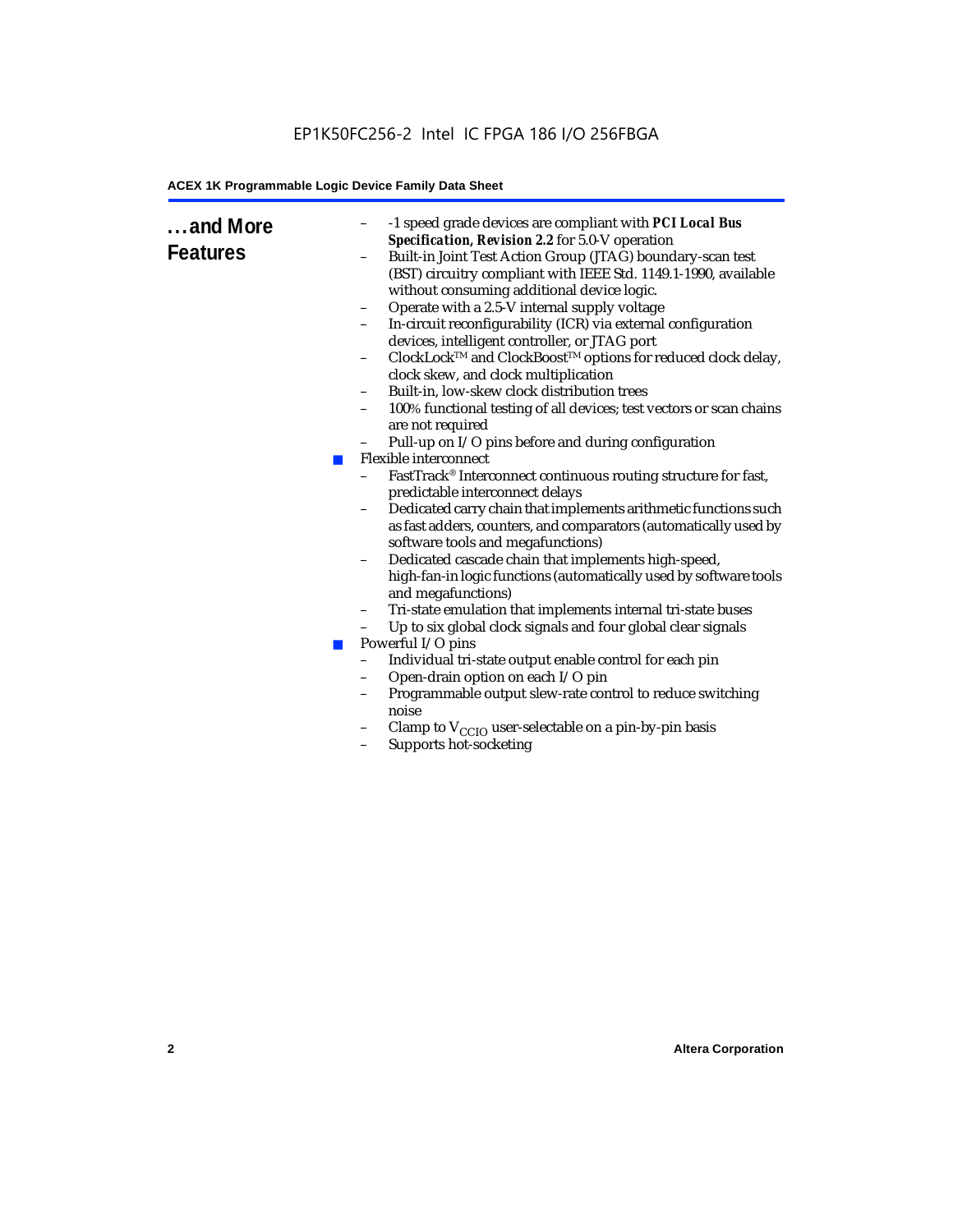- Software design support and automatic place-and-route provided by Altera development systems for Windows-based PCs and Sun SPARCstation, and HP 9000 Series 700/800 workstations
- Flexible package options are available in 100 to 484 pins, including the innovative FineLine BGATM packages (see Tables 2 and 3)
- Additional design entry and simulation support provided by EDIF 2 0 0 and 3 0 0 netlist files, library of parameterized modules (LPM), DesignWare components, Verilog HDL, VHDL, and other interfaces to popular EDA tools from manufacturers such as Cadence, Exemplar Logic, Mentor Graphics, OrCAD, Synopsys, Synplicity, VeriBest, and Viewlogic

| Notes $(1)$ , $(2)$<br>Table 2. ACEX 1K Package Options & I/O Pin Count |              |              |              |                                |                                |  |  |
|-------------------------------------------------------------------------|--------------|--------------|--------------|--------------------------------|--------------------------------|--|--|
| <b>Device</b>                                                           | 100-Pin TOFP | 144-Pin TOFP | 208-Pin POFP | 256-Pin<br><b>FineLine BGA</b> | 484-Pin<br><b>FineLine BGA</b> |  |  |
| EP1K10                                                                  | 66           | 92           | 120          | 136                            | 136(3)                         |  |  |
| <b>EP1K30</b>                                                           |              | 102          | 147          | 171                            | 171(3)                         |  |  |
| <b>EP1K50</b>                                                           |              | 102          | 147          | 186                            | 249                            |  |  |
| EP1K100                                                                 |              |              | 147          | 186                            | 333                            |  |  |

### *Notes:*

(1) ACEX 1K device package types include thin quad flat pack (TQFP), plastic quad flat pack (PQFP), and FineLine BGA packages.

(2) Devices in the same package are pin-compatible, although some devices have more I/O pins than others. When planning device migration, use the I/O pins that are common to all devices.

(3) This option is supported with a 256-pin FineLine BGA package. By using SameFrameTM pin migration, all FineLine BGA packages are pin-compatible. For example, a board can be designed to support 256-pin and 484-pin FineLine BGA packages.

| Table 3. ACEX 1K Package Sizes            |                |                |                    |                                |                                |  |
|-------------------------------------------|----------------|----------------|--------------------|--------------------------------|--------------------------------|--|
| <b>Device</b>                             | 100-Pin TOFP   | 144-Pin TOFP   | 208-Pin POFP       | 256-Pin<br><b>FineLine BGA</b> | 484-Pin<br><b>FineLine BGA</b> |  |
| Pitch (mm)                                | 0.50           | 0.50           | 0.50               | 1.0                            | 1.0                            |  |
| Area ( $mm2$ )                            | 256            | 484            | 936                | 289                            | 529                            |  |
| Length $\times$ width<br>$(mm \times mm)$ | $16 \times 16$ | $22 \times 22$ | $30.6 \times 30.6$ | $17 \times 17$                 | $23 \times 23$                 |  |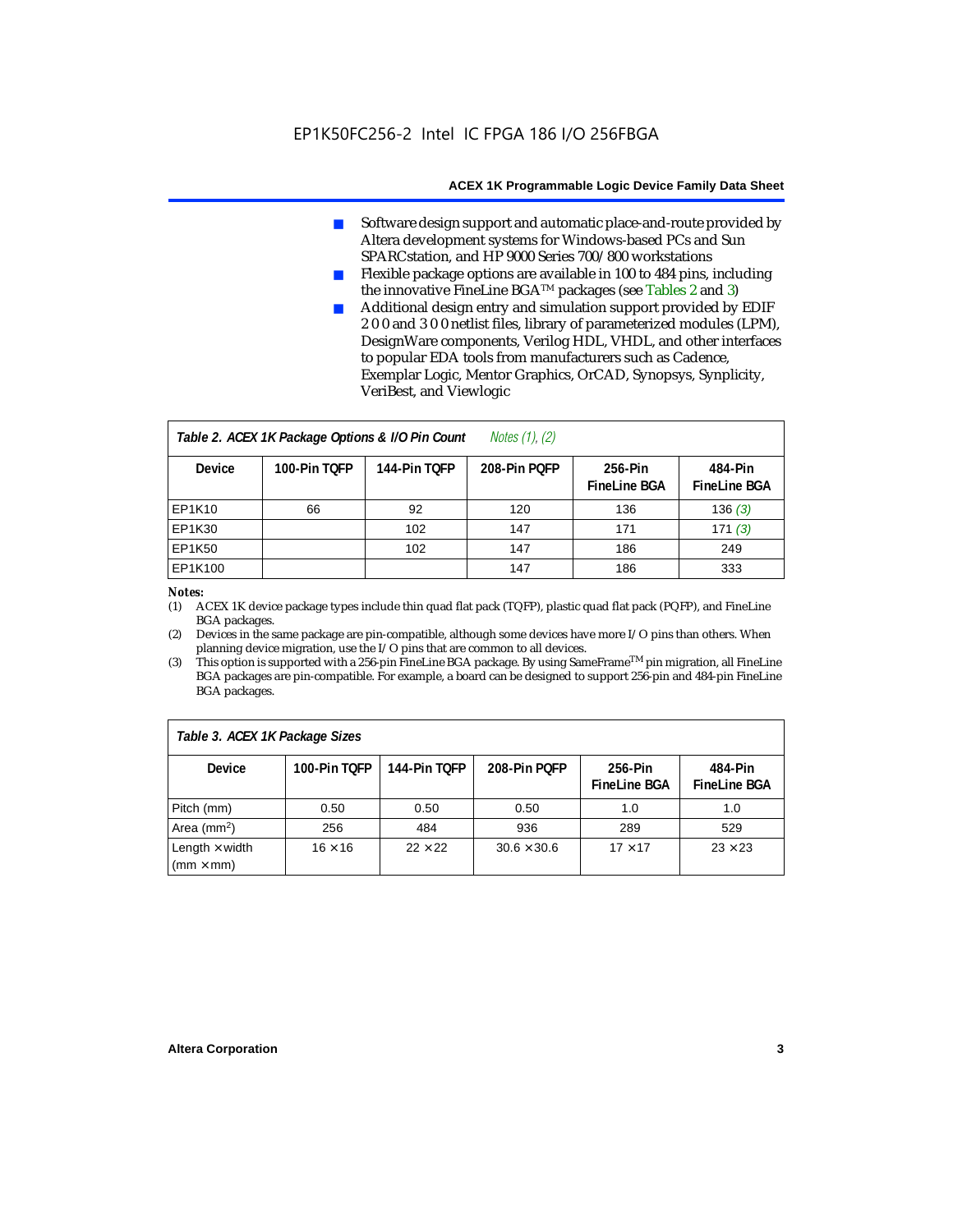### **General Description**

Altera® ACEX 1K devices provide a die-efficient, low-cost architecture by combining look-up table (LUT) architecture with EABs. LUT-based logic provides optimized performance and efficiency for data-path, register intensive, mathematical, or digital signal processing (DSP) designs, while EABs implement RAM, ROM, dual-port RAM, or first-in first-out (FIFO) functions. These elements make ACEX 1K suitable for complex logic functions and memory functions such as digital signal processing, wide data-path manipulation, data transformation and microcontrollers, as required in high-performance communications applications. Based on reconfigurable CMOS SRAM elements, the ACEX 1K architecture incorporates all features necessary to implement common gate array megafunctions, along with a high pin count to enable an effective interface with system components. The advanced process and the low voltage requirement of the 2.5-V core allow ACEX 1K devices to meet the requirements of low-cost, high-volume applications ranging from DSL modems to low-cost switches.

The ability to reconfigure ACEX 1K devices enables complete testing prior to shipment and allows the designer to focus on simulation and design verification. ACEX 1K device reconfigurability eliminates inventory management for gate array designs and test vector generation for fault coverage.

Table 4 shows ACEX 1K device performance for some common designs. All performance results were obtained with Synopsys DesignWare or LPM functions. Special design techniques are not required to implement the applications; the designer simply infers or instantiates a function in a Verilog HDL, VHDL, Altera Hardware Description Language (AHDL), or schematic design file.

| Table 4. ACEX 1K Device Performance         |                          |                                   |             |      |              |            |  |
|---------------------------------------------|--------------------------|-----------------------------------|-------------|------|--------------|------------|--|
| Application                                 | <b>Resources</b><br>Used |                                   | Performance |      |              |            |  |
|                                             | <b>LEs</b>               | <b>EABs</b><br><b>Speed Grade</b> |             |      | <b>Units</b> |            |  |
|                                             |                          |                                   | -1          | $-2$ | -3           |            |  |
| 16-bit loadable counter                     | 16                       | $\Omega$                          | 285         | 232  | 185          | <b>MHz</b> |  |
| 16-bit accumulator                          | 16                       | $\Omega$                          | 285         | 232  | 185          | <b>MHz</b> |  |
| 16-to-1 multiplexer (1)                     | 10                       | $\Omega$                          | 3.5         | 4.5  | 6.6          | ns         |  |
| 16-bit multiplier with 3-stage pipeline (2) | 592                      | $\Omega$                          | 156         | 131  | 93           | <b>MHz</b> |  |
| $256 \times 16$ RAM read cycle speed (2)    | $\Omega$                 | 1                                 | 278         | 196  | 143          | <b>MHz</b> |  |
| $256 \times 16$ RAM write cycle speed (2)   | $\Omega$                 |                                   | 185         | 143  | 111          | <b>MHz</b> |  |

### *Table 4. ACEX 1K Device Performance*

#### *Notes:*

(1) This application uses combinatorial inputs and outputs.

(2) This application uses registered inputs and outputs.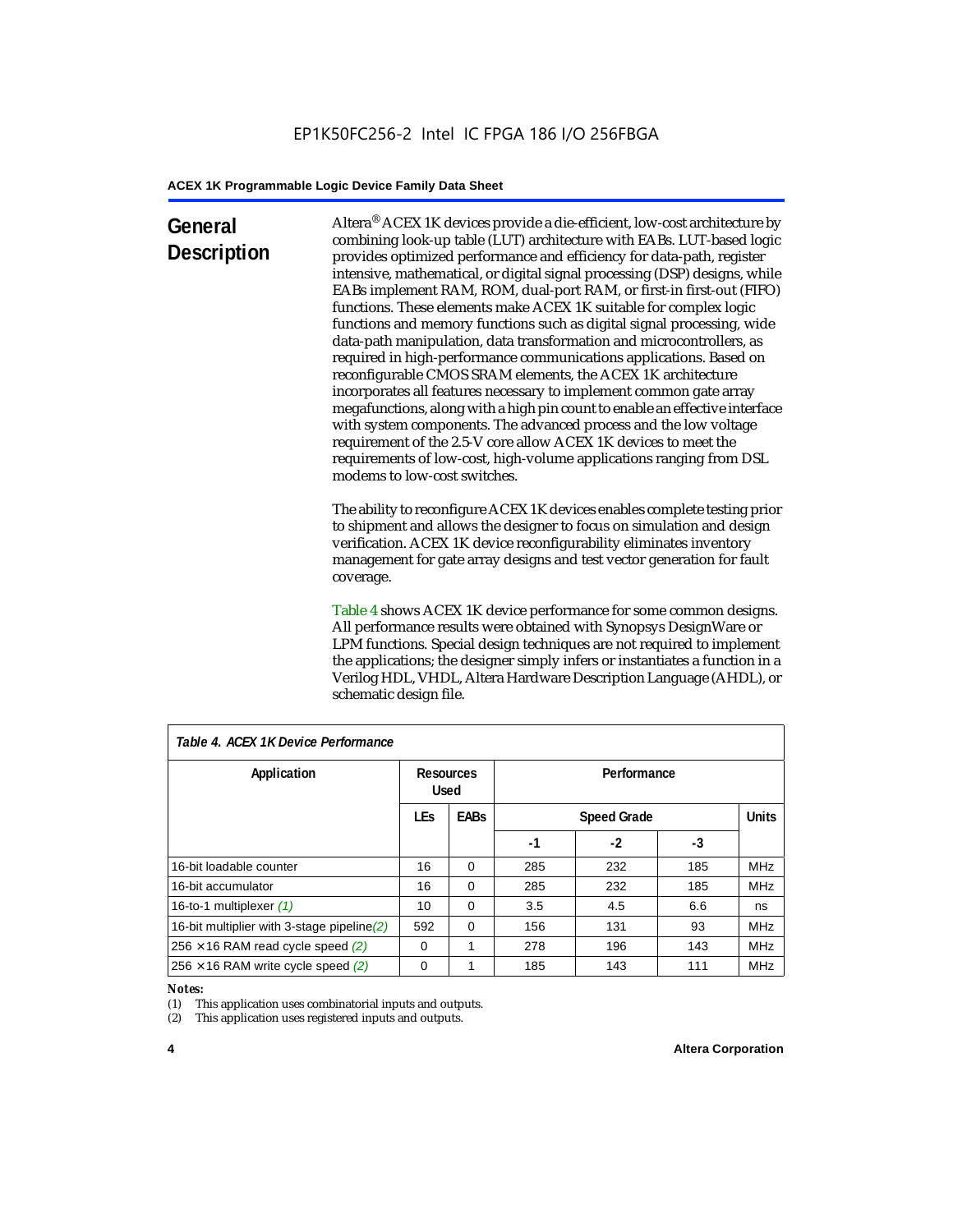Table 5 shows ACEX 1K device performance for more complex designs. These designs are available as Altera MegaCore<sup>TM</sup> functions.

| Table 5. ACEX 1K Device Performance for Complex Designs        |            |      |                    |      |             |  |
|----------------------------------------------------------------|------------|------|--------------------|------|-------------|--|
| Application                                                    | <b>LEs</b> |      |                    |      |             |  |
|                                                                | Used       |      | <b>Speed Grade</b> |      |             |  |
|                                                                |            | -1   | $-2$               | -3   |             |  |
| 16-bit, 8-tap parallel finite impulse response (FIR)<br>filter | 597        | 192  | 156                | 116  | <b>MSPS</b> |  |
| 8-bit, 512-point Fast Fourier transform (FFT)                  | 1.854      | 23.4 | 28.7               | 38.9 | μs          |  |
| function                                                       |            | 113  | 92                 | 68   | <b>MHz</b>  |  |
| a16450 universal asynchronous<br>receiver/transmitter (UART)   | 342        | 36   | 28                 | 20.5 | <b>MHz</b>  |  |

Each ACEX 1K device contains an embedded array and a logic array. The embedded array is used to implement a variety of memory functions or complex logic functions, such as digital signal processing (DSP), wide data-path manipulation, microcontroller applications, and datatransformation functions. The logic array performs the same function as the sea-of-gates in the gate array and is used to implement general logic such as counters, adders, state machines, and multiplexers. The combination of embedded and logic arrays provides the high performance and high density of embedded gate arrays, enabling designers to implement an entire system on a single device.

ACEX 1K devices are configured at system power-up with data stored in an Altera serial configuration device or provided by a system controller. Altera offers EPC16, EPC2, EPC1, and EPC1441 configuration devices, which configure ACEX 1K devices via a serial data stream. Configuration data can also be downloaded from system RAM or via the Altera MasterBlaster™, ByteBlasterMV™, or BitBlaster™ download cables. After an ACEX 1K device has been configured, it can be reconfigured in-circuit by resetting the device and loading new data. Because reconfiguration requires less than 40 ms, real-time changes can be made during system operation.

ACEX 1K devices contain an interface that permits microprocessors to configure ACEX 1K devices serially or in parallel, and synchronously or asynchronously. The interface also enables microprocessors to treat an ACEX 1K device as memory and configure it by writing to a virtual memory location, simplifying device reconfiguration.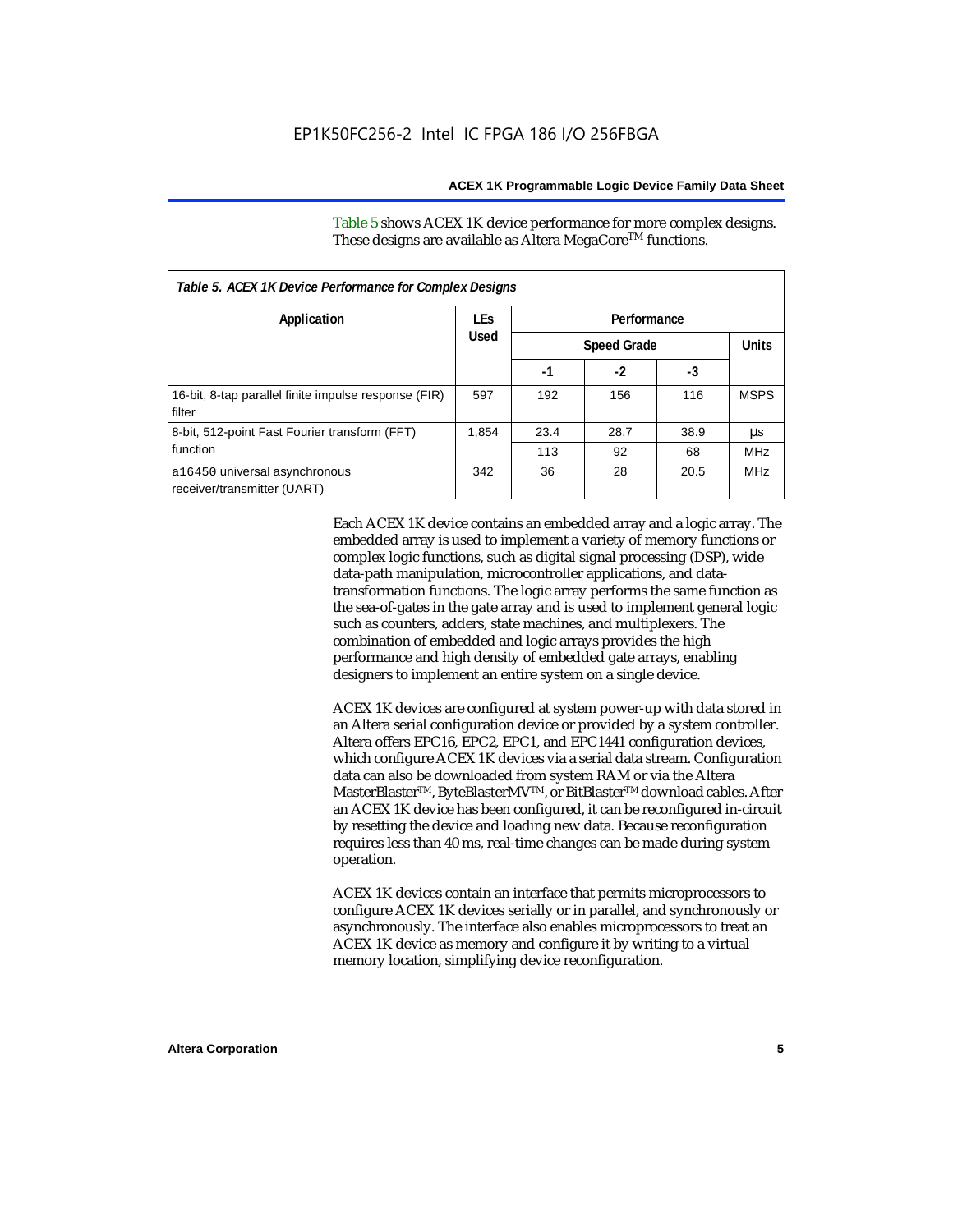For more information on the configuration of ACEX 1K devices, see the following documents:

- *Configuration Devices for ACEX, APEX, FLEX, & Mercury Devices Data Sheet*
- *MasterBlaster Serial/USB Communications Cable Data Sheet*
- *ByteBlasterMV Parallel Port Download Cable Data Sheet*
- *BitBlaster Serial Download Cable Data Sheet*

ACEX 1K devices are supported by Altera development systems, which are integrated packages that offer schematic, text (including AHDL), and waveform design entry, compilation and logic synthesis, full simulation and worst-case timing analysis, and device configuration. The software provides EDIF 2 0 0 and 3 0 0, LPM, VHDL, Verilog HDL, and other interfaces for additional design entry and simulation support from other industry-standard PC- and UNIX workstation-based EDA tools.

The Altera software works easily with common gate array EDA tools for synthesis and simulation. For example, the Altera software can generate Verilog HDL files for simulation with tools such as Cadence Verilog-XL. Additionally, the Altera software contains EDA libraries that use devicespecific features such as carry chains, which are used for fast counter and arithmetic functions. For instance, the Synopsys Design Compiler library supplied with the Altera development system includes DesignWare functions that are optimized for the ACEX 1K device architecture.

The Altera development systems run on Windows-based PCs and Sun SPARCstation, and HP 9000 Series 700/800 workstations.



For more information, see the *MAX+PLUS II Programmable Logic Development System & Software Data Sheet* and the *Quartus Programmable Logic Development System & Software Data Sheet*.

### **Functional Description**

Each ACEX 1K device contains an enhanced embedded array that implements memory and specialized logic functions, and a logic array that implements general logic.

The embedded array consists of a series of EABs. When implementing memory functions, each EAB provides 4,096 bits, which can be used to create RAM, ROM, dual-port RAM, or first-in first-out (FIFO) functions. When implementing logic, each EAB can contribute 100 to 600 gates towards complex logic functions such as multipliers, microcontrollers, state machines, and DSP functions. EABs can be used independently, or multiple EABs can be combined to implement larger functions.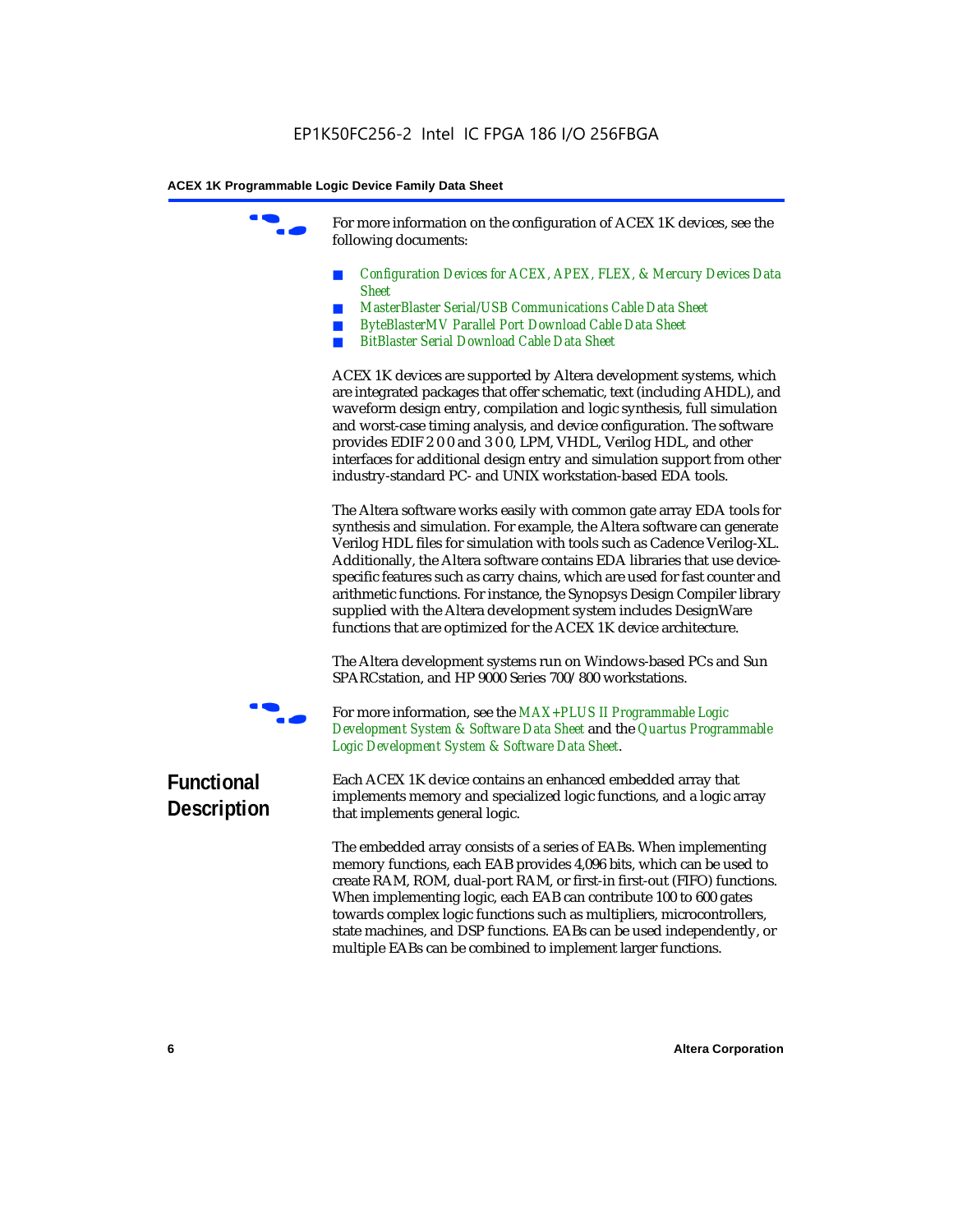The logic array consists of logic array blocks (LABs). Each LAB contains eight LEs and a local interconnect. An LE consists of a 4-input LUT, a programmable flipflop, and dedicated signal paths for carry and cascade functions. The eight LEs can be used to create medium-sized blocks of logic—such as 8-bit counters, address decoders, or state machines—or combined across LABs to create larger logic blocks. Each LAB represents about 96 usable logic gates.

Signal interconnections within ACEX 1K devices (as well as to and from device pins) are provided by the FastTrack Interconnect routing structure, which is a series of fast, continuous row and column channels that run the entire length and width of the device.

Each I/O pin is fed by an I/O element (IOE) located at the end of each row and column of the FastTrack Interconnect routing structure. Each IOE contains a bidirectional I/O buffer and a flipflop that can be used as either an output or input register to feed input, output, or bidirectional signals. When used with a dedicated clock pin, these registers provide exceptional performance. As inputs, they provide setup times as low as 1.1 ns and hold times of 0 ns. As outputs, these registers provide clock-to-output times as low as 2.5 ns. IOEs provide a variety of features, such as JTAG BST support, slew-rate control, tri-state buffers, and open-drain outputs.

Figure 1 shows a block diagram of the ACEX 1K device architecture. Each group of LEs is combined into an LAB; groups of LABs are arranged into rows and columns. Each row also contains a single EAB. The LABs and EABs are interconnected by the FastTrack Interconnect routing structure. IOEs are located at the end of each row and column of the FastTrack Interconnect routing structure.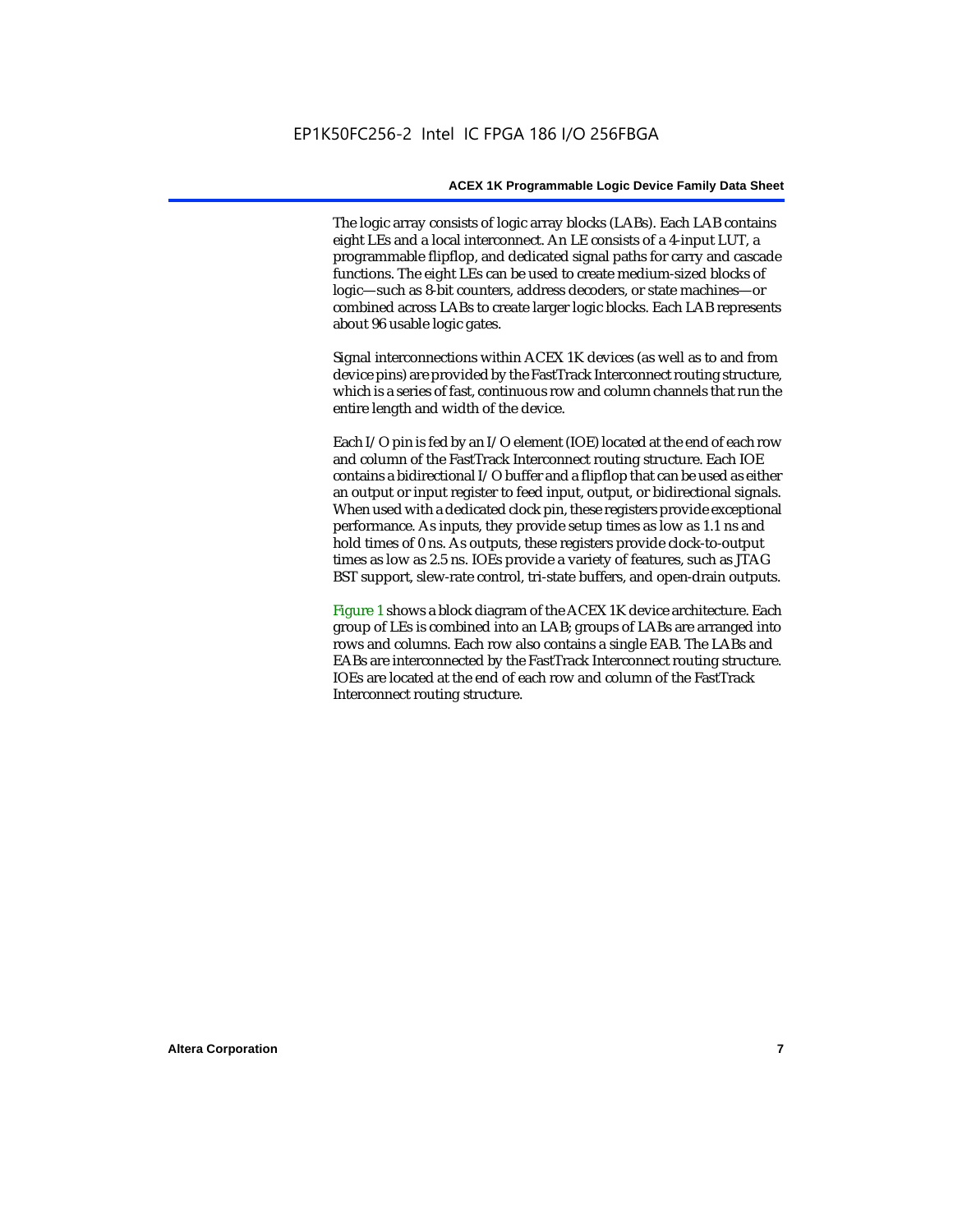

*Figure 1. ACEX 1K Device Block Diagram*

ACEX 1K devices provide six dedicated inputs that drive the flipflops' control inputs and ensure the efficient distribution of high-speed, lowskew (less than 1.0 ns) control signals. These signals use dedicated routing channels that provide shorter delays and lower skews than the FastTrack Interconnect routing structure. Four of the dedicated inputs drive four global signals. These four global signals can also be driven by internal logic, providing an ideal solution for a clock divider or an internally generated asynchronous clear signal that clears many registers in the device.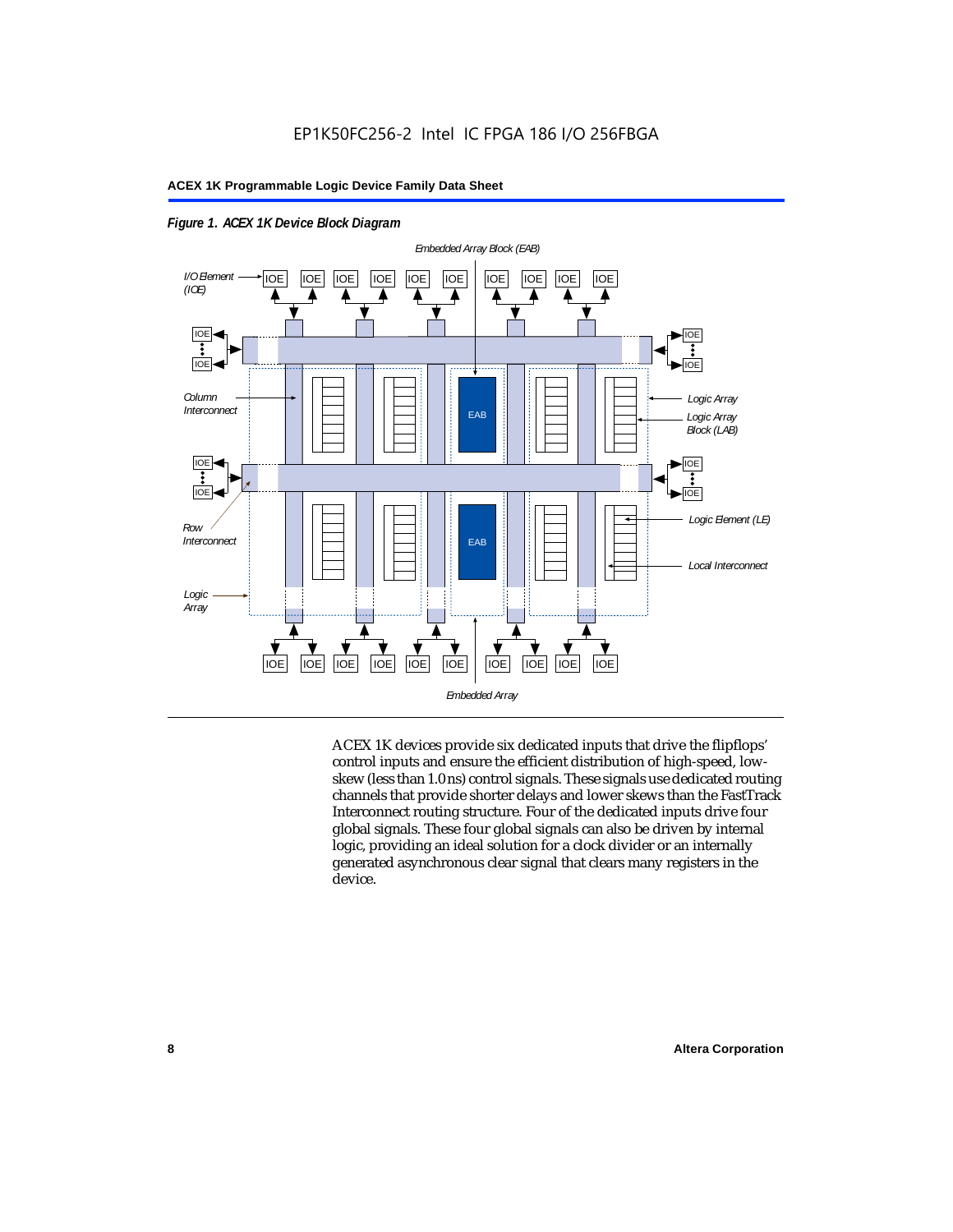### **Embedded Array Block**

The EAB is a flexible block of RAM, with registers on the input and output ports, that is used to implement common gate array megafunctions. Because it is large and flexible, the EAB is suitable for functions such as multipliers, vector scalars, and error correction circuits. These functions can be combined in applications such as digital filters and microcontrollers.

Logic functions are implemented by programming the EAB with a readonly pattern during configuration, thereby creating a large LUT. With LUTs, combinatorial functions are implemented by looking up the results rather than by computing them. This implementation of combinatorial functions can be faster than using algorithms implemented in general logic, a performance advantage that is further enhanced by the fast access times of EABs. The large capacity of EABs enables designers to implement complex functions in a single logic level without the routing delays associated with linked LEs or field-programmable gate array (FPGA) RAM blocks. For example, a single EAB can implement any function with 8 inputs and 16 outputs. Parameterized functions, such as LPM functions, can take advantage of the EAB automatically.

The ACEX 1K enhanced EAB supports dual-port RAM. The dual-port structure is ideal for FIFO buffers with one or two clocks. The ACEX 1K EAB can also support up to 16-bit-wide RAM blocks. The ACEX 1K EAB can act in dual-port or single-port mode. When in dual-port mode, separate clocks may be used for EAB read and write sections, allowing the EAB to be written and read at different rates. It also has separate synchronous clock enable signals for the EAB read and write sections, which allow independent control of these sections.

The EAB can also be used for bidirectional, dual-port memory applications where two ports read or write simultaneously. To implement this type of dual-port memory, two EABs are used to support two simultaneous reads or writes.

Alternatively, one clock and clock enable can be used to control the input registers of the EAB, while a different clock and clock enable control the output registers (see Figure 2).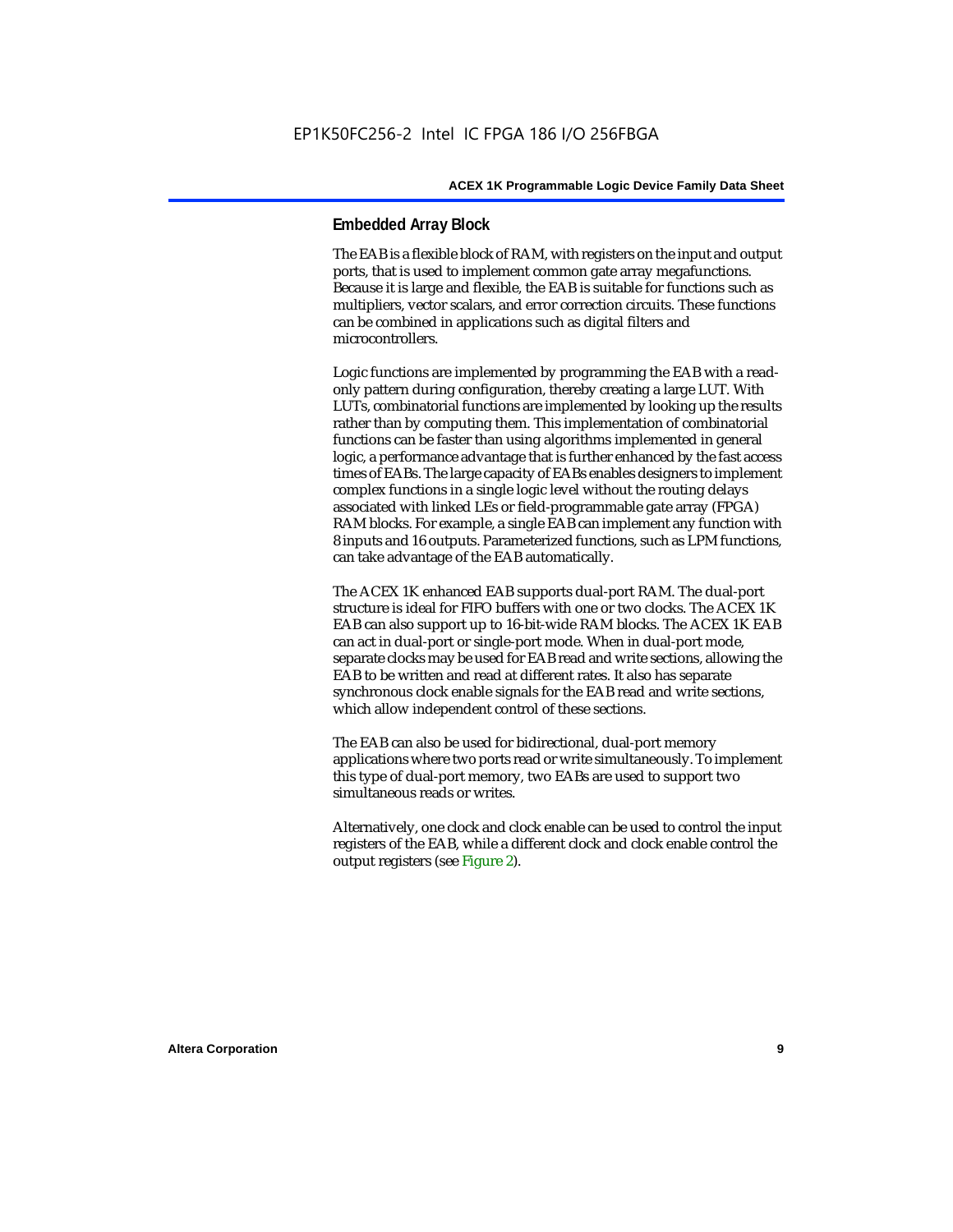

### *Notes:*

- (1) All registers can be asynchronously cleared by EAB local interconnect signals, global signals, or the chip-wide reset.<br>(2) EP1K10. EP1K30. and EP1K50 devices have 88 EAB local interconnect channels: EP1K100 devices hav
- EP1K10, EP1K30, and EP1K50 devices have 88 EAB local interconnect channels; EP1K100 devices have 104 EAB local interconnect channels.

The EAB can use Altera megafunctions to implement dual-port RAM applications where both ports can read or write, as shown in Figure 3. The ACEX 1K EAB can also be used in a single-port mode (see Figure 4).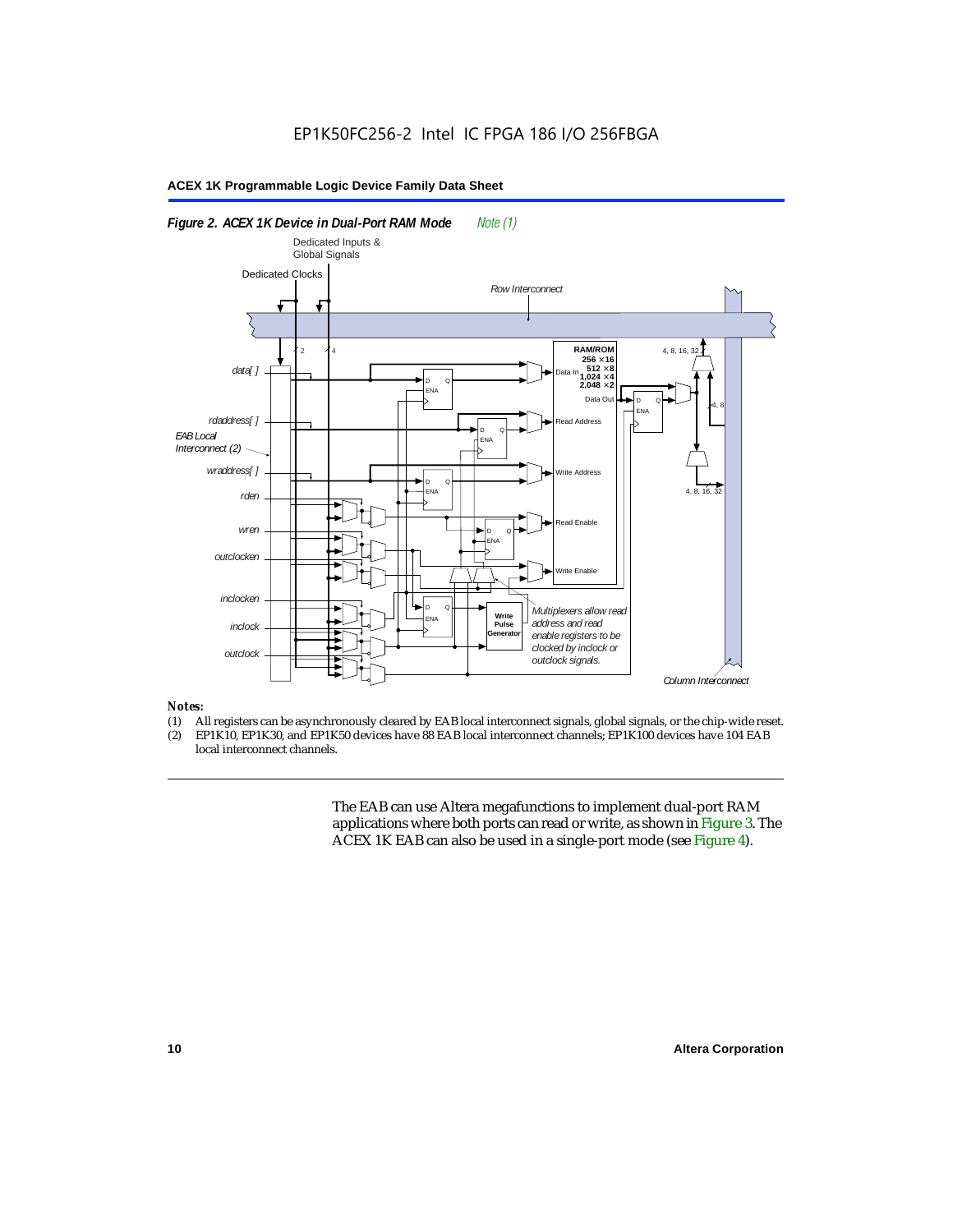*Figure 3. ACEX 1K EAB in Dual-Port RAM Mode*



*Figure 4. ACEX 1K Device in Single-Port RAM Mode* 



## *Note:*<br>(1) **H**

EP1K10, EP1K30, and EP1K50 devices have 88 EAB local interconnect channels; EP1K100 devices have 104 EAB local interconnect channels.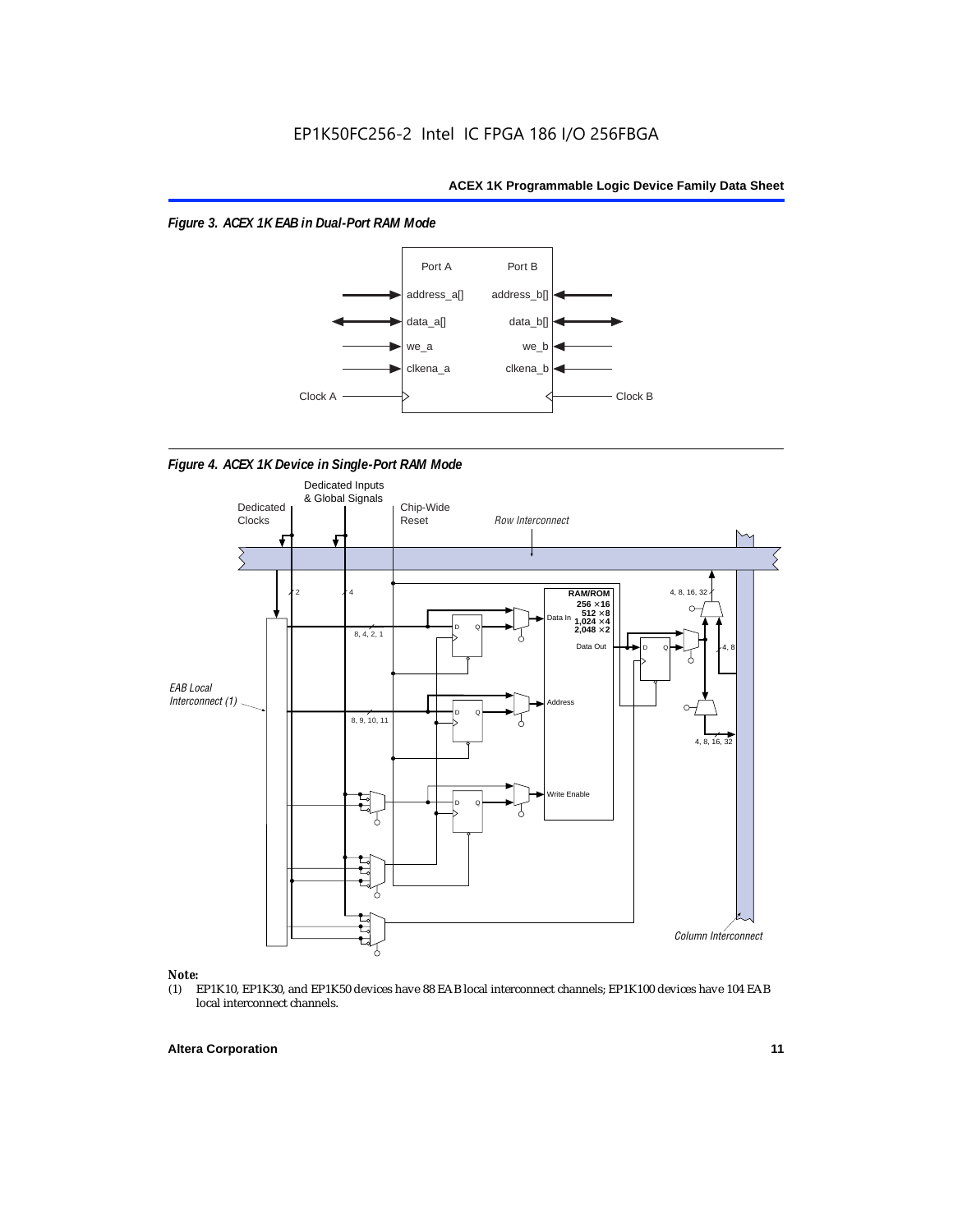EABs can be used to implement synchronous RAM, which is easier to use than asynchronous RAM. A circuit using asynchronous RAM must generate the RAM write enable signal, while ensuring that its data and address signals meet setup and hold time specifications relative to the write enable signal. In contrast, the EAB's synchronous RAM generates its own write enable signal and is self-timed with respect to the input or write clock. A circuit using the EAB's self-timed RAM must only meet the setup and hold time specifications of the global clock.

When used as RAM, each EAB can be configured in any of the following sizes:  $256 \times 16$ ;  $512 \times 8$ ;  $1,024 \times 4$ ; or  $2,048 \times 2$ . Figure 5 shows the ACEX 1K EAB memory configurations.



Larger blocks of RAM are created by combining multiple EABs. For example, two  $256 \times 16$  RAM blocks can be combined to form a  $256 \times 32$ block, and two  $512 \times 8$  RAM blocks can be combined to form a  $512 \times 16$  block. Figure 6 shows examples of multiple EAB combination.

### *Figure 6. Examples of Combining ACEX 1K EABs*



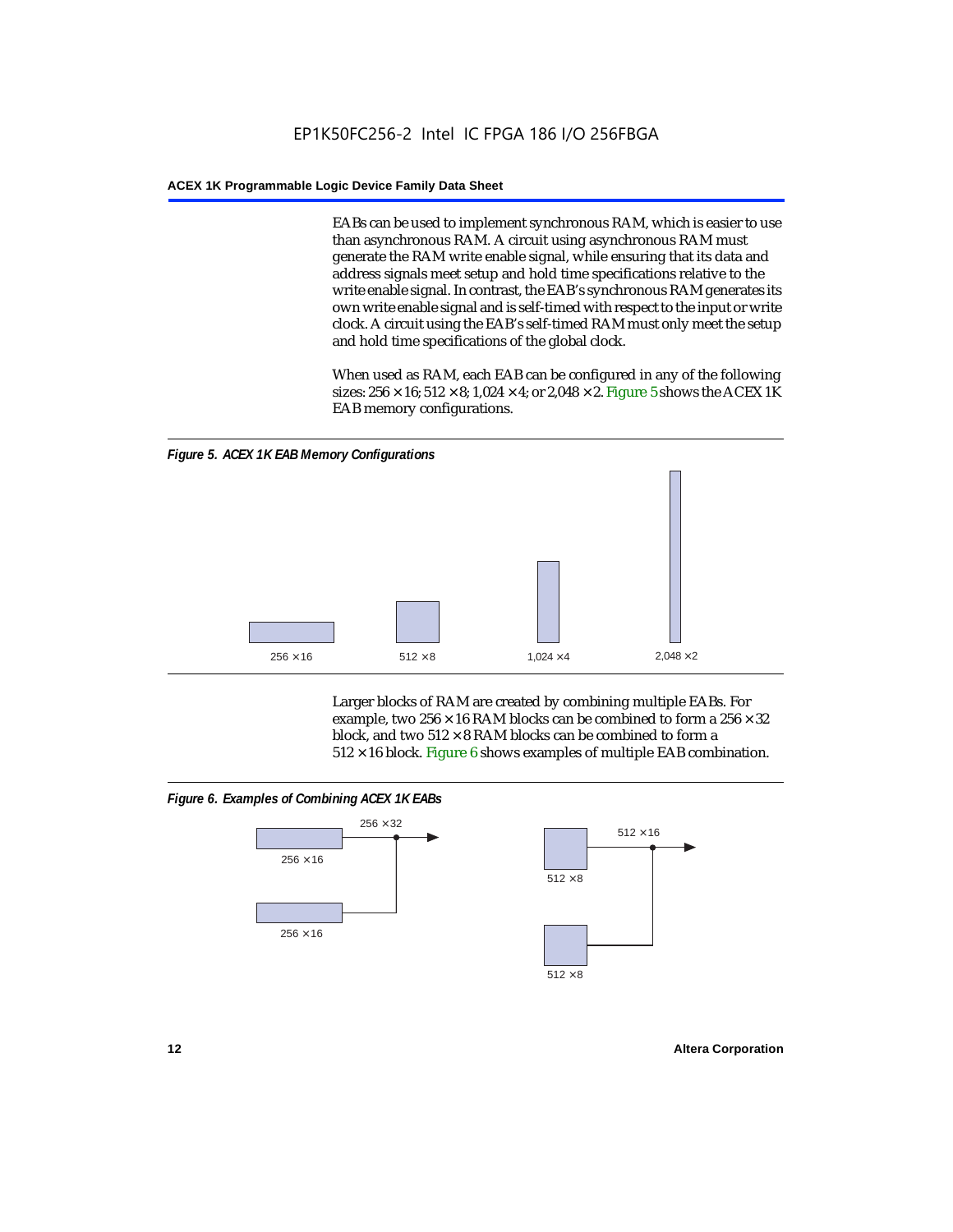If necessary, all EABs in a device can be cascaded to form a single RAM block. EABs can be cascaded to form RAM blocks of up to 2,048 words without impacting timing. Altera software automatically combines EABs to meet a designer's RAM specifications.

EABs provide flexible options for driving and controlling clock signals. Different clocks and clock enables can be used for reading and writing to the EAB. Registers can be independently inserted on the data input, EAB output, write address, write enable signals, read address, and read enable signals. The global signals and the EAB local interconnect can drive write-enable, read-enable, and clock-enable signals. The global signals, dedicated clock pins, and EAB local interconnect can drive the EAB clock signals. Because the LEs drive the EAB local interconnect, the LEs can control write-enable, read-enable, clear, clock, and clock-enable signals.

An EAB is fed by a row interconnect and can drive out to row and column interconnects. Each EAB output can drive up to two row channels and up to two column channels; the unused row channel can be driven by other LEs. This feature increases the routing resources available for EAB outputs (see Figures 2 and 4). The column interconnect, which is adjacent to the EAB, has twice as many channels as other columns in the device.

### **Logic Array Block**

An LAB consists of eight LEs, their associated carry and cascade chains, LAB control signals, and the LAB local interconnect. The LAB provides the coarse-grained structure to the ACEX 1K architecture, facilitating efficient routing with optimum device utilization and high performance. Figure 7 shows the ACEX 1K LAB.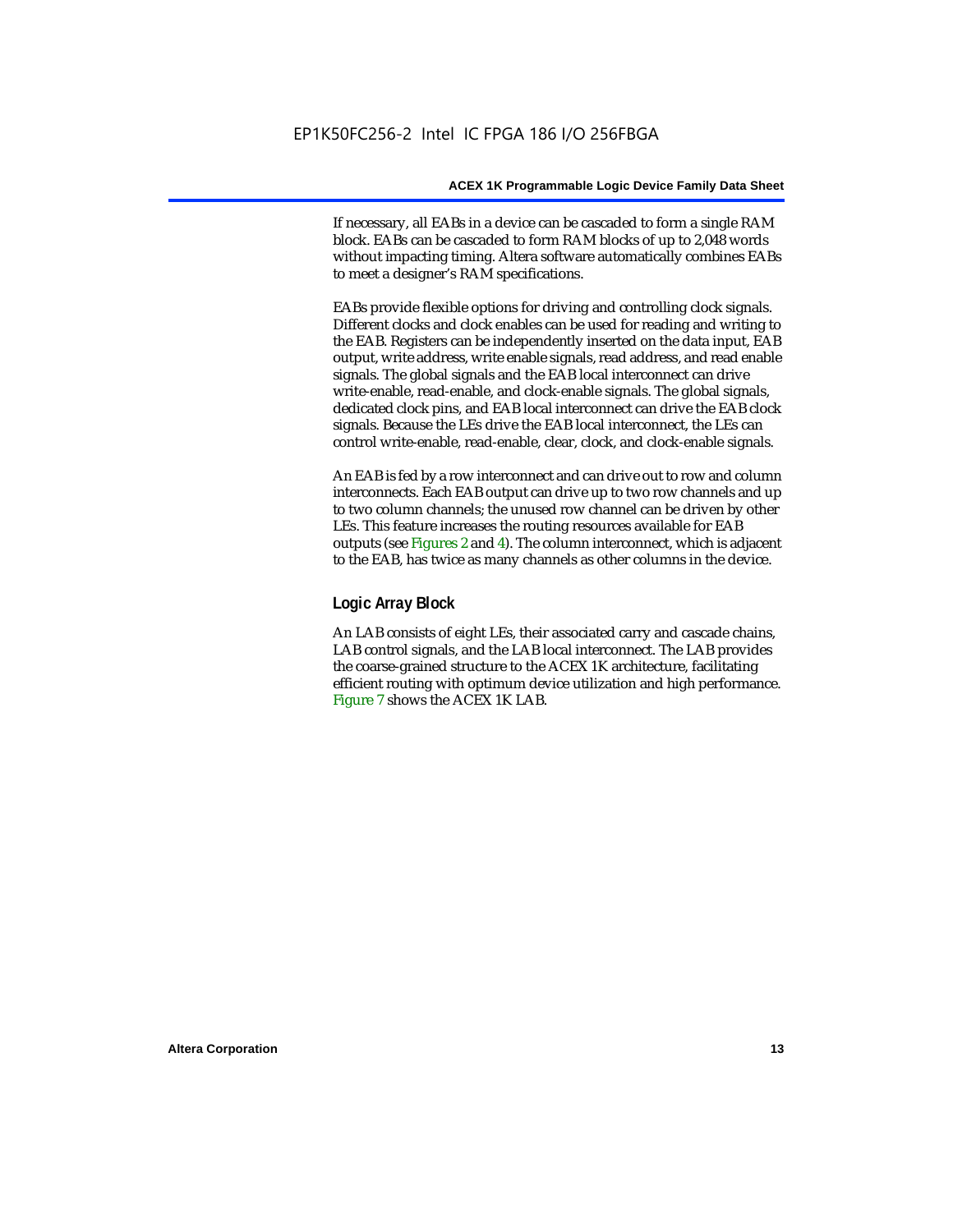### EP1K50FC256-2 Intel IC FPGA 186 I/O 256FBGA

### **ACEX 1K Programmable Logic Device Family Data Sheet**



#### *Notes:*

- (1) EP1K10, EP1K30, and EP1K50 devices have 22 inputs to the LAB local interconnect channel from the row; EP1K100 devices have 26.
- (2) EP1K10, EP1K30, and EP1K50 devices have 30 LAB local interconnect channels; EP1K100 devices have 34.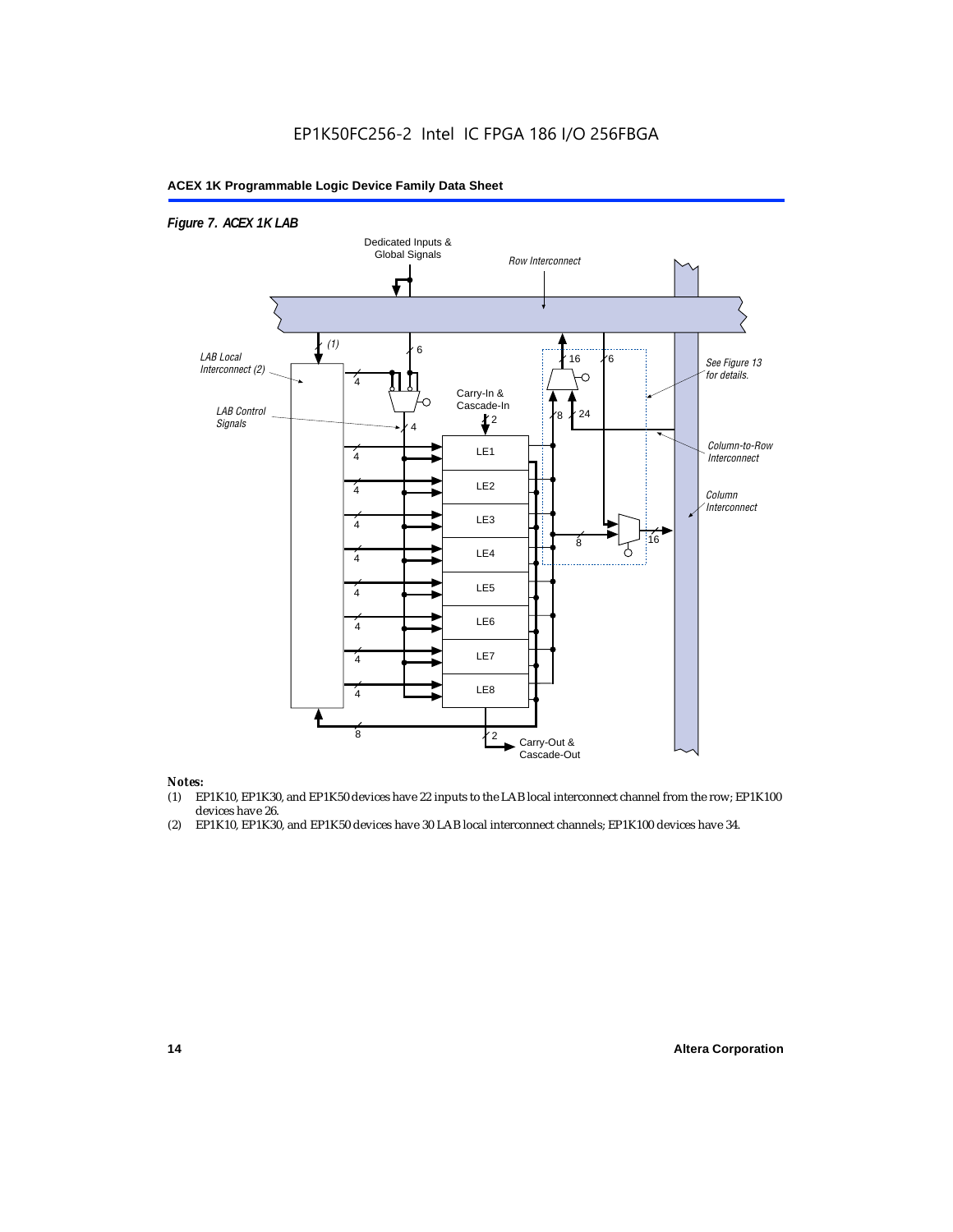Each LAB provides four control signals with programmable inversion that can be used in all eight LEs. Two of these signals can be used as clocks, the other two can be used for clear/preset control. The LAB clocks can be driven by the dedicated clock input pins, global signals, I/O signals, or internal signals via the LAB local interconnect. The LAB preset and clear control signals can be driven by the global signals, I/O signals, or internal signals via the LAB local interconnect. The global control signals are typically used for global clock, clear, or preset signals because they provide asynchronous control with very low skew across the device. If logic is required on a control signal, it can be generated in one or more LEs in any LAB and driven into the local interconnect of the target LAB. In addition, the global control signals can be generated from LE outputs.

### **Logic Element**

The LE, the smallest unit of logic in the ACEX 1K architecture, has a compact size that provides efficient logic utilization. Each LE contains a 4-input LUT, which is a function generator that can quickly compute any function of four variables. In addition, each LE contains a programmable flipflop with a synchronous clock enable, a carry chain, and a cascade chain. Each LE drives both the local and the FastTrack Interconnect routing structure. Figure 8 shows the ACEX 1K LE.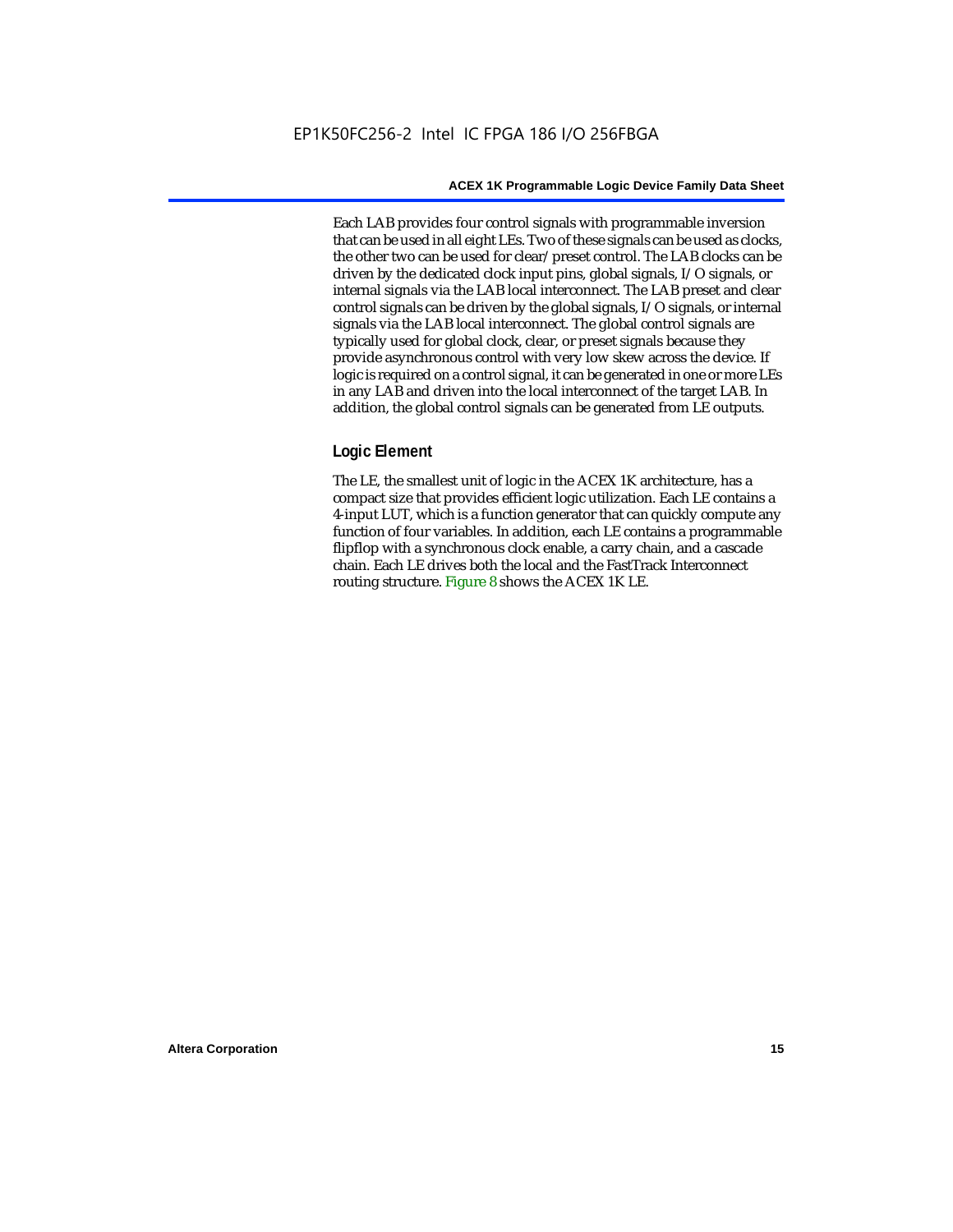

### *Figure 8. ACEX 1K Logic Element*

The programmable flipflop in the LE can be configured for D, T, JK, or SR operation. The clock, clear, and preset control signals on the flipflop can be driven by global signals, general-purpose I/O pins, or any internal logic. For combinatorial functions, the flipflop is bypassed and the LUT's output drives the LE's output.

The LE has two outputs that drive the interconnect: one drives the local interconnect, and the other drives either the row or column FastTrack Interconnect routing structure. The two outputs can be controlled independently. For example, the LUT can drive one output while the register drives the other output. This feature, called register packing, can improve LE utilization because the register and the LUT can be used for unrelated functions.

The ACEX 1K architecture provides two types of dedicated high-speed data paths that connect adjacent LEs without using local interconnect paths: carry chains and cascade chains. The carry chain supports highspeed counters and adders, and the cascade chain implements wide-input functions with minimum delay. Carry and cascade chains connect all LEs in a LAB and all LABs in the same row. Intensive use of carry and cascade chains can reduce routing flexibility. Therefore, the use of these chains should be limited to speed-critical portions of a design.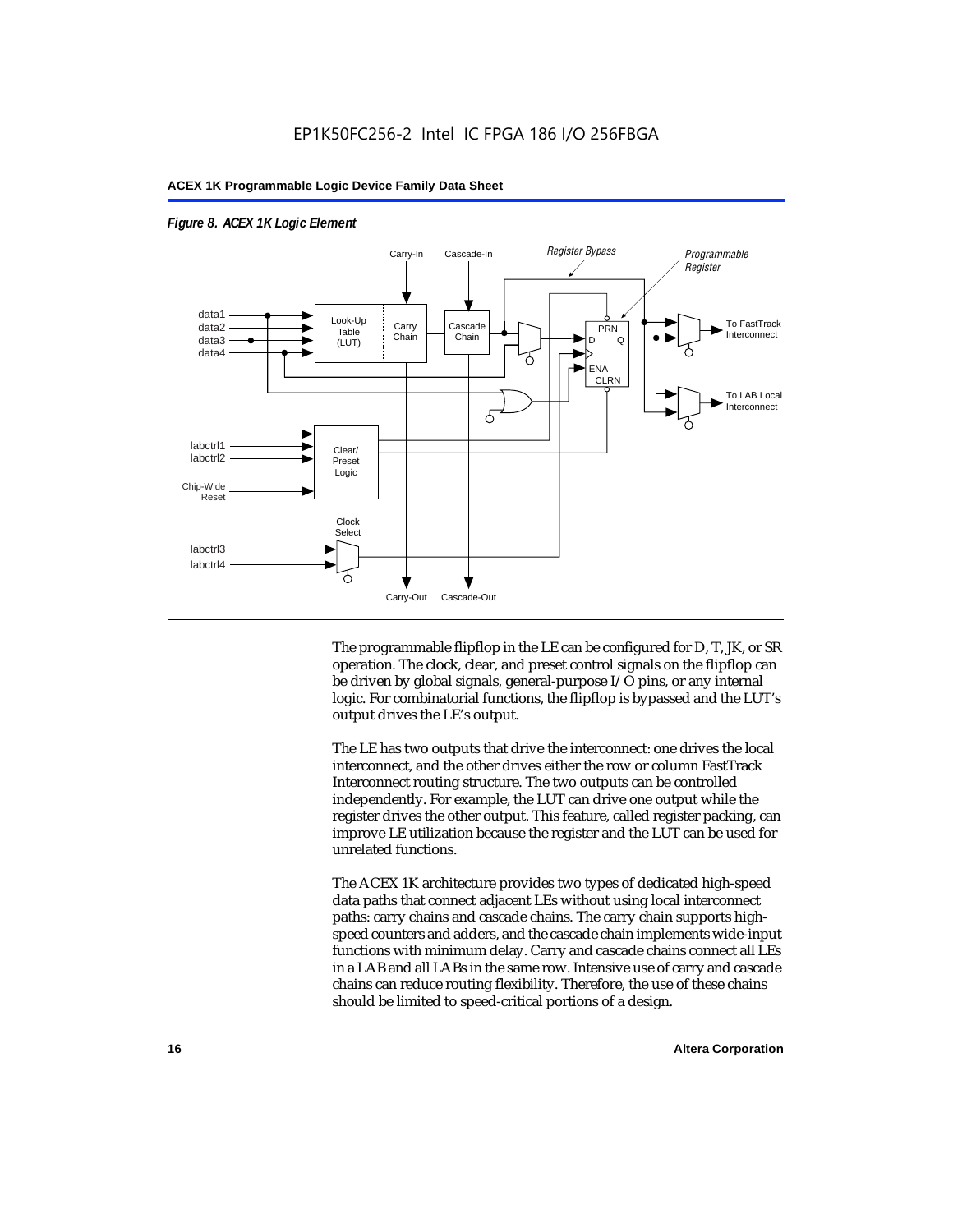### *Carry Chain*

The carry chain provides a very fast (as low as 0.2 ns) carry-forward function between LEs. The carry-in signal from a lower-order bit drives forward into the higher-order bit via the carry chain, and feeds into both the LUT and the next portion of the carry chain. This feature allows the ACEX 1K architecture to efficiently implement high-speed counters, adders, and comparators of arbitrary width. Carry chain logic can be created automatically by the compiler during design processing, or manually by the designer during design entry. Parameterized functions, such as LPM and DesignWare functions, automatically take advantage of carry chains.

Carry chains longer than eight LEs are automatically implemented by linking LABs together. For enhanced fitting, a long carry chain skips alternate LABs in a row. A carry chain longer than one LAB skips either from even-numbered LAB to even-numbered LAB, or from oddnumbered LAB to odd-numbered LAB. For example, the last LE of the first LAB in a row carries to the first LE of the third LAB in the row. The carry chain does not cross the EAB at the middle of the row. For instance, in the EP1K50 device, the carry chain stops at the eighteenth LAB, and a new carry chain begins at the nineteenth LAB.

Figure 9 shows how an *n*-bit full adder can be implemented in  $n + 1$  LEs with the carry chain. One portion of the LUT generates the sum of two bits using the input signals and the carry-in signal; the sum is routed to the output of the LE. The register can be bypassed for simple adders or used for an accumulator function. Another portion of the LUT and the carry chain logic generates the carry-out signal, which is routed directly to the carry-in signal of the next-higher-order bit. The final carry-out signal is routed to an LE, where it can be used as a general-purpose signal.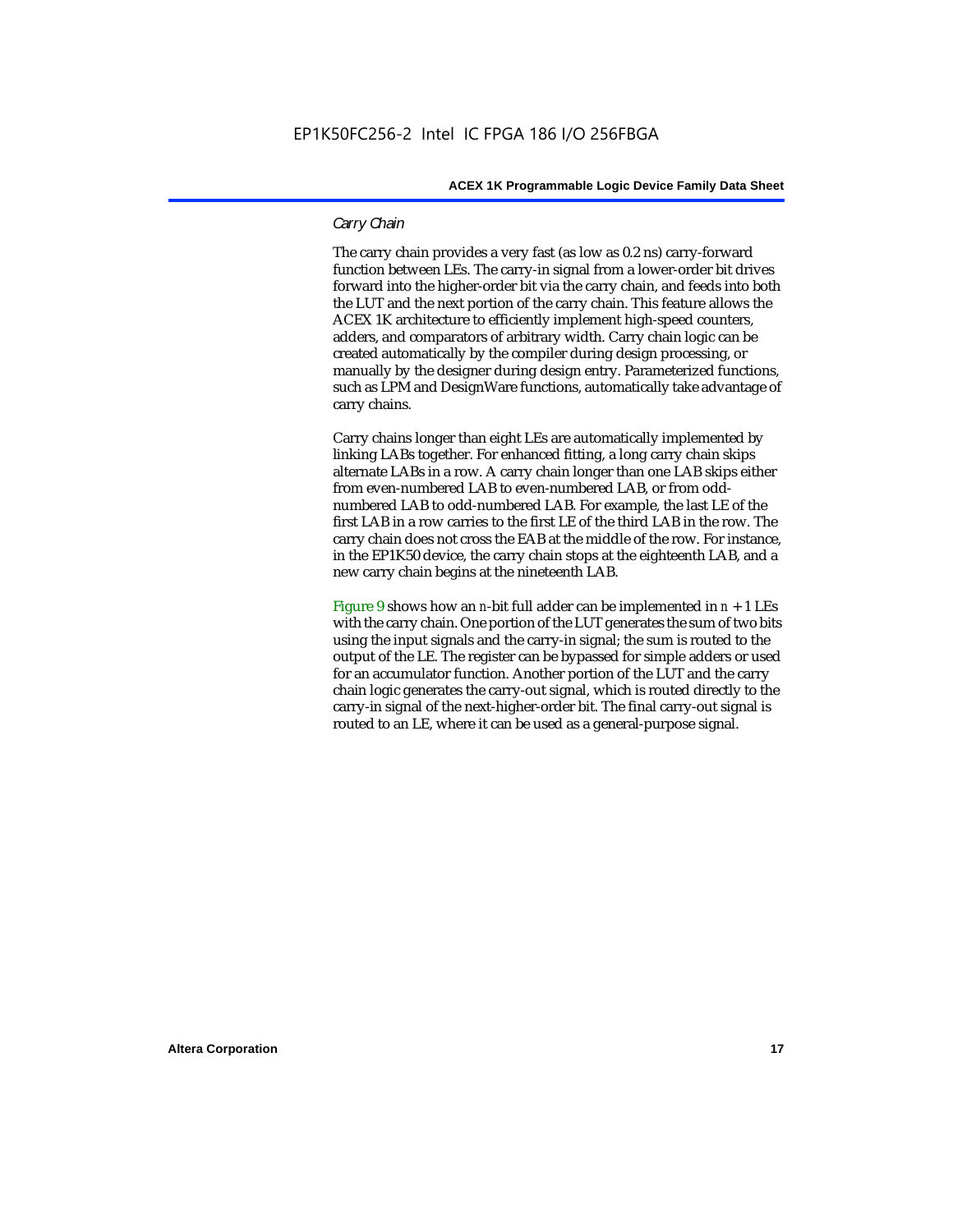

*Figure 9. ACEX 1K Carry Chain Operation (n-Bit Full Adder)*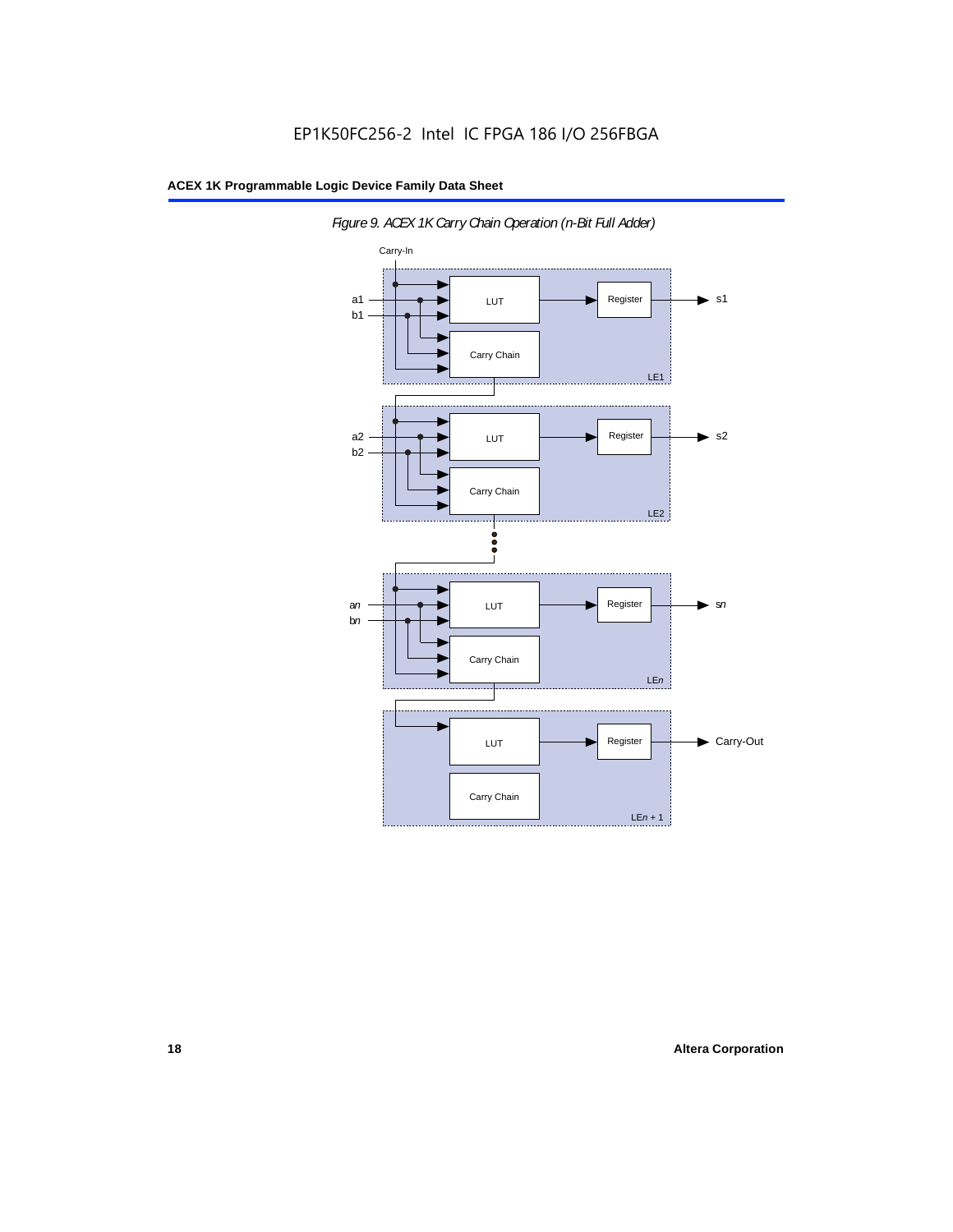### *Cascade Chain*

With the cascade chain, the ACEX 1K architecture can implement functions that have a very wide fan-in. Adjacent LUTs can be used to compute portions of the function in parallel; the cascade chain serially connects the intermediate values. The cascade chain can use a logical AND or logical OR (via De Morgan's inversion) to connect the outputs of adjacent LEs. With a delay as low as 0.6 ns per LE, each additional LE provides four more inputs to the effective width of a function. Cascade chain logic can be created automatically by the compiler during design processing, or manually by the designer during design entry.

Cascade chains longer than eight bits are implemented automatically by linking several LABs together. For easier routing, a long cascade chain skips every other LAB in a row. A cascade chain longer than one LAB skips either from even-numbered LAB to even-numbered LAB, or from odd-numbered LAB to odd-numbered LAB (e.g., the last LE of the first LAB in a row cascades to the first LE of the third LAB). The cascade chain does not cross the center of the row (e.g., in the EP1K50 device, the cascade chain stops at the eighteenth LAB, and a new one begins at the nineteenth LAB). This break is due to the EAB's placement in the middle of the row.

Figure 10 shows how the cascade function can connect adjacent LEs to form functions with a wide fan-in. These examples show functions of 4*n* variables implemented with *n* LEs. The LE delay is 1.3 ns; the cascade chain delay is 0.6 ns. With the cascade chain, decoding a 16-bit address requires 3.1 ns.





**Altera Corporation 19**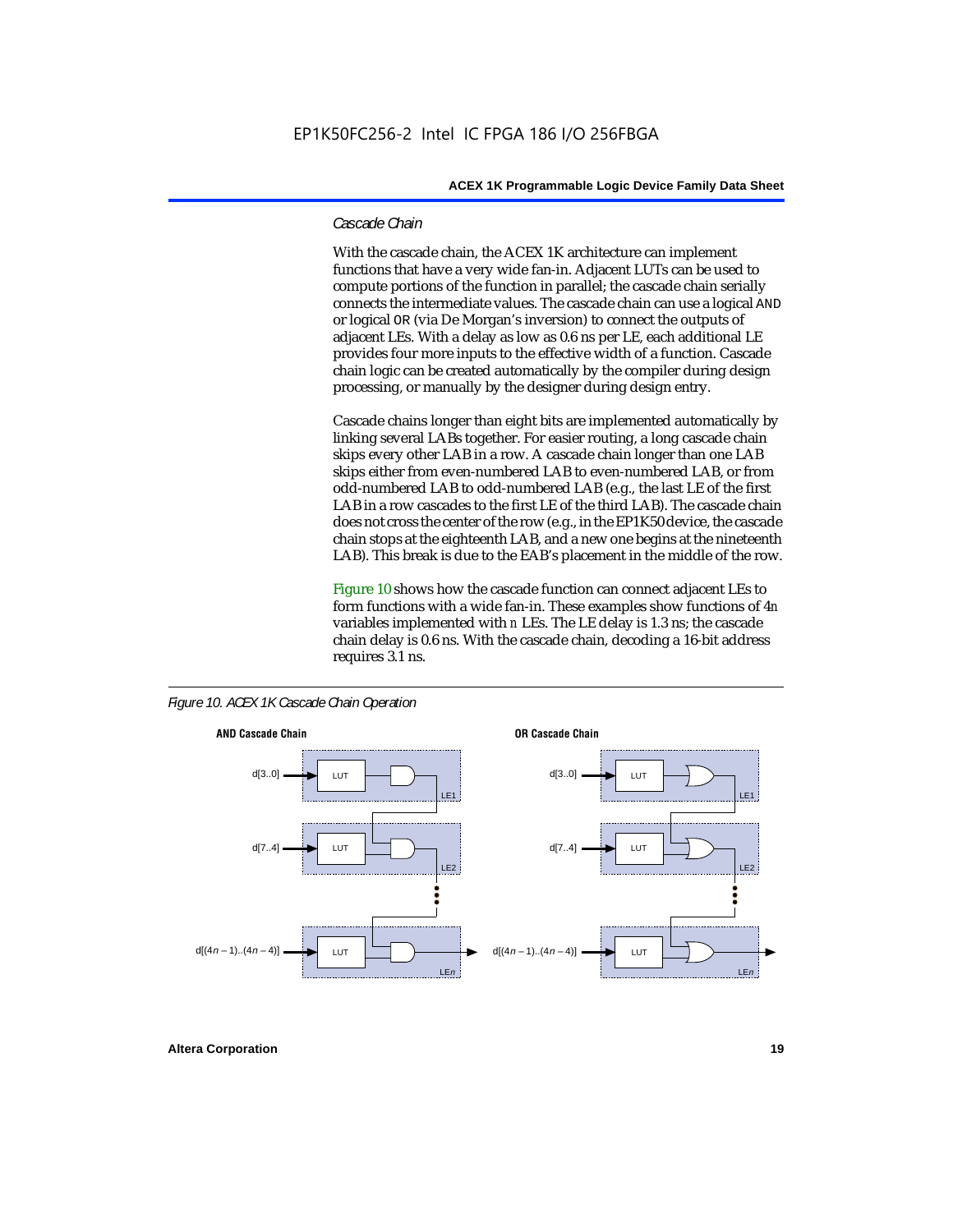### *LE Operating Modes*

The ACEX 1K LE can operate in the following four modes:

- Normal mode
- Arithmetic mode
- Up/down counter mode
- Clearable counter mode

Each of these modes uses LE resources differently. In each mode, seven available inputs to the LE—the four data inputs from the LAB local interconnect, the feedback from the programmable register, and the carry-in and cascade-in from the previous LE—are directed to different destinations to implement the desired logic function. Three inputs to the LE provide clock, clear, and preset control for the register. The Altera software, in conjunction with parameterized functions such as LPM and DesignWare functions, automatically chooses the appropriate mode for common functions such as counters, adders, and multipliers. If required, the designer can also create special-purpose functions that use a specific LE operating mode for optimal performance.

The architecture provides a synchronous clock enable to the register in all four modes. The Altera software can set DATA1 to enable the register synchronously, providing easy implementation of fully synchronous designs.

Figure 11 shows the ACEX 1K LE operating modes.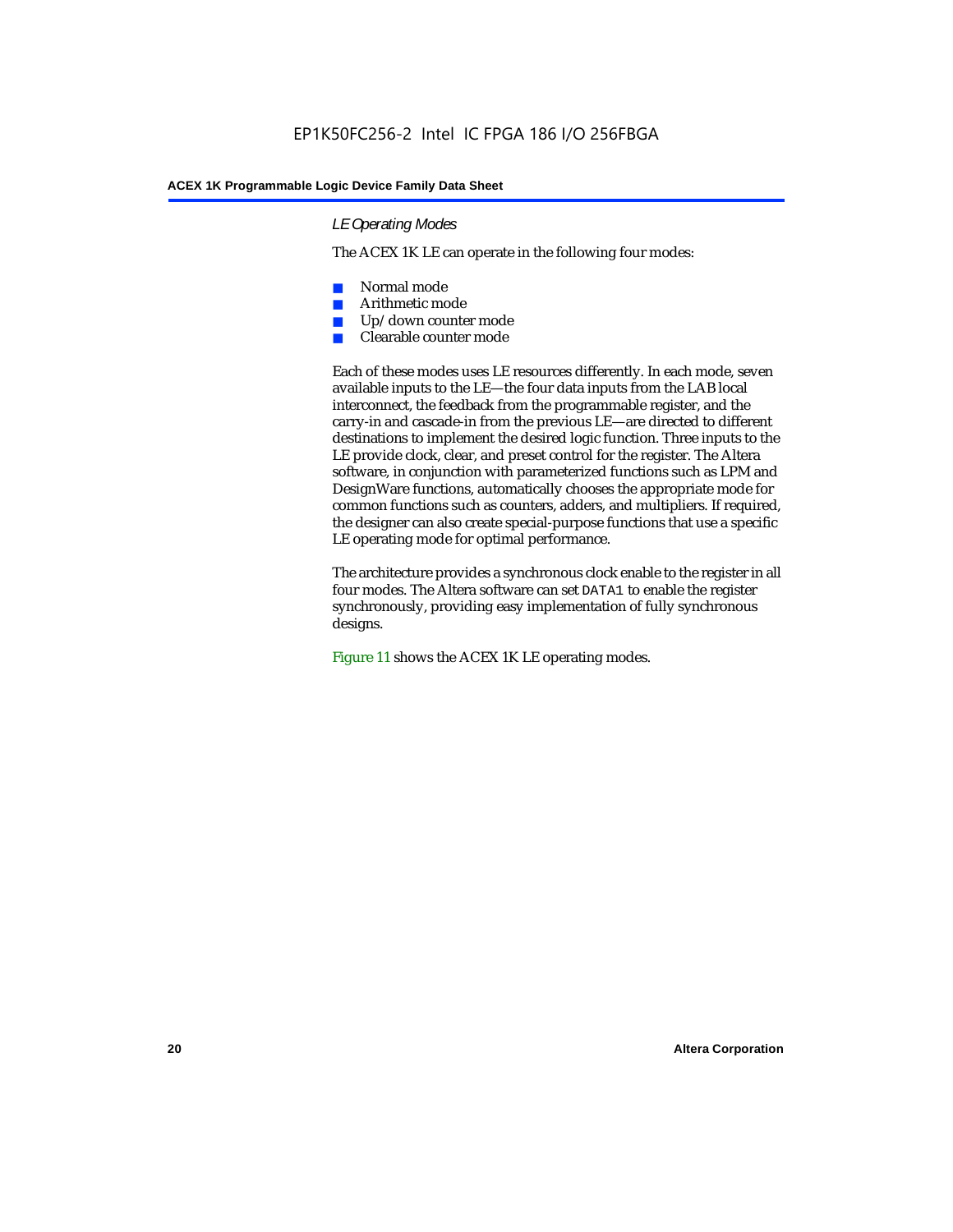### *Figure 11. ACEX 1K LE Operating Modes*



### **Arithmetic Mode**



### **Up/Down Counter Mode**



### **Clearable Counter Mode**

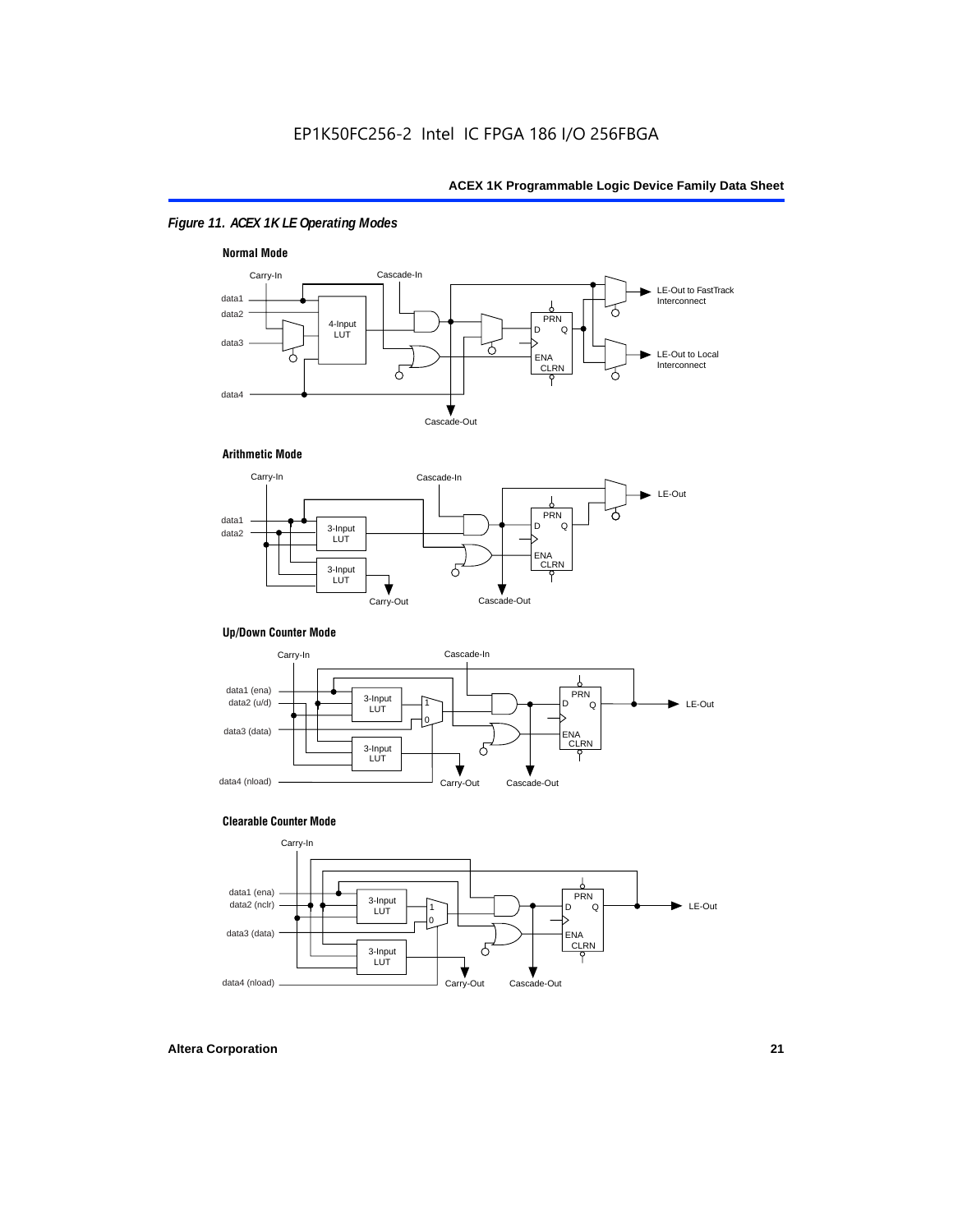### **Normal Mode**

The normal mode is suitable for general logic applications and wide decoding functions that can take advantage of a cascade chain. In normal mode, four data inputs from the LAB local interconnect and the carry-in are inputs to a 4-input LUT. The compiler automatically selects the carryin or the DATA3 signal as one of the inputs to the LUT. The LUT output can be combined with the cascade-in signal to form a cascade chain through the cascade-out signal. Either the register or the LUT can be used to drive both the local interconnect and the FastTrack Interconnect routing structure at the same time.

The LUT and the register in the LE can be used independently (register packing). To support register packing, the LE has two outputs; one drives the local interconnect, and the other drives the FastTrack Interconnect routing structure. The DATA4 signal can drive the register directly, allowing the LUT to compute a function that is independent of the registered signal; a 3-input function can be computed in the LUT, and a fourth independent signal can be registered. Alternatively, a 4-input function can be generated, and one of the inputs to this function can be used to drive the register. The register in a packed LE can still use the clock enable, clear, and preset signals in the LE. In a packed LE, the register can drive the FastTrack Interconnect routing structure while the LUT drives the local interconnect, or vice versa.

### **Arithmetic Mode**

The arithmetic mode offers two 3-input LUTs that are ideal for implementing adders, accumulators, and comparators. One LUT computes a 3-input function; the other generates a carry output. As shown in Figure 11, the first LUT uses the carry-in signal and two data inputs from the LAB local interconnect to generate a combinatorial or registered output. For example, in an adder, this output is the sum of three signals: a, b, and carry-in. The second LUT uses the same three signals to generate a carry-out signal, thereby creating a carry chain. The arithmetic mode also supports simultaneous use of the cascade chain.

### **Up/Down Counter Mode**

The up/down counter mode offers counter enable, clock enable, synchronous up/down control, and data loading options. These control signals are generated by the data inputs from the LAB local interconnect, the carry-in signal, and output feedback from the programmable register. Two 3-input LUTs are used; one generates the counter data, and the other generates the fast carry bit. A 2-to-1 multiplexer provides synchronous loading. Data can also be loaded asynchronously with the clear and preset register control signals without using the LUT resources.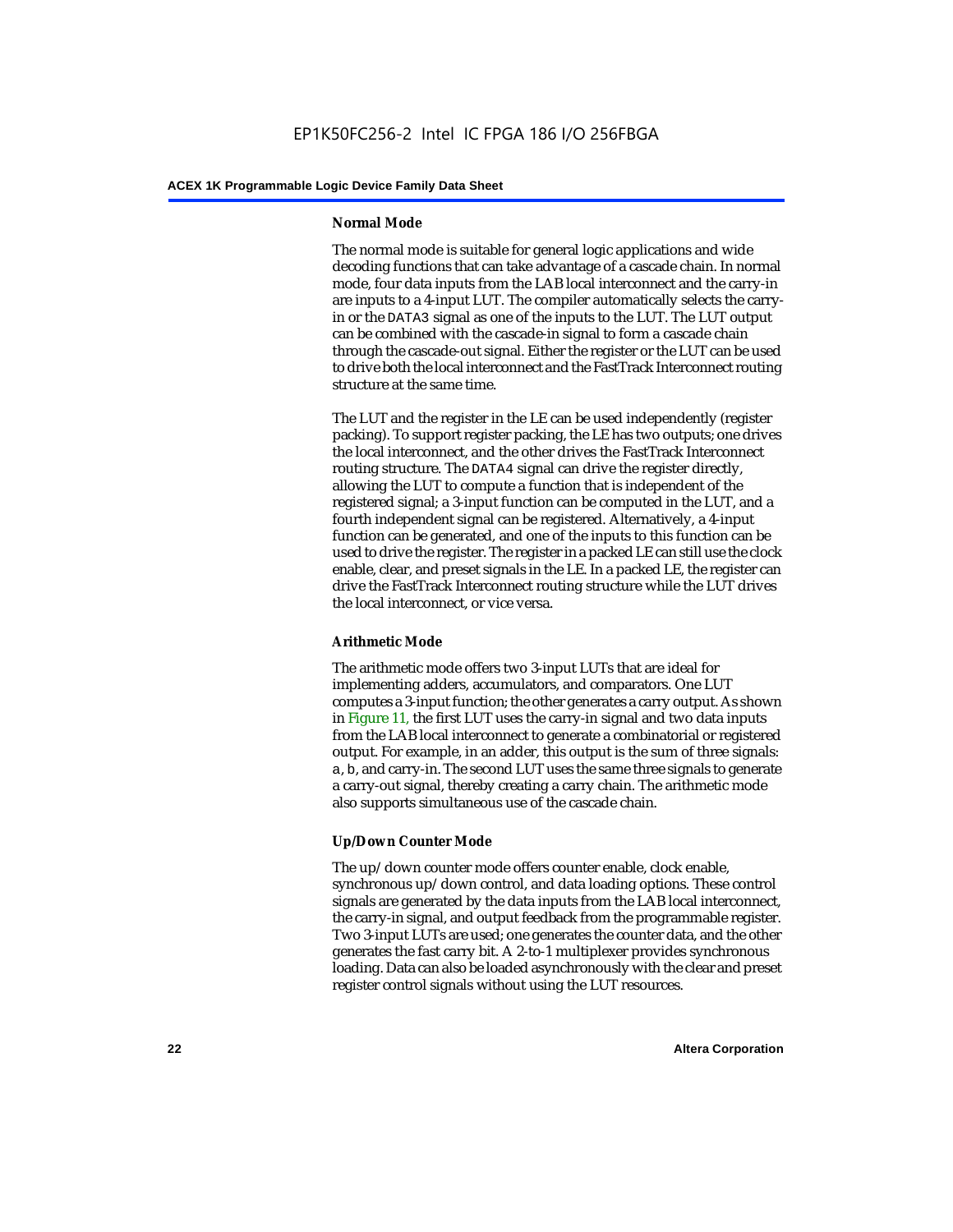### **Clearable Counter Mode**

The clearable counter mode is similar to the up/down counter mode, but it supports a synchronous clear instead of the up/down control. The clear function is substituted for the cascade-in signal in the up/down counter mode. Two 3-input LUTs are used; one generates the counter data, and the other generates the fast carry bit. Synchronous loading is provided by a 2-to-1 multiplexer. The output of this multiplexer is ANDed with a synchronous clear signal.

### *Internal Tri-State Emulation*

Internal tri-state emulation provides internal tri-states without the limitations of a physical tri-state bus. In a physical tri-state bus, the tri-state buffers' output enable (OE) signals select which signal drives the bus. However, if multiple OE signals are active, contending signals can be driven onto the bus. Conversely, if no OE signals are active, the bus will float. Internal tri-state emulation resolves contending tri-state buffers to a low value and floating buses to a high value, thereby eliminating these problems. The Altera software automatically implements tri-state bus functionality with a multiplexer.

### *Clear & Preset Logic Control*

Logic for the programmable register's clear and preset functions is controlled by the DATA3, LABCTRL1, and LABCTRL2 inputs to the LE. The clear and preset control structure of the LE asynchronously loads signals into a register. Either LABCTRL1 or LABCTRL2 can control the asynchronous clear. Alternatively, the register can be set up so that LABCTRL1 implements an asynchronous load. The data to be loaded is driven to DATA3; when LABCTRL1 is asserted, DATA3 is loaded into the register.

During compilation, the compiler automatically selects the best control signal implementation. Because the clear and preset functions are activelow, the Compiler automatically assigns a logic high to an unused clear or preset.

The clear and preset logic is implemented in one of the following six modes chosen during design entry:

- Asynchronous clear
- Asynchronous preset
- Asynchronous clear and preset
- Asynchronous load with clear
- Asynchronous load with preset
- Asynchronous load without clear or preset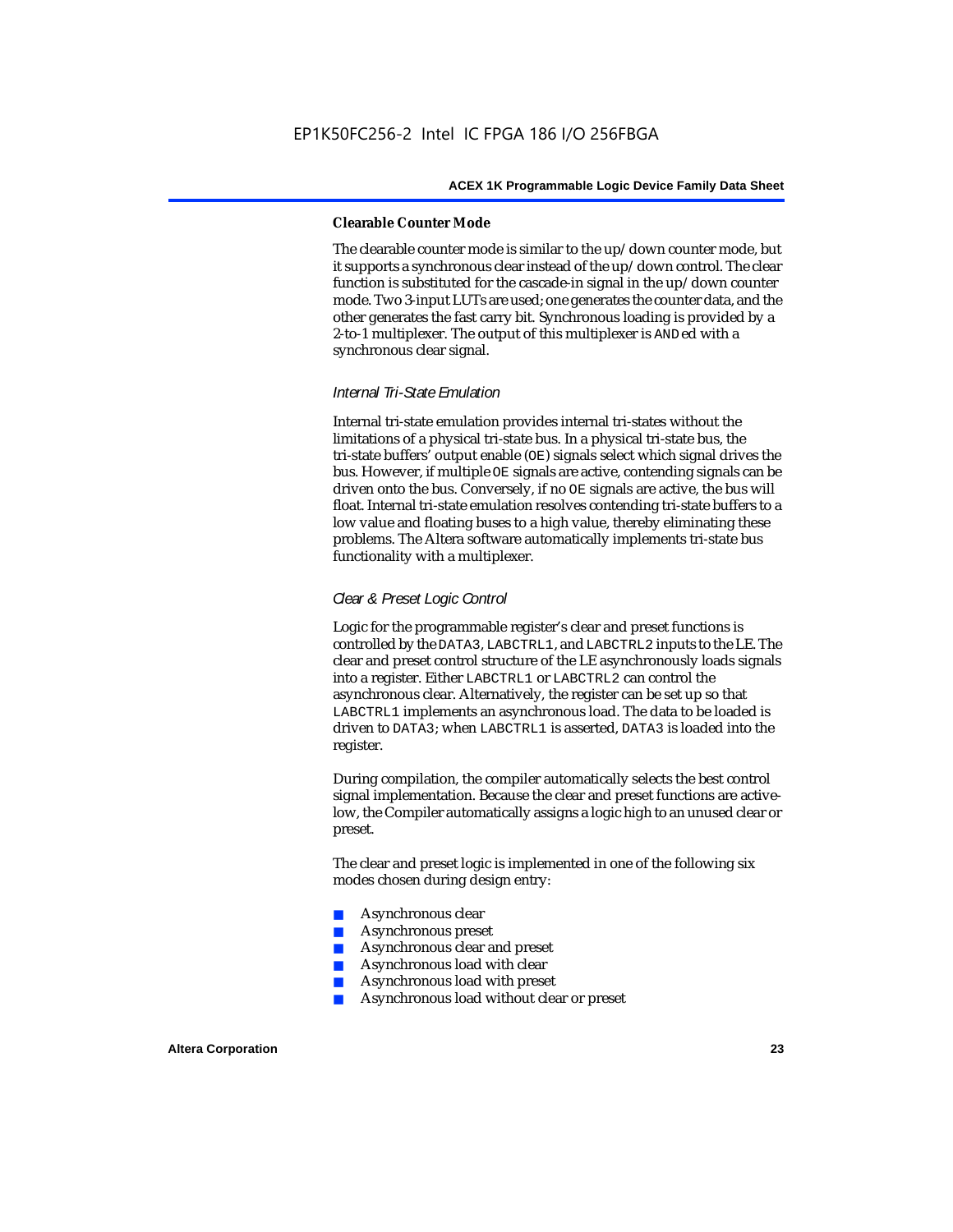In addition to the six clear and preset modes, ACEX 1K devices provide a chip-wide reset pin that can reset all registers in the device. Use of this feature is set during design entry. In any of the clear and preset modes, the chip-wide reset overrides all other signals. Registers with asynchronous presets may be preset when the chip-wide reset is asserted. Inversion can be used to implement the asynchronous preset. Figure 12 shows examples of how to setup the preset and clear inputs for the desired functionality.



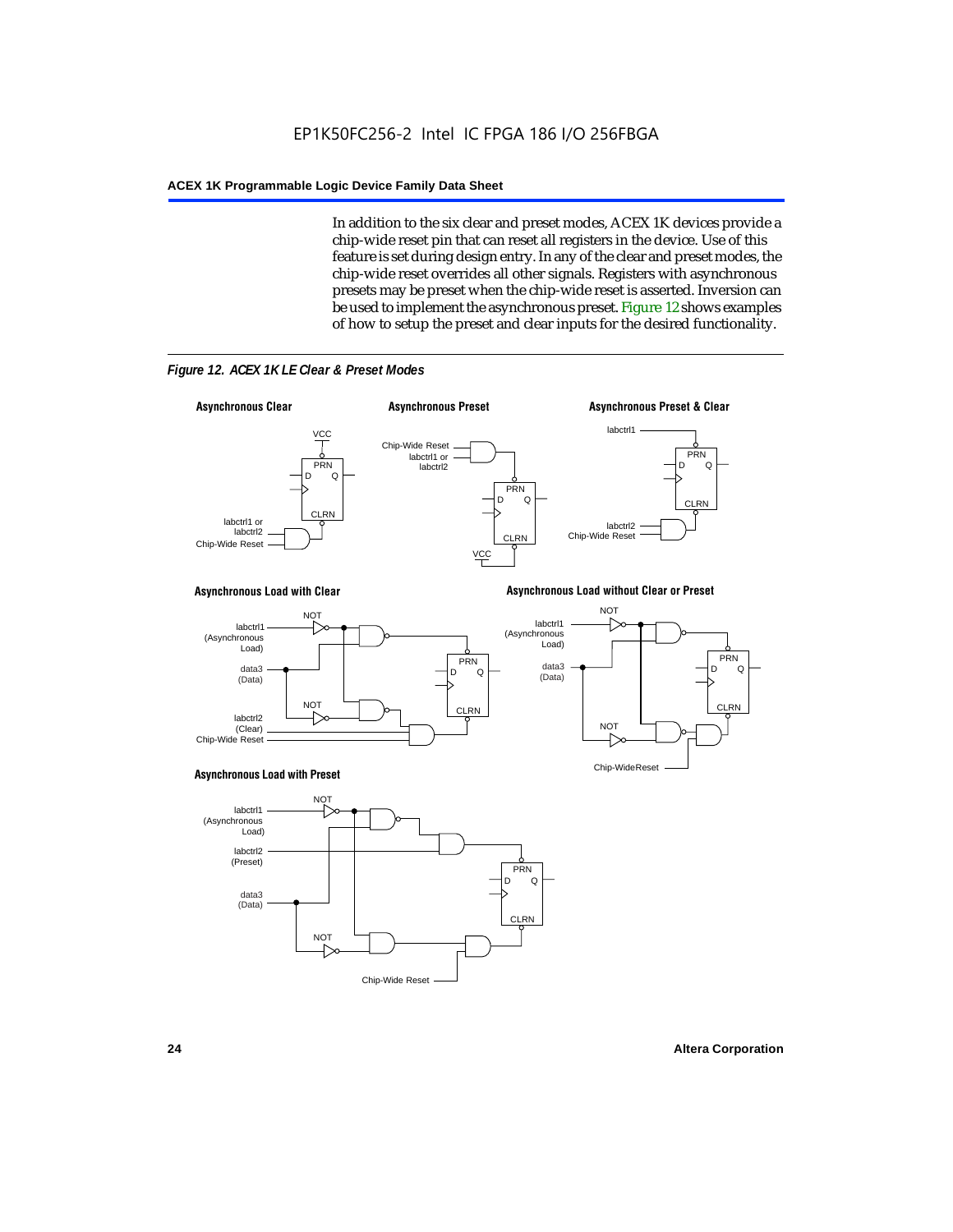### **Asynchronous Clear**

The flipflop can be cleared by either LABCTRL1 or LABCTRL2. In this mode, the preset signal is tied to VCC to deactivate it.

### **Asynchronous Preset**

An asynchronous preset is implemented as an asynchronous load, or with an asynchronous clear. If DATA3 is tied to VCC, asserting LABCTRL1 asynchronously loads a one into the register. Alternatively, the Altera software can provide preset control by using the clear and inverting the register's input and output. Inversion control is available for the inputs to both LEs and IOEs. Therefore, if a register is preset by only one of the two LABCTRL signals, the DATA3 input is not needed and can be used for one of the LE operating modes.

### **Asynchronous Preset & Clear**

When implementing asynchronous clear and preset, LABCTRL1 controls the preset, and LABCTRL2 controls the clear. DATA3 is tied to VCC, so that asserting LABCTRL1 asynchronously loads a one into the register, effectively presetting the register. Asserting LABCTRL2 clears the register.

### **Asynchronous Load with Clear**

When implementing an asynchronous load in conjunction with the clear, LABCTRL1 implements the asynchronous load of DATA3 by controlling the register preset and clear. LABCTRL2 implements the clear by controlling the register clear; LABCTRL2 does not have to feed the preset circuits.

### **Asynchronous Load with Preset**

When implementing an asynchronous load in conjunction with preset, the Altera software provides preset control by using the clear and inverting the input and output of the register. Asserting LABCTRL2 presets the register, while asserting LABCTRL1 loads the register. The Altera software inverts the signal that drives DATA3 to account for the inversion of the register's output.

### **Asynchronous Load without Preset or Clear**

When implementing an asynchronous load without preset or clear, LABCTRL1 implements the asynchronous load of DATA3 by controlling the register preset and clear.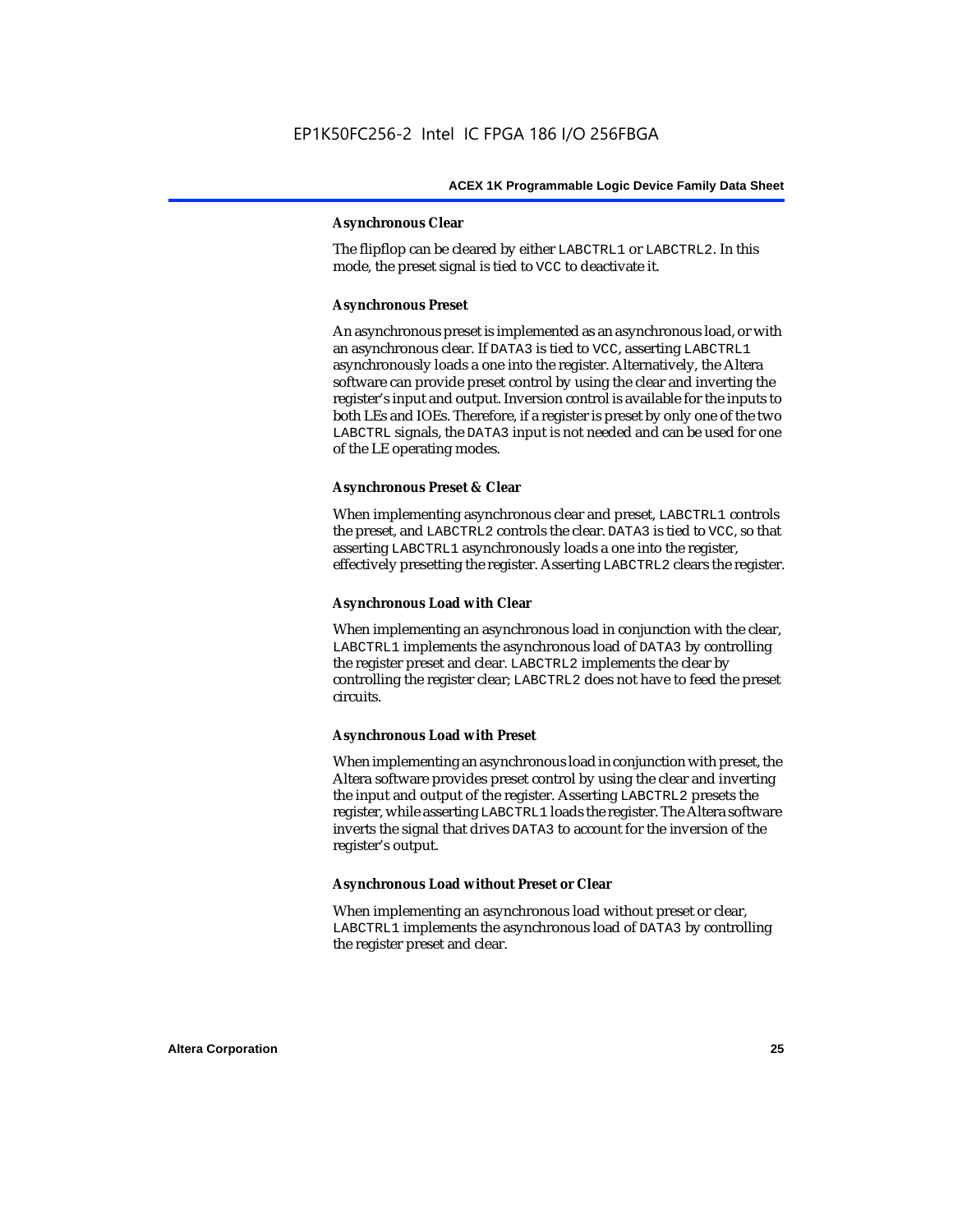### **FastTrack Interconnect Routing Structure**

In the ACEX 1K architecture, connections between LEs, EABs, and device I/O pins are provided by the FastTrack Interconnect routing structure, which is a series of continuous horizontal and vertical routing channels that traverse the device. This global routing structure provides predictable performance, even in complex designs. In contrast, the segmented routing in FPGAs requires switch matrices to connect a variable number of routing paths, increasing the delays between logic resources and reducing performance.

The FastTrack Interconnect routing structure consists of row and column interconnect channels that span the entire device. Each row of LABs is served by a dedicated row interconnect. The row interconnect can drive I/O pins and feed other LABs in the row. The column interconnect routes signals between rows and can drive I/O pins.

Row channels drive into the LAB or EAB local interconnect. The row signal is buffered at every LAB or EAB to reduce the effect of fan-out on delay. A row channel can be driven by an LE or by one of three column channels. These four signals feed dual 4-to-1 multiplexers that connect to two specific row channels. These multiplexers, which are connected to each LE, allow column channels to drive row channels even when all eight LEs in a LAB drive the row interconnect.

Each column of LABs or EABs is served by a dedicated column interconnect. The column interconnect that serves the EABs has twice as many channels as other column interconnects. The column interconnect can then drive I/O pins or another row's interconnect to route the signals to other LABs or EABs in the device. A signal from the column interconnect, which can be either the output of a LE or an input from an I/O pin, must be routed to the row interconnect before it can enter a LAB or EAB. Each row channel that is driven by an IOE or EAB can drive one specific column channel.

Access to row and column channels can be switched between LEs in adjacent pairs of LABs. For example, a LE in one LAB can drive the row and column channels normally driven by a particular LE in the adjacent LAB in the same row, and vice versa. This flexibility enables routing resources to be used more efficiently. Figure 13 shows the ACEX 1K LAB.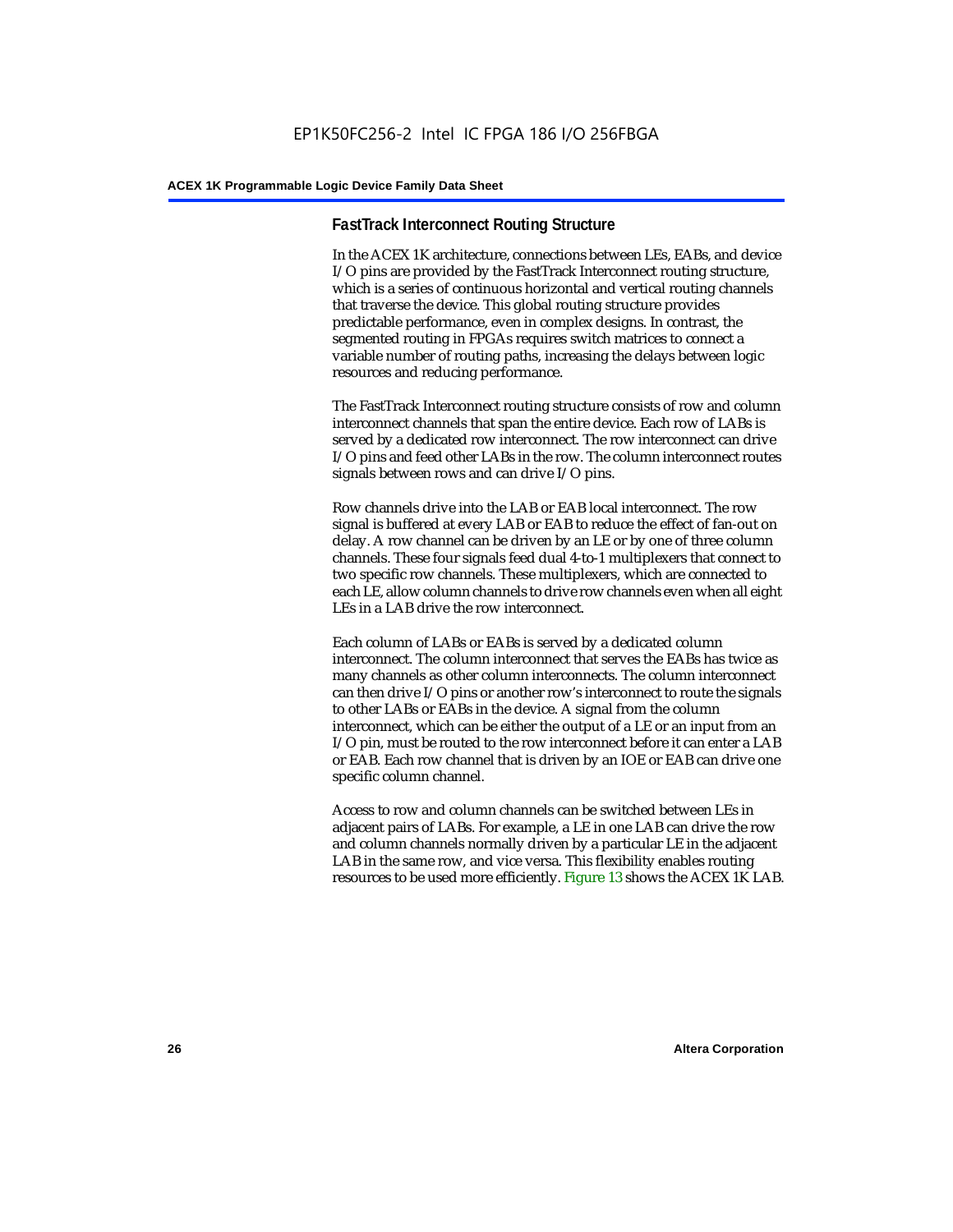

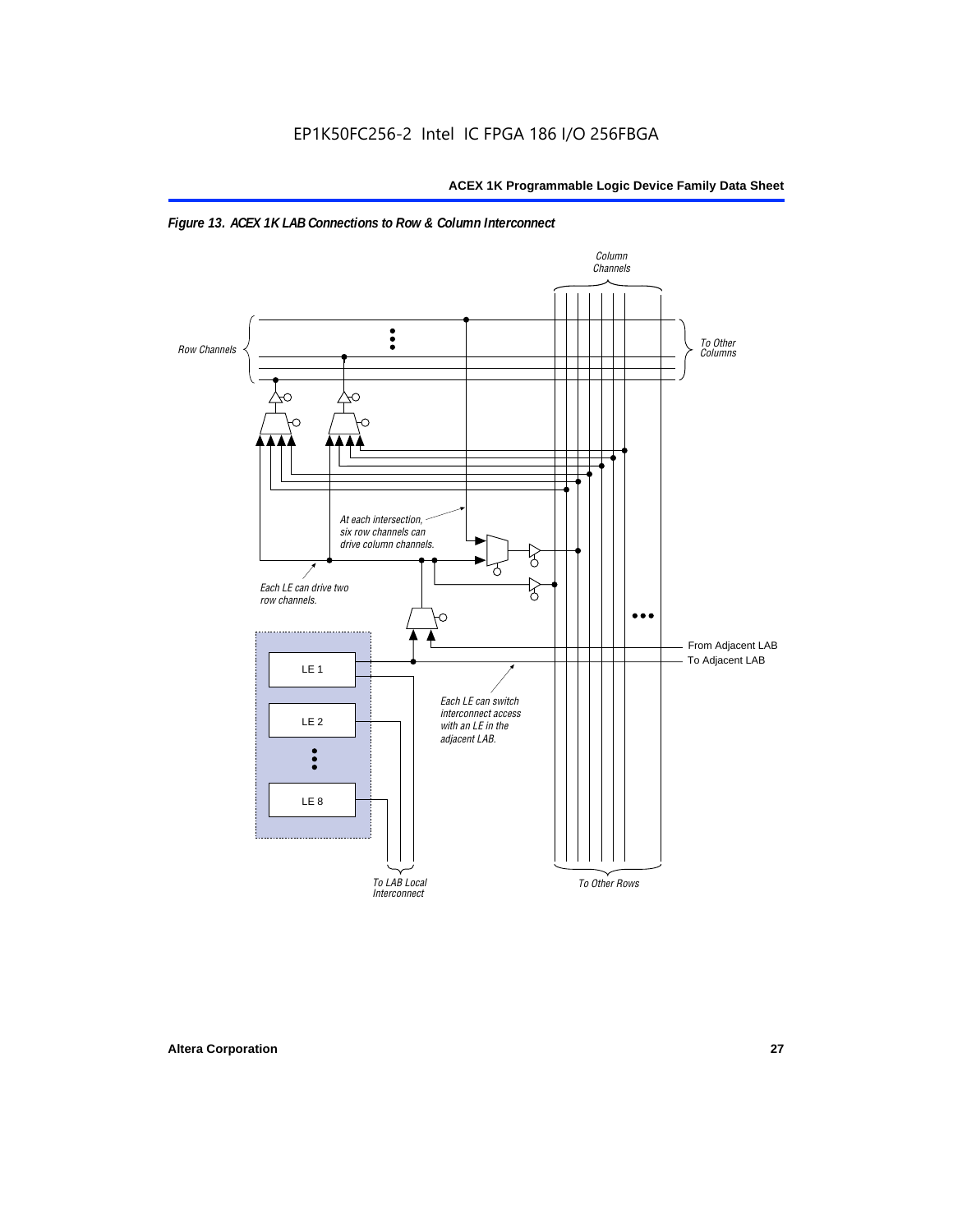For improved routing, the row interconnect consists of a combination of full-length and half-length channels. The full-length channels connect to all LABs in a row; the half-length channels connect to the LABs in half of the row. The EAB can be driven by the half-length channels in the left half of the row and by the full-length channels. The EAB drives out to the fulllength channels. In addition to providing a predictable, row-wide interconnect, this architecture provides increased routing resources. Two neighboring LABs can be connected using a half-row channel, thereby saving the other half of the channel for the other half of the row.

Table 6 summarizes the FastTrack Interconnect routing structure resources available in each ACEX 1K device.

| Table 6. ACEX 1K FastTrack Interconnect Resources |             |                     |                |                        |  |  |
|---------------------------------------------------|-------------|---------------------|----------------|------------------------|--|--|
| <b>Device</b>                                     | <b>Rows</b> | Channels per<br>Row | <b>Columns</b> | Channels per<br>Column |  |  |
| EP1K10                                            | 3           | 144                 | 24             | 24                     |  |  |
| EP1K30                                            | 6           | 216                 | 36             | 24                     |  |  |
| EP1K50                                            | 10          | 216                 | 36             | 24                     |  |  |
| EP1K100                                           | 12          | 312                 | 52             | 24                     |  |  |

In addition to general-purpose I/O pins, ACEX 1K devices have six dedicated input pins that provide low-skew signal distribution across the device. These six inputs can be used for global clock, clear, preset, and peripheral output-enable and clock-enable control signals. These signals are available as control signals for all LABs and IOEs in the device. The dedicated inputs can also be used as general-purpose data inputs because they can feed the local interconnect of each LAB in the device.

Figure 14 shows the interconnection of adjacent LABs and EABs, with row, column, and local interconnects, as well as the associated cascade and carry chains. Each LAB is labeled according to its location: a letter represents the row and a number represents the column. For example, LAB B3 is in row B, column 3.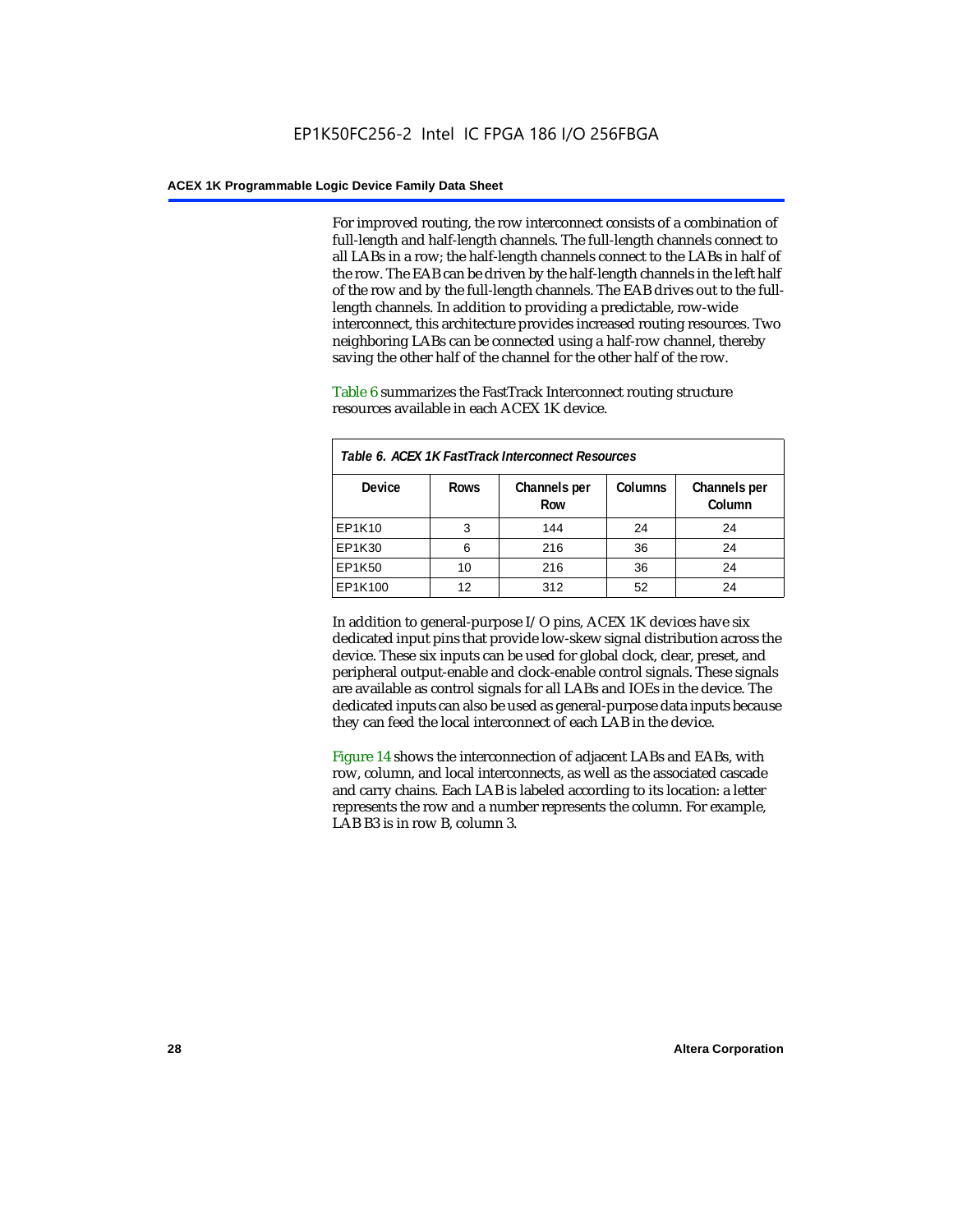



### **I/O Element**

An IOE contains a bidirectional I/O buffer and a register that can be used either as an input register for external data that requires a fast setup time or as an output register for data that requires fast clock-to-output performance. In some cases, using an LE register for an input register will result in a faster setup time than using an IOE register. IOEs can be used as input, output, or bidirectional pins. The compiler uses the programmable inversion option to invert signals from the row and column interconnect automatically where appropriate. For bidirectional registered I/O implementation, the output register should be in the IOE and the data input and output enable registers should be LE registers placed adjacent to the bidirectional pin. Figure 15 shows the bidirectional I/O registers.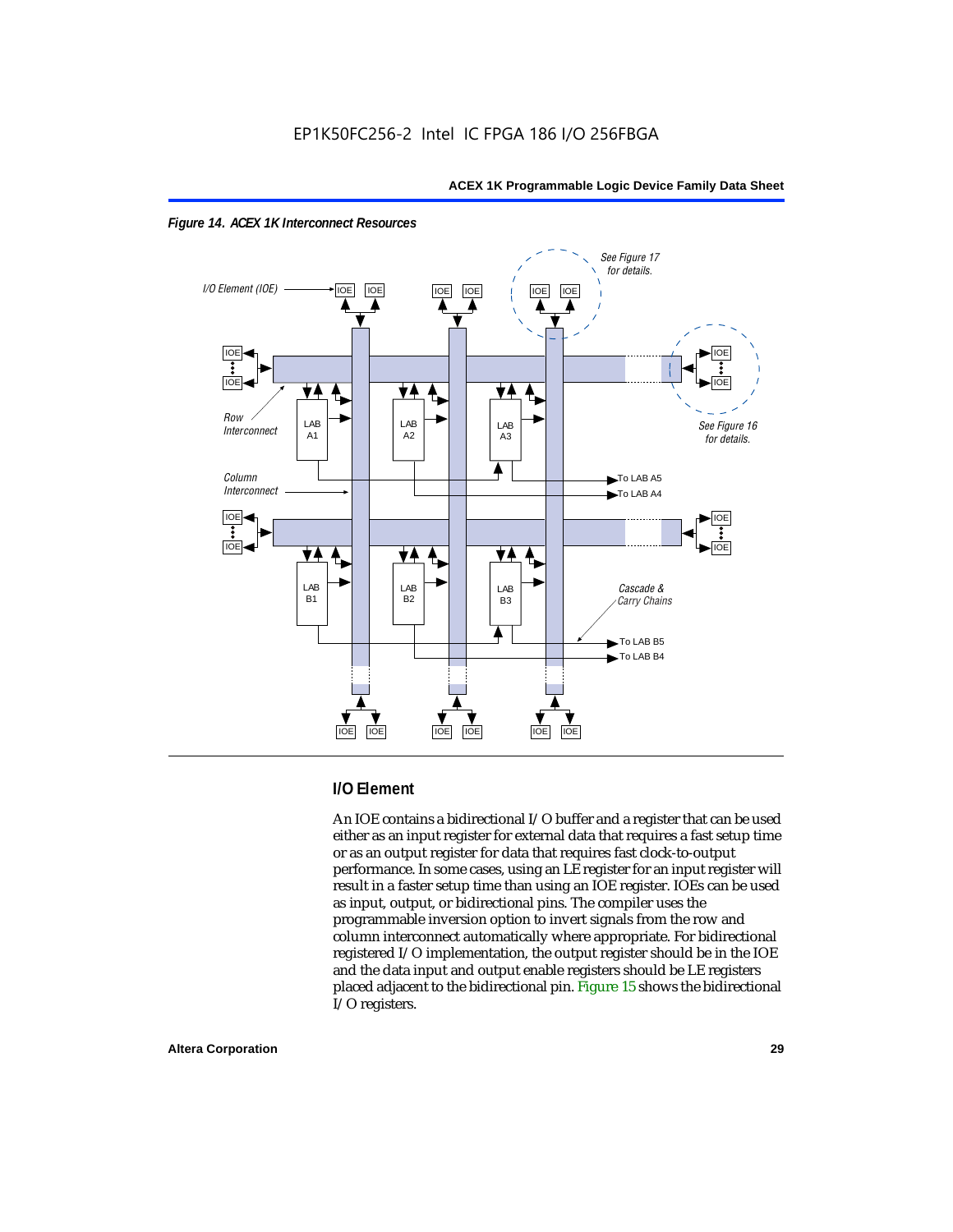### *Figure 15. ACEX 1K Bidirectional I/O Registers*

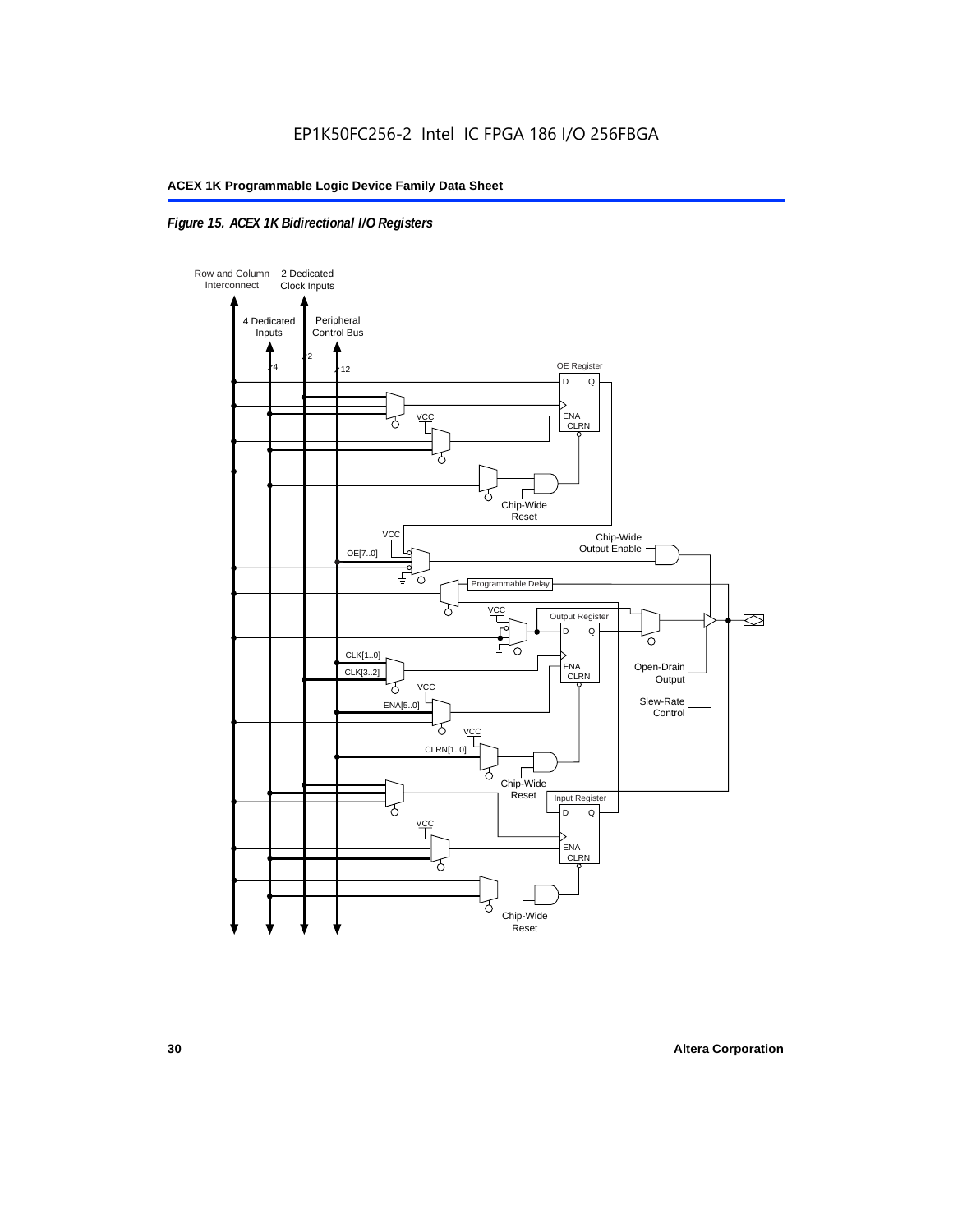On all ACEX 1K devices, the input path from the I/O pad to the FastTrack Interconnect has a programmable delay element that can be used to guarantee a zero hold time. Depending on the placement of the IOE relative to what it is driving, the designer may choose to turn on the programmable delay to ensure a zero hold time or turn it off to minimize setup time. This feature is used to reduce setup time for complex pin-toregister paths (e.g., PCI designs).

Each IOE selects the clock, clear, clock enable, and output enable controls from a network of I/O control signals called the peripheral control bus. The peripheral control bus uses high-speed drivers to minimize signal skew across devices and provides up to 12 peripheral control signals that can be allocated as follows:

- Up to eight output enable signals
- Up to six clock enable signals
- Up to two clock signals
- Up to two clear signals

If more than six clock-enable or eight output-enable signals are required, each IOE on the device can be controlled by clock enable and output enable signals driven by specific LEs. In addition to the two clock signals available on the peripheral control bus, each IOE can use one of two dedicated clock pins. Each peripheral control signal can be driven by any of the dedicated input pins or the first LE of each LAB in a particular row. In addition, a LE in a different row can drive a column interconnect, which causes a row interconnect to drive the peripheral control signal. The chipwide reset signal resets all IOE registers, overriding any other control signals.

When a dedicated clock pin drives IOE registers, it can be inverted for all IOEs in the device. All IOEs must use the same sense of the clock. For example, if any IOE uses the inverted clock, all IOEs must use the inverted clock, and no IOE can use the non-inverted clock. However, LEs can still use the true or complement of the clock on an LAB-by-LAB basis.

The incoming signal may be inverted at the dedicated clock pin and will drive all IOEs. For the true and complement of a clock to be used to drive IOEs, drive it into both global clock pins. One global clock pin will supply the true, and the other will supply the complement.

When the true and complement of a dedicated input drives IOE clocks, two signals on the peripheral control bus are consumed, one for each sense of the clock.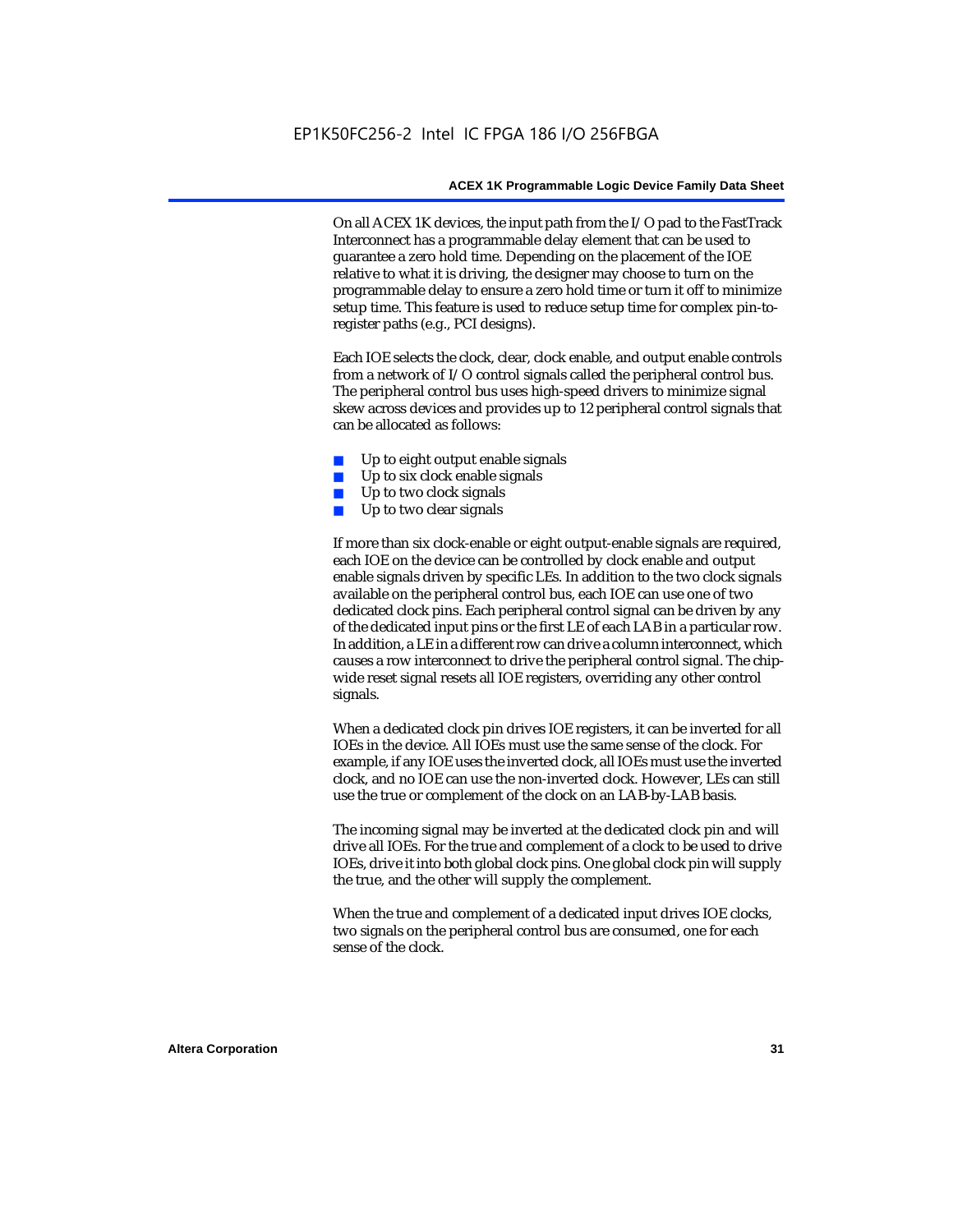When dedicated inputs drive non-inverted and inverted peripheral clears, clock enables, and output enables, two signals on the peripheral control bus will be used.

Table 7 lists the sources for each peripheral control signal and shows how the output enable, clock enable, clock, and clear signals share 12 peripheral control signals. Table 7 also shows the rows that can drive global signals.

| Table 7. Peripheral Bus Sources for ACEX Devices |               |               |               |                |  |  |  |
|--------------------------------------------------|---------------|---------------|---------------|----------------|--|--|--|
| <b>Peripheral Control Signal</b>                 | <b>EP1K10</b> | <b>EP1K30</b> | <b>EP1K50</b> | <b>EP1K100</b> |  |  |  |
| OE0                                              | Row A         | Row A         | Row A         | Row A          |  |  |  |
| OE1                                              | Row A         | Row B         | Row B         | Row C          |  |  |  |
| OE <sub>2</sub>                                  | Row B         | Row C         | Row D         | Row E          |  |  |  |
| OE3                                              | Row B         | Row D         | Row F         | Row L          |  |  |  |
| OE4                                              | Row C         | Row E         | Row H         | Row I          |  |  |  |
| OE5                                              | Row C         | Row F         | Row J         | Row K          |  |  |  |
| CLKENA0/CLK0/GLOBAL0                             | Row A         | Row A         | Row A         | Row F          |  |  |  |
| CLKENA1/OE6/GLOBAL1                              | Row A         | Row B         | Row C         | Row D          |  |  |  |
| CLKENA2/CLR0                                     | Row B         | Row C         | Row E         | Row B          |  |  |  |
| CLKENA3/OE7/GLOBAL2                              | Row B         | Row D         | Row G         | Row H          |  |  |  |
| CLKENA4/CLR1                                     | Row C         | Row E         | Row I         | Row J          |  |  |  |
| CLKENA5/CLK1/GLOBAL3                             | Row C         | Row F         | Row J         | Row G          |  |  |  |

Signals on the peripheral control bus can also drive the four global signals, referred to as GLOBAL0 through GLOBAL3. An internally generated signal can drive a global signal, providing the same low-skew, low-delay characteristics as a signal driven by an input pin. An LE drives the global signal by driving a row line that drives the peripheral bus which then drives the global signal. This feature is ideal for internally generated clear or clock signals with high fan-out. However, internally driven global signals offer no advantage over the general-purpose interconnect for routing data signals.

The chip-wide output enable pin is an active-high pin that can be used to tri-state all pins on the device. This option can be set in the Altera software. The built-in I/O pin pull-up resistors (which are active during configuration) are active when the chip-wide output enable pin is asserted. The registers in the IOE can also be reset by the chip-wide reset pin.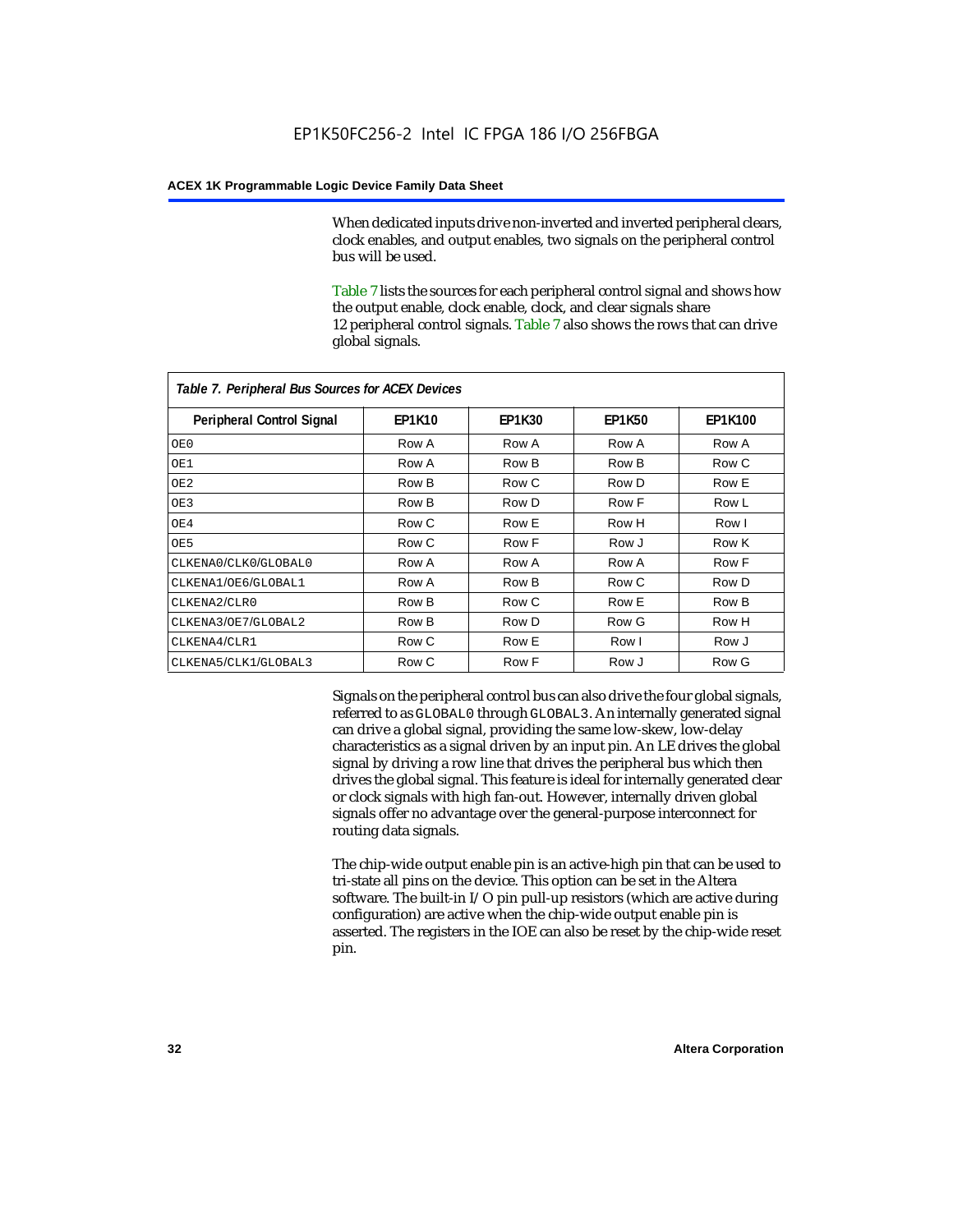### *Row-to-IOE Connections*

When an IOE is used as an input signal, it can drive two separate row channels. The signal is accessible by all LEs within that row. When an IOE is used as an output, the signal is driven by a multiplexer that selects a signal from the row channels. Up to eight IOEs connect to each side of each row channel (see Figure 16).





*Note:*<br>(1) 7 (1) The values for *m* and *n* are shown in Table 8.

Table 8 lists the ACEX 1K row-to-IOE interconnect resources.

| Table 8. ACEX 1K Row-to-IOE Interconnect Resources |                      |                          |  |  |  |
|----------------------------------------------------|----------------------|--------------------------|--|--|--|
| Device                                             | Channels per Row (n) | Row Channels per Pin (m) |  |  |  |
| EP1K10                                             | 144                  | 18                       |  |  |  |
| EP1K30                                             | 216                  | 27                       |  |  |  |
| EP1K50                                             | 216                  | 27                       |  |  |  |
| EP1K100                                            | 312                  | 39                       |  |  |  |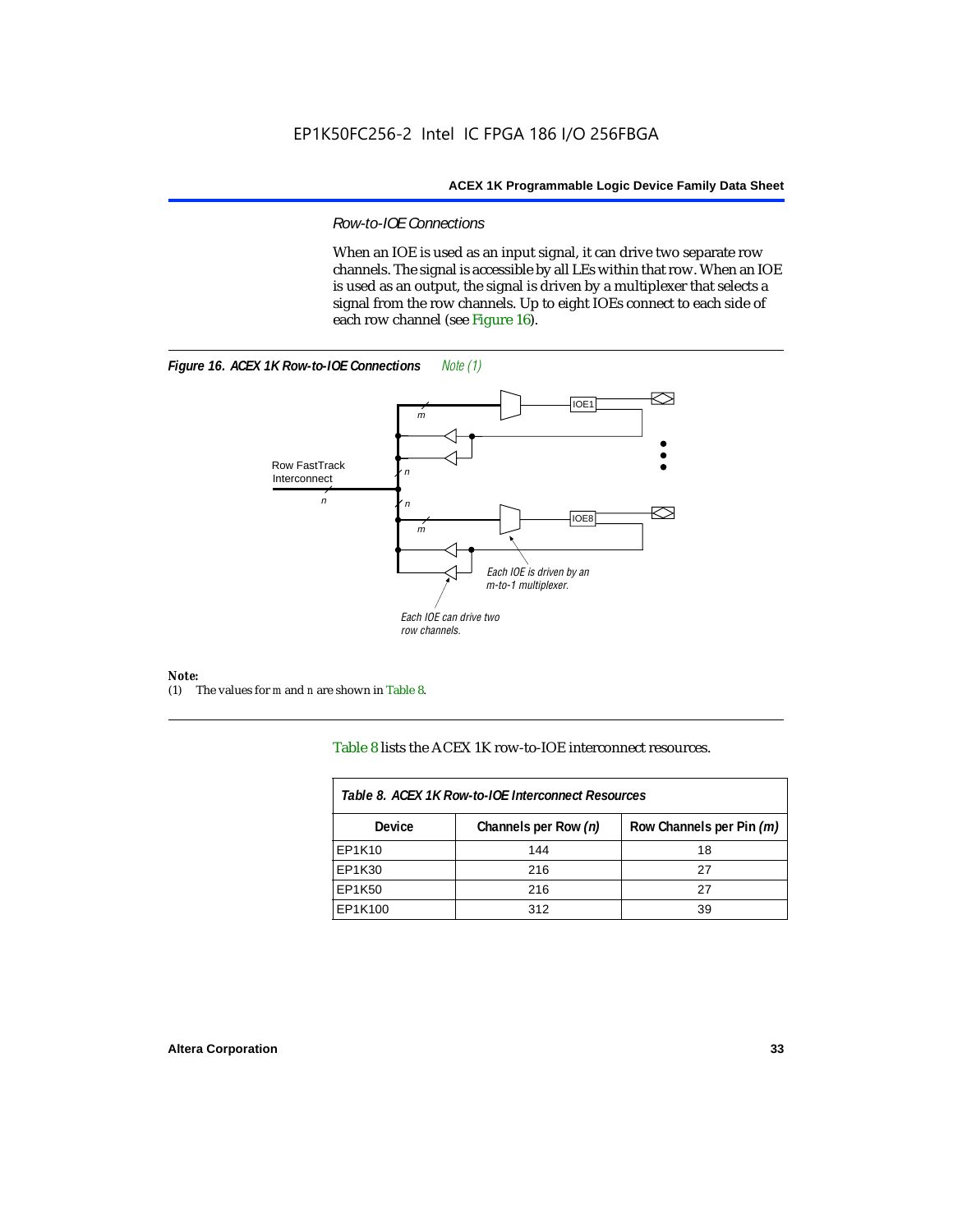### *Column-to-IOE Connections*

When an IOE is used as an input, it can drive up to two separate column channels. When an IOE is used as an output, the signal is driven by a multiplexer that selects a signal from the column channels. Two IOEs connect to each side of the column channels. Each IOE can be driven by column channels via a multiplexer. The set of column channels is different for each IOE (see Figure 17).



### Table 9 lists the ACEX 1K column-to-IOE interconnect resources.

| Table 9. ACEX 1K Column-to-IOE Interconnect Resources |                         |                             |  |  |  |
|-------------------------------------------------------|-------------------------|-----------------------------|--|--|--|
| Device                                                | Channels per Column (n) | Column Channels per Pin (m) |  |  |  |
| EP1K10                                                | 24                      | 16                          |  |  |  |
| EP1K30                                                | 24                      | 16                          |  |  |  |
| EP1K50                                                | 24                      | 16                          |  |  |  |
| EP1K100                                               | 24                      | 16                          |  |  |  |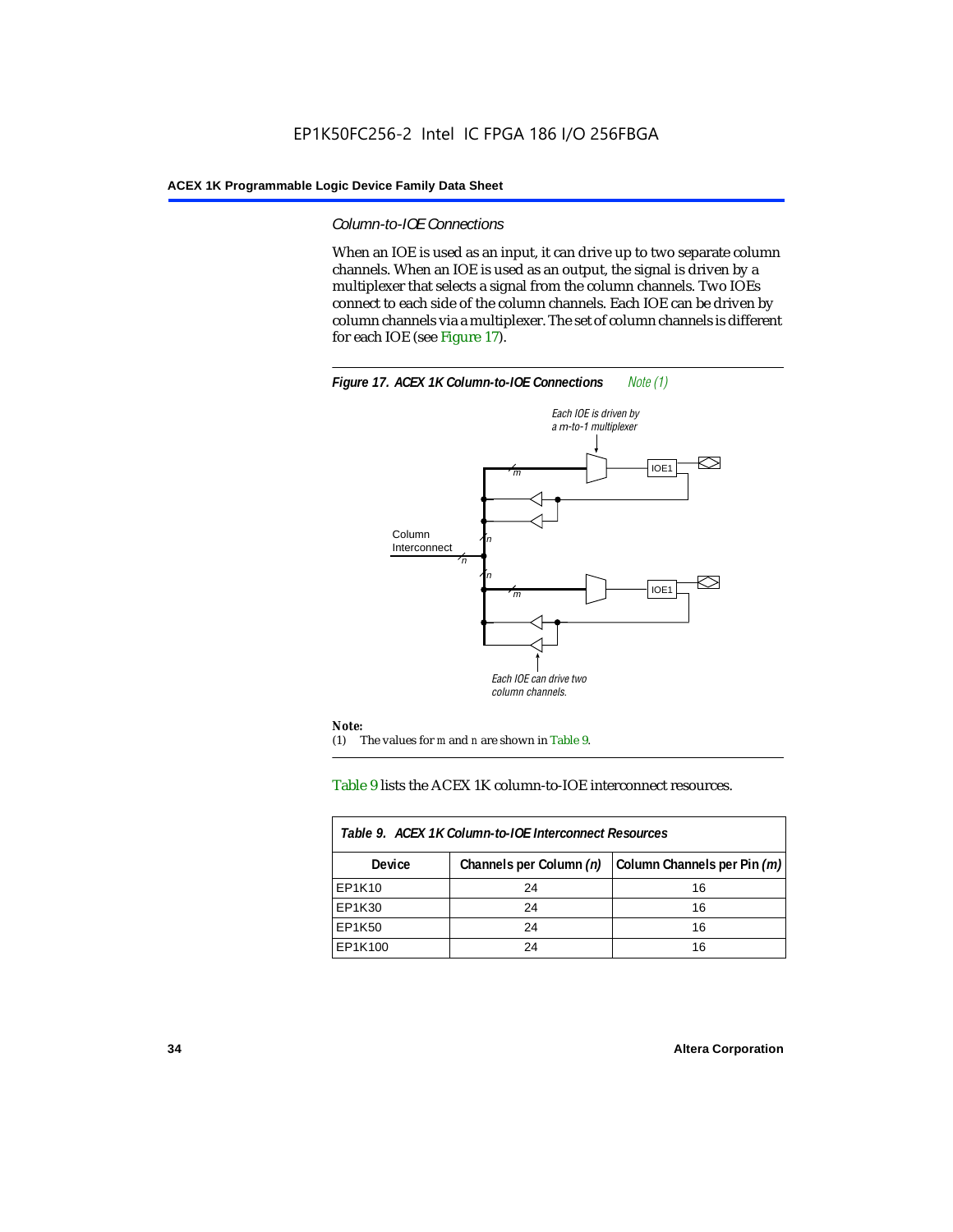**SameFrame Pin-Outs** ACEX 1K devices support the SameFrame pin-out feature for FineLine BGA packages. The SameFrame pin-out feature is the arrangement of balls on FineLine BGA packages such that the lower-ballcount packages form a subset of the higher-ball-count packages. SameFrame pin-outs provide the flexibility to migrate not only from device to device within the same package, but also from one package to another. A given printed circuit board (PCB) layout can support multiple device density/package combinations. For example, a single board layout can support a range of devices from an EP1K10 device in a 256-pin FineLine BGA package to an EP1K100 device in a 484-pin FineLine BGA package.

> The Altera software provides support to design PCBs with SameFrame pin-out devices. Devices can be defined for present and future use. The Altera software generates pin-outs describing how to lay out a board that takes advantage of this migration. Figure 18 shows an example of SameFrame pin-out.

*Figure 18. SameFrame Pin-Out Example*



Designed for 484-Pin FineLine BGA Package Printed Circuit Board



Table 10 shows the ACEX 1K device/package combinations that support SameFrame pin-outs for ACEX 1K devices. All FineLine BGA packages support SameFrame pin-outs, providing the flexibility to migrate not only from device to device within the same package, but also from one package to another. The I/O count will vary from device to device.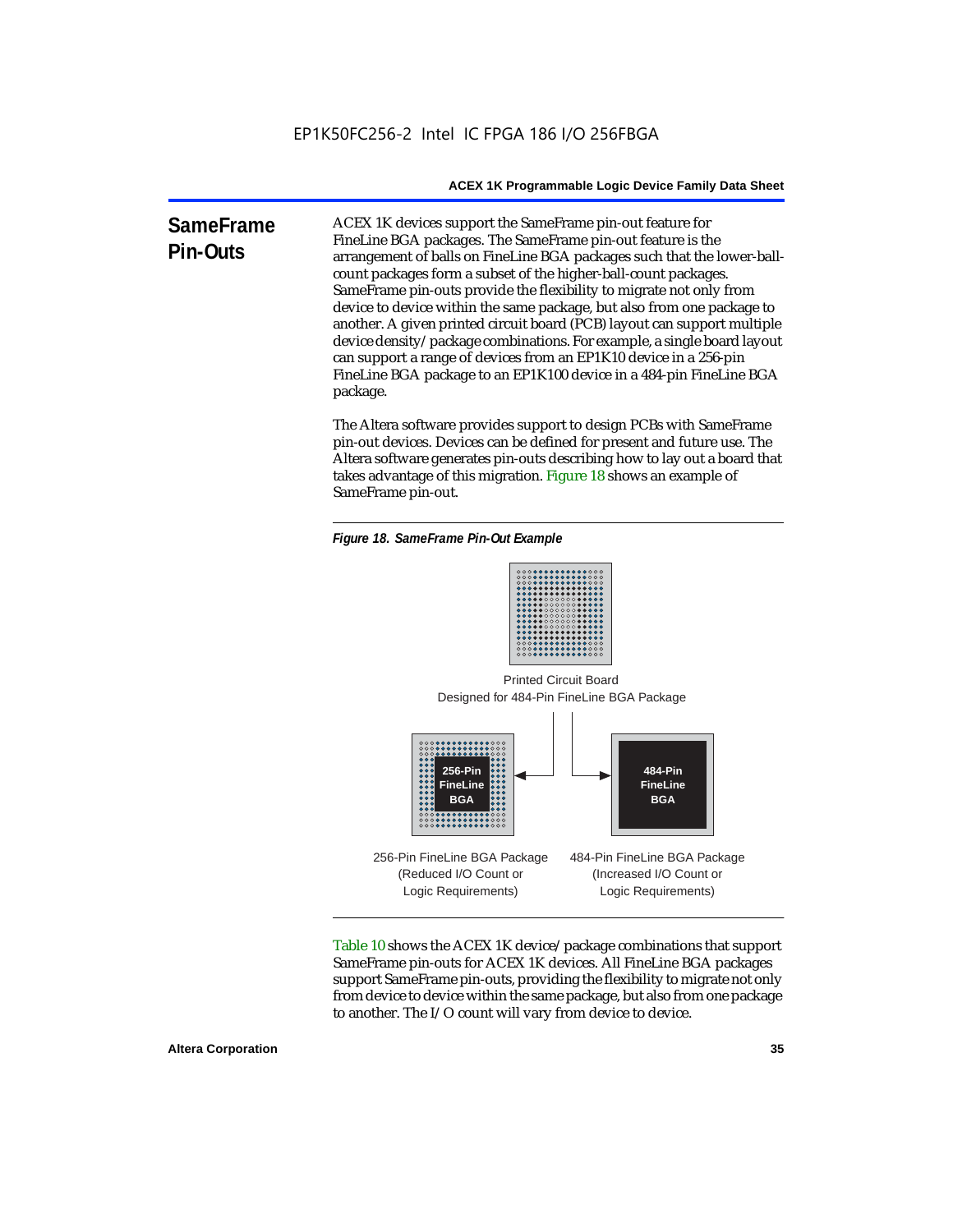

For more information, search for "SameFrame" in MAX+PLUS II Help.

| Table 10. ACEX 1K SameFrame Pin-Out Support |                                   |                                   |  |  |  |
|---------------------------------------------|-----------------------------------|-----------------------------------|--|--|--|
| <b>Device</b>                               | 256-Pin<br>FineLine<br><b>BGA</b> | 484-Pin<br>FineLine<br><b>BGA</b> |  |  |  |
| EP1K10                                      |                                   | (1)                               |  |  |  |
| EP1K30                                      |                                   |                                   |  |  |  |
| EP1K50                                      |                                   |                                   |  |  |  |
| EP1K100                                     |                                   |                                   |  |  |  |

# *Note:*<br>(1) **7**

This option is supported with a 256-pin FineLine BGA package and SameFrame migration.

# **ClockLock & ClockBoost Features**

To support high-speed designs, -1 and -2 speed grade ACEX 1K devices offer ClockLock and ClockBoost circuitry containing a phase-locked loop (PLL) that is used to increase design speed and reduce resource usage. The ClockLock circuitry uses a synchronizing PLL that reduces the clock delay and skew within a device. This reduction minimizes clock-to-output and setup times while maintaining zero hold times. The ClockBoost circuitry, which provides a clock multiplier, allows the designer to enhance device area efficiency by sharing resources within the device. The ClockBoost feature allows the designer to distribute a low-speed clock and multiply that clock on-device. Combined, the ClockLock and ClockBoost features provide significant improvements in system performance and bandwidth.

The ClockLock and ClockBoost features in ACEX 1K devices are enabled through the Altera software. External devices are not required to use these features. The output of the ClockLock and ClockBoost circuits is not available at any of the device pins.

The ClockLock and ClockBoost circuitry lock onto the rising edge of the incoming clock. The circuit output can drive the clock inputs of registers only; the generated clock cannot be gated or inverted.

The dedicated clock pin (GCLK1) supplies the clock to the ClockLock and ClockBoost circuitry. When the dedicated clock pin is driving the ClockLock or ClockBoost circuitry, it cannot drive elsewhere in the device.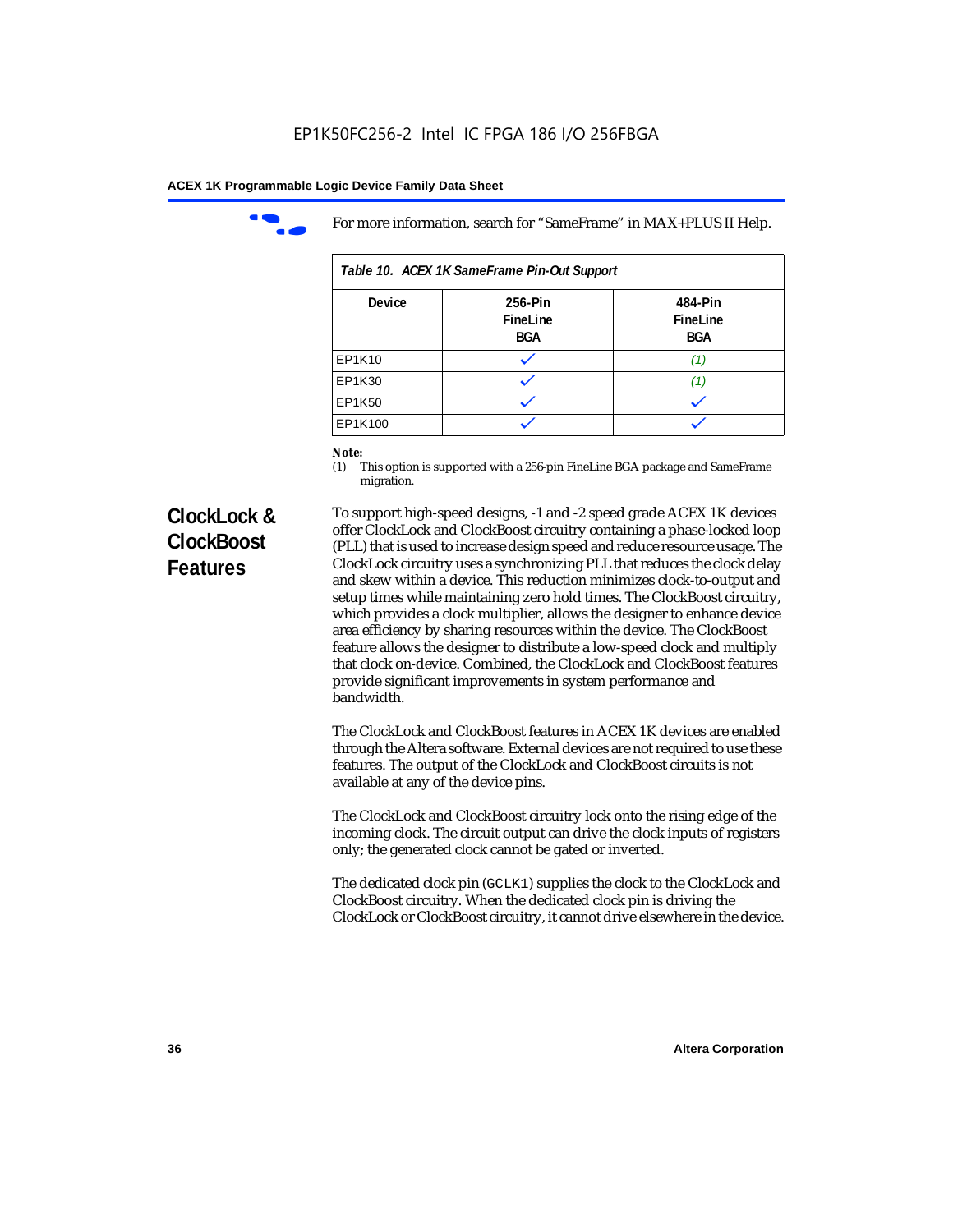For designs that require both a multiplied and non-multiplied clock, the clock trace on the board can be connected to the GCLK1 pin. In the Altera software, the GCLK1 pin can feed both the ClockLock and ClockBoost circuitry in the ACEX 1K device. However, when both circuits are used, the other clock pin cannot be used.

# **ClockLock & ClockBoost Timing Parameters**

For the ClockLock and ClockBoost circuitry to function properly, the incoming clock must meet certain requirements. If these specifications are not met, the circuitry may not lock onto the incoming clock, which generates an erroneous clock within the device. The clock generated by the ClockLock and ClockBoost circuitry must also meet certain specifications. If the incoming clock meets these requirements during configuration, the ClockLock and ClockBoost circuitry will lock onto the clock during configuration. The circuit will be ready for use immediately after configuration. Figure 19 shows the incoming and generated clock specifications.



*Figure 19. Specifications for the Incoming & Generated Clocks Note (1)*

# *Note:*<br>(1) 1

The  $t<sub>I</sub>$  parameter refers to the nominal input clock period; the  $t<sub>O</sub>$  parameter refers to the nominal output clock period.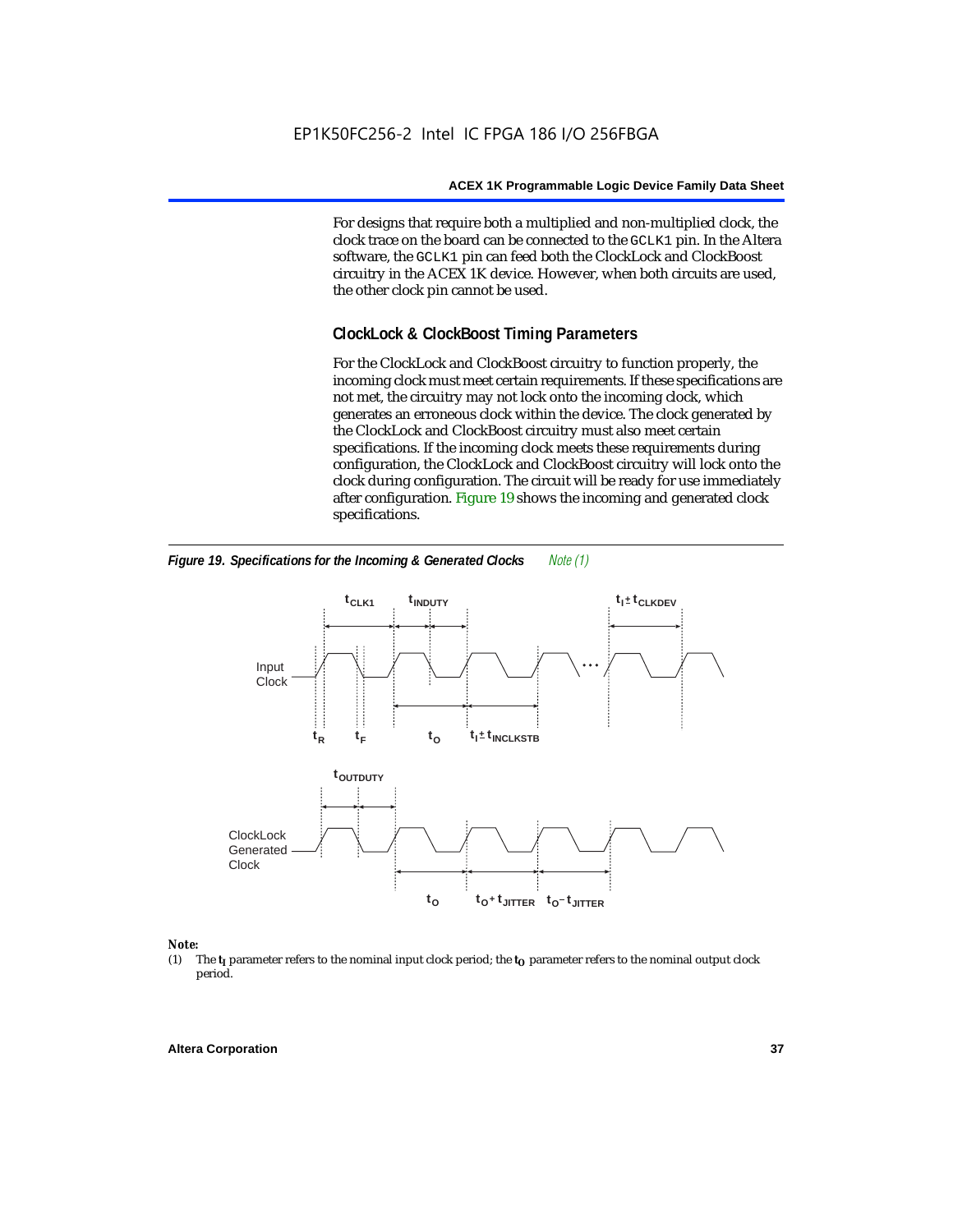Tables 11 and 12 summarize the ClockLock and ClockBoost parameters for -1 and -2 speed-grade devices, respectively.

|                       | Table 11. ClockLock & ClockBoost Parameters for -1 Speed-Grade Devices     |                      |     |     |               |               |
|-----------------------|----------------------------------------------------------------------------|----------------------|-----|-----|---------------|---------------|
| Symbol                | Parameter                                                                  | Condition            | Min | Typ | Max           | Unit          |
| $t_{\mathsf{R}}$      | Input rise time                                                            |                      |     |     | 5             | ns            |
| $t_{\mathsf{F}}$      | Input fall time                                                            |                      |     |     | 5             | ns            |
| <sup>t</sup> INDUTY   | Input duty cycle                                                           |                      | 40  |     | 60            | $\%$          |
| $f_{CLK1}$            | Input clock frequency (ClockBoost clock<br>multiplication factor equals 1) |                      | 25  |     | 180           | <b>MHz</b>    |
| $f_{CLK2}$            | Input clock frequency (ClockBoost clock<br>multiplication factor equals 2) |                      | 16  |     | 90            | <b>MHz</b>    |
| <b><i>fCLKDEV</i></b> | Input deviation from user specification in the<br>Altera software (1)      |                      |     |     | 25,000<br>(2) | <b>PPM</b>    |
| $t_{INCLKSTB}$        | Input clock stability (measured between<br>adjacent clocks)                |                      |     |     | 100           | ps            |
| $t_{LOCK}$            | Time required for ClockLock or ClockBoost<br>to acquire lock $(3)$         |                      |     |     | 10            | μs            |
| $t_{JITTER}$          | Jitter on ClockLock or ClockBoost-                                         | $t_{INCLKSTB}$ < 100 |     |     | 250(4)        | ps            |
|                       | generated clock (4)                                                        | $t_{INCLKSTB}$ < 50  |     |     | 200(4)        | ps            |
| <i>toutputy</i>       | Duty cycle for ClockLock or ClockBoost-<br>generated clock                 |                      | 40  | 50  | 60            | $\frac{0}{0}$ |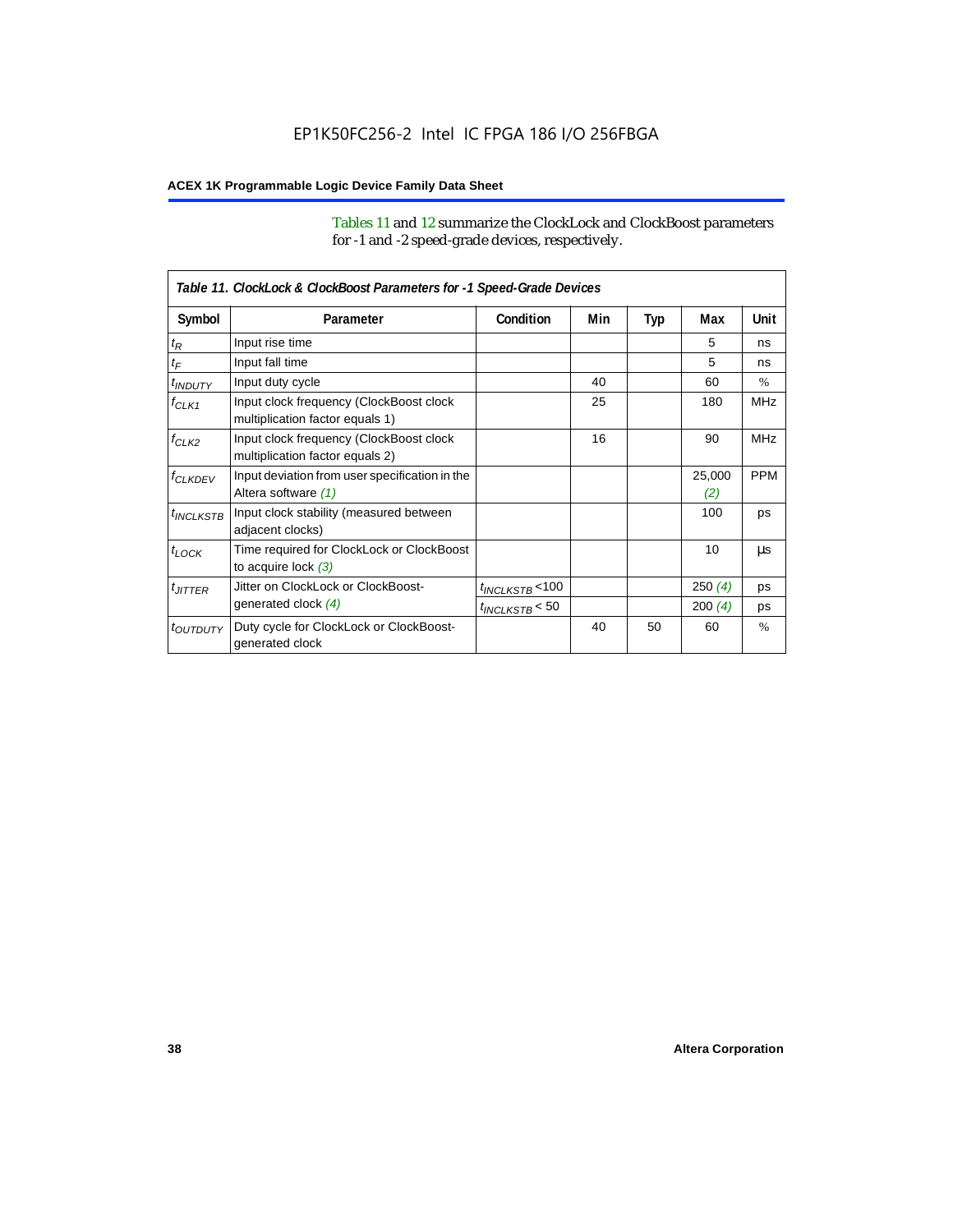| Table 12. ClockLock & ClockBoost Parameters for -2 Speed-Grade Devices |                                                                            |                      |     |     |        |               |
|------------------------------------------------------------------------|----------------------------------------------------------------------------|----------------------|-----|-----|--------|---------------|
| Symbol                                                                 | Parameter                                                                  | Condition            | Min | Typ | Max    | Unit          |
| $t_{R}$                                                                | Input rise time                                                            |                      |     |     | 5      | ns            |
| $t_F$                                                                  | Input fall time                                                            |                      |     |     | 5      | ns            |
| <i>t<sub>INDUTY</sub></i>                                              | Input duty cycle                                                           |                      | 40  |     | 60     | $\frac{0}{0}$ |
| $f_{CLK1}$                                                             | Input clock frequency (ClockBoost clock<br>multiplication factor equals 1) |                      | 25  |     | 80     | <b>MHz</b>    |
| $f_{CLK2}$                                                             | Input clock frequency (ClockBoost clock<br>multiplication factor equals 2) |                      | 16  |     | 40     | <b>MHz</b>    |
| <b>f<sub>CLKDEV</sub></b>                                              | Input deviation from user specification in<br>the software $(1)$           |                      |     |     | 25,000 | <b>PPM</b>    |
| $t_{INCLKSTB}$                                                         | Input clock stability (measured between<br>adjacent clocks)                |                      |     |     | 100    | ps            |
| $t_{LOCK}$                                                             | Time required for ClockLock or ClockBoost<br>to acquire lock $(3)$         |                      |     |     | 10     | μs            |
| $t_{JITTER}$                                                           | Jitter on ClockLock or ClockBoost-                                         | $t_{INCLKSTB}$ < 100 |     |     | 250(4) | ps            |
|                                                                        | generated clock $(4)$                                                      | $t_{INCLKSTB}$ < 50  |     |     | 200(4) | ps            |
| <i>toutputy</i>                                                        | Duty cycle for ClockLock or ClockBoost-<br>generated clock                 |                      | 40  | 50  | 60     | $\frac{0}{0}$ |

#### *Notes to tables:*

(1) To implement the ClockLock and ClockBoost circuitry with the Altera software, designers must specify the input frequency. The Altera software tunes the PLL in the ClockLock and ClockBoost circuitry to this frequency. The *fCLKDEV* parameter specifies how much the incoming clock can differ from the specified frequency during device operation. Simulation does not reflect this parameter.

- (2) Twenty-five thousand parts per million (PPM) equates to 2.5% of input clock period.
- (3) During device configuration, the ClockLock and ClockBoost circuitry is configured before the rest of the device. If the incoming clock is supplied during configuration, the ClockLock and ClockBoost circuitry locks during configuration because the  $t_{LOCK}$  value is less than the time required for configuration.
- (4) The  $t_{\text{ITTTER}}$  specification is measured under long-term observation. The maximum value for  $t_{\text{ITTTER}}$  is 200 ps if  $t_{INCIKSTR}$  is lower than 50 ps.

# **I/O Configuration**

This section discusses the PCI pull-up clamping diode option, slew-rate control, open-drain output option, and MultiVolt I/O interface for ACEX 1K devices. The PCI pull-up clamping diode, slew-rate control, and open-drain output options are controlled pin-by-pin via Altera software logic options. The MultiVolt I/O interface is controlled by connecting  $V_{\text{CCIO}}$  to a different voltage than  $V_{\text{CCINT}}$ . Its effect can be simulated in the Altera software via the **Global Project Device Options** dialog box (Assign menu).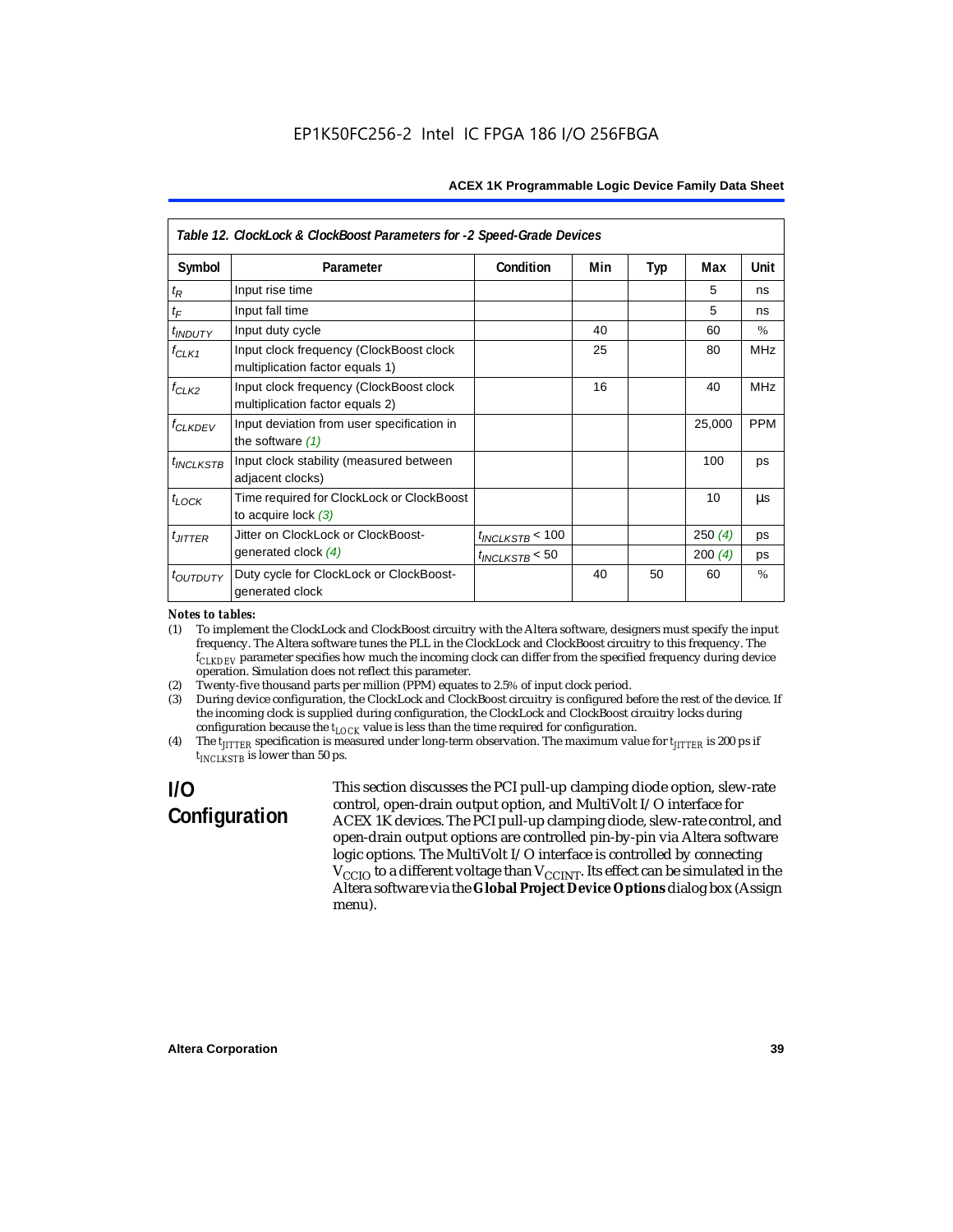# **PCI Pull-Up Clamping Diode Option**

ACEX 1K devices have a pull-up clamping diode on every I/O, dedicated input, and dedicated clock pin. PCI clamping diodes clamp the signal to the  $V_{\text{CCIO}}$  value and are required for 3.3-V PCI compliance. Clamping diodes can also be used to limit overshoot in other systems.

Clamping diodes are controlled on a pin-by-pin basis. When  $V_{CCIO}$  is 3.3 V, a pin that has the clamping diode option turned on can be driven by a 2.5-V or 3.3-V signal, but not a 5.0-V signal. When  $V_{CCIO}$  is 2.5 V, a pin that has the clamping diode option turned on can be driven by a 2.5-V signal, but not a 3.3-V or 5.0-V signal. Additionally, a clamping diode can be activated for a subset of pins, which allows a device to bridge between a 3.3-V PCI bus and a 5.0-V device.

# **Slew-Rate Control**

The output buffer in each IOE has an adjustable output slew rate that can be configured for low-noise or high-speed performance. A slower slew rate reduces system noise and adds a maximum delay of 4.3 ns. The fast slew rate should be used for speed-critical outputs in systems that are adequately protected against noise. Designers can specify the slew rate pin-by-pin or assign a default slew rate to all pins on a device-wide basis. The slow slew rate setting affects only the falling edge of the output.

# **Open-Drain Output Option**

ACEX 1K devices provide an optional open-drain output (electrically equivalent to open-collector output) for each I/O pin. This open-drain output enables the device to provide system-level control signals (e.g., interrupt and write enable signals) that can be asserted by any of several devices. It can also provide an additional wired-OR plane.

# **MultiVolt I/O Interface**

The ACEX 1K device architecture supports the MultiVolt I/O interface feature, which allows ACEX 1K devices in all packages to interface with systems of differing supply voltages. These devices have one set of  $V_{CC}$ pins for internal operation and input buffers (VCCINT), and another set for I/O output drivers (VCCIO).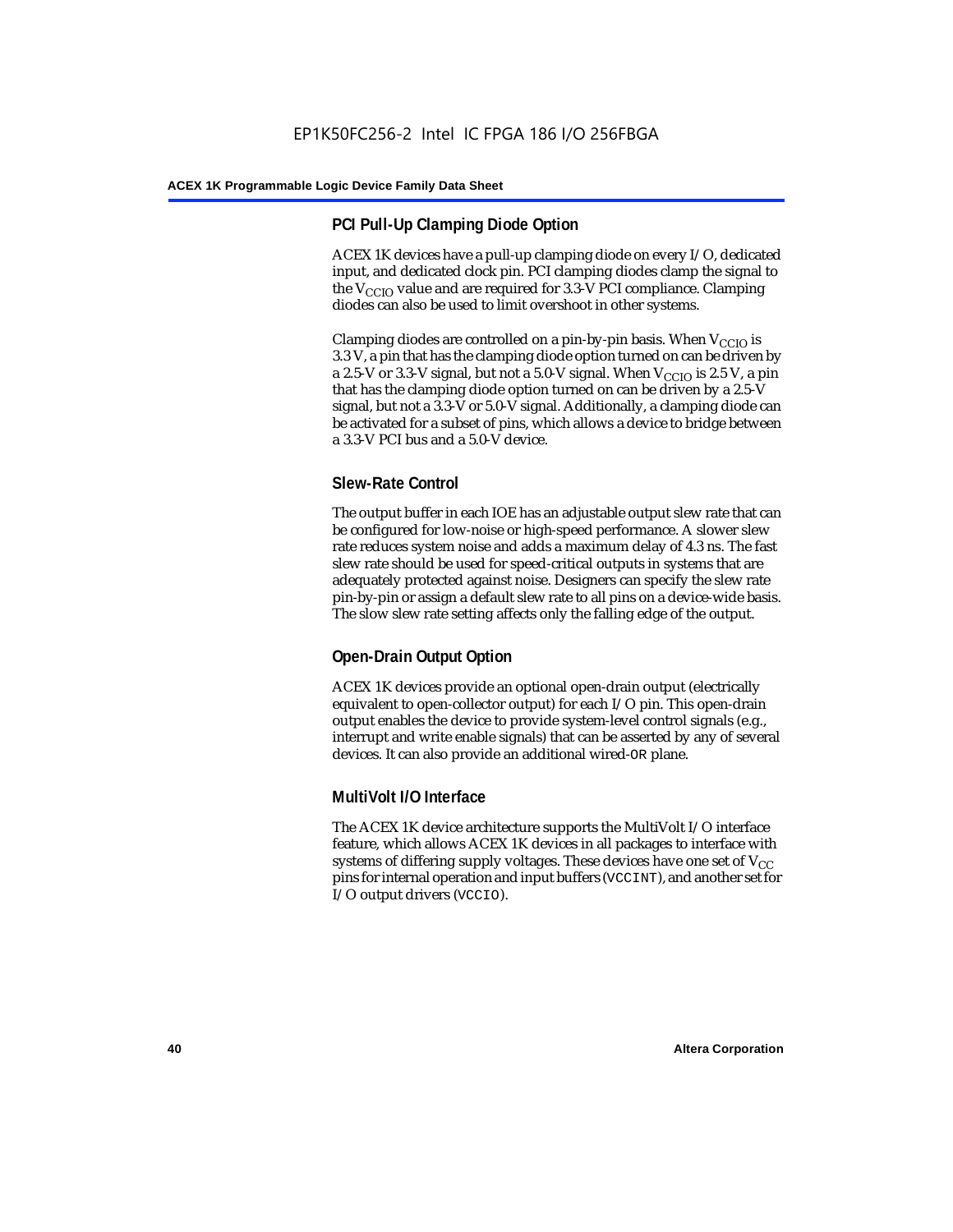The VCCINT pins must always be connected to a 2.5-V power supply. With a 2.5-V  $V_{CCMT}$  level, input voltages are compatible with 2.5-V, 3.3-V, and 5.0-V inputs. The VCCIO pins can be connected to either a 2.5-V or 3.3-V power supply, depending on the output requirements. When the VCCIO pins are connected to a 2.5-V power supply, the output levels are compatible with 2.5-V systems. When the VCCIO pins are connected to a 3.3-V power supply, the output high is at 3.3 V and is therefore compatible with 3.3-V or 5.0-V systems. Devices operating with  $V_{\text{CCIO}}$  levels higher than 3.0 V achieve a faster timing delay of  $t_{OD2}$  instead of  $t_{OD1}$ .

| Table 13. ACEX 1K MultiVolt I/O Support |                                       |     |     |     |     |     |
|-----------------------------------------|---------------------------------------|-----|-----|-----|-----|-----|
| $V_{\text{CCIO}}(V)$                    | Input Signal (V)<br>Output Signal (V) |     |     |     |     |     |
|                                         | 2.5                                   | 3.3 | 5.0 | 2.5 | 3.3 | 5.0 |
| 2.5                                     |                                       |     | (1) |     |     |     |
| 3.3                                     |                                       |     |     |     |     |     |

Table 13 summarizes ACEX 1K MultiVolt I/O support.

#### *Notes:*

(1) The PCI clamping diode must be disabled on an input which is driven with a voltage higher than V<sub>CCIO</sub>.

(2) When  $V_{\text{CCIO}} = 3.3$  V, an ACEX 1K device can drive a 2.5-V device that has 3.3-V tolerant inputs.

Open-drain output pins on ACEX 1K devices (with a pull-up resistor to the 5.0-V supply) can drive 5.0-V CMOS input pins that require a higher  $V<sub>IH</sub>$  than LVTTL. When the open-drain pin is active, it will drive low. When the pin is inactive, the resistor will pull up the trace to 5.0 V, thereby meeting the CMOS  $V_{OH}$  requirement. The open-drain pin will only drive low or tri-state; it will never drive high. The rise time is dependent on the value of the pull-up resistor and load impedance. The  $I_{OL}$  current specification should be considered when selecting a pull-up resistor.

# **Power Sequencing & Hot-Socketing**

Because ACEX 1K devices can be used in a mixed-voltage environment, they have been designed specifically to tolerate any possible power-up sequence. The  $V_{\text{CCIO}}$  and  $V_{\text{CCINT}}$  power planes can be powered in any order.

Signals can be driven into ACEX 1K devices before and during power up without damaging the device. Additionally, ACEX 1K devices do not drive out during power up. Once operating conditions are reached, ACEX 1K devices operate as specified by the user.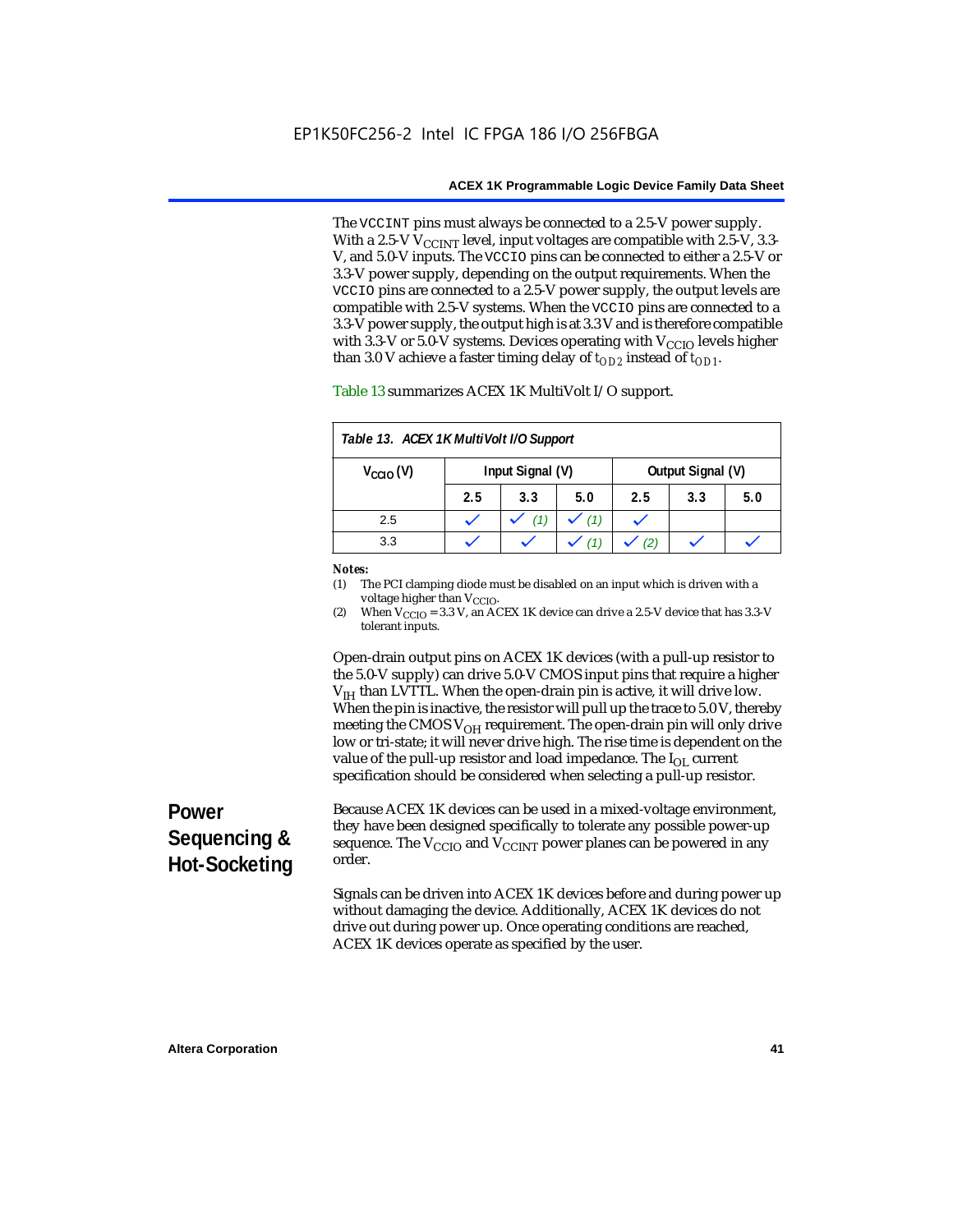# **IEEE Std. 1149.1 (JTAG) Boundary-Scan Support**

All ACEX 1K devices provide JTAG BST circuitry that complies with the IEEE Std. 1149.1-1990 specification. ACEX 1K devices can also be configured using the JTAG pins through the ByteBlasterMV or BitBlaster download cable, or via hardware that uses the Jam™ Standard Test and Programming Language (STAPL), JEDEC standard JESD-71. JTAG boundary-scan testing can be performed before or after configuration, but not during configuration. ACEX 1K devices support the JTAG instructions shown in Table 14.

| Table 14. ACEX 1K JTAG Instructions |                                                                                                                                                                                                                                      |  |  |  |
|-------------------------------------|--------------------------------------------------------------------------------------------------------------------------------------------------------------------------------------------------------------------------------------|--|--|--|
| <b>JTAG Instruction</b>             | <b>Description</b>                                                                                                                                                                                                                   |  |  |  |
| SAMPLE/PRELOAD                      | Allows a snapshot of signals at the device pins to be captured and examined during<br>normal device operation and permits an initial data pattern to be output at the device<br>pins.                                                |  |  |  |
| <b>EXTEST</b>                       | Allows the external circuitry and board-level interconnections to be tested by forcing a<br>test pattern at the output pins and capturing test results at the input pins.                                                            |  |  |  |
| <b>BYPASS</b>                       | Places the 1-bit bypass register between the TDI and TDO pins, allowing the BST data<br>to pass synchronously through a selected device to adjacent devices during normal<br>operation.                                              |  |  |  |
| <b>USERCODE</b>                     | Selects the user electronic signature (USERCODE) register and places it between the<br>TDI and TDO pins, allowing the USERCODE to be serially shifted out of TDO.                                                                    |  |  |  |
| <b>IDCODE</b>                       | Selects the IDCODE register and places it between TDI and TDO, allowing the IDCODE<br>to be serially shifted out of TDO.                                                                                                             |  |  |  |
| <b>ICR Instructions</b>             | These instructions are used when configuring an ACEX 1K device via JTAG ports using<br>a MasterBlaster, ByteBlasterMV, or BitBlaster download cable, or a Jam File (.jam) or<br>Jam Byte-Code File (.jbc) via an embedded processor. |  |  |  |

The instruction register length of ACEX 1K devices is 10 bits. The USERCODE register length in ACEX 1K devices is 32 bits; 7 bits are determined by the user, and 25 bits are pre-determined. Tables 15 and 16 show the boundary-scan register length and device IDCODE information for ACEX 1K devices.

| Table 15. ACEX 1K Boundary-Scan Register Length |                               |  |  |  |
|-------------------------------------------------|-------------------------------|--|--|--|
| Device                                          | Boundary-Scan Register Length |  |  |  |
| EP1K10                                          | 438                           |  |  |  |
| EP1K30                                          | 690                           |  |  |  |
| EP1K50                                          | 798                           |  |  |  |
| EP1K100                                         | 1,050                         |  |  |  |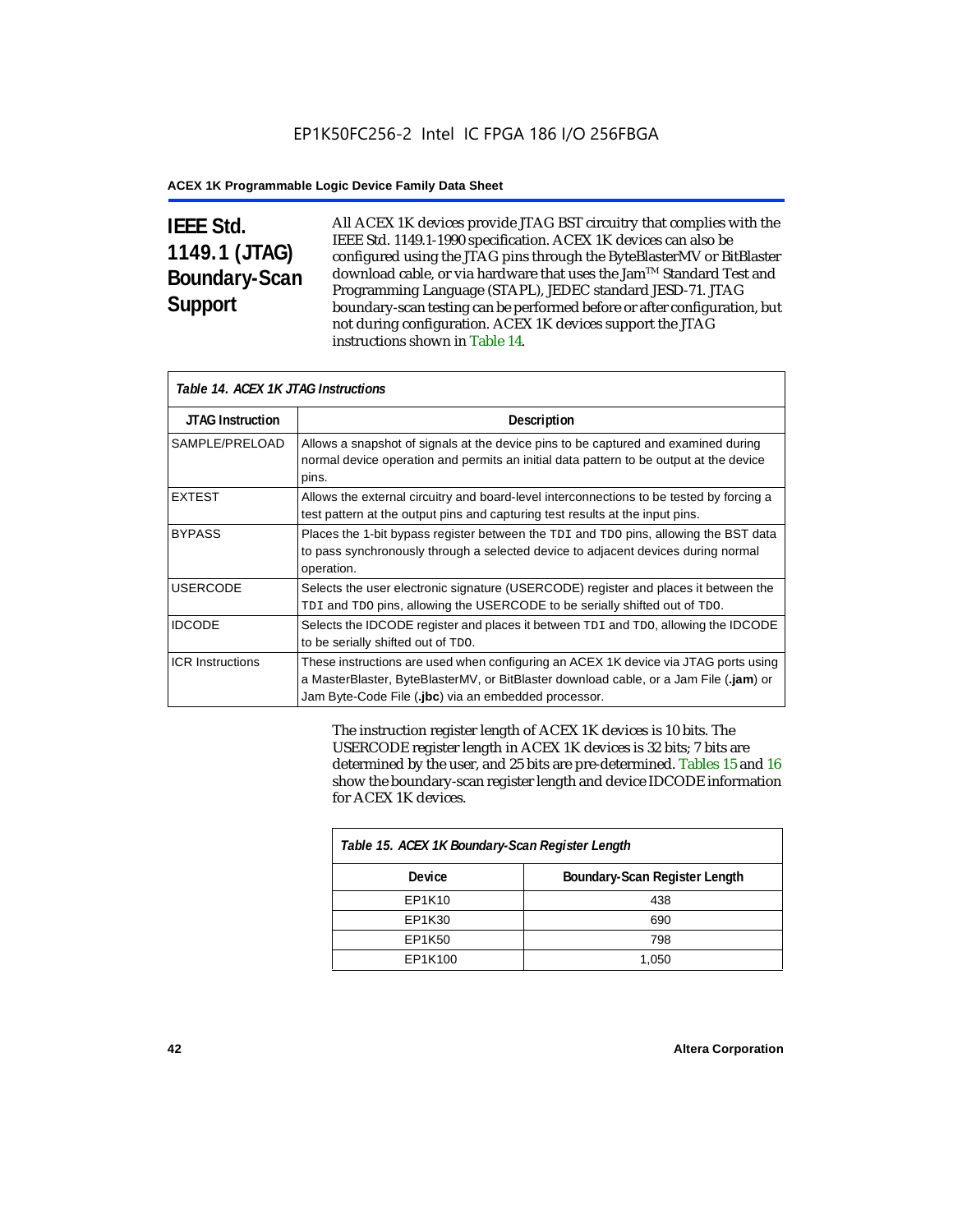| Table 16. 32-Bit IDCODE for ACEX 1K Devices<br>Note (1) |                                      |                       |                                      |                 |  |  |  |
|---------------------------------------------------------|--------------------------------------|-----------------------|--------------------------------------|-----------------|--|--|--|
| <b>Device</b>                                           |                                      | IDCODE (32 Bits)      |                                      |                 |  |  |  |
|                                                         | <b>Version</b><br>$(4 \text{ Bits})$ | Part Number (16 Bits) | Manufacturer's<br>Identity (11 Bits) | 1 (1 Bit) $(2)$ |  |  |  |
| EP1K10                                                  | 0001                                 | 0001 0000 0001 0000   | 00001101110                          |                 |  |  |  |
| EP1K30                                                  | 0001                                 | 0001 0000 0011 0000   | 00001101110                          |                 |  |  |  |
| EP1K50                                                  | 0001                                 | 0001 0000 0101 0000   | 00001101110                          |                 |  |  |  |
| EP1K100                                                 | 0010                                 | 0000 0001 0000 0000   | 00001101110                          |                 |  |  |  |

#### *Notes to tables:*

(1) The most significant bit (MSB) is on the left.

(2) The least significant bit (LSB) for all JTAG IDCODEs is 1.

ACEX 1K devices include weak pull-up resistors on the JTAG pins.



For more information, see the following documents:

- *Application Note 39 (IEEE Std. 1149.1 (JTAG) Boundary-Scan Testing in Altera Devices)*
- *ByteBlasterMV Parallel Port Download Cable Data Sheet*
- *BitBlaster Serial Download Cable Data Sheet*
- *Jam Programming & Test Language Specification*

Figure 20 shows the timing requirements for the JTAG signals.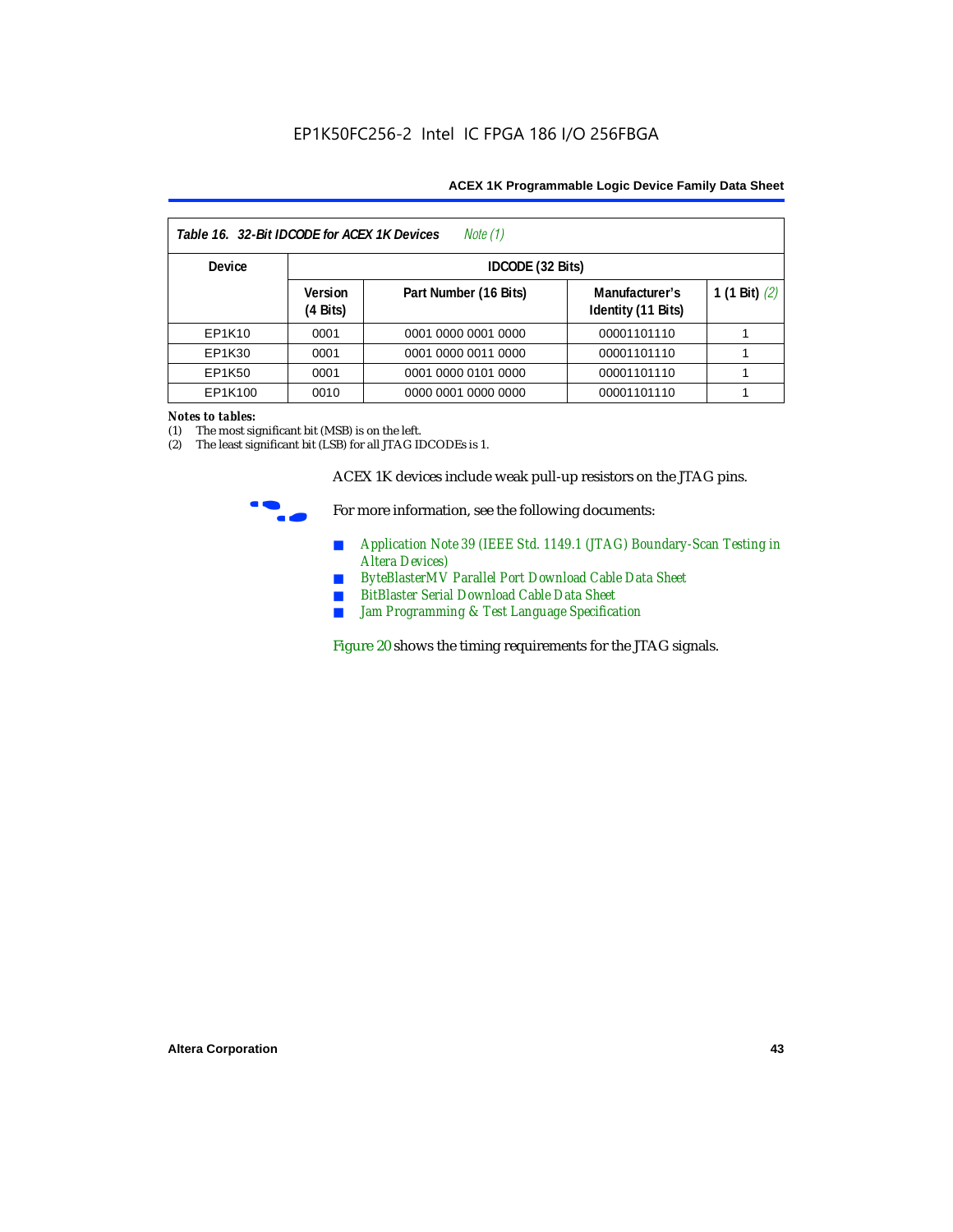$\overline{1}$ 

*Figure 20. ACEX 1K JTAG Waveforms*



### Table 17 shows the timing parameters and values for ACEX 1K devices.

| Table 17. ACEX 1K JTAG Timing Parameters & Values |                                                |     |     |      |  |  |
|---------------------------------------------------|------------------------------------------------|-----|-----|------|--|--|
| Symbol                                            | Parameter                                      | Min | Max | Unit |  |  |
| t <sub>JCP</sub>                                  | <b>TCK clock period</b>                        | 100 |     | ns   |  |  |
| $t_{JCH}$                                         | TCK clock high time                            | 50  |     | ns   |  |  |
| t <sub>JCL</sub>                                  | <b>TCK clock low time</b>                      | 50  |     | ns   |  |  |
| <sup>t</sup> JPSU                                 | JTAG port setup time                           | 20  |     | ns   |  |  |
| $t_{\rm JPH}$                                     | JTAG port hold time                            | 45  |     | ns   |  |  |
| t <sub>JPCO</sub>                                 | JTAG port clock to output                      |     | 25  | ns   |  |  |
| t <sub>JPZX</sub>                                 | JTAG port high impedance to valid output       |     | 25  | ns   |  |  |
| t <sub>JPXZ</sub>                                 | JTAG port valid output to high impedance       |     | 25  | ns   |  |  |
| tjssu                                             | Capture register setup time                    | 20  |     | ns   |  |  |
| $t_{JSH}$                                         | Capture register hold time                     | 45  |     | ns   |  |  |
| t <sub>JSCO</sub>                                 | Update register clock to output                |     | 35  | ns   |  |  |
| t <sub>JSZX</sub>                                 | Update register high impedance to valid output |     | 35  | ns   |  |  |
| t <sub>JSXZ</sub>                                 | Update register valid output to high impedance |     | 35  | ns   |  |  |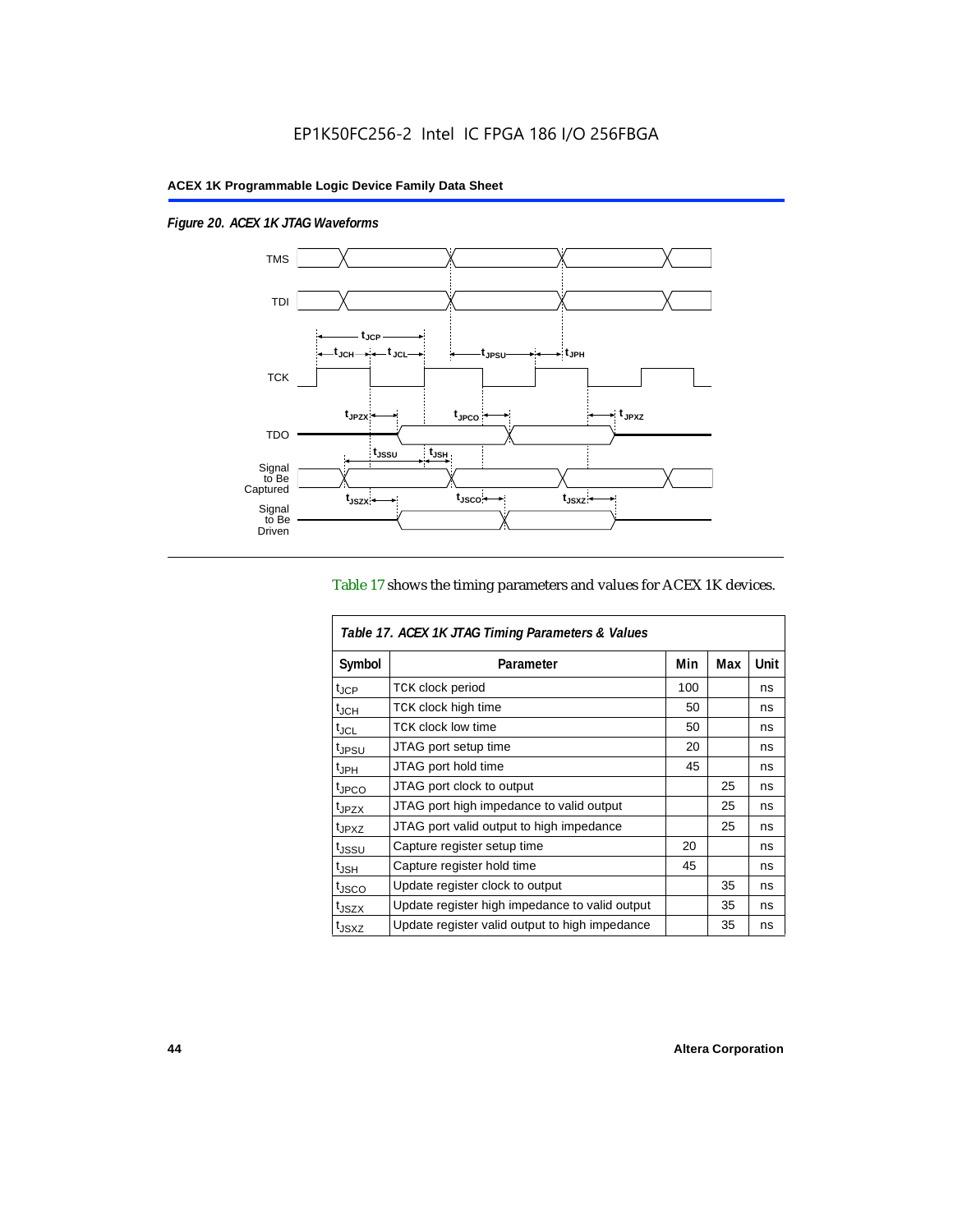**Generic Testing** Each ACEX 1K device is functionally tested. Complete testing of each configurable static random access memory (SRAM) bit and all logic functionality ensures 100% yield. AC test measurements for ACEX 1K devices are made under conditions equivalent to those shown in Figure 21. Multiple test patterns can be used to configure devices during all stages of the production flow.

#### *Figure 21. ACEX 1K AC Test Conditions*



# **Operating Conditions**

Tables 18 through 21 provide information on absolute maximum ratings, recommended operating conditions, DC operating conditions, and capacitance for 2.5-V ACEX 1K devices.

| Note $(1)$<br>Table 18. ACEX 1K Device Absolute Maximum Ratings |                            |                                             |        |      |           |  |  |
|-----------------------------------------------------------------|----------------------------|---------------------------------------------|--------|------|-----------|--|--|
| Symbol                                                          | Parameter                  | Conditions                                  | Min    | Max  | Unit      |  |  |
| <b>V<sub>CCINT</sub></b>                                        | Supply voltage             | With respect to ground $(2)$                | $-0.5$ | 3.6  | V         |  |  |
| V <sub>CCIO</sub>                                               |                            |                                             | $-0.5$ | 4.6  | V         |  |  |
| V,                                                              | DC input voltage           |                                             | $-2.0$ | 5.75 | V         |  |  |
| $I_{OUT}$                                                       | DC output current, per pin |                                             | $-25$  | 25   | mA        |  |  |
| $\mathsf{T}_{\textsf{STG}}$                                     | Storage temperature        | No bias                                     | $-65$  | 150  | ۰c        |  |  |
| $T_{\sf AMB}$                                                   | Ambient temperature        | Under bias                                  | $-65$  | 135  | $\circ$ C |  |  |
| $T_{\rm J}$                                                     | Junction temperature       | PQFP, TQFP, and BGA packages, under<br>bias |        | 135  | ۰c        |  |  |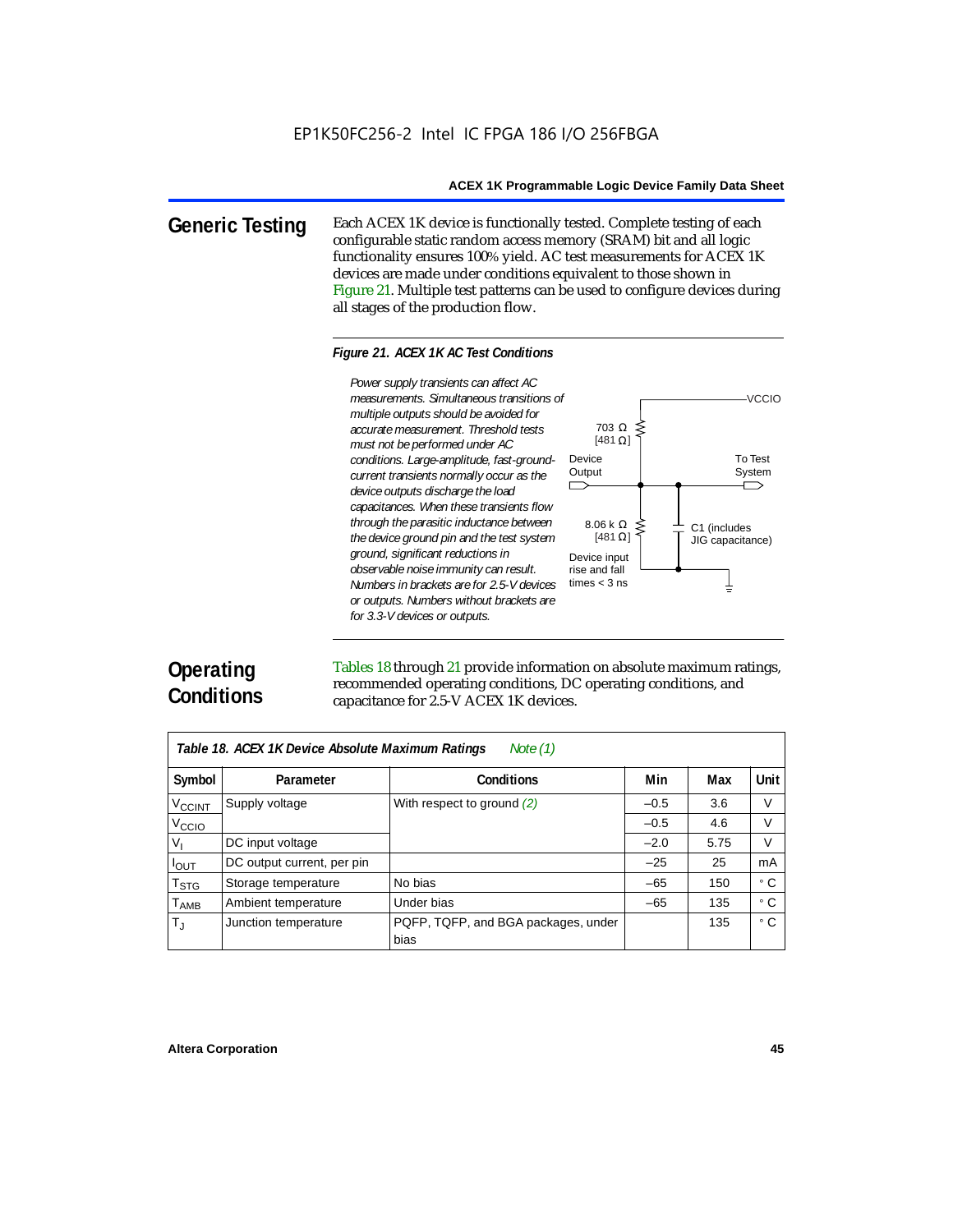# EP1K50FC256-2 Intel IC FPGA 186 I/O 256FBGA

|                             | Table 19. ACEX 1K Device Recommended Operating Conditions |                   |                  |                   |             |  |  |  |
|-----------------------------|-----------------------------------------------------------|-------------------|------------------|-------------------|-------------|--|--|--|
| Symbol                      | Parameter                                                 | <b>Conditions</b> | Min              | Max               | <b>Unit</b> |  |  |  |
| V <sub>CCINT</sub>          | Supply voltage for internal logic<br>and input buffers    | (3), (4)          | 2.375<br>(2.375) | 2.625<br>(2.625)  | V           |  |  |  |
| V <sub>CCIO</sub>           | Supply voltage for output buffers,<br>3.3-V operation     | (3), (4)          | 3.00(3.00)       | 3.60(3.60)        | $\vee$      |  |  |  |
|                             | Supply voltage for output buffers,<br>2.5-V operation     | (3), (4)          | 2.375<br>(2.375) | 2.625<br>(2.625)  | $\vee$      |  |  |  |
| $V_{I}$                     | Input voltage                                             | (2), (5)          | $-0.5$           | 5.75              | V           |  |  |  |
| $V_{\rm O}$                 | Output voltage                                            |                   | $\Omega$         | V <sub>ccio</sub> | V           |  |  |  |
| $\mathsf{T}_\mathsf{A}$     | Ambient temperature                                       | Commercial range  | $\Omega$         | 70                | ۰c          |  |  |  |
|                             |                                                           | Industrial range  | $-40$            | 85                | ۰c          |  |  |  |
| $T_{\rm J}$                 | Junction temperature                                      | Commercial range  | 0                | 85                | ۰c          |  |  |  |
|                             |                                                           | Industrial range  | $-40$            | 100               | ° C         |  |  |  |
|                             |                                                           | Extended range    | $-40$            | 125               | ° C         |  |  |  |
| $\mathfrak{t}_{\mathsf{R}}$ | Input rise time                                           |                   |                  | 40                | ns          |  |  |  |
| $t_{\mathsf{F}}$            | Input fall time                                           |                   |                  | 40                | ns          |  |  |  |

|                 | Table 20. ACEX 1K Device DC Operating Conditions (Part 1 of 2)<br><i>Notes (6), (7)</i> |                                                                     |                                          |     |                                          |        |  |  |  |
|-----------------|-----------------------------------------------------------------------------------------|---------------------------------------------------------------------|------------------------------------------|-----|------------------------------------------|--------|--|--|--|
| Symbol          | Parameter                                                                               | <b>Conditions</b>                                                   | Min                                      | Typ | Max                                      | Unit   |  |  |  |
| $V_{\text{IH}}$ | High-level input voltage                                                                |                                                                     | 1.7.<br>$0.5 \times V_{\text{CCIO}}$ (8) |     | 5.75                                     | V      |  |  |  |
| $V_{IL}$        | Low-level input voltage                                                                 |                                                                     | $-0.5$                                   |     | 0.8,<br>$0.3 \times V_{\text{CCIO}}$ (8) | V      |  |  |  |
| V <sub>OH</sub> | 3.3-V high-level TTL output<br>voltage                                                  | $I_{OH} = -8$ mA DC,<br>$V_{\text{CCIO}} = 3.00 \text{ V } (9)$     | 2.4                                      |     |                                          | V      |  |  |  |
|                 | 3.3-V high-level CMOS output<br>voltage                                                 | $I_{OH} = -0.1$ mA DC,<br>$V_{\text{CCIO}} = 3.00 \text{ V} (9)$    | $V_{CClO}$ – 0.2                         |     |                                          | $\vee$ |  |  |  |
|                 | 3.3-V high-level PCI output<br>voltage                                                  | $I_{OH} = -0.5$ mA DC,<br>$V_{\text{CCIO}} = 3.00$ to 3.60 V<br>(9) | $0.9 \times$ † $V_{\text{CCIO}}$         |     |                                          | $\vee$ |  |  |  |
|                 | 2.5-V high-level output voltage                                                         | $I_{OH} = -0.1$ mA DC,<br>$V_{\text{CCIO}} = 2.375 \text{ V} (9)$   | 2.1                                      |     |                                          | $\vee$ |  |  |  |
|                 |                                                                                         | $I_{OH} = -1$ mA DC,<br>$V_{\text{CCIO}} = 2.375 \text{ V} (9)$     | 2.0                                      |     |                                          | $\vee$ |  |  |  |
|                 |                                                                                         | $I_{OH} = -2$ mA DC,<br>$V_{\text{CCIO}} = 2.375 \text{ V} (9)$     | 1.7                                      |     |                                          | $\vee$ |  |  |  |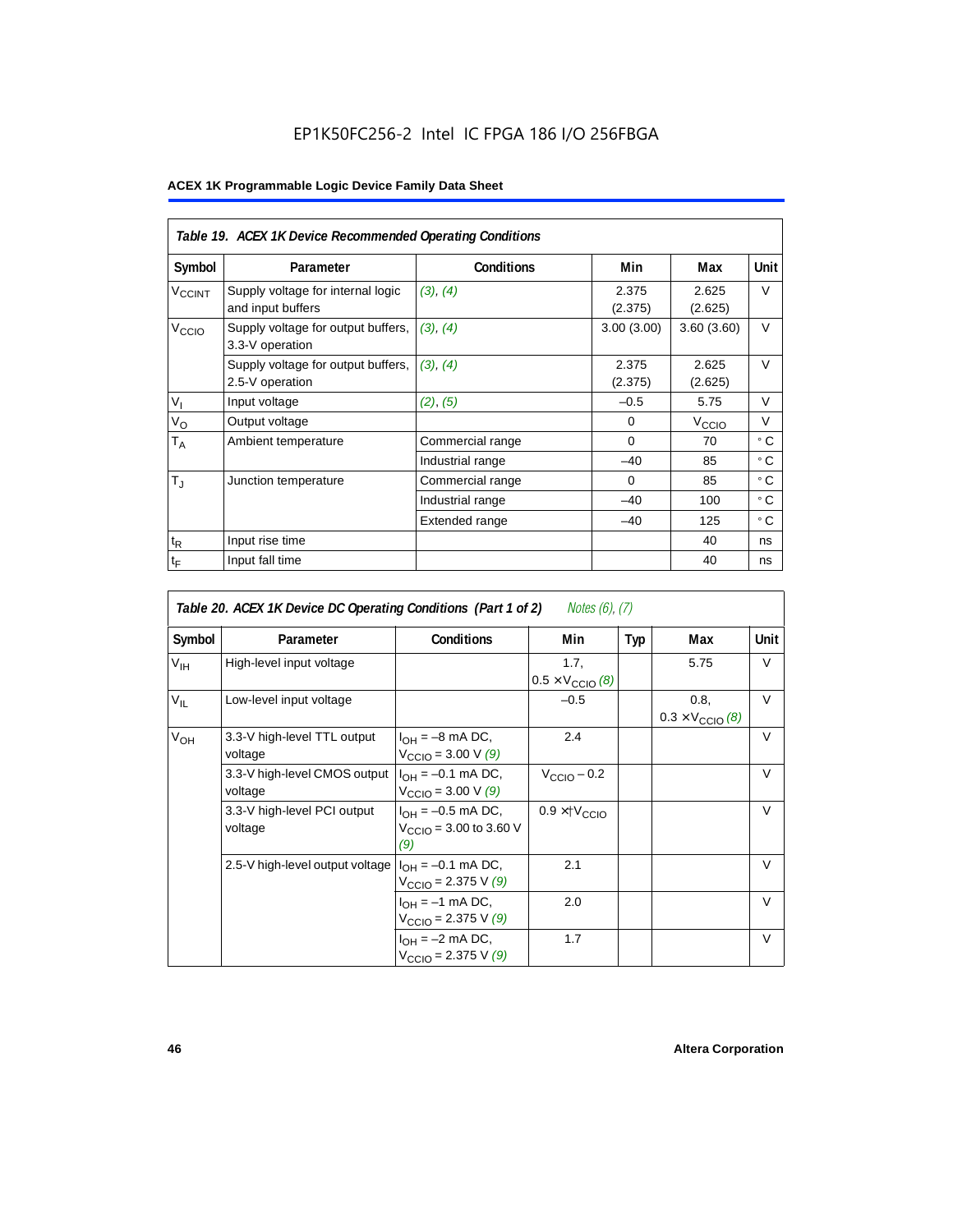| Table 20. ACEX 1K Device DC Operating Conditions (Part 2 of 2)<br><i>Notes (6), (7)</i> |                                             |                                                                         |       |     |                              |           |
|-----------------------------------------------------------------------------------------|---------------------------------------------|-------------------------------------------------------------------------|-------|-----|------------------------------|-----------|
| Symbol                                                                                  | Parameter                                   | <b>Conditions</b>                                                       | Min   | Typ | Max                          | Unit      |
| <b>V<sub>OL</sub></b>                                                                   | 3.3-V low-level TTL output<br>voltage       | $I_{\Omega}$ = 12 mA DC,<br>$V_{\text{CCIO}} = 3.00 \text{ V} (10)$     |       |     | 0.45                         | $\vee$    |
|                                                                                         | 3.3-V low-level CMOS output<br>voltage      | $I_{OL} = 0.1$ mA DC,<br>$V_{\text{CCIO}} = 3.00 \text{ V} (10)$        |       |     | 0.2                          | $\vee$    |
|                                                                                         | 3.3-V low-level PCI output<br>voltage       | $I_{OL}$ = 1.5 mA DC,<br>$V_{\text{CCIO}} = 3.00$ to 3.60 V<br>(10)     |       |     | $0.1 \times V_{\text{CCIO}}$ | $\vee$    |
|                                                                                         | 2.5-V low-level output voltage              | $I_{\Omega I} = 0.1$ mA DC,<br>$V_{\text{CCIO}} = 2.375 \text{ V} (10)$ |       |     | 0.2                          | $\vee$    |
|                                                                                         |                                             | $I_{OL}$ = 1 mA DC,<br>$V_{\text{CCIO}} = 2.375 \text{ V} (10)$         |       |     | 0.4                          | $\vee$    |
|                                                                                         |                                             | $I_{\Omega}$ = 2 mA DC,<br>$V_{\text{CCIO}} = 2.375 \text{ V} (10)$     |       |     | 0.7                          | $\vee$    |
| $\mathsf{I}_\mathrm{I}$                                                                 | Input pin leakage current                   | $V_1 = 5.3$ to $-0.3$ V (11)                                            | $-10$ |     | 10                           | μA        |
| $I_{OZ}$                                                                                | Tri-stated I/O pin leakage<br>current       | $V_{\Omega}$ = 5.3 to -0.3 V (11)                                       | $-10$ |     | 10                           | μA        |
| $I_{CC0}$                                                                               | V <sub>CC</sub> supply current (standby)    | $V_1$ = ground, no load,<br>no toggling inputs                          |       | 5   |                              | mA        |
|                                                                                         |                                             | $V_1$ = ground, no load,<br>no toggling inputs (12)                     |       | 10  |                              | mA        |
| R <sub>CONF</sub>                                                                       | Value of I/O pin pull-up                    | $V_{\text{CCIO}} = 3.0 \text{ V} (13)$                                  | 20    |     | 50                           | $k\Omega$ |
|                                                                                         | resistor before and during<br>configuration | $V_{\text{CCIO}} = 2.375 \text{ V} (13)$                                | 30    |     | 80                           | $k\Omega$ |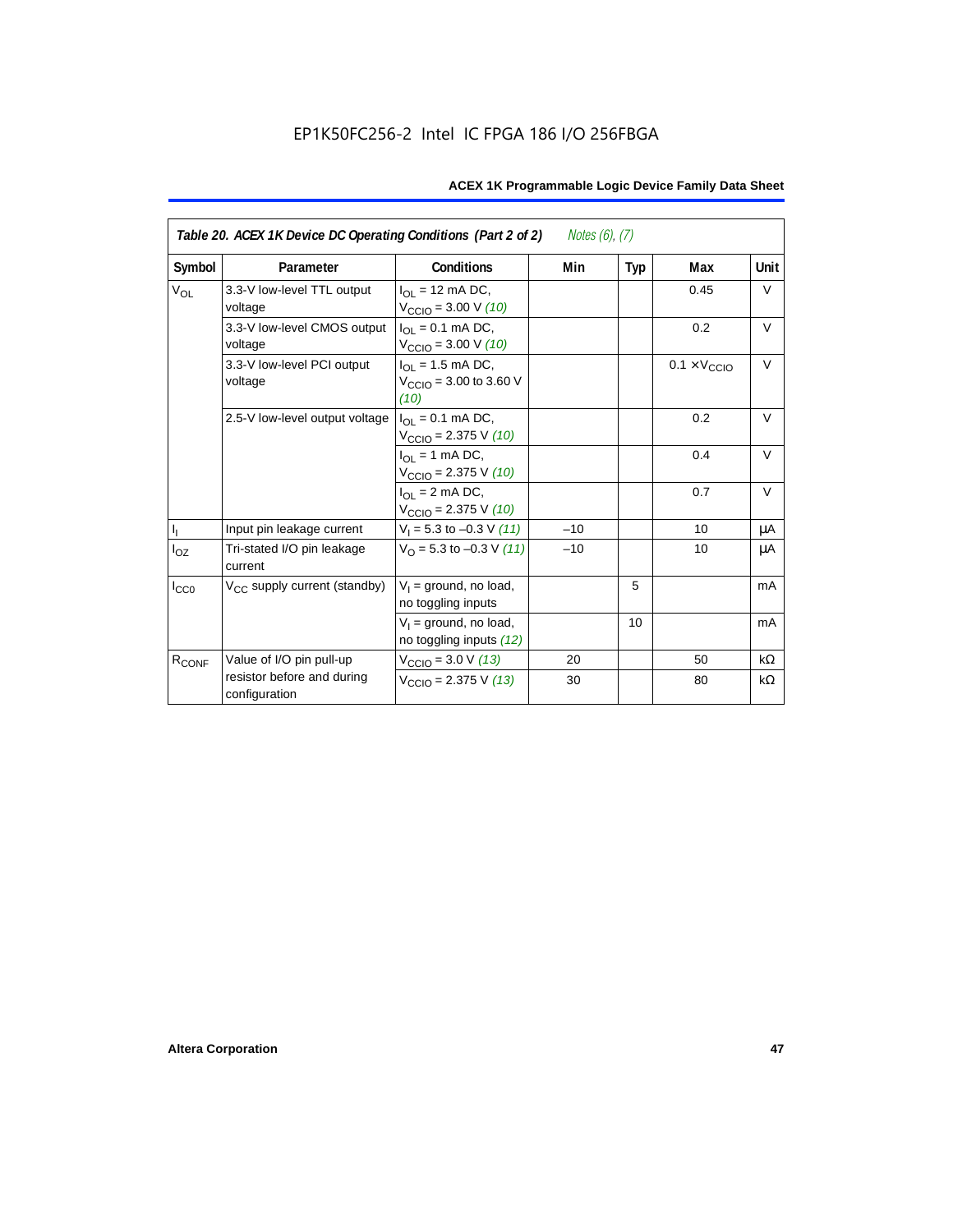| Table 21. ACEX 1K Device Capacitance<br><i>Note</i> (14) |                                                      |                                     |  |    |    |  |  |  |
|----------------------------------------------------------|------------------------------------------------------|-------------------------------------|--|----|----|--|--|--|
| Symbol                                                   | Min<br>Unit<br>Max<br><b>Conditions</b><br>Parameter |                                     |  |    |    |  |  |  |
| $C_{IN}$                                                 | Input capacitance                                    | $V_{IN} = 0 V$ , f = 1.0 MHz        |  | 10 | pF |  |  |  |
| $C_{\text{INCLK}}$                                       | Input capacitance on<br>dedicated clock pin          | $V_{1N} = 0 V$ , f = 1.0 MHz        |  | 12 | pF |  |  |  |
| $C_{OUT}$                                                | Output capacitance                                   | $V_{\text{OUT}} = 0$ V, f = 1.0 MHz |  | 10 | рF |  |  |  |

#### *Notes to tables:*

(1) See the *Operating Requirements for Altera Devices Data Sheet*.

- (2) Minimum DC input voltage is –0.5 V. During transitions, the inputs may undershoot to –2.0 V for input currents less than 100 mA and periods shorter than 20 ns.
- (3) Numbers in parentheses are for industrial- and extended-temperature-range devices.
- (4) Maximum  $V_{CC}$  rise time is 100 ms, and  $V_{CC}$  must rise monotonically.<br>(5) All pins, including dedicated inputs, clock, I/O, and JTAG pins, may
- All pins, including dedicated inputs, clock, I/O, and JTAG pins, may be driven before  $V_{\text{CCINT}}$  and  $V_{\text{CCIO}}$  are powered.
- (6) Typical values are for  $T_A = 25^\circ$  C,  $V_{CClNT} = 2.5$  V, and  $V_{CClO} = 2.5$  V or 3.3 V.<br>(7) These values are specified under the ACEX 1K Recommended Operating Cone
- (7) These values are specified under the ACEX 1K Recommended Operating Conditions shown in Table 19 on page 46.<br>(8) The ACEX 1K input buffers are compatible with 2.5-V. 3.3-V (LVTTL and LVCMOS), and 5.0-V TTL and CMOS
- The ACEX 1K input buffers are compatible with 2.5-V, 3.3-V (LVTTL and LVCMOS), and 5.0-V TTL and CMOS signals. Additionally, the input buffers are 3.3-V PCI compliant when  $V_{CCIO}$  and  $V_{CCINT}$  meet the relationship shown in Figure 22.
- (9) The  $I_{OH}$  parameter refers to high-level TTL, PCI, or CMOS output current.
- (10) The I<sub>OL</sub> parameter refers to low-level TTL, PCI, or CMOS output current. This parameter applies to open-drain pins as well as output pins.
- (11) This value is specified for normal device operation. The value may vary during power-up.
- (12) This parameter applies to -1 speed grade commercial temperature devices and -2 speed grade industrial and extended temperature devices.
- (13) Pin pull-up resistance values will be lower if the pin is driven higher than  $V_{\text{CCIO}}$  by an external source.
- (14) Capacitance is sample-tested only.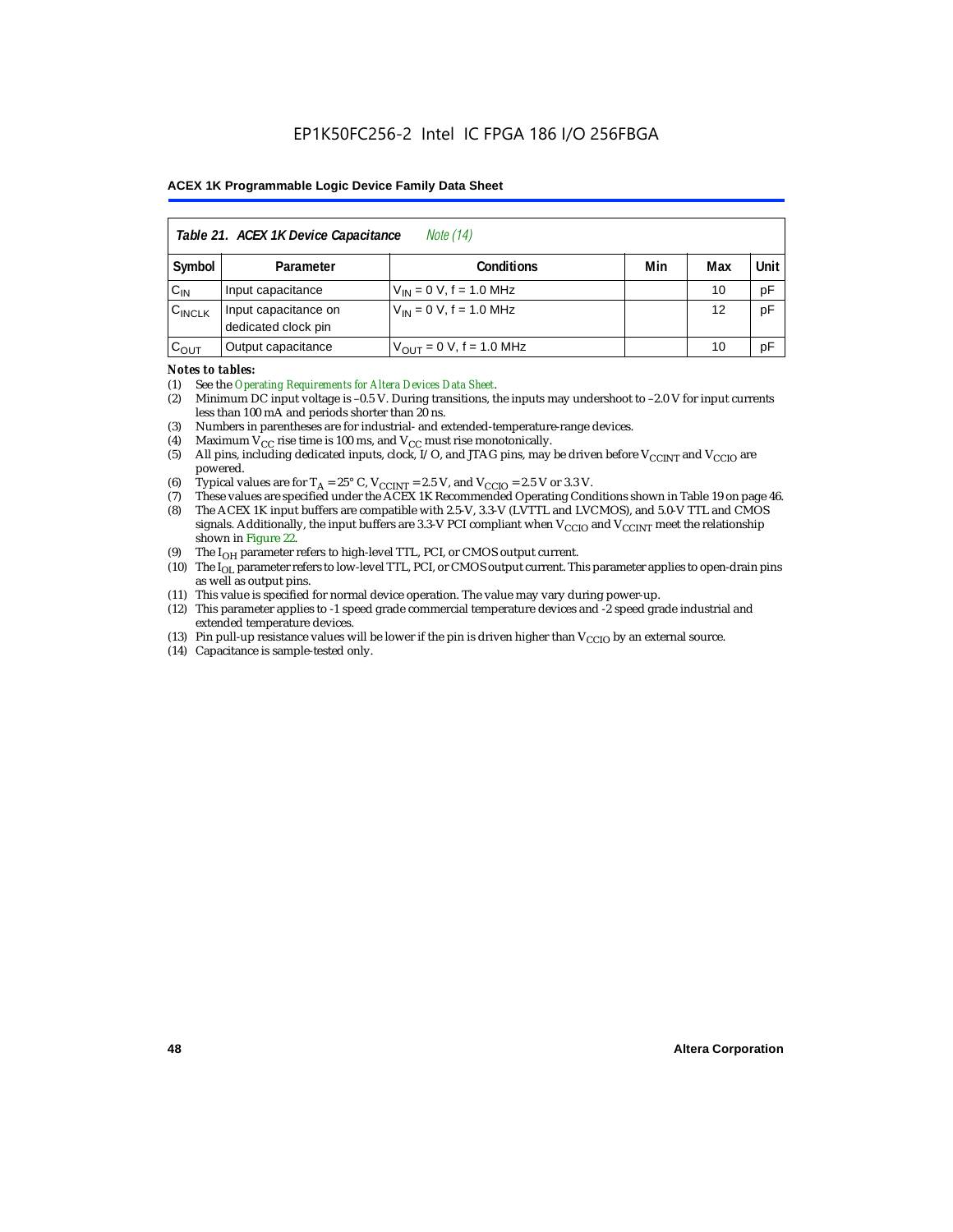Figure 22 shows the required relationship between  $V_{\text{CCIO}}$  and  $V_{\text{CCINT}}$  to satisfy 3.3-V PCI compliance.



Figure 23 shows the typical output drive characteristics of ACEX 1K devices with 3.3-V and 2.5-V  $V_{\text{CCIO}}$ . The output driver is compliant to the 3.3-V *PCI Local Bus Specification*, *Revision 2.2* (when VCCIO pins are connected to 3.3 V). ACEX 1K devices with a -1 speed grade also comply with the drive strength requirements of the *PCI Local Bus Specification*, *Revision 2.2* (when VCCINT pins are powered with a minimum supply of 2.375 V, and VCCIO pins are connected to 3.3 V). Therefore, these devices can be used in open 5.0-V PCI systems.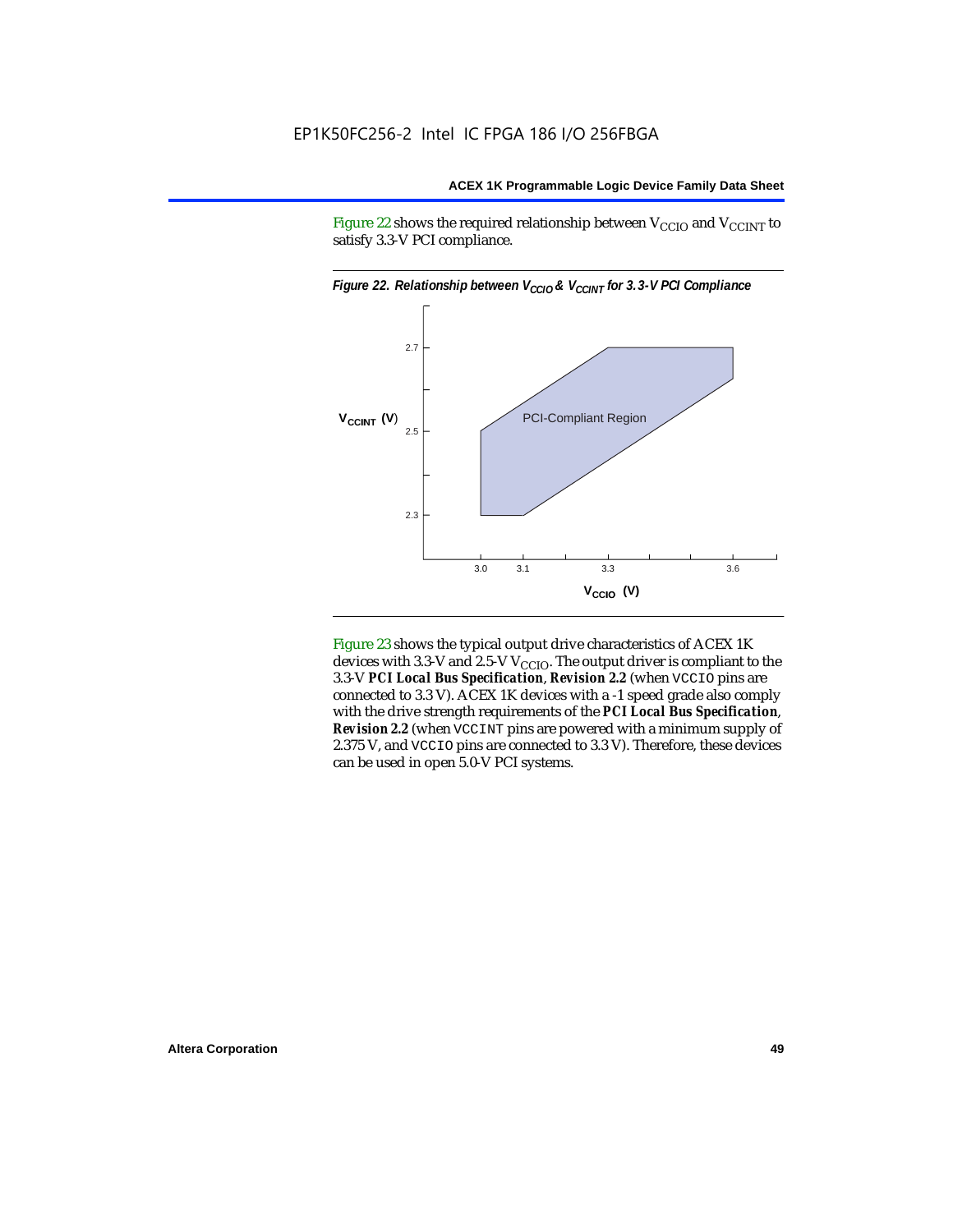



**Timing Model** The continuous, high-performance FastTrack Interconnect routing resources ensure accurate simulation and timing analysis as well as predictable performance. This predictable performance contrasts with that of FPGAs, which use a segmented connection scheme and, therefore, have an unpredictable performance.

> Device performance can be estimated by following the signal path from a source, through the interconnect, to the destination. For example, the registered performance between two LEs on the same row can be calculated by adding the following parameters:

- LE register clock-to-output delay  $(t_{CO})$
- Interconnect delay ( $t_{SAMFROW}$ )
- **■** LE look-up table delay  $(t_{LUT})$ <br>
 LE register setup time  $(t_{SL})$
- LE register setup time  $(t_{SI})$

The routing delay depends on the placement of the source and destination LEs. A more complex registered path may involve multiple combinatorial LEs between the source and destination LEs.

Timing simulation and delay prediction are available with the simulator and Timing Analyzer, or with industry-standard EDA tools. The Simulator offers both pre-synthesis functional simulation to evaluate logic design accuracy and post-synthesis timing simulation with 0.1-ns resolution. The Timing Analyzer provides point-to-point timing delay information, setup and hold time analysis, and device-wide performance analysis.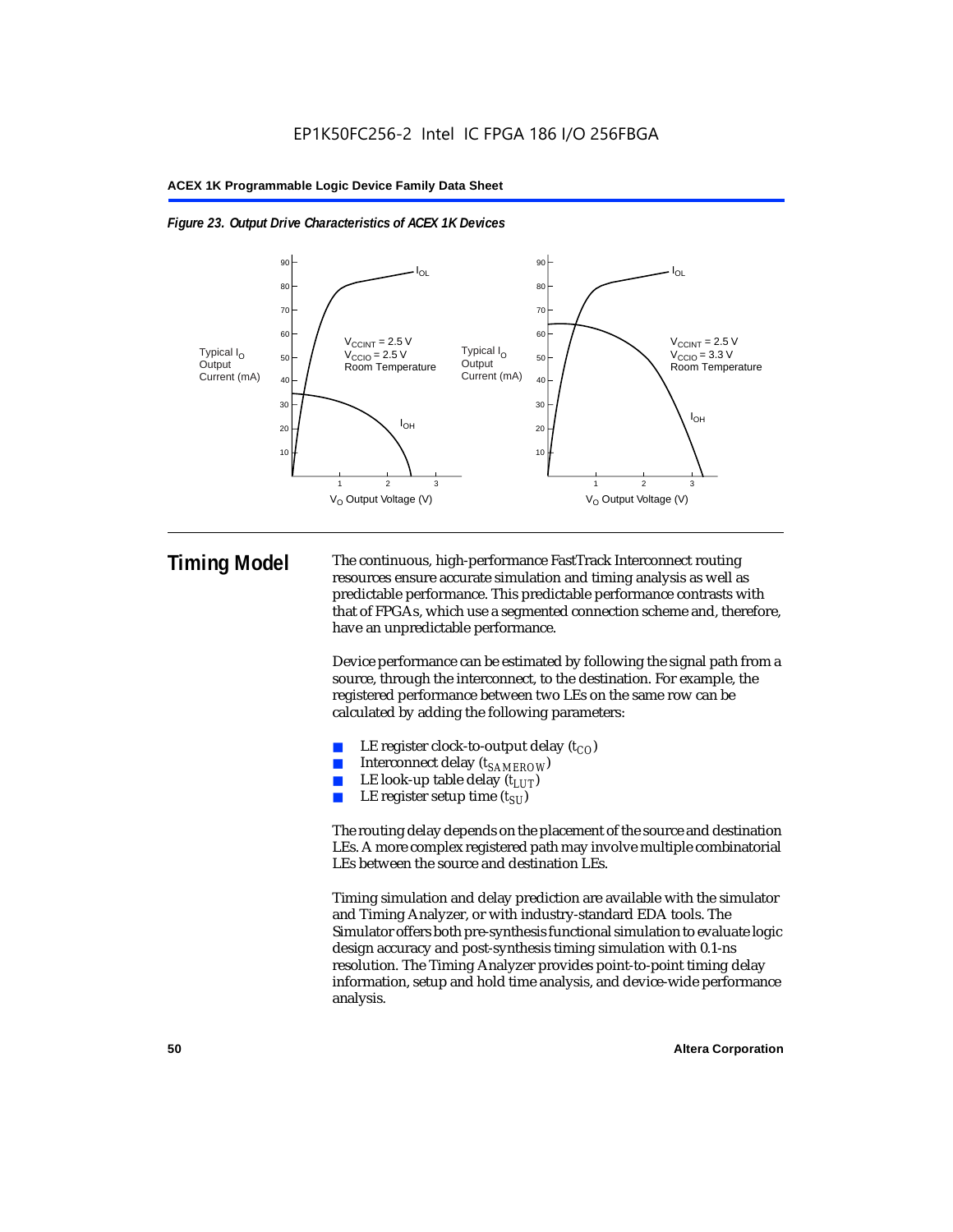Figure 24 shows the overall timing model, which maps the possible paths to and from the various elements of the ACEX 1K device.

*Figure 24. ACEX 1K Device Timing Model*



Figures 25 through 28 show the delays that correspond to various paths and functions within the LE, IOE, EAB, and bidirectional timing models.

*Figure 25. ACEX 1K Device LE Timing Model*

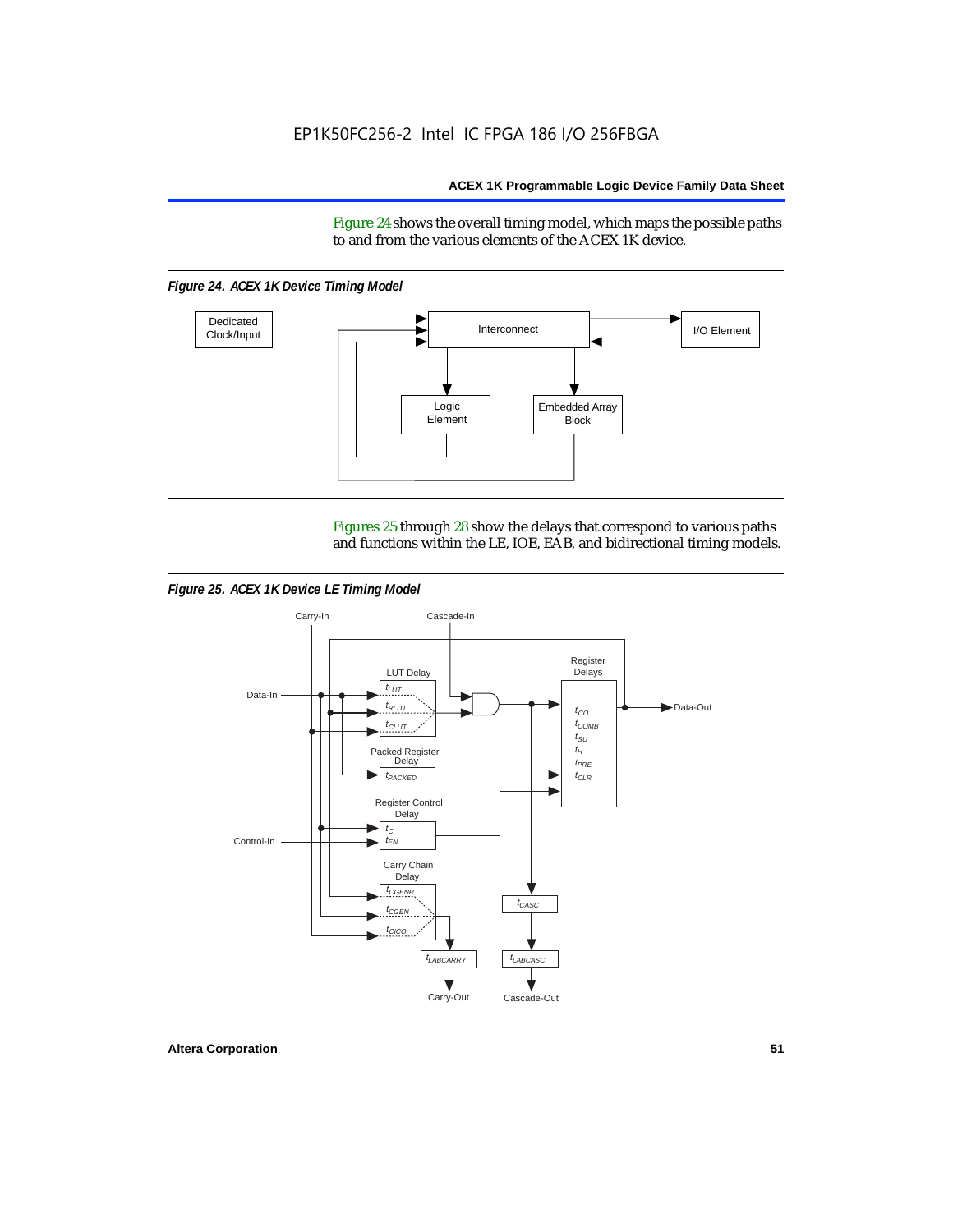

# *Figure 26. ACEX 1K Device IOE Timing Model*

*Figure 27. ACEX 1K Device EAB Timing Model*

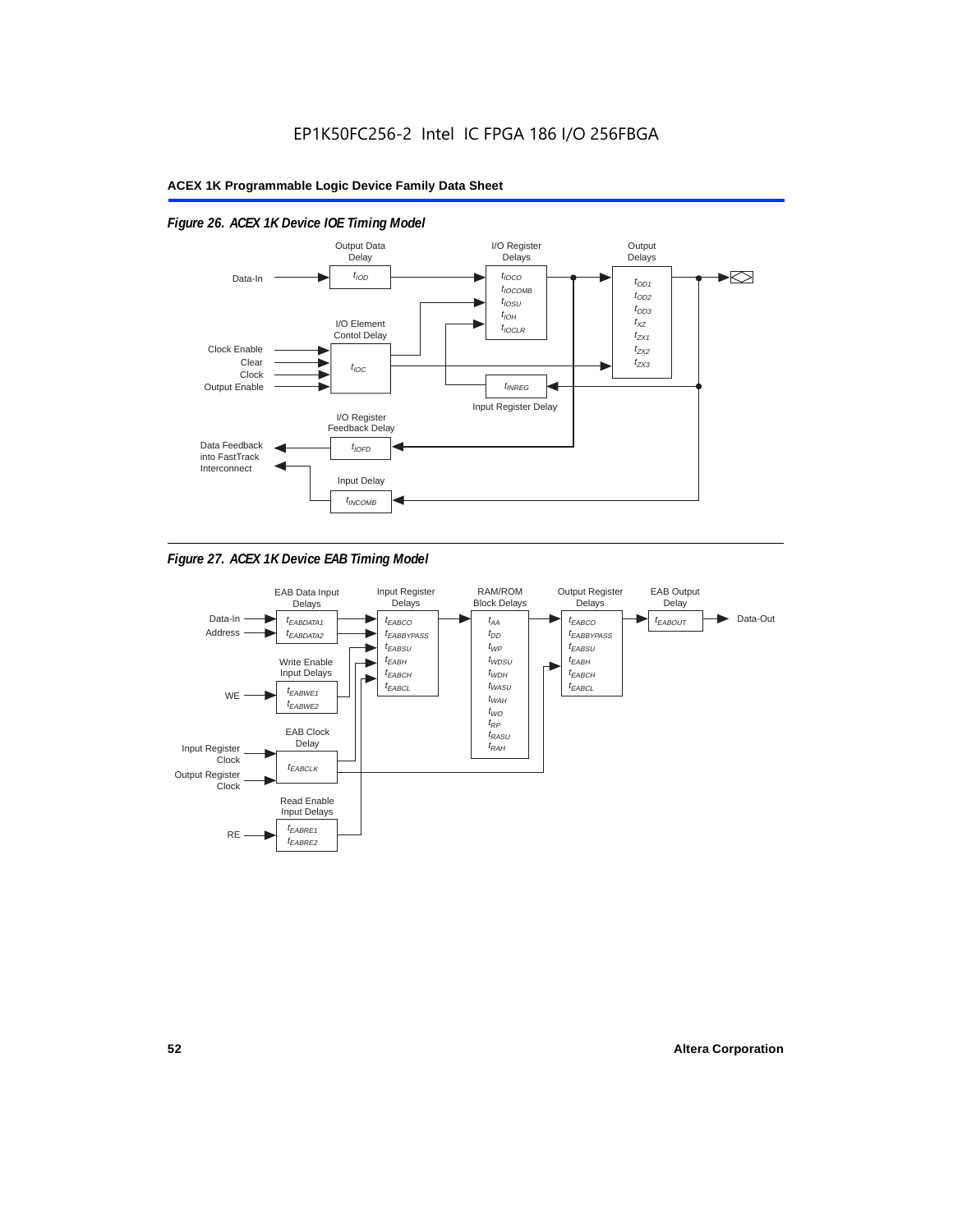

#### *Figure 28. Synchronous Bidirectional Pin External Timing Model*

Tables 29 and 30 show the asynchronous and synchronous timing waveforms, respectively, for the EAB macroparameters in Table 24.

*Figure 29. EAB Asynchronous Timing Waveforms*

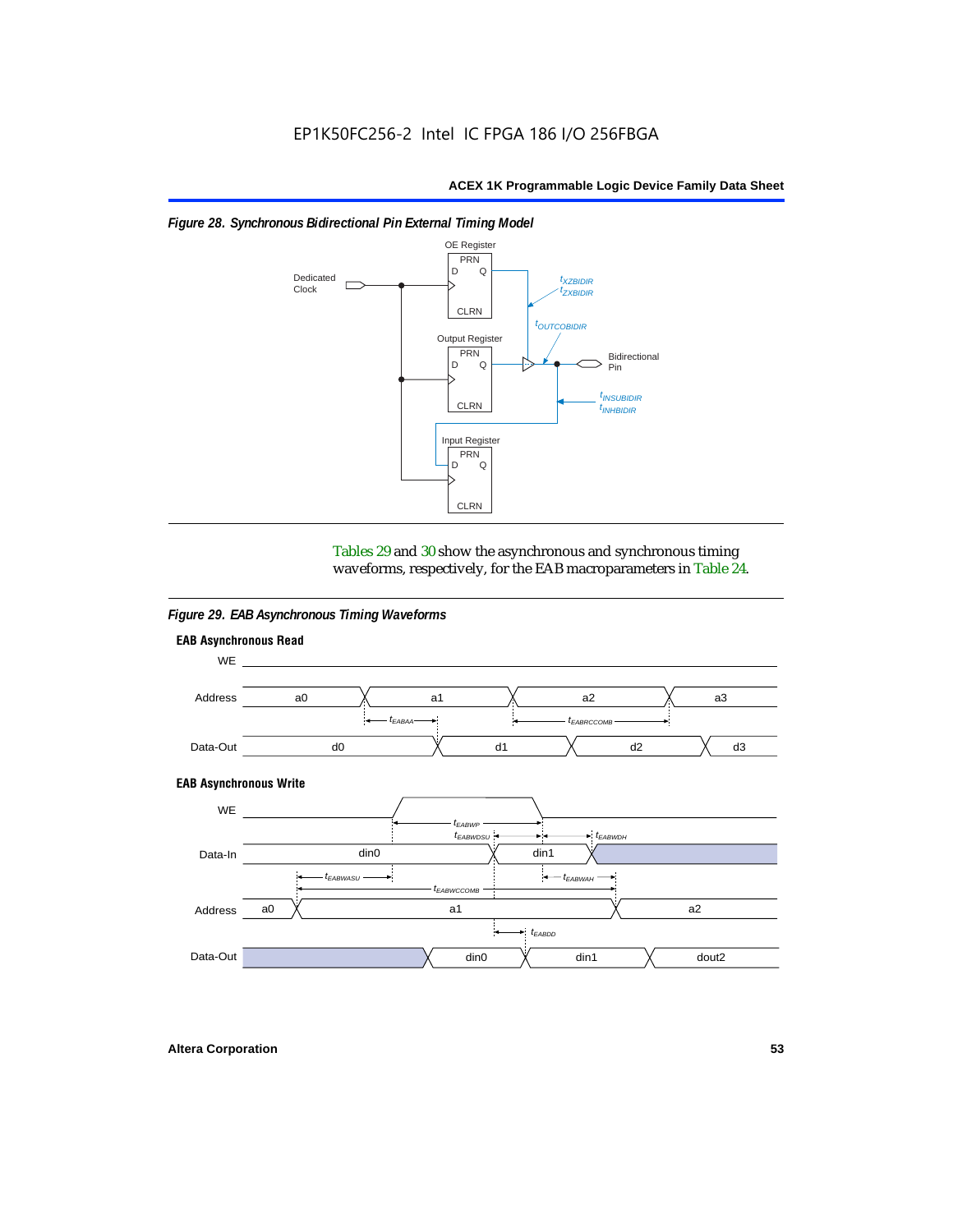# *Figure 30. EAB Synchronous Timing Waveforms*



#### **EAB Synchronous Write (EAB Output Registers Used)**



Tables 22 through 26 describe the ACEX 1K device internal timing parameters.

| Note (1)<br>Table 22. LE Timing Microparameters (Part 1 of 2) |                                         |                   |  |  |  |  |
|---------------------------------------------------------------|-----------------------------------------|-------------------|--|--|--|--|
| Symbol                                                        | Parameter                               | <b>Conditions</b> |  |  |  |  |
| $t_{LUT}$                                                     | LUT delay for data-in                   |                   |  |  |  |  |
| $t_{CLUT}$                                                    | LUT delay for carry-in                  |                   |  |  |  |  |
| $t_{RLUT}$                                                    | LUT delay for LE register feedback      |                   |  |  |  |  |
| <sup>t</sup> PACKED                                           | Data-in to packed register delay        |                   |  |  |  |  |
| $t_{EN}$                                                      | LE register enable delay                |                   |  |  |  |  |
| $t_{CICO}$                                                    | Carry-in to carry-out delay             |                   |  |  |  |  |
| $t_{G\text{E}\text{N}}$                                       | Data-in to carry-out delay              |                   |  |  |  |  |
| ${}^t$ CGENR                                                  | LE register feedback to carry-out delay |                   |  |  |  |  |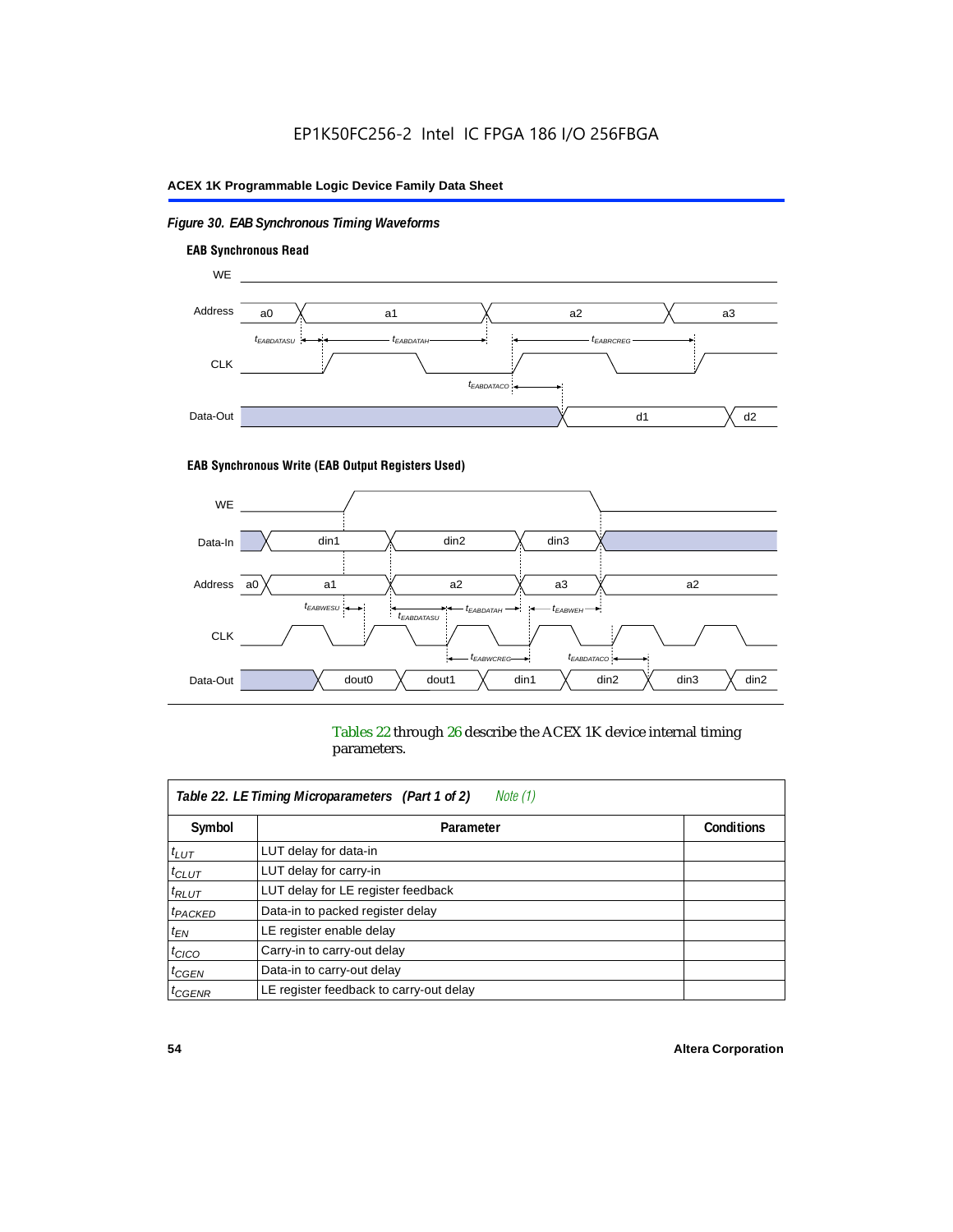| Table 22. LE Timing Microparameters (Part 2 of 2)<br>Note (1) |                                                                                                                                         |                   |  |  |  |  |
|---------------------------------------------------------------|-----------------------------------------------------------------------------------------------------------------------------------------|-------------------|--|--|--|--|
| Symbol                                                        | Parameter                                                                                                                               | <b>Conditions</b> |  |  |  |  |
| $t_{CASC}$                                                    | Cascade-in to cascade-out delay                                                                                                         |                   |  |  |  |  |
| $t_C$                                                         | LE register control signal delay                                                                                                        |                   |  |  |  |  |
| $t_{CO}$                                                      | LE register clock-to-output delay                                                                                                       |                   |  |  |  |  |
| $t_{COMB}$                                                    | Combinatorial delay                                                                                                                     |                   |  |  |  |  |
| $t_{\rm SU}$                                                  | LE register setup time for data and enable signals before clock; LE register<br>recovery time after asynchronous clear, preset, or load |                   |  |  |  |  |
| $t_H$                                                         | LE register hold time for data and enable signals after clock                                                                           |                   |  |  |  |  |
| $t_{PRE}$                                                     | LE register preset delay                                                                                                                |                   |  |  |  |  |
| $t_{CLR}$                                                     | LE register clear delay                                                                                                                 |                   |  |  |  |  |
| $t_{CH}$                                                      | Minimum clock high time from clock pin                                                                                                  |                   |  |  |  |  |
| $t_{CL}$                                                      | Minimum clock low time from clock pin                                                                                                   |                   |  |  |  |  |

| Table 23. IOE Timing Microparameters<br>Note (1) |                                                                                                                          |                    |  |  |  |  |
|--------------------------------------------------|--------------------------------------------------------------------------------------------------------------------------|--------------------|--|--|--|--|
| Symbol                                           | Parameter                                                                                                                | <b>Conditions</b>  |  |  |  |  |
| $t_{\textit{IOD}}$                               | IOE data delay                                                                                                           |                    |  |  |  |  |
| $t_{\text{IOC}}$                                 | IOE register control signal delay                                                                                        |                    |  |  |  |  |
| $t_{\text{IOCO}}$                                | IOE register clock-to-output delay                                                                                       |                    |  |  |  |  |
| $t_{IOCOMB}$                                     | IOE combinatorial delay                                                                                                  |                    |  |  |  |  |
| t <sub>iosu</sub>                                | IOE register setup time for data and enable signals before clock; IOE register<br>recovery time after asynchronous clear |                    |  |  |  |  |
| $t_{IOH}$                                        | IOE register hold time for data and enable signals after clock                                                           |                    |  |  |  |  |
| $t_{IOCLR}$                                      | IOE register clear time                                                                                                  |                    |  |  |  |  |
| $t_{OD1}$                                        | Output buffer and pad delay, slow slew rate = off, $V_{\text{CCIO}} = 3.3 \text{ V}$                                     | $C1 = 35$ pF $(2)$ |  |  |  |  |
| $t_{OD2}$                                        | Output buffer and pad delay, slow slew rate = off, $V_{\text{CCIO}} = 2.5$ V                                             | $C1 = 35$ pF $(3)$ |  |  |  |  |
| $t_{OD3}$                                        | Output buffer and pad delay, slow slew rate = on                                                                         | $C1 = 35$ pF $(4)$ |  |  |  |  |
| $t_{XZ}$                                         | IOE output buffer disable delay                                                                                          |                    |  |  |  |  |
| $t_{ZX1}$                                        | IOE output buffer enable delay, slow slew rate = off, $V_{\text{CCIO}} = 3.3$ V                                          | $C1 = 35$ pF $(2)$ |  |  |  |  |
| t <sub>ZX2</sub>                                 | IOE output buffer enable delay, slow slew rate = off, $V_{\text{CCIO}} = 2.5$ V                                          | $C1 = 35$ pF $(3)$ |  |  |  |  |
| $t_{ZX3}$                                        | IOE output buffer enable delay, slow slew rate $=$ on                                                                    | $C1 = 35$ pF $(4)$ |  |  |  |  |
| <i>t<sub>INREG</sub></i>                         | IOE input pad and buffer to IOE register delay                                                                           |                    |  |  |  |  |
| $t_{IOFD}$                                       | IOE register feedback delay                                                                                              |                    |  |  |  |  |
| <sup>t</sup> INCOMB                              | IOE input pad and buffer to FastTrack Interconnect delay                                                                 |                    |  |  |  |  |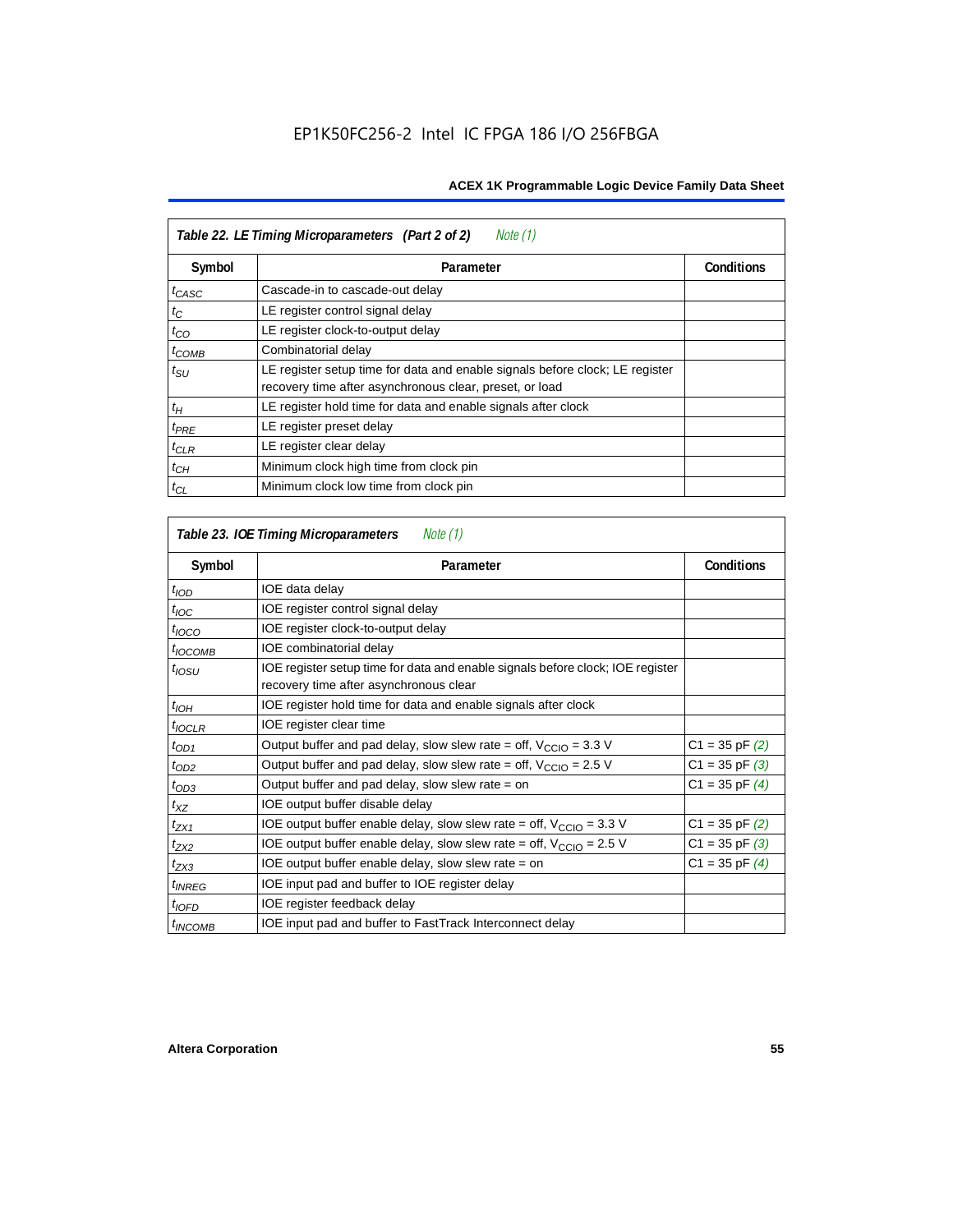# EP1K50FC256-2 Intel IC FPGA 186 I/O 256FBGA

| <b>Table 24. EAB Timing Microparameters</b><br>Note (1) |                                                                  |                   |  |  |  |  |
|---------------------------------------------------------|------------------------------------------------------------------|-------------------|--|--|--|--|
| Symbol                                                  | Parameter                                                        | <b>Conditions</b> |  |  |  |  |
| <sup>t</sup> EABDATA1                                   | Data or address delay to EAB for combinatorial input             |                   |  |  |  |  |
| <sup>t</sup> EABDATA2                                   | Data or address delay to EAB for registered input                |                   |  |  |  |  |
| <sup>t</sup> EABWE1                                     | Write enable delay to EAB for combinatorial input                |                   |  |  |  |  |
| t <sub>EABWE2</sub>                                     | Write enable delay to EAB for registered input                   |                   |  |  |  |  |
| $t_{EABRE1}$                                            | Read enable delay to EAB for combinatorial input                 |                   |  |  |  |  |
| $t_{EABRE2}$                                            | Read enable delay to EAB for registered input                    |                   |  |  |  |  |
| $t_{EABCLK}$                                            | EAB register clock delay                                         |                   |  |  |  |  |
| $t_{EABCO}$                                             | EAB register clock-to-output delay                               |                   |  |  |  |  |
| <sup>t</sup> EABBYPASS                                  | Bypass register delay                                            |                   |  |  |  |  |
| t <sub>EABSU</sub>                                      | EAB register setup time before clock                             |                   |  |  |  |  |
| t <sub>EABH</sub>                                       | EAB register hold time after clock                               |                   |  |  |  |  |
| $t_{EABCLR}$                                            | EAB register asynchronous clear time to output delay             |                   |  |  |  |  |
| $t_{AA}$                                                | Address access delay (including the read enable to output delay) |                   |  |  |  |  |
| $t_{WP}$                                                | Write pulse width                                                |                   |  |  |  |  |
| $t_{RP}$                                                | Read pulse width                                                 |                   |  |  |  |  |
| $t_{WDSU}$                                              | Data setup time before falling edge of write pulse               | (5)               |  |  |  |  |
| $t_{WDH}$                                               | Data hold time after falling edge of write pulse                 | (5)               |  |  |  |  |
| $t_{WASU}$                                              | Address setup time before rising edge of write pulse             | (5)               |  |  |  |  |
| $t_{WAH}$                                               | Address hold time after falling edge of write pulse              | (5)               |  |  |  |  |
| t <sub>RASU</sub>                                       | Address setup time before rising edge of read pulse              |                   |  |  |  |  |
| $t_{RAH}$                                               | Address hold time after falling edge of read pulse               |                   |  |  |  |  |
| $t_{WO}$                                                | Write enable to data output valid delay                          |                   |  |  |  |  |
| $t_{DD}$                                                | Data-in to data-out valid delay                                  |                   |  |  |  |  |
| $t_{EABOUT}$                                            | Data-out delay                                                   |                   |  |  |  |  |
| <sup>t</sup> ЕАВСН                                      | Clock high time                                                  |                   |  |  |  |  |
| <sup>t</sup> EABCL                                      | Clock low time                                                   |                   |  |  |  |  |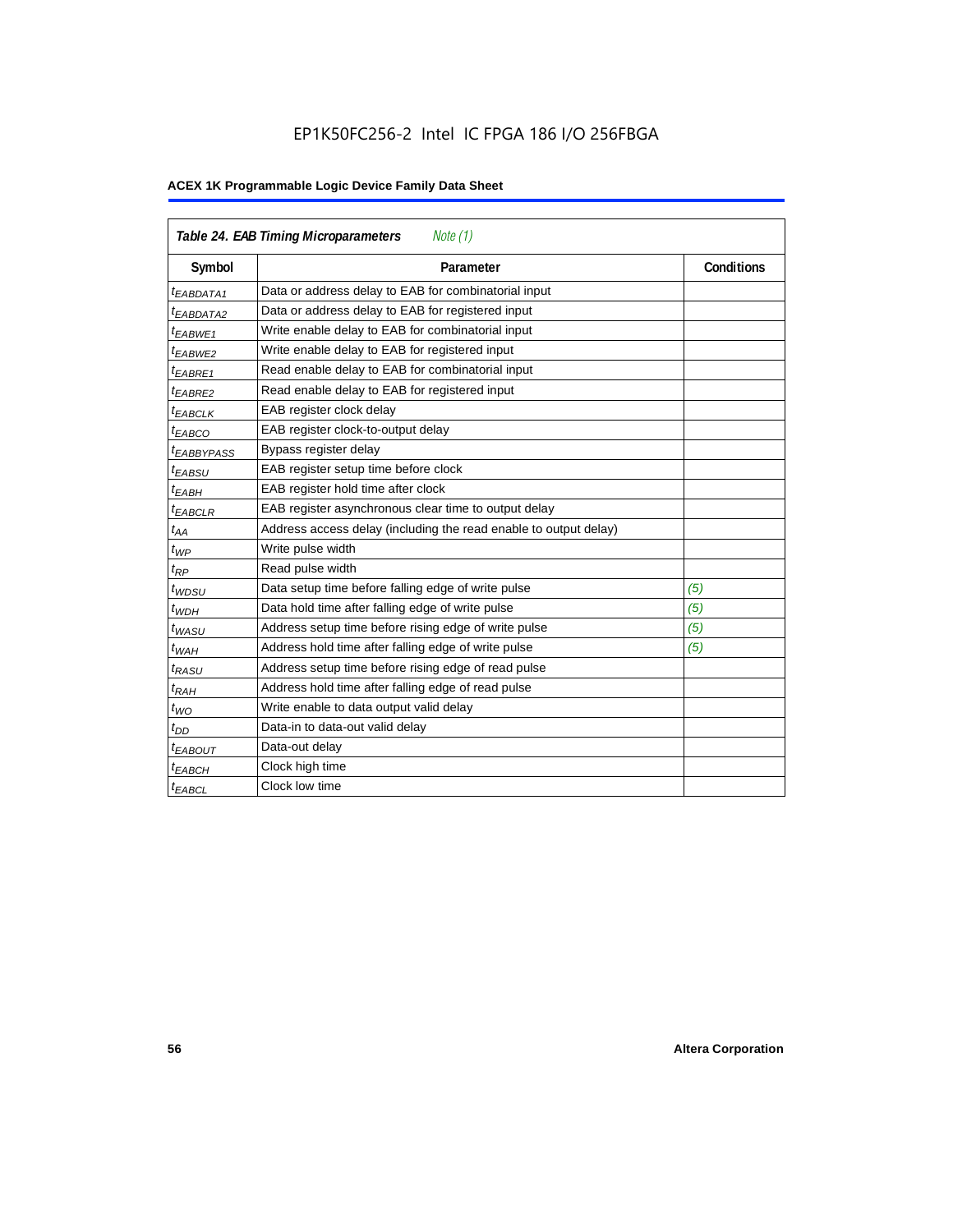| Notes (1), (6)<br>Table 25. EAB Timing Macroparameters |                                                                                           |                   |  |  |  |  |
|--------------------------------------------------------|-------------------------------------------------------------------------------------------|-------------------|--|--|--|--|
| Symbol                                                 | Parameter                                                                                 | <b>Conditions</b> |  |  |  |  |
| t <sub>EABAA</sub>                                     | EAB address access delay                                                                  |                   |  |  |  |  |
| <sup>I</sup> EABRCCOMB                                 | EAB asynchronous read cycle time                                                          |                   |  |  |  |  |
| <sup>t</sup> EABRCREG                                  | EAB synchronous read cycle time                                                           |                   |  |  |  |  |
| t <sub>EABWP</sub>                                     | EAB write pulse width                                                                     |                   |  |  |  |  |
| <sup>t</sup> EABWCCOMB                                 | EAB asynchronous write cycle time                                                         |                   |  |  |  |  |
| <sup>t</sup> EABWCREG                                  | EAB synchronous write cycle time                                                          |                   |  |  |  |  |
| <sup>t</sup> EABDD                                     | EAB data-in to data-out valid delay                                                       |                   |  |  |  |  |
| <sup>t</sup> EABDATACO                                 | EAB clock-to-output delay when using output registers                                     |                   |  |  |  |  |
| <sup>t</sup> EABDATASU                                 | EAB data/address setup time before clock when using input register                        |                   |  |  |  |  |
| <sup>t</sup> EABDATAH                                  | EAB data/address hold time after clock when using input register                          |                   |  |  |  |  |
| <sup>t</sup> EABWESU                                   | EAB WE setup time before clock when using input register                                  |                   |  |  |  |  |
| t <sub>FARWFH</sub>                                    | EAB WE hold time after clock when using input register                                    |                   |  |  |  |  |
| <sup>t</sup> EABWDSU                                   | EAB data setup time before falling edge of write pulse when not using input<br>registers  |                   |  |  |  |  |
| <sup>t</sup> EABWDH                                    | EAB data hold time after falling edge of write pulse when not using input                 |                   |  |  |  |  |
|                                                        | registers                                                                                 |                   |  |  |  |  |
| <i><b>EABWASU</b></i>                                  | EAB address setup time before rising edge of write pulse when not using                   |                   |  |  |  |  |
|                                                        | input registers                                                                           |                   |  |  |  |  |
| <sup>t</sup> EABWAH                                    | EAB address hold time after falling edge of write pulse when not using input<br>registers |                   |  |  |  |  |
| $t_{EABWO}$                                            | EAB write enable to data output valid delay                                               |                   |  |  |  |  |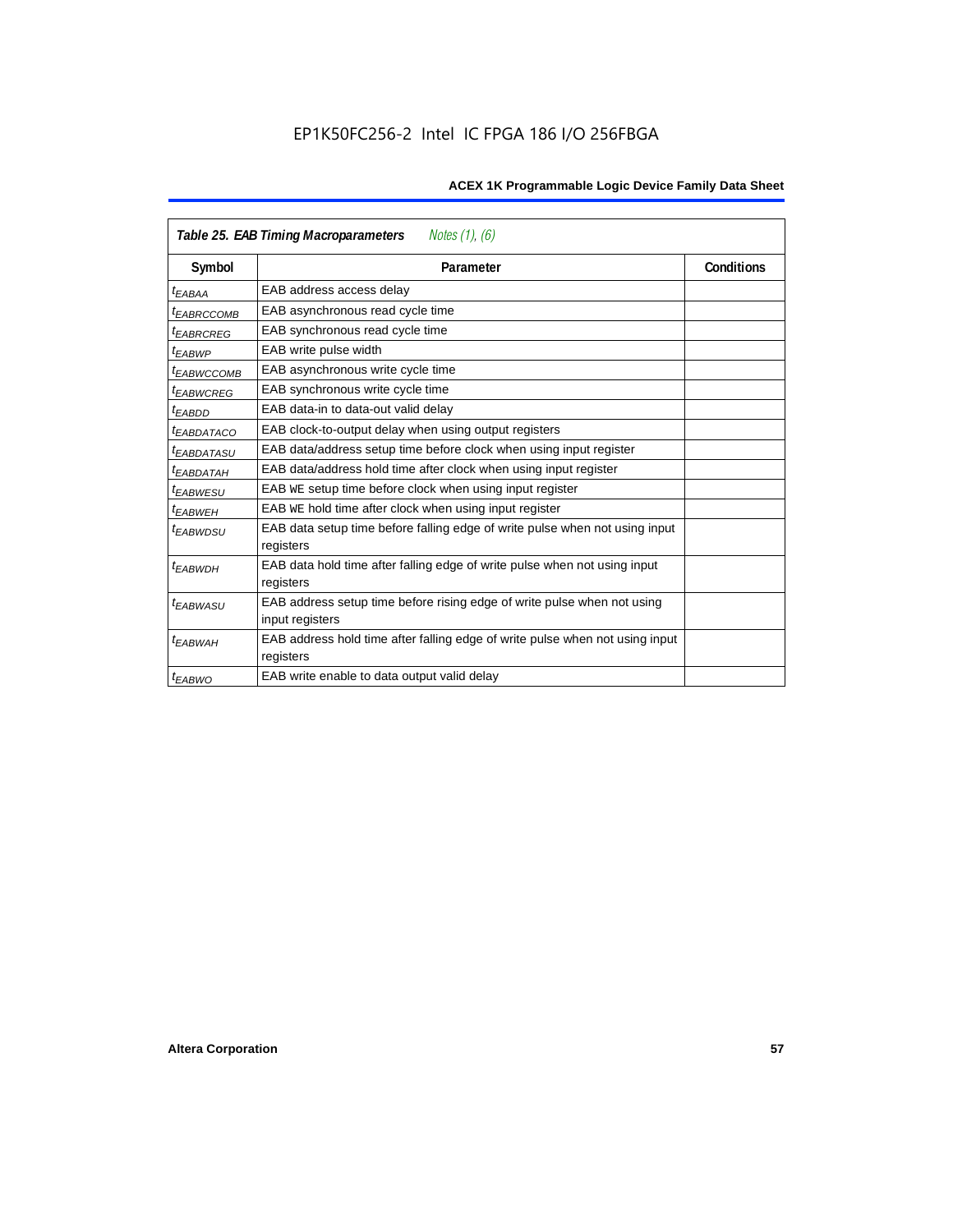| Table 26. Interconnect Timing Microparameters<br>Note $(1)$ |                                                                                                                         |                   |  |  |  |  |
|-------------------------------------------------------------|-------------------------------------------------------------------------------------------------------------------------|-------------------|--|--|--|--|
| Symbol                                                      | Parameter                                                                                                               | <b>Conditions</b> |  |  |  |  |
| $tD$ IN2IOE                                                 | Delay from dedicated input pin to IOE control input                                                                     | (7)               |  |  |  |  |
| $t_{DIN2LE}$                                                | Delay from dedicated input pin to LE or EAB control input                                                               | (7)               |  |  |  |  |
| <sup>t</sup> DIN2DATA                                       | Delay from dedicated input or clock to LE or EAB data                                                                   | (7)               |  |  |  |  |
| $t_{DCLK2IOE}$                                              | Delay from dedicated clock pin to IOE clock                                                                             | (7)               |  |  |  |  |
| $t_{DCLK2LE}$                                               | Delay from dedicated clock pin to LE or EAB clock                                                                       | (7)               |  |  |  |  |
| <sup>t</sup> SAMELAB                                        | Routing delay for an LE driving another LE in the same LAB                                                              | (7)               |  |  |  |  |
| <sup>t</sup> SAMEROW                                        | Routing delay for a row IOE, LE, or EAB driving a row IOE, LE, or EAB in the<br>same row                                | (7)               |  |  |  |  |
| <sup>t</sup> SAMECOLUMN                                     | Routing delay for an LE driving an IOE in the same column                                                               | (7)               |  |  |  |  |
| <i>t<sub>DIFFROW</sub></i>                                  | Routing delay for a column IOE, LE, or EAB driving an LE or EAB in a different<br>row                                   | (7)               |  |  |  |  |
| <i>t</i> <sub>TWOROWS</sub>                                 | Routing delay for a row IOE or EAB driving an LE or EAB in a different row                                              | (7)               |  |  |  |  |
| <sup>t</sup> LEPERIPH                                       | Routing delay for an LE driving a control signal of an IOE via the peripheral<br>control bus                            | (7)               |  |  |  |  |
| $t_{LABCARRY}$                                              | Routing delay for the carry-out signal of an LE driving the carry-in signal of a<br>different LE in a different LAB     |                   |  |  |  |  |
| $t_{LABCASC}$                                               | Routing delay for the cascade-out signal of an LE driving the cascade-in<br>signal of a different LE in a different LAB |                   |  |  |  |  |

#### *Notes to tables:*

- (1) Microparameters are timing delays contributed by individual architectural elements. These parameters cannot be measured explicitly.
- (2) Operating conditions:  $V_{\text{CCIO}} = 3.3 V \pm 10\%$  for commercial or industrial and extended use in ACEX 1K devices (3) Operating conditions:  $V_{\text{CCIO}} = 2.5 V \pm 5\%$  for commercial or industrial and extended use in ACEX 1K
- (3) Operating conditions:  $V_{CCIO} = 2.5 V \pm 5\%$  for commercial or industrial and extended use in ACEX 1K devices.<br>(4) Operating conditions:  $V_{CCIO} = 2.5 V$  or 3.3 V.
- (4) Operating conditions:  $V_{\text{CCIO}} = 2.5 \text{ V or } 3.3 \text{ V.}$ <br>(5) Because the RAM in the EAB is self-timed, this
- (5) Because the RAM in the EAB is self-timed, this parameter can be ignored when the WE signal is registered.<br>(6) EAB macroparameters are internal parameters that can simplify predicting the behavior of an EAB at its bou
- EAB macroparameters are internal parameters that can simplify predicting the behavior of an EAB at its boundary; these parameters are calculated by summing selected microparameters.
- (7) These parameters are worst-case values for typical applications. Post-compilation timing simulation and timing analysis are required to determine actual worst-case performance.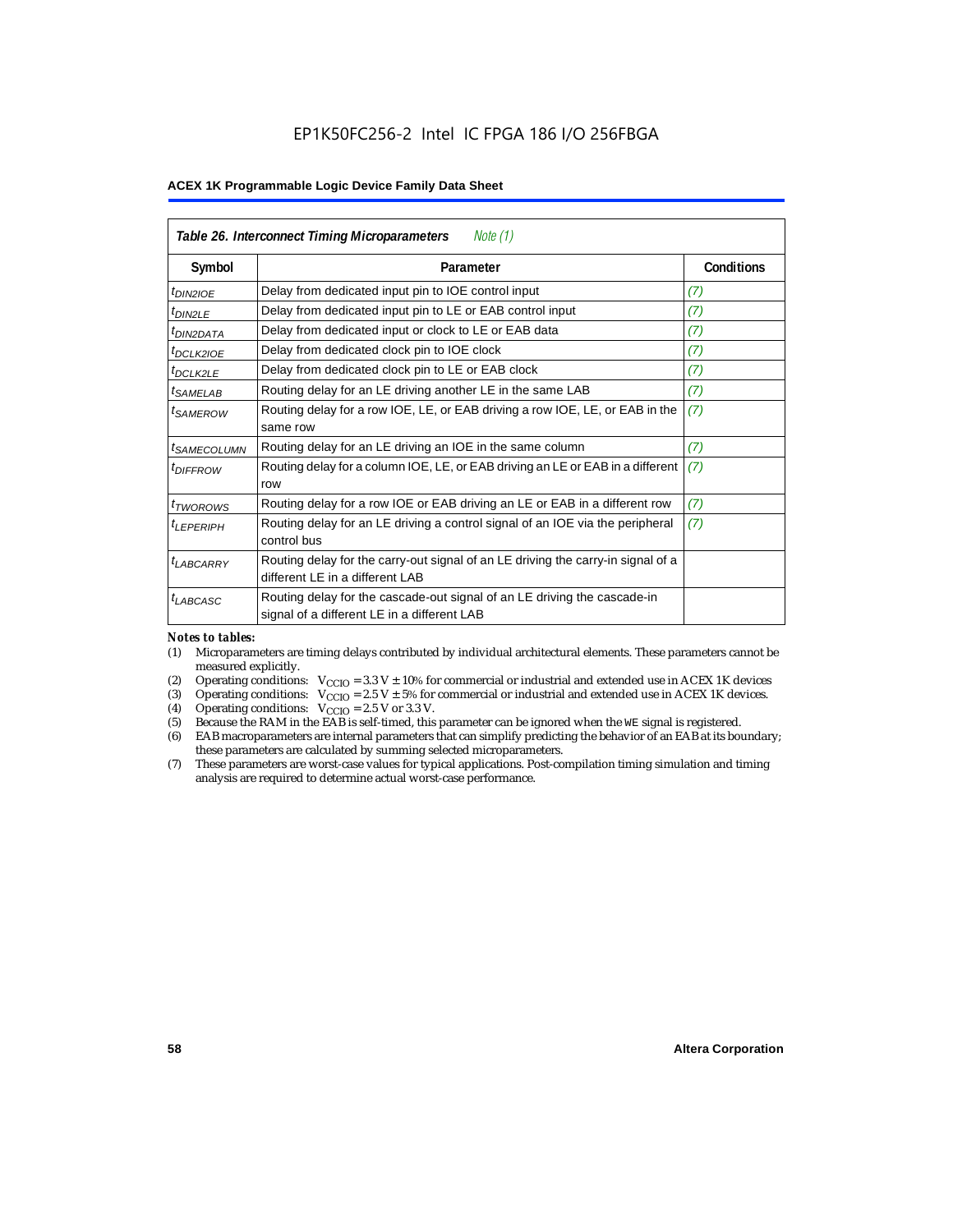Tables 27 through 29 describe the ACEX 1K external timing parameters and their symbols.

| Note (1)<br>Table 27. External Reference Timing Parameters |                                                                                                                  |  |  |  |  |
|------------------------------------------------------------|------------------------------------------------------------------------------------------------------------------|--|--|--|--|
| Symbol                                                     | Parameter                                                                                                        |  |  |  |  |
| <sup>t</sup> DRR                                           | Register-to-register delay via four LEs, three row interconnects, and four local $(2)$<br><b>l</b> interconnects |  |  |  |  |

| Table 28. External Timing Parameters |                                                                           |                   |  |  |  |  |  |
|--------------------------------------|---------------------------------------------------------------------------|-------------------|--|--|--|--|--|
| Symbol                               | Parameter                                                                 | <b>Conditions</b> |  |  |  |  |  |
| t <sub>insu</sub>                    | Setup time with global clock at IOE register                              | (3)               |  |  |  |  |  |
| t <sub>INH</sub>                     | Hold time with global clock at IOE register                               | (3)               |  |  |  |  |  |
| t <sub>outco</sub>                   | Clock-to-output delay with global clock at IOE register                   | (3)               |  |  |  |  |  |
| t <sub>PCISU</sub>                   | Setup time with global clock for registers used in PCI designs            | (3), (4)          |  |  |  |  |  |
| <sup>t</sup> PCIH                    | Hold time with global clock for registers used in PCI designs             | (3), (4)          |  |  |  |  |  |
| t <sub>PCICO</sub>                   | Clock-to-output delay with global clock for registers used in PCI designs | (3), (4)          |  |  |  |  |  |

| Note (3)<br>Table 29. External Bidirectional Timing Parameters |                                                                                                |                   |  |  |  |  |
|----------------------------------------------------------------|------------------------------------------------------------------------------------------------|-------------------|--|--|--|--|
| Symbol                                                         | Parameter                                                                                      | <b>Conditions</b> |  |  |  |  |
| <sup>t</sup> insubidir                                         | Setup time for bidirectional pins with global clock at same-row or same-<br>column LE register |                   |  |  |  |  |
| <sup>t</sup> INHBIDIR                                          | Hold time for bidirectional pins with global clock at same-row or same-column<br>LE register   |                   |  |  |  |  |
| <sup>t</sup> OUTCOBIDIR                                        | Clock-to-output delay for bidirectional pins with global clock at IOE register                 | $Cl = 35 pF$      |  |  |  |  |
| <sup>t</sup> xzbidir                                           | Synchronous IOE output buffer disable delay                                                    | $CI = 35 pF$      |  |  |  |  |
| <sup>t</sup> zxbidir                                           | Synchronous IOE output buffer enable delay, slow slew rate = off                               | $CI = 35$ pF      |  |  |  |  |

*Notes to tables:*

(1) External reference timing parameters are factory-tested, worst-case values specified by Altera. A representative subset of signal paths is tested to approximate typical device applications.

(2) Contact Altera Applications for test circuit specifications and test conditions.

(3) These timing parameters are sample-tested only.

(4) This parameter is measured with the measurement and test conditions, including load, specified in the *PCI Local Bus Specification, Revision 2.2.*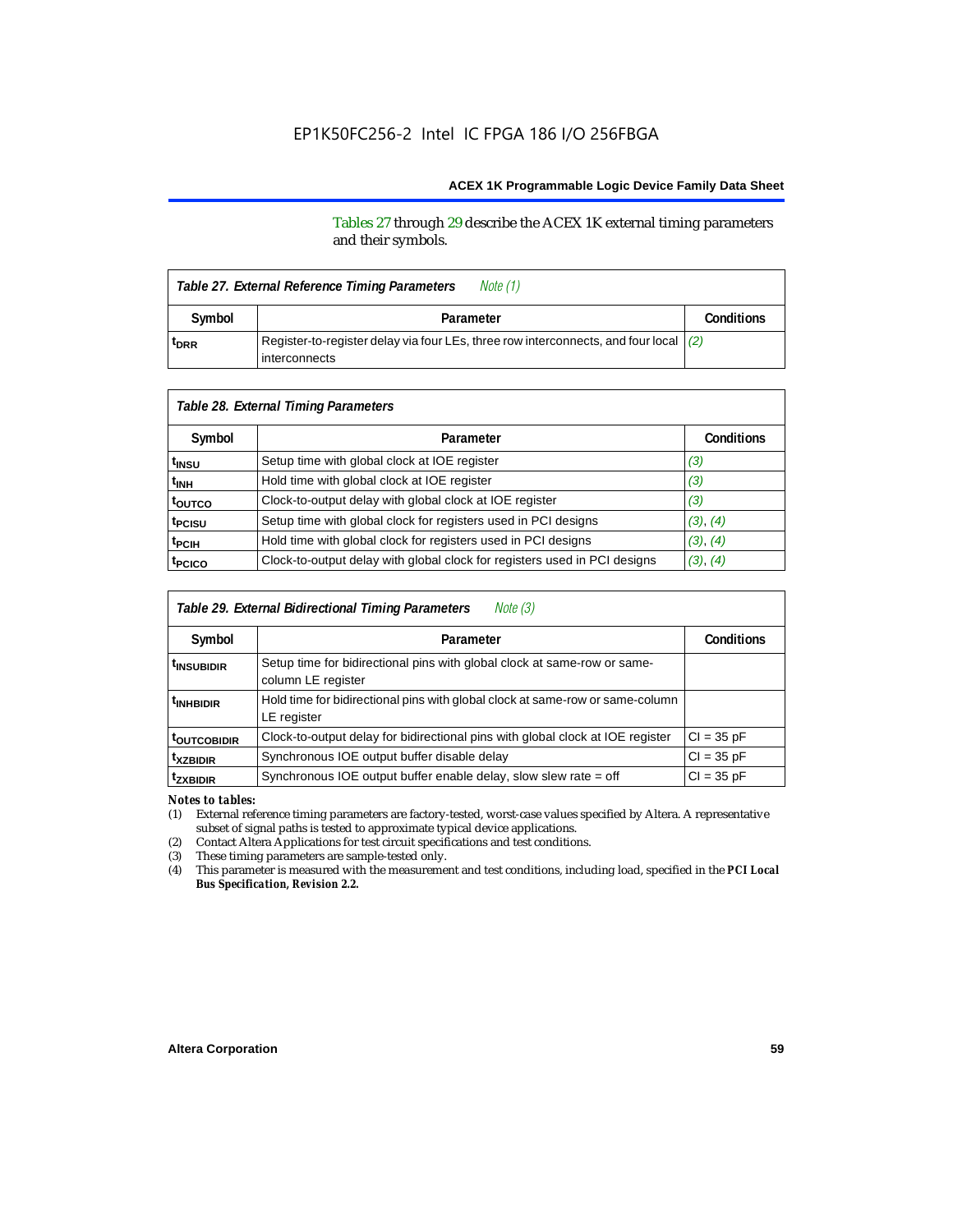Tables 30 through 36 show EP1K10 device internal and external timing parameters.

| Table 30. EP1K10 Device LE Timing Microparameters Note (1) |         |      |      |                    |      |     |      |  |
|------------------------------------------------------------|---------|------|------|--------------------|------|-----|------|--|
| Symbol                                                     |         |      |      | <b>Speed Grade</b> |      |     | Unit |  |
|                                                            |         | $-1$ | $-2$ |                    | $-3$ |     |      |  |
|                                                            | Min     | Max  | Min  | Max                | Min  | Max |      |  |
| $t_{LUT}$                                                  |         | 0.7  |      | 0.8                |      | 1.1 | ns   |  |
| $t_{CLUT}$                                                 |         | 0.5  |      | 0.6                |      | 0.8 | ns   |  |
| $t_{RLUT}$                                                 |         | 0.6  |      | 0.7                |      | 1.0 | ns   |  |
| <b>t</b> <sub>PACKED</sub>                                 |         | 0.4  |      | 0.4                |      | 0.5 | ns   |  |
| $t_{EN}$                                                   |         | 0.9  |      | 1.0                |      | 1.3 | ns   |  |
| $t_{CICO}$                                                 |         | 0.1  |      | 0.1                |      | 0.2 | ns   |  |
| $t_{\text{CGEN}}$                                          |         | 0.4  |      | 0.5                |      | 0.7 | ns   |  |
| $t_{\text{GENR}}$                                          |         | 0.1  |      | 0.1                |      | 0.2 | ns   |  |
| $t_{CASC}$                                                 |         | 0.7  |      | 0.9                |      | 1.1 | ns   |  |
| $t_{\rm C}$                                                |         | 1.1  |      | 1.3                |      | 1.7 | ns   |  |
| $t_{CO}$                                                   |         | 0.5  |      | 0.7                |      | 0.9 | ns   |  |
| $t_{\text{COMB}}$                                          |         | 0.4  |      | 0.5                |      | 0.7 | ns   |  |
| $t_{\rm SU}$                                               | 0.7     |      | 0.8  |                    | 1.0  |     | ns   |  |
| $t_H\,$                                                    | 0.9     |      | 1.0  |                    | 1.1  |     | ns   |  |
| $t_{PRE}$                                                  |         | 0.8  |      | 1.0                |      | 1.4 | ns   |  |
| $t_{CLR}$                                                  |         | 0.9  |      | 1.0                |      | 1.4 | ns   |  |
| $t_{CH}$                                                   | 2.0     |      | 2.5  |                    | 2.5  |     | ns   |  |
| $t_{\rm CL}$                                               | $2.0\,$ |      | 2.5  |                    | 2.5  |     | ns   |  |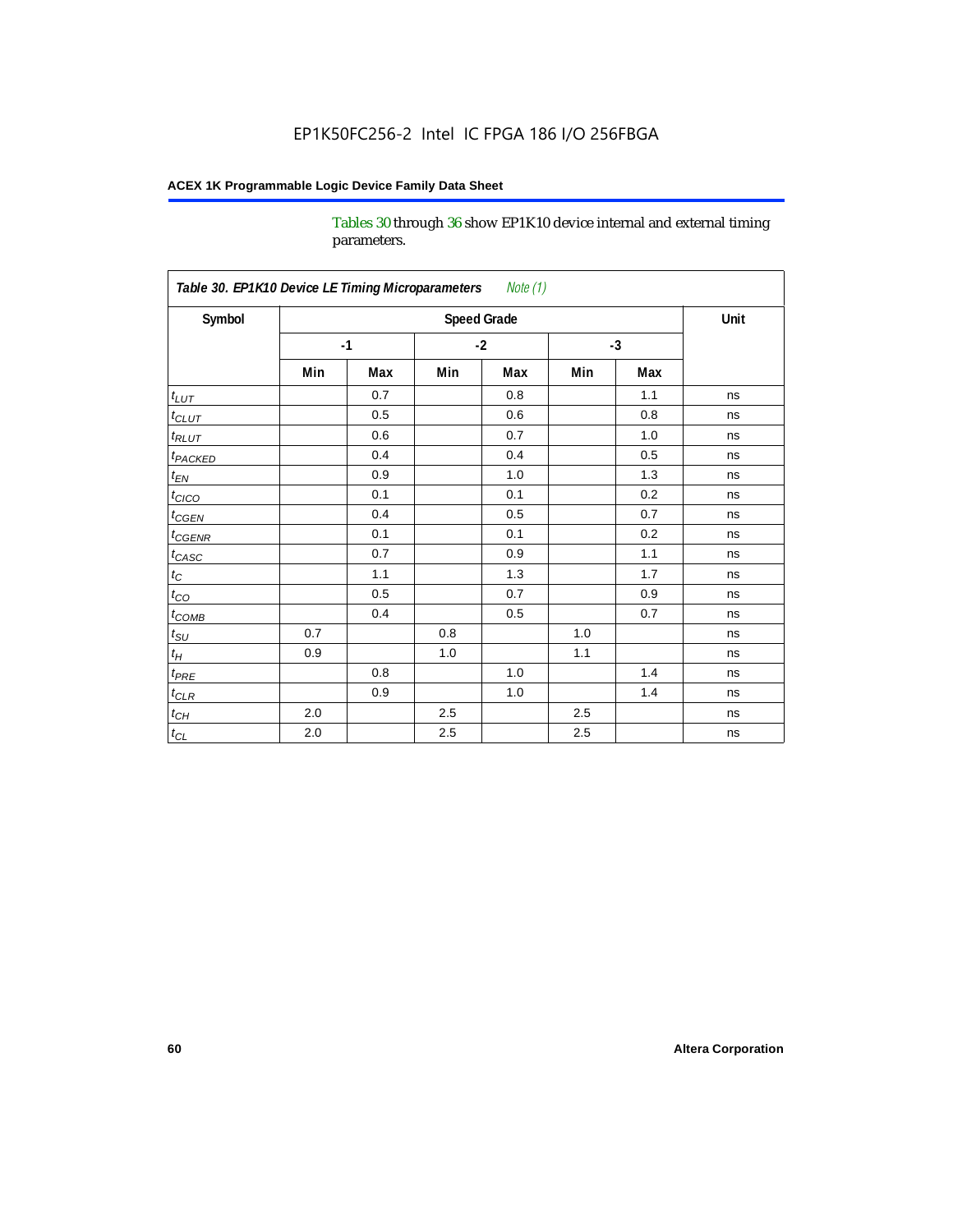| Table 31. EP1K10 Device IOE Timing Microparameters Note (1) |     |      |      |                    |      |      |      |
|-------------------------------------------------------------|-----|------|------|--------------------|------|------|------|
| Symbol                                                      |     |      |      | <b>Speed Grade</b> |      |      | Unit |
|                                                             |     | $-1$ | $-2$ |                    | $-3$ |      |      |
|                                                             | Min | Max  | Min  | Max                | Min  | Max  |      |
| t <sub>IOD</sub>                                            |     | 2.6  |      | 3.1                |      | 4.0  | ns   |
| $t_{\text{loc}}$                                            |     | 0.3  |      | 0.4                |      | 0.5  | ns   |
| $t_{IOCO}$                                                  |     | 0.9  |      | 1.0                |      | 1.4  | ns   |
| $t_{IOCOMB}$                                                |     | 0.0  |      | 0.0                |      | 0.0  | ns   |
| $t_{IOSU}$                                                  | 1.3 |      | 1.5  |                    | 2.0  |      | ns   |
| $t_{IOH}$                                                   | 0.9 |      | 1.0  |                    | 1.4  |      | ns   |
| $t_{IOCLR}$                                                 |     | 1.1  |      | 1.3                |      | 1.7  | ns   |
| $t_{OD1}$                                                   |     | 3.1  |      | 3.7                |      | 4.1  | ns   |
| $t_{OD2}$                                                   |     | 2.6  |      | 3.3                |      | 3.9  | ns   |
| $t_{OD3}$                                                   |     | 5.8  |      | 6.9                |      | 8.3  | ns   |
| $t_{XZ}$                                                    |     | 3.8  |      | 4.5                |      | 5.9  | ns   |
| $t_{ZX1}$                                                   |     | 3.8  |      | 4.5                |      | 5.9  | ns   |
| $t_{ZX2}$                                                   |     | 3.3  |      | 4.1                |      | 5.7  | ns   |
| $t_{ZX3}$                                                   |     | 6.5  |      | 7.7                |      | 10.1 | ns   |
| $t_{INREG}$                                                 |     | 3.7  |      | 4.3                |      | 5.7  | ns   |
| $t_{IOFD}$                                                  |     | 0.9  |      | 1.0                |      | 1.4  | ns   |
| $t_{INCOMB}$                                                |     | 1.9  |      | 2.3                |      | 3.0  | ns   |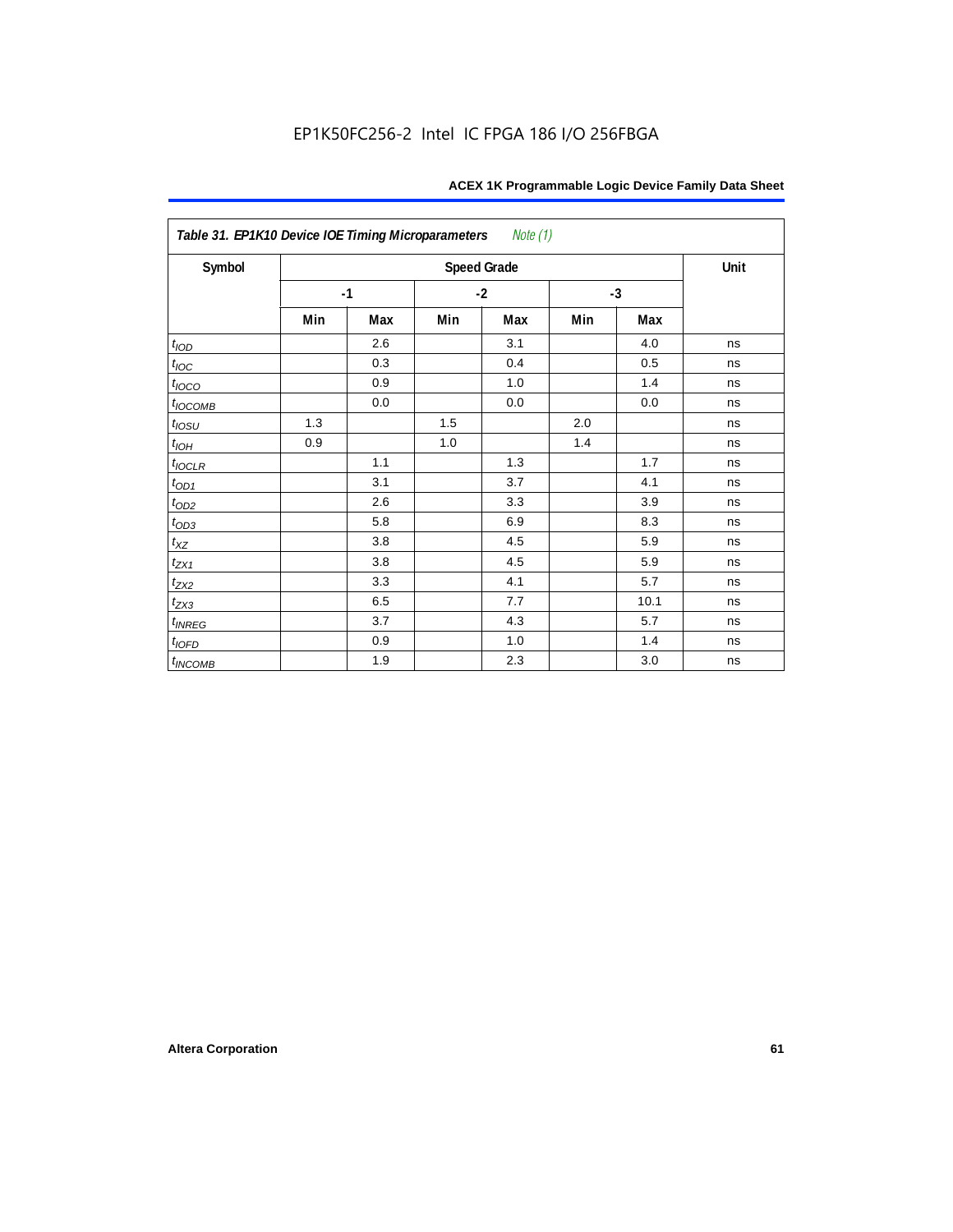| Symbol                  |     |      |     | <b>Speed Grade</b> |     |      | Unit |
|-------------------------|-----|------|-----|--------------------|-----|------|------|
|                         |     | $-1$ |     | $-2$               |     | $-3$ |      |
|                         | Min | Max  | Min | Max                | Min | Max  |      |
| t <sub>EABDATA1</sub>   |     | 1.8  |     | 1.9                |     | 1.9  | ns   |
| <sup>t</sup> EABDATA2   |     | 0.6  |     | 0.7                |     | 0.7  | ns   |
| t <sub>EABWE1</sub>     |     | 1.2  |     | 1.2                |     | 1.2  | ns   |
| <sup>t</sup> EABWE2     |     | 0.4  |     | 0.4                |     | 0.4  | ns   |
| <sup>t</sup> EABRE1     |     | 0.9  |     | 0.9                |     | 0.9  | ns   |
| <sup>t</sup> EABRE2     |     | 0.4  |     | 0.4                |     | 0.4  | ns   |
| <sup>t</sup> EABCLK     |     | 0.0  |     | 0.0                |     | 0.0  | ns   |
| t <sub>EABCO</sub>      |     | 0.3  |     | 0.3                |     | 0.3  | ns   |
| <i><b>EABBYPASS</b></i> |     | 0.5  |     | 0.6                |     | 0.6  | ns   |
| t <sub>EABSU</sub>      | 1.0 |      | 1.0 |                    | 1.0 |      | ns   |
| t <sub>EABH</sub>       | 0.5 |      | 0.4 |                    | 0.4 |      | ns   |
| <sup>t</sup> EABCLR     | 0.3 |      | 0.3 |                    | 0.3 |      | ns   |
| $t_{AA}$                |     | 3.4  |     | 3.6                |     | 3.6  | ns   |
| $t_{\mathit{WP}}$       | 2.7 |      | 2.8 |                    | 2.8 |      | ns   |
| $t_{RP}$                | 1.0 |      | 1.0 |                    | 1.0 |      | ns   |
| $t_{WDSU}$              | 1.0 |      | 1.0 |                    | 1.0 |      | ns   |
| $t_{WDH}$               | 0.1 |      | 0.1 |                    | 0.1 |      | ns   |
| $t_{WASU}$              | 1.8 |      | 1.9 |                    | 1.9 |      | ns   |
| $t_{WAH}$               | 1.9 |      | 2.0 |                    | 2.0 |      | ns   |
| t <sub>RASU</sub>       | 3.1 |      | 3.5 |                    | 3.5 |      | ns   |
| $t_{RAH}$               | 0.2 |      | 0.2 |                    | 0.2 |      | ns   |
| $t_{WQ}$                |     | 2.7  |     | 2.8                |     | 2.8  | ns   |
| $t_{DD}$                |     | 2.7  |     | 2.8                |     | 2.8  | ns   |
| t <sub>EABOUT</sub>     |     | 0.5  |     | 0.6                |     | 0.6  | ns   |
| t <sub>EABCH</sub>      | 1.5 |      | 2.0 |                    | 2.0 |      | ns   |
| $t_{EABCL}$             | 2.7 |      | 2.8 |                    | 2.8 |      | ns   |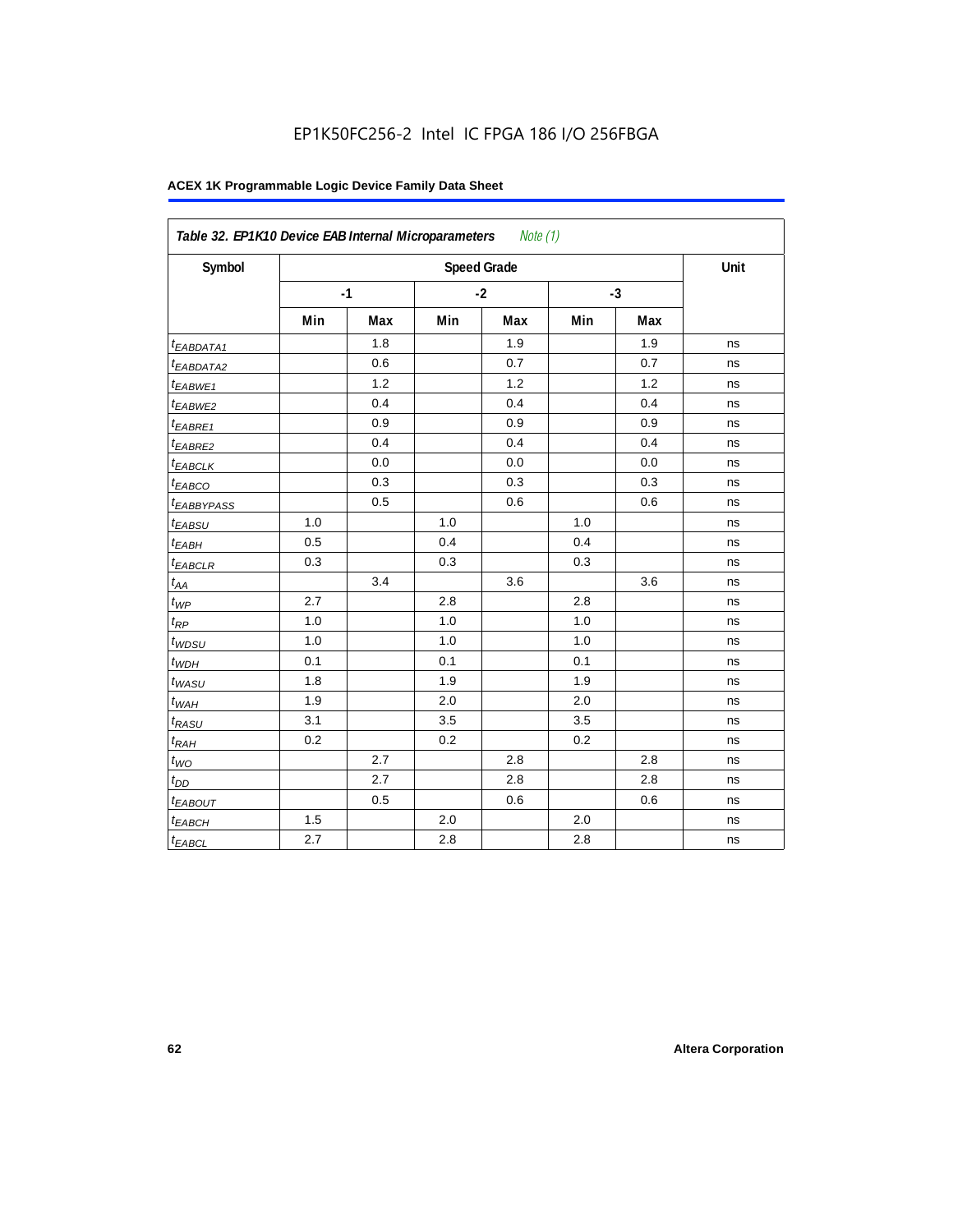| Table 33. EP1K10 Device EAB Internal Timing Macroparameters<br>Note (1) |      |     |      |                    |      |     |      |  |  |  |
|-------------------------------------------------------------------------|------|-----|------|--------------------|------|-----|------|--|--|--|
| Symbol                                                                  |      |     |      | <b>Speed Grade</b> |      |     | Unit |  |  |  |
|                                                                         | $-1$ |     | $-2$ |                    | $-3$ |     |      |  |  |  |
|                                                                         | Min  | Max | Min  | Max                | Min  | Max |      |  |  |  |
| $t_{EABA}$                                                              |      | 6.7 |      | 7.3                |      | 7.3 | ns   |  |  |  |
| <sup>t</sup> EABRCCOMB                                                  | 6.7  |     | 7.3  |                    | 7.3  |     | ns   |  |  |  |
| <i>EABRCREG</i>                                                         | 4.7  |     | 4.9  |                    | 4.9  |     | ns   |  |  |  |
| $t_{EABWP}$                                                             | 2.7  |     | 2.8  |                    | 2.8  |     | ns   |  |  |  |
| <sup>t</sup> EABWCCOMB                                                  | 6.4  |     | 6.7  |                    | 6.7  |     | ns   |  |  |  |
| t <sub>EABWCREG</sub>                                                   | 7.4  |     | 7.6  |                    | 7.6  |     | ns   |  |  |  |
| <sup>t</sup> EABDD                                                      |      | 6.0 |      | 6.5                |      | 6.5 | ns   |  |  |  |
| <b><i>EABDATACO</i></b>                                                 |      | 0.8 |      | 0.9                |      | 0.9 | ns   |  |  |  |
| <i>EABDATASU</i>                                                        | 1.6  |     | 1.7  |                    | 1.7  |     | ns   |  |  |  |
| <sup>t</sup> EABDATAH                                                   | 0.0  |     | 0.0  |                    | 0.0  |     | ns   |  |  |  |
| t <sub>EABWESU</sub>                                                    | 1.4  |     | 1.4  |                    | 1.4  |     | ns   |  |  |  |
| <b>t</b> EABWEH                                                         | 0.1  |     | 0.0  |                    | 0.0  |     | ns   |  |  |  |
| t <sub>EABWDSU</sub>                                                    | 1.6  |     | 1.7  |                    | 1.7  |     | ns   |  |  |  |
| t <sub>EABWDH</sub>                                                     | 0.0  |     | 0.0  |                    | 0.0  |     | ns   |  |  |  |
| t <sub>EABWASU</sub>                                                    | 3.1  |     | 3.4  |                    | 3.4  |     | ns   |  |  |  |
| t <sub>EABWAH</sub>                                                     | 0.6  |     | 0.5  |                    | 0.5  |     | ns   |  |  |  |
| $t_{EABWO}$                                                             |      | 5.4 |      | 5.8                |      | 5.8 | ns   |  |  |  |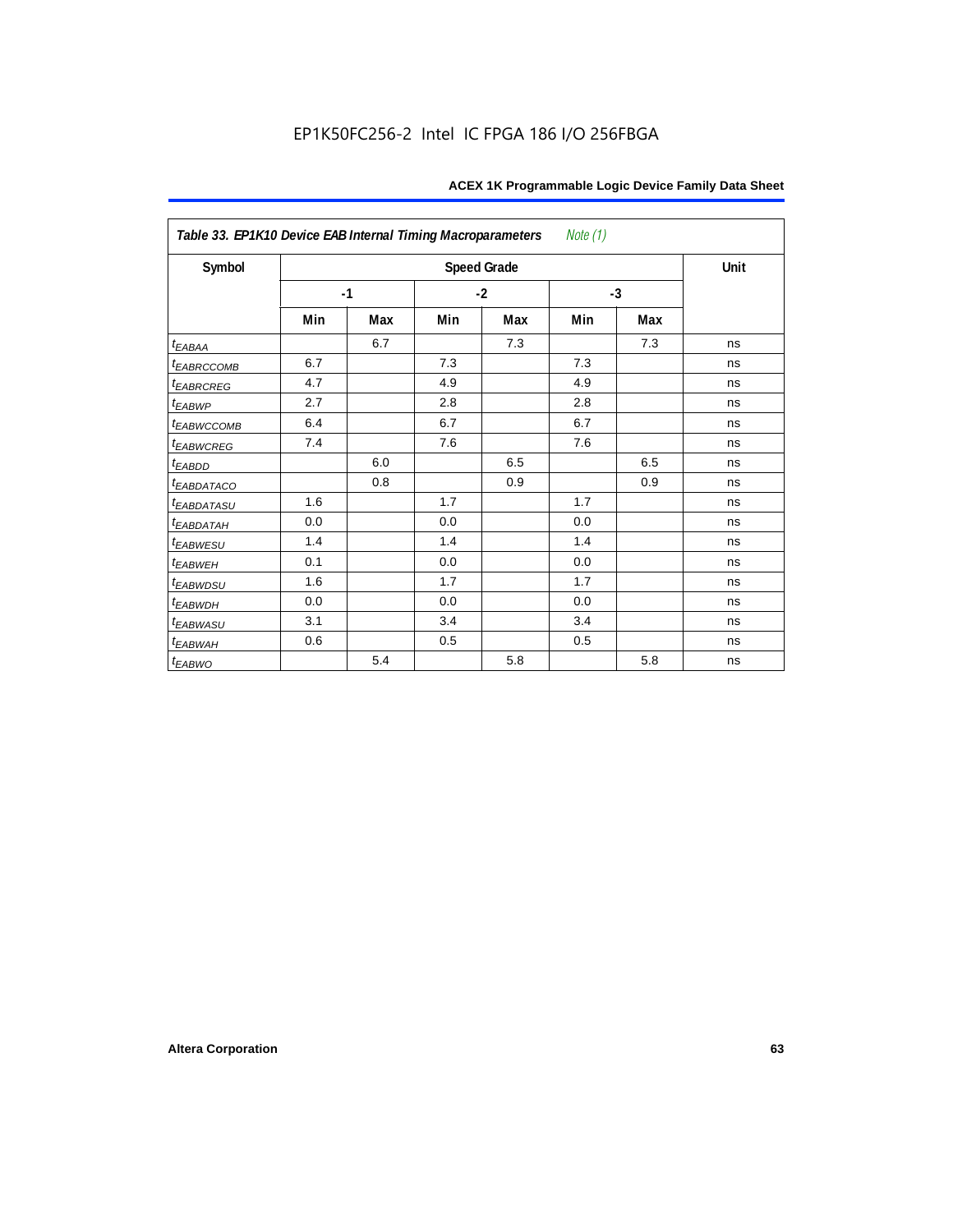| Note $(1)$<br>Table 34. EP1K10 Device Interconnect Timing Microparameters |     |                    |      |     |      |     |    |  |  |  |
|---------------------------------------------------------------------------|-----|--------------------|------|-----|------|-----|----|--|--|--|
| Symbol                                                                    |     | <b>Speed Grade</b> |      |     |      |     |    |  |  |  |
|                                                                           |     | $-1$               | $-2$ |     | $-3$ |     |    |  |  |  |
|                                                                           | Min | Max                | Min  | Max | Min  | Max |    |  |  |  |
| $t_{DINZIOE}$                                                             |     | 2.3                |      | 2.7 |      | 3.6 | ns |  |  |  |
| <sup>t</sup> DIN2LE                                                       |     | 0.8                |      | 1.1 |      | 1.4 | ns |  |  |  |
| <sup>t</sup> DIN2DATA                                                     |     | 1.1                |      | 1.4 |      | 1.8 | ns |  |  |  |
| <sup>t</sup> DCLK2IOE                                                     |     | 2.3                |      | 2.7 |      | 3.6 | ns |  |  |  |
| <sup>t</sup> DCLK2LE                                                      |     | 0.8                |      | 1.1 |      | 1.4 | ns |  |  |  |
| <sup>t</sup> SAMELAB                                                      |     | 0.1                |      | 0.1 |      | 0.2 | ns |  |  |  |
| <sup>t</sup> SAMEROW                                                      |     | 1.8                |      | 2.1 |      | 2.9 | ns |  |  |  |
| <sup>t</sup> SAMECOLUMN                                                   |     | 0.3                |      | 0.4 |      | 0.7 | ns |  |  |  |
| <i>t<sub>DIFFROW</sub></i>                                                |     | 2.1                |      | 2.5 |      | 3.6 | ns |  |  |  |
| <sup>t</sup> TWOROWS                                                      |     | 3.9                |      | 4.6 |      | 6.5 | ns |  |  |  |
| <sup>t</sup> LEPERIPH                                                     |     | 3.3                |      | 3.7 |      | 4.8 | ns |  |  |  |
| <sup>t</sup> LABCARRY                                                     |     | 0.3                |      | 0.4 |      | 0.5 | ns |  |  |  |
| <b>LABCASC</b>                                                            |     | 0.9                |      | 1.0 |      | 1.4 | ns |  |  |  |

|                          | Note $(1)$<br>Table 35. EP1K10 External Timing Parameters |                    |     |      |     |      |    |  |  |  |  |
|--------------------------|-----------------------------------------------------------|--------------------|-----|------|-----|------|----|--|--|--|--|
| Symbol                   |                                                           | <b>Speed Grade</b> |     |      |     |      |    |  |  |  |  |
|                          |                                                           | $-1$               |     | $-2$ |     | $-3$ |    |  |  |  |  |
|                          | Min                                                       | Max                | Min | Max  | Min | Max  |    |  |  |  |  |
| t <sub>DRR</sub>         |                                                           | 7.5                |     | 9.5  |     | 12.5 | ns |  |  |  |  |
| $t_{INSU}$ (2), (3)      | 2.4                                                       |                    | 2.7 |      | 3.6 |      | ns |  |  |  |  |
| $t_{INH}$ (2), (3)       | 0.0                                                       |                    | 0.0 |      | 0.0 |      | ns |  |  |  |  |
| toutco $(2)$ , $(3)$     | 2.0                                                       | 6.6                | 2.0 | 7.8  | 2.0 | 9.6  | ns |  |  |  |  |
| $t_{INSU}$ (4), (3)      | 1.4                                                       |                    | 1.7 |      |     |      | ns |  |  |  |  |
| $t_{INH}$ (4), (3)       | 0.5                                                       | 5.1                | 0.5 | 6.4  |     |      | ns |  |  |  |  |
| toutco $(4)$ , $(3)$     | 0.0                                                       |                    | 0.0 |      |     |      | ns |  |  |  |  |
| t <sub>PCISU</sub> $(3)$ | 3.0                                                       |                    | 4.2 |      | 6.4 |      | ns |  |  |  |  |
| $t_{PCH}(3)$             | 0.0                                                       |                    | 0.0 |      |     |      | ns |  |  |  |  |
| t <sub>PCICO</sub> $(3)$ | 2.0                                                       | 6.0                | 2.0 | 7.5  | 2.0 | 10.2 | ns |  |  |  |  |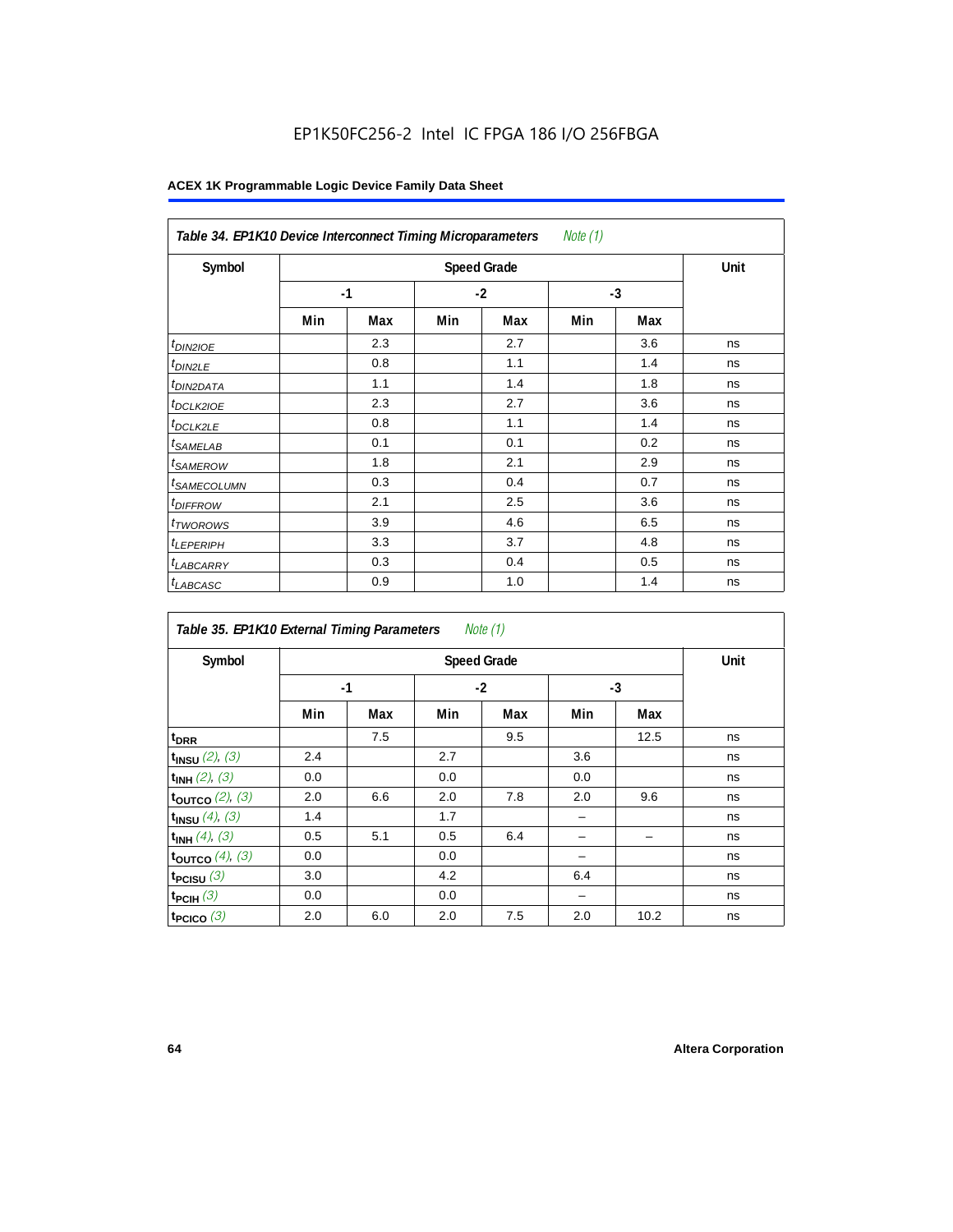| Notes $(1)$ , $(3)$<br>Table 36. EP1K10 External Bidirectional Timing Parameters |      |     |      |                    |      |      |      |  |  |  |
|----------------------------------------------------------------------------------|------|-----|------|--------------------|------|------|------|--|--|--|
| Symbol                                                                           |      |     |      | <b>Speed Grade</b> |      |      | Unit |  |  |  |
|                                                                                  | $-1$ |     | $-2$ |                    | $-3$ |      |      |  |  |  |
|                                                                                  | Min  | Max | Min  | Max                | Min  | Max  |      |  |  |  |
| $t_{\text{INSUBIDIR}}(2)$                                                        | 2.2  |     | 2.3  |                    | 3.2  |      | ns   |  |  |  |
| $t_{INHBIDIR}$ (2)                                                               | 0.0  |     | 0.0  |                    | 0.0  |      | ns   |  |  |  |
| $t_{\text{OUTC}OBIDIR}$ (2)                                                      | 2.0  | 6.6 | 2.0  | 7.8                | 2.0  | 9.6  | ns   |  |  |  |
| $t_{XZBIDIR}$ (2)                                                                |      | 8.8 |      | 11.2               |      | 14.0 | ns   |  |  |  |
| $t_{ZXBIDIR}$ (2)                                                                |      | 8.8 |      | 11.2               |      | 14.0 | ns   |  |  |  |
| $t_{INSUBIDIR}(4)$                                                               | 3.1  |     | 3.3  |                    |      |      |      |  |  |  |
| $t_{INHBIDIR}(4)$                                                                | 0.0  |     | 0.0  |                    |      |      |      |  |  |  |
| $t_{\text{OUTCOBIDIR}}(4)$                                                       | 0.5  | 5.1 | 0.5  | 6.4                |      |      | ns   |  |  |  |
| $t_{XZBIDIR}(4)$                                                                 |      | 7.3 |      | 9.2                |      |      | ns   |  |  |  |
| $t_{\text{ZXBIDIR}}$ (4)                                                         |      | 7.3 |      | 9.2                |      |      | ns   |  |  |  |

#### *Notes to tables:*

(1) All timing parameters are described in Tables  $22$  through  $29$  in this data sheet.<br>(2) This parameter is measured without the use of the ClockLock or ClockBoost cir (2) This parameter is measured without the use of the ClockLock or ClockBoost circuits.

(3) These parameters are specified by characterization. This parameter is measured with the use of the ClockLock or ClockBoost circuits.

### Tables 37 through 43 show EP1K30 device internal and external timing parameters.

| Table 37. EP1K30 Device LE Timing Microparameters (Part 1 of 2)<br>Note $(1)$ |     |      |     |      |      |     |    |  |  |  |
|-------------------------------------------------------------------------------|-----|------|-----|------|------|-----|----|--|--|--|
| Symbol                                                                        |     | Unit |     |      |      |     |    |  |  |  |
|                                                                               |     | $-1$ |     | $-2$ | $-3$ |     |    |  |  |  |
|                                                                               | Min | Max  | Min | Max  | Min  | Max |    |  |  |  |
| $t_{LUT}$                                                                     |     | 0.7  |     | 0.8  |      | 1.1 | ns |  |  |  |
| $t_{CLUT}$                                                                    |     | 0.5  |     | 0.6  |      | 0.8 | ns |  |  |  |
| $t_{RLUT}$                                                                    |     | 0.6  |     | 0.7  |      | 1.0 | ns |  |  |  |
| <sup>t</sup> PACKED                                                           |     | 0.3  |     | 0.4  |      | 0.5 | ns |  |  |  |
| $t_{EN}$                                                                      |     | 0.6  |     | 0.8  |      | 1.0 | ns |  |  |  |
| $t_{CICO}$                                                                    |     | 0.1  |     | 0.1  |      | 0.2 | ns |  |  |  |
| $t_{GEN}$                                                                     |     | 0.4  |     | 0.5  |      | 0.7 | ns |  |  |  |
| t <sub>CGENR</sub>                                                            |     | 0.1  |     | 0.1  |      | 0.2 | ns |  |  |  |
| t <sub>CASC</sub>                                                             |     | 0.6  |     | 0.8  |      | 1.0 | ns |  |  |  |
| $t_C$                                                                         |     | 0.0  |     | 0.0  |      | 0.0 | ns |  |  |  |
| $t_{CO}$                                                                      |     | 0.3  |     | 0.4  |      | 0.5 | ns |  |  |  |

#### **Altera Corporation 65**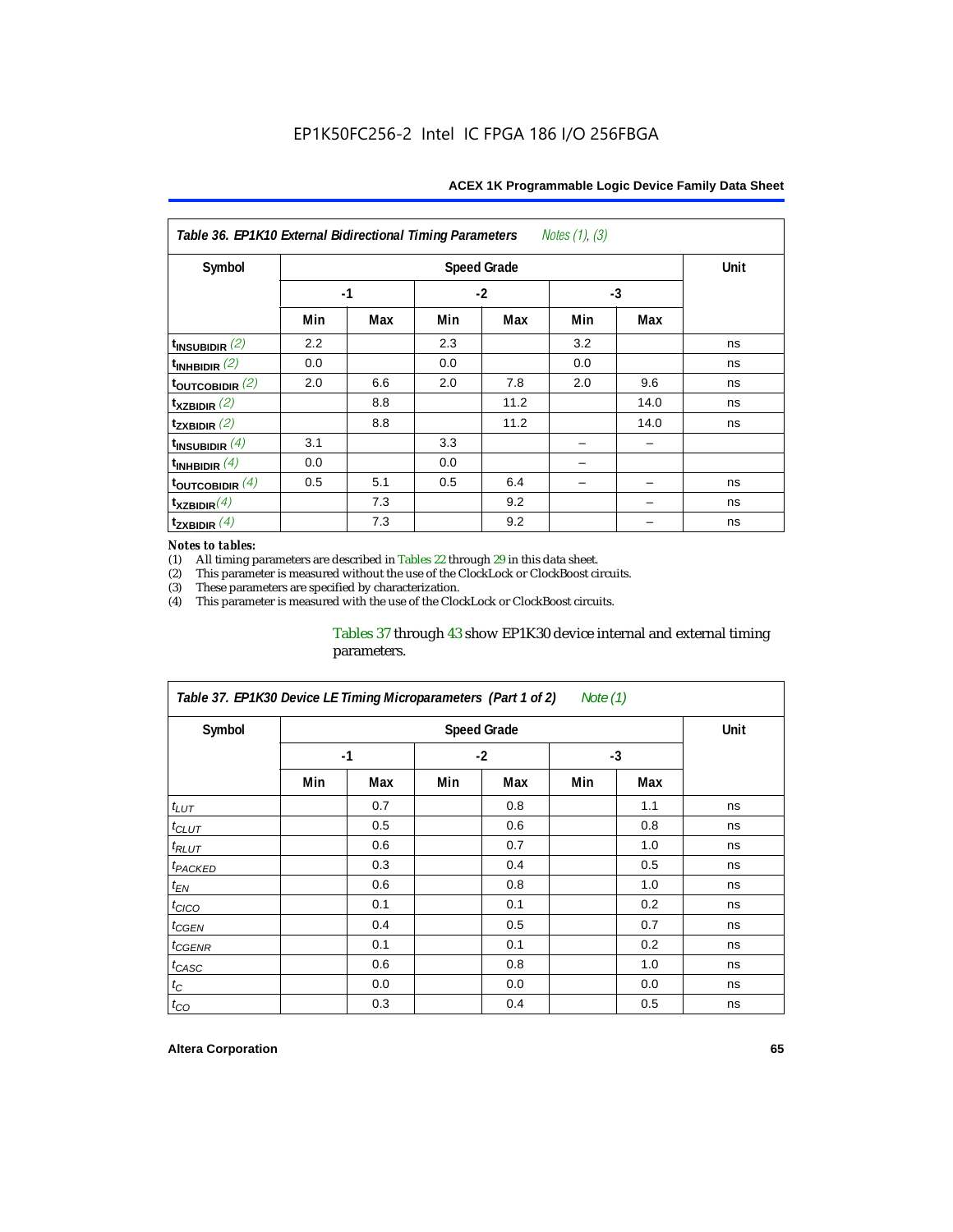| Table 37. EP1K30 Device LE Timing Microparameters (Part 2 of 2)<br>Note $(1)$ |      |      |      |     |      |     |    |  |  |
|-------------------------------------------------------------------------------|------|------|------|-----|------|-----|----|--|--|
| Symbol                                                                        |      | Unit |      |     |      |     |    |  |  |
|                                                                               | $-1$ |      | $-2$ |     | $-3$ |     |    |  |  |
|                                                                               | Min  | Max  | Min  | Max | Min  | Max |    |  |  |
| $t_{COMB}$                                                                    |      | 0.4  |      | 0.4 |      | 0.6 | ns |  |  |
| $t_{\text{SU}}$                                                               | 0.4  |      | 0.6  |     | 0.6  |     | ns |  |  |
| $t_H$                                                                         | 0.7  |      | 1.0  |     | 1.3  |     | ns |  |  |
| $t_{PRE}$                                                                     |      | 0.8  |      | 0.9 |      | 1.2 | ns |  |  |
| $t_{CLR}$                                                                     |      | 0.8  |      | 0.9 |      | 1.2 | ns |  |  |
| $t_{CH}$                                                                      | 2.0  |      | 2.5  |     | 2.5  |     | ns |  |  |
| $t_{CL}$                                                                      | 2.0  |      | 2.5  |     | 2.5  |     | ns |  |  |

| Symbol                |     |      |     | <b>Speed Grade</b> |     |      | Unit |
|-----------------------|-----|------|-----|--------------------|-----|------|------|
|                       |     | $-1$ |     | $-2$               |     | $-3$ |      |
|                       | Min | Max  | Min | Max                | Min | Max  |      |
| t <sub>IOD</sub>      |     | 2.4  |     | 2.8                |     | 3.8  | ns   |
| $t_{\text{IOC}}$      |     | 0.3  |     | 0.4                |     | 0.5  | ns   |
| $t_{IOCO}$            |     | 1.0  |     | 1.1                |     | 1.6  | ns   |
| $t_{IOCOMB}$          |     | 0.0  |     | $0.0\,$            |     | 0.0  | ns   |
| $t_{IOSU}$            | 1.2 |      | 1.4 |                    | 1.9 |      | ns   |
| $t_{IOH}$             | 0.3 |      | 0.4 |                    | 0.5 |      | ns   |
| $t_{IOCLR}$           |     | 1.0  |     | 1.1                |     | 1.6  | ns   |
| $t_{OD1}$             |     | 1.9  |     | 2.3                |     | 3.0  | ns   |
| $t_{OD2}$             |     | 1.4  |     | 1.8                |     | 2.5  | ns   |
| $t_{OD3}$             |     | 4.4  |     | 5.2                |     | 7.0  | ns   |
| $t_{XZ}$              |     | 2.7  |     | 3.1                |     | 4.3  | ns   |
| $t_{\underline{ZX1}}$ |     | 2.7  |     | 3.1                |     | 4.3  | ns   |
| $t_{ZX2}$             |     | 2.2  |     | 2.6                |     | 3.8  | ns   |
| $t_{ZX3}$             |     | 5.2  |     | 6.0                |     | 8.3  | ns   |
| $t_{INREG}$           |     | 3.4  |     | 4.1                |     | 5.5  | ns   |
| $t_{IOFD}$            |     | 0.8  |     | 1.3                |     | 2.4  | ns   |
| $t_{INCOMB}$          |     | 0.8  |     | 1.3                |     | 2.4  | ns   |

٦

 $\mathsf{r}$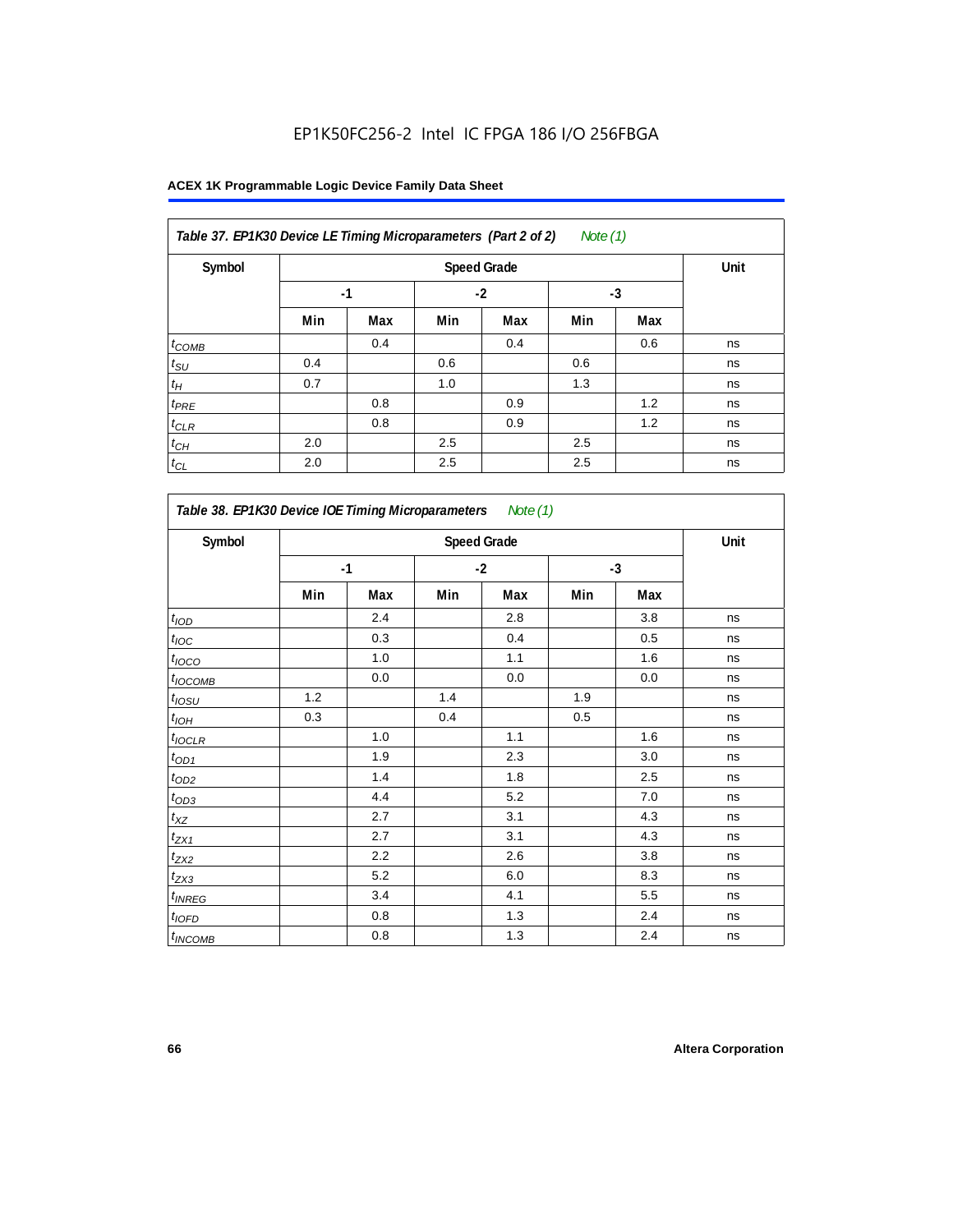| Symbol                 |     |      |     | <b>Speed Grade</b> |     |      | Unit |
|------------------------|-----|------|-----|--------------------|-----|------|------|
|                        |     | $-1$ |     | $-2$               |     | $-3$ |      |
|                        | Min | Max  | Min | Max                | Min | Max  |      |
| t <sub>EABDATA1</sub>  |     | 1.7  |     | 2.0                |     | 2.3  | ns   |
| t <sub>EABDATA1</sub>  |     | 0.6  |     | 0.7                |     | 0.8  | ns   |
| $t_{EABWE1}$           |     | 1.1  |     | 1.3                |     | 1.4  | ns   |
| t <sub>EABWE2</sub>    |     | 0.4  |     | 0.4                |     | 0.5  | ns   |
| $t_{EABRE1}$           |     | 0.8  |     | 0.9                |     | 1.0  | ns   |
| $t_{EABRE2}$           |     | 0.4  |     | 0.4                |     | 0.5  | ns   |
| <b><i>EABCLK</i></b>   |     | 0.0  |     | 0.0                |     | 0.0  | ns   |
| t <sub>EABCO</sub>     |     | 0.3  |     | 0.3                |     | 0.4  | ns   |
| t <sub>EABBYPASS</sub> |     | 0.5  |     | 0.6                |     | 0.7  | ns   |
| t <sub>EABSU</sub>     | 0.9 |      | 1.0 |                    | 1.2 |      | ns   |
| $t_{EABH}$             | 0.4 |      | 0.4 |                    | 0.5 |      | ns   |
| $t_{EABCLR}$           | 0.3 |      | 0.3 |                    | 0.3 |      | ns   |
| $t_{AA}$               |     | 3.2  |     | 3.8                |     | 4.4  | ns   |
| $t_{WP}$               | 2.5 |      | 2.9 |                    | 3.3 |      | ns   |
| $t_{\mathsf{RP}}$      | 0.9 |      | 1.1 |                    | 1.2 |      | ns   |
| $t_{WDSU}$             | 0.9 |      | 1.0 |                    | 1.1 |      | ns   |
| $t_{WDH}$              | 0.1 |      | 0.1 |                    | 0.1 |      | ns   |
| t <sub>WASU</sub>      | 1.7 |      | 2.0 |                    | 2.3 |      | ns   |
| $t_{WAH}$              | 1.8 |      | 2.1 |                    | 2.4 |      | ns   |
| t <sub>RASU</sub>      | 3.1 |      | 3.7 |                    | 4.2 |      | ns   |
| $t_{RAH}$              | 0.2 |      | 0.2 |                    | 0.2 |      | ns   |
| $t_{WO}$               |     | 2.5  |     | 2.9                |     | 3.3  | ns   |
| $t_{DD}$               |     | 2.5  |     | 2.9                |     | 3.3  | ns   |
| <b><i>EABOUT</i></b>   |     | 0.5  |     | 0.6                |     | 0.7  | ns   |
| $t_{EABCH}$            | 1.5 |      | 2.0 |                    | 2.3 |      | ns   |
| $t_{EABCL}$            | 2.5 |      | 2.9 |                    | 3.3 |      | ns   |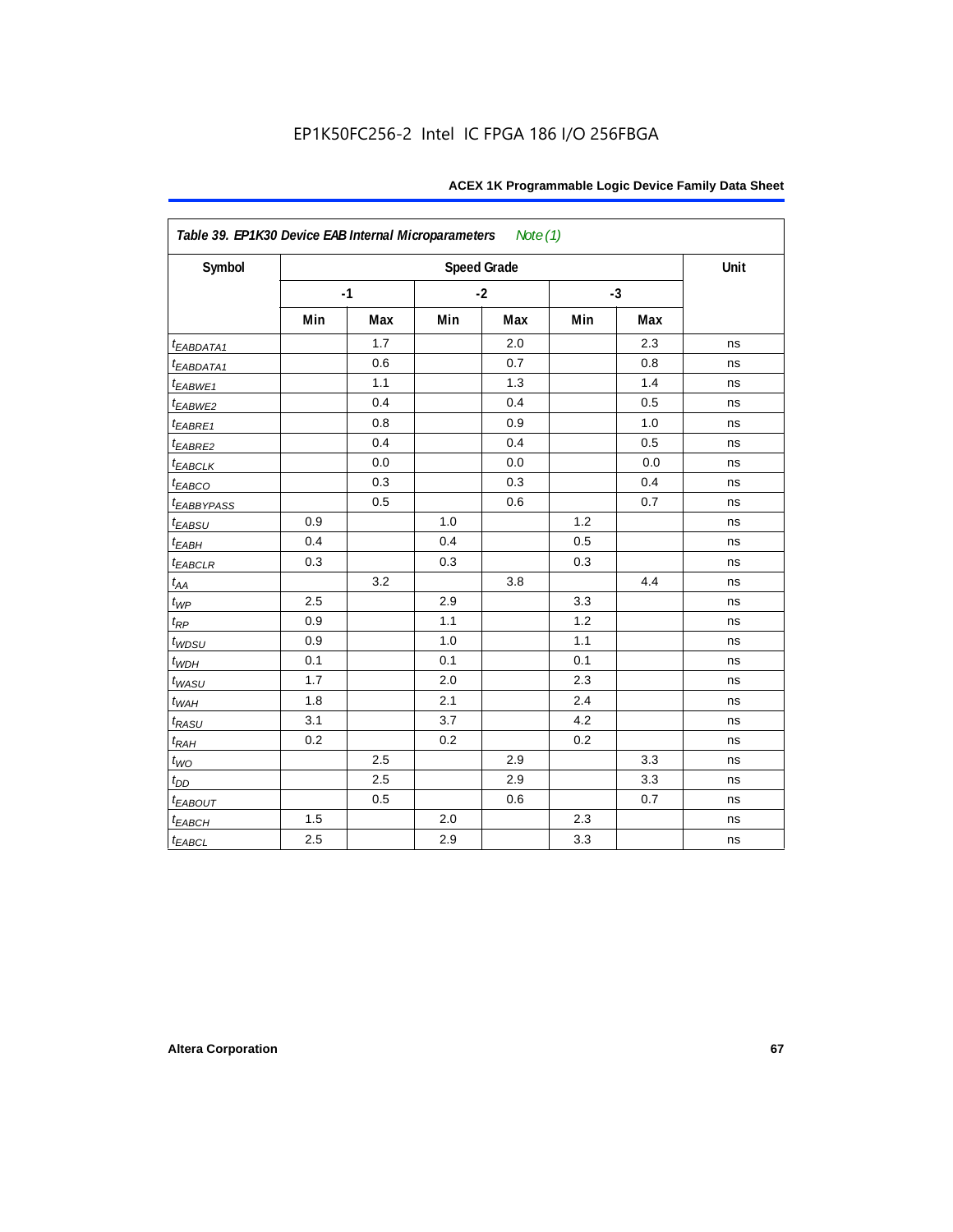|                        | Table 40. EP1K30 Device EAB Internal Timing Macroparameters<br>Note $(1)$ |     |      |                    |      |     |      |  |  |  |
|------------------------|---------------------------------------------------------------------------|-----|------|--------------------|------|-----|------|--|--|--|
| Symbol                 |                                                                           |     |      | <b>Speed Grade</b> |      |     | Unit |  |  |  |
|                        | $-1$                                                                      |     | $-2$ |                    | $-3$ |     |      |  |  |  |
|                        | Min                                                                       | Max | Min  | Max                | Min  | Max |      |  |  |  |
| t <sub>EABAA</sub>     |                                                                           | 6.4 |      | 7.6                |      | 8.8 | ns   |  |  |  |
| <sup>t</sup> EABRCOMB  | 6.4                                                                       |     | 7.6  |                    | 8.8  |     | ns   |  |  |  |
| <sup>t</sup> EABRCREG  | 4.4                                                                       |     | 5.1  |                    | 6.0  |     | ns   |  |  |  |
| t <sub>EABWP</sub>     | 2.5                                                                       |     | 2.9  |                    | 3.3  |     | ns   |  |  |  |
| <sup>t</sup> EABWCOMB  | 6.0                                                                       |     | 7.0  |                    | 8.0  |     | ns   |  |  |  |
| <sup>t</sup> EABWCREG  | 6.8                                                                       |     | 7.8  |                    | 9.0  |     | ns   |  |  |  |
| <sup>t</sup> EABDD     |                                                                           | 5.7 |      | 6.7                |      | 7.7 | ns   |  |  |  |
| <sup>t</sup> EABDATACO |                                                                           | 0.8 |      | 0.9                |      | 1.1 | ns   |  |  |  |
| <sup>t</sup> EABDATASU | 1.5                                                                       |     | 1.7  |                    | 2.0  |     | ns   |  |  |  |
| <sup>t</sup> EABDATAH  | 0.0                                                                       |     | 0.0  |                    | 0.0  |     | ns   |  |  |  |
| <sup>t</sup> EABWESU   | 1.3                                                                       |     | 1.4  |                    | 1.7  |     | ns   |  |  |  |
| <sup>t</sup> EABWEH    | 0.0                                                                       |     | 0.0  |                    | 0.0  |     | ns   |  |  |  |
| <sup>t</sup> EABWDSU   | 1.5                                                                       |     | 1.7  |                    | 2.0  |     | ns   |  |  |  |
| <sup>t</sup> EABWDH    | 0.0                                                                       |     | 0.0  |                    | 0.0  |     | ns   |  |  |  |
| <sup>t</sup> EABWASU   | 3.0                                                                       |     | 3.6  |                    | 4.3  |     | ns   |  |  |  |
| <sup>t</sup> EABWAH    | 0.5                                                                       |     | 0.5  |                    | 0.4  |     | ns   |  |  |  |
| <sup>t</sup> EABWO     |                                                                           | 5.1 |      | 6.0                |      | 6.8 | ns   |  |  |  |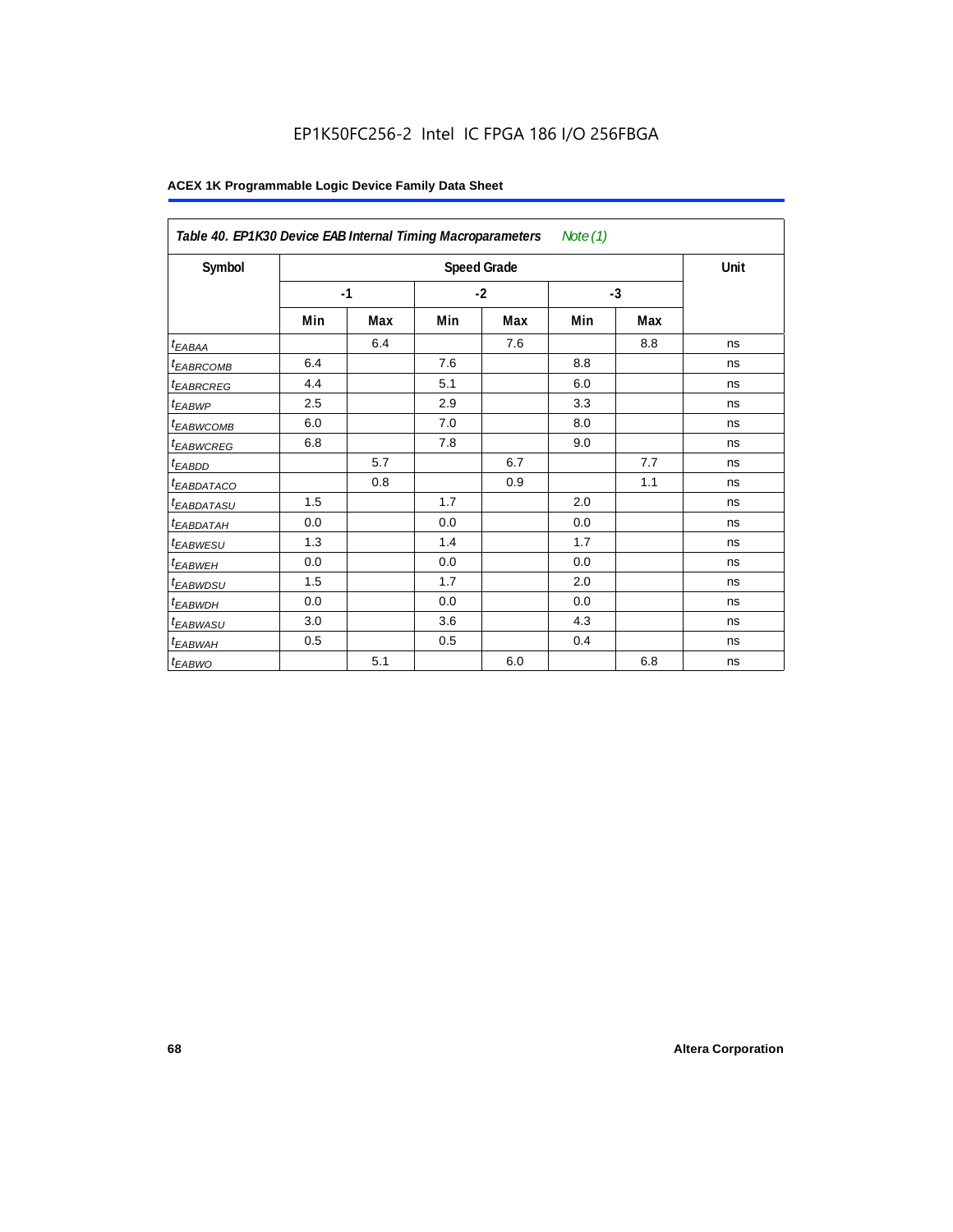| Table 41. EP1K30 Device Interconnect Timing Microparameters<br>Note (1) |     |      |     |                    |     |      |      |  |  |  |
|-------------------------------------------------------------------------|-----|------|-----|--------------------|-----|------|------|--|--|--|
| Symbol                                                                  |     |      |     | <b>Speed Grade</b> |     |      | Unit |  |  |  |
|                                                                         |     | $-1$ |     | $-2$               |     | $-3$ |      |  |  |  |
|                                                                         | Min | Max  | Min | Max                | Min | Max  |      |  |  |  |
| $t_{DIN2IOE}$                                                           |     | 1.8  |     | 2.4                |     | 2.9  | ns   |  |  |  |
| $t_{DIN2LE}$                                                            |     | 1.5  |     | 1.8                |     | 2.4  | ns   |  |  |  |
| t <sub>DIN2DATA</sub>                                                   |     | 1.5  |     | 1.8                |     | 2.2  | ns   |  |  |  |
| $t$ <sub>DCLK2IOE</sub>                                                 |     | 2.2  |     | 2.6                |     | 3.0  | ns   |  |  |  |
| $t_{DCLK2LE}$                                                           |     | 1.5  |     | 1.8                |     | 2.4  | ns   |  |  |  |
| $t_{SAMELAB}$                                                           |     | 0.1  |     | 0.2                |     | 0.3  | ns   |  |  |  |
| <i>t</i> <sub>SAMEROW</sub>                                             |     | 2.0  |     | 2.4                |     | 2.7  | ns   |  |  |  |
| <i>t<sub>SAMECOLUMN</sub></i>                                           |     | 0.7  |     | 1.0                |     | 0.8  | ns   |  |  |  |
| $t$ DIFFROW                                                             |     | 2.7  |     | 3.4                |     | 3.5  | ns   |  |  |  |
| $t_{TWOROMS}$                                                           |     | 4.7  |     | 5.8                |     | 6.2  | ns   |  |  |  |
| t <sub>LEPERIPH</sub>                                                   |     | 2.7  |     | 3.4                |     | 3.8  | ns   |  |  |  |
| <b><i>LABCARRY</i></b>                                                  |     | 0.3  |     | 0.4                |     | 0.5  | ns   |  |  |  |
| $t_{LABCASC}$                                                           |     | 0.8  |     | 0.8                |     | 1.1  | ns   |  |  |  |

| Table 42. EP1K30 External Timing Parameters Notes (1), (2) |                    |     |      |     |      |      |    |  |
|------------------------------------------------------------|--------------------|-----|------|-----|------|------|----|--|
| Symbol                                                     | <b>Speed Grade</b> |     |      |     |      |      |    |  |
|                                                            | $-1$               |     | $-2$ |     | $-3$ |      |    |  |
|                                                            | Min                | Max | Min  | Max | Min  | Max  |    |  |
| t <sub>DRR</sub>                                           |                    | 8.0 |      | 9.5 |      | 12.5 | ns |  |
| $t_{INSU}$ (3)                                             | 2.1                |     | 2.5  |     | 3.9  |      | ns |  |
| $t_{INH}$ (3)                                              | 0.0                |     | 0.0  |     | 0.0  |      | ns |  |
| $t_{OUTCO}$ (3)                                            | 2.0                | 4.9 | 2.0  | 5.9 | 2.0  | 7.6  | ns |  |
| $t_{INSU}$ $(4)$                                           | 1.1                |     | 1.5  |     |      |      | ns |  |
| $t_{INH}$ (4)                                              | 0.0                |     | 0.0  |     |      |      | ns |  |
| $t_{\text{OUTCO}}(4)$                                      | 0.5                | 3.9 | 0.5  | 4.9 |      |      | ns |  |
| t <sub>PCISU</sub>                                         | 3.0                |     | 4.2  |     |      |      | ns |  |
| t <sub>PCIH</sub>                                          | 0.0                |     | 0.0  |     |      |      | ns |  |
| t <sub>PCICO</sub>                                         | 2.0                | 6.0 | 2.0  | 7.5 |      |      | ns |  |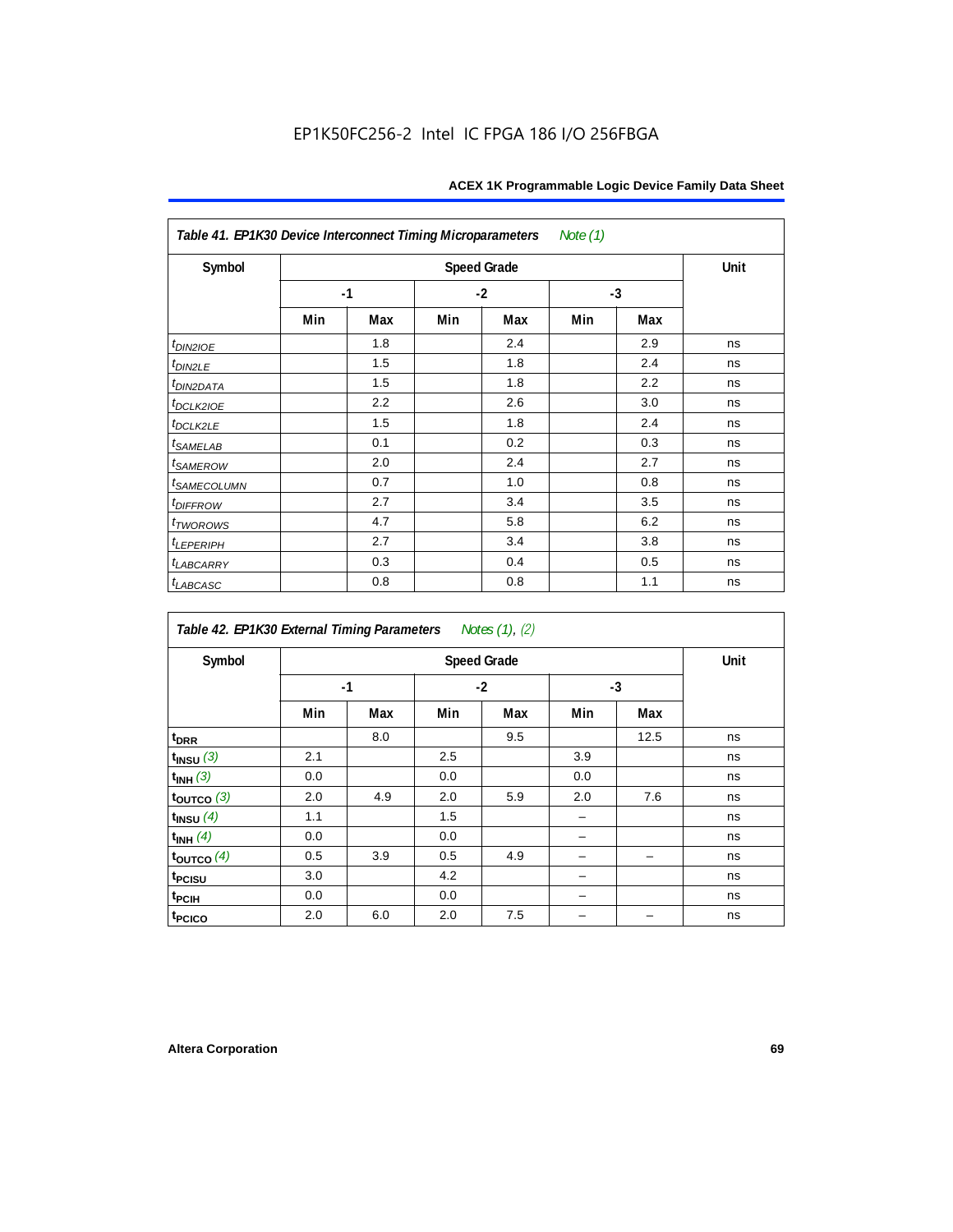| Table 43. EP1K30 External Bidirectional Timing Parameters Notes (1), (2) |      |      |      |     |      |     |    |  |
|--------------------------------------------------------------------------|------|------|------|-----|------|-----|----|--|
| Symbol                                                                   |      | Unit |      |     |      |     |    |  |
|                                                                          | $-1$ |      | $-2$ |     | $-3$ |     |    |  |
|                                                                          | Min  | Max  | Min  | Max | Min  | Max |    |  |
| $t_{\text{INSUBIDIR}}(3)$                                                | 2.8  |      | 3.9  |     | 5.2  |     | ns |  |
| $t_{INHBIDIR}$ (3)                                                       | 0.0  |      | 0.0  |     | 0.0  |     | ns |  |
| $t_{INSUBIDIR}(4)$                                                       | 3.8  |      | 4.9  |     |      |     | ns |  |
| $t_{INHBIDIR}$ (4)                                                       | 0.0  |      | 0.0  |     |      |     | ns |  |
| $t_{\text{OUTCOBIDIR}}$ (3)                                              | 2.0  | 4.9  | 2.0  | 5.9 | 2.0  | 7.6 | ns |  |
| $t_{XZBIDIR}$ (3)                                                        |      | 6.1  |      | 7.5 |      | 9.7 | ns |  |
| $t_{ZXBIDIR}$ (3)                                                        |      | 6.1  |      | 7.5 |      | 9.7 | ns |  |
| toutcobidir $(4)$                                                        | 0.5  | 3.9  | 0.5  | 4.9 |      |     | ns |  |
| $t_{XZBIDIR}$ (4)                                                        |      | 5.1  |      | 6.5 |      |     | ns |  |
| $t_{ZXBIDIR}$ (4)                                                        |      | 5.1  |      | 6.5 |      |     | ns |  |

#### *Notes to tables:*

(1) All timing parameters are described in Tables 22 through  $29$  in this data sheet.<br>(2) These parameters are specified by characterization.

(2) These parameters are specified by characterization.<br>
(3) This parameter is measured without the use of the C This parameter is measured without the use of the ClockLock or ClockBoost circuits.

(4) This parameter is measured with the use of the ClockLock or ClockBoost circuits.

#### Tables 44 through 50 show EP1K50 device external timing parameters.

| Symbol               |      | <b>Speed Grade</b> |      |     |     |     |    |  |
|----------------------|------|--------------------|------|-----|-----|-----|----|--|
|                      | $-1$ |                    | $-2$ |     | -3  |     |    |  |
|                      | Min  | Max                | Min  | Max | Min | Max |    |  |
| $t_{LUT}$            |      | 0.6                |      | 0.8 |     | 1.1 | ns |  |
| $t_{CLUT}$           |      | 0.5                |      | 0.6 |     | 0.8 | ns |  |
| $t_{RLUT}$           |      | 0.6                |      | 0.7 |     | 0.9 | ns |  |
| <sup>t</sup> PACKED  |      | 0.2                |      | 0.3 |     | 0.4 | ns |  |
| $t_{EN}$             |      | 0.6                |      | 0.7 |     | 0.9 | ns |  |
| $t_{CICO}$           |      | 0.1                |      | 0.1 |     | 0.1 | ns |  |
| $t_{\overline{GED}}$ |      | 0.4                |      | 0.5 |     | 0.6 | ns |  |
| $t_{GENR}$           |      | 0.1                |      | 0.1 |     | 0.1 | ns |  |
| $t_{CASC}$           |      | 0.5                |      | 0.8 |     | 1.0 | ns |  |
| $t_C$                |      | 0.5                |      | 0.6 |     | 0.8 | ns |  |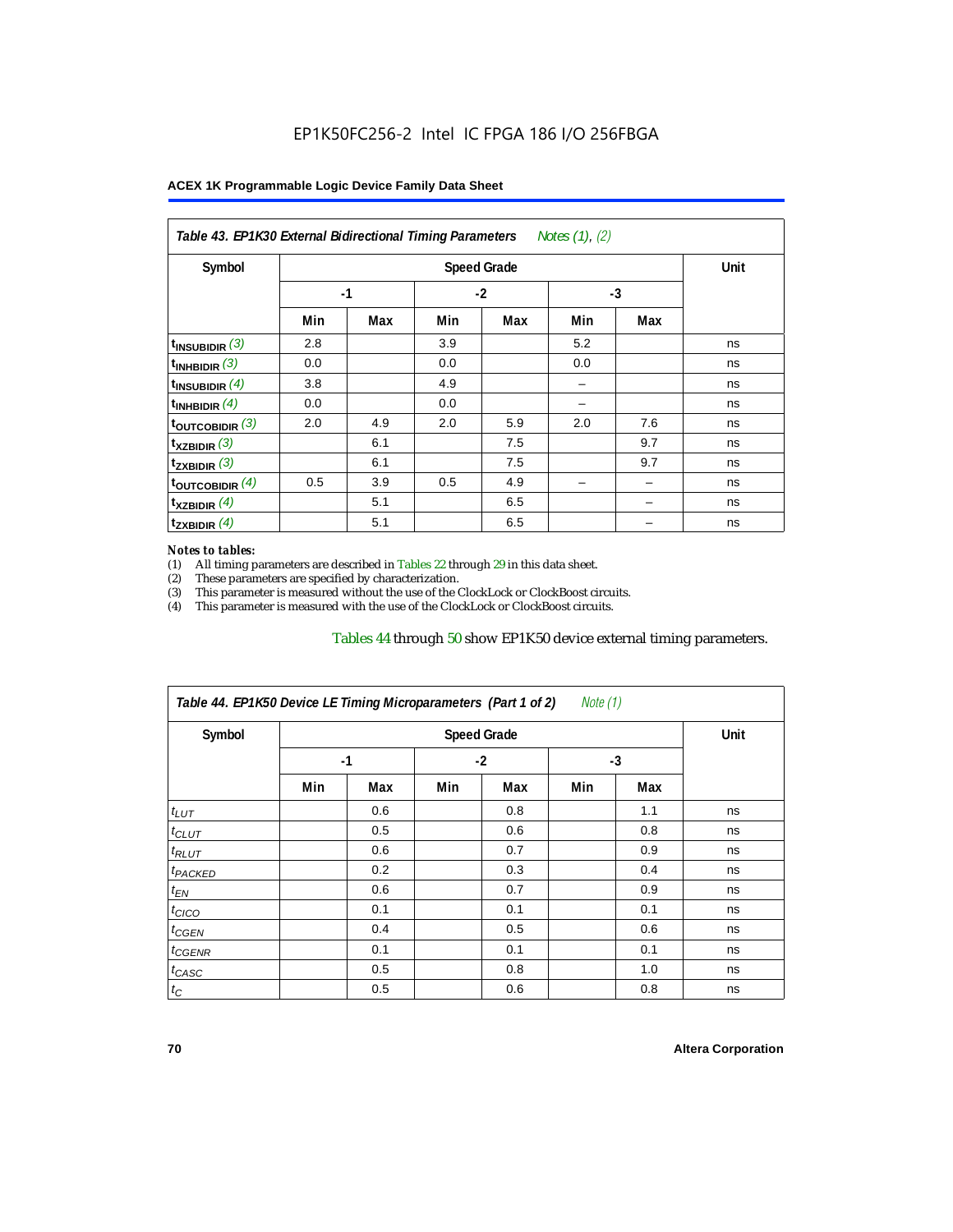| Table 44. EP1K50 Device LE Timing Microparameters (Part 2 of 2)<br><i>Note</i> $(1)$ |      |      |      |     |      |     |    |
|--------------------------------------------------------------------------------------|------|------|------|-----|------|-----|----|
| Symbol                                                                               |      | Unit |      |     |      |     |    |
|                                                                                      | $-1$ |      | $-2$ |     | $-3$ |     |    |
|                                                                                      | Min  | Max  | Min  | Max | Min  | Max |    |
| $t_{CO}$                                                                             |      | 0.6  |      | 0.6 |      | 0.7 | ns |
| $t_{COMB}$                                                                           |      | 0.3  |      | 0.4 |      | 0.5 | ns |
| $t_{\rm SU}$                                                                         | 0.5  |      | 0.6  |     | 0.7  |     | ns |
| $t_{\!H}$                                                                            | 0.5  |      | 0.6  |     | 0.8  |     | ns |
| $t_{PRE}$                                                                            |      | 0.4  |      | 0.5 |      | 0.7 | ns |
| $t_{CLR}$                                                                            |      | 0.8  |      | 1.0 |      | 1.2 | ns |
| $t_{\mathbb{C} H}$                                                                   | 2.0  |      | 2.5  |     | 3.0  |     | ns |
| $t_{CL}$                                                                             | 2.0  |      | 2.5  |     | 3.0  |     | ns |

*Table 45. EP1K50 Device IOE Timing Microparameters Note (1)* Symbol **Constanting Speed Grade** Constanting Speed Grade Constanting Speed Grade Constanting Speed Constanting O **-1 -2 -3 Min Max Min Max Min Max**  $t_{\mathsf{IOD}}$  | | 1.3 | | 1.3 | | 1.9 | ns  $t_{\mathit{loc}}$  | | 0.3 | | 0.4 | | 0.4 | ns *t<sub>l</sub>oco* | | 1.7 | | 2.1 | | 2.6 | ns  $t_{\textit{OCOMB}}$  | 0.5 | 0.6 | 0.8 | ns  $t_{\mathit{OSU}}$  | 0.8 | | 1.0 | | 1.3 | | | ns tIOH 0.4 0.5 0.6 ns  $t_{\sf{IOCLR}}$  | | 0.2 | | 0.2 | | 0.4 | ns  $t_{OD1}$  | 1.2 | 1.2 | 1.2 | 1.9 | ns tOD2 0.7 0.8 1.7 ns  $t_{OD3}$  | 2.7 | 3.0 | 4.3 | ns  $t_{XZ}$  | 4.7 | 5.7 | 7.5 | ns  $t_{\text{ZX1}}$  | 4.7 | 5.7 | 7.5 | ns  $t_{\rm{ZX2}}$  1 4.2  $\pm$  5.3  $\pm$  7.3  $\pm$  ns  $t_{\rm{ZX3}}$  1  $\pm$  6.2  $\pm$  7.5  $\pm$  9.9 ns  $t_{INREG}$   $\begin{array}{|c|c|c|c|c|c|} \hline \end{array}$   $\begin{array}{|c|c|c|c|c|c|} \hline \end{array}$  4.2 | 5.6 | ns  $t_{\sf 10FD}$  | 1.1 | 1.3 | 1.8 | ns  $t_{INCOMB}$  | 1.1 | 1.3 | 1.8 | ns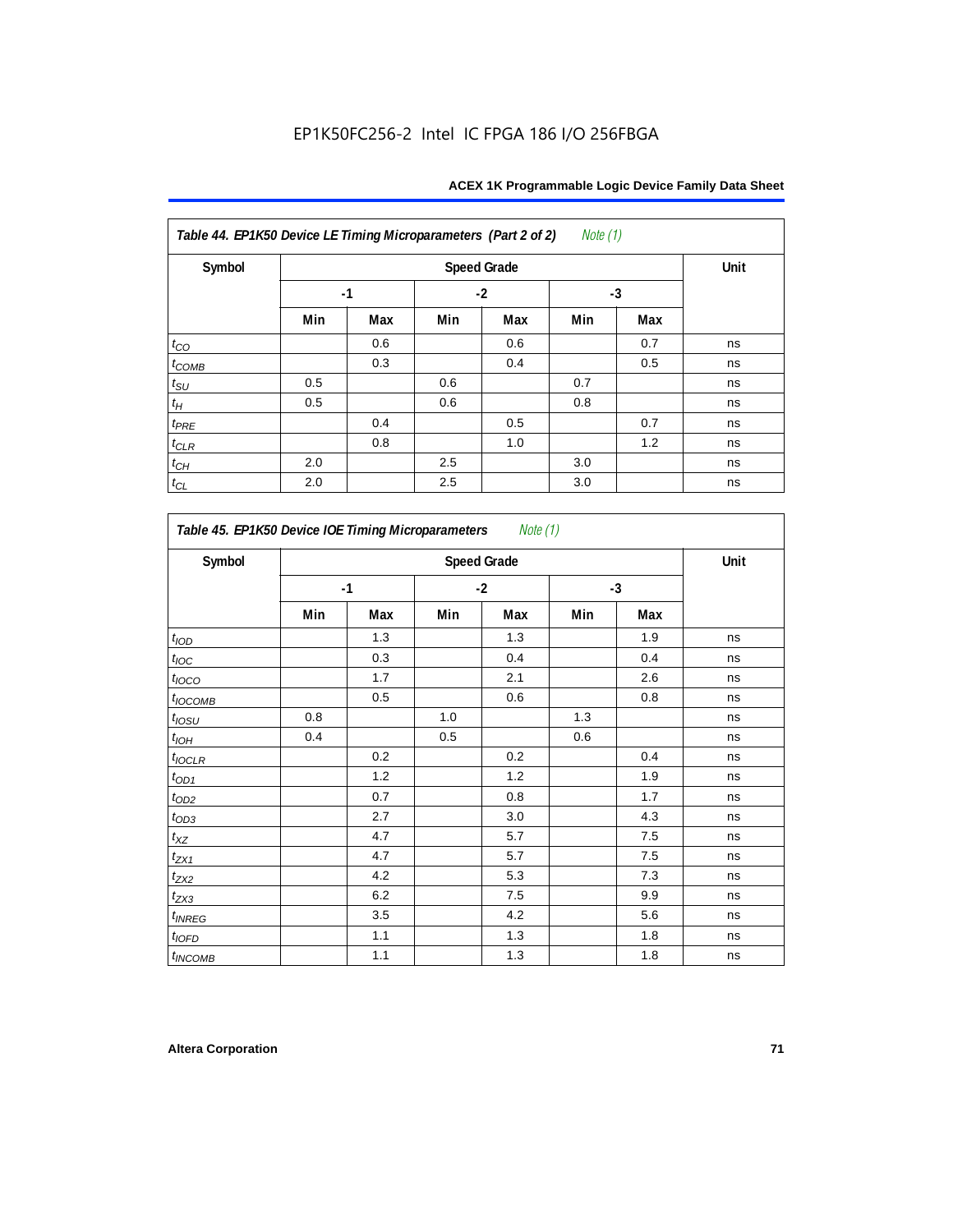| Symbol                  |     |      |     | <b>Speed Grade</b> |     |      | Unit |
|-------------------------|-----|------|-----|--------------------|-----|------|------|
|                         |     | $-1$ |     | $-2$               |     | $-3$ |      |
|                         | Min | Max  | Min | Max                | Min | Max  |      |
| <sup>t</sup> EABDATA1   |     | 1.7  |     | 2.4                |     | 3.2  | ns   |
| <sup>t</sup> EABDATA2   |     | 0.4  |     | 0.6                |     | 0.8  | ns   |
| t <sub>EABWE1</sub>     |     | 1.0  |     | 1.4                |     | 1.9  | ns   |
| <sup>t</sup> EABWE2     |     | 0.0  |     | 0.0                |     | 0.0  | ns   |
| <sup>t</sup> EABRE1     |     | 0.0  |     | 0.0                |     | 0.0  |      |
| <sup>t</sup> EABRE2     |     | 0.4  |     | 0.6                |     | 0.8  |      |
| <sup>t</sup> EABCLK     |     | 0.0  |     | 0.0                |     | 0.0  | ns   |
| t <sub>EABCO</sub>      |     | 0.8  |     | 1.1                |     | 1.5  | ns   |
| <i><b>EABBYPASS</b></i> |     | 0.0  |     | 0.0                |     | 0.0  | ns   |
| t <sub>EABSU</sub>      | 0.7 |      | 1.0 |                    | 1.3 |      | ns   |
| t <sub>EABH</sub>       | 0.4 |      | 0.6 |                    | 0.8 |      | ns   |
| <sup>t</sup> EABCLR     | 0.8 |      | 1.1 |                    | 1.5 |      |      |
| $t_{AA}$                |     | 2.0  |     | 2.8                |     | 3.8  | ns   |
| $t_{\mathit{WP}}$       | 2.0 |      | 2.8 |                    | 3.8 |      | ns   |
| $t_{RP}$                | 1.0 |      | 1.4 |                    | 1.9 |      |      |
| $t_{WDSU}$              | 0.5 |      | 0.7 |                    | 0.9 |      | ns   |
| $t_{WDH}$               | 0.1 |      | 0.1 |                    | 0.2 |      | ns   |
| $t_{WASU}$              | 1.0 |      | 1.4 |                    | 1.9 |      | ns   |
| $t_{WAH}$               | 1.5 |      | 2.1 |                    | 2.9 |      | ns   |
| t <sub>RASU</sub>       | 1.5 |      | 2.1 |                    | 2.8 |      |      |
| $t_{RAH}$               | 0.1 |      | 0.1 |                    | 0.2 |      |      |
| $t_{WO}$                |     | 2.1  |     | 2.9                |     | 4.0  | ns   |
| $t_{DD}$                |     | 2.1  |     | 2.9                |     | 4.0  | ns   |
| t <sub>EABOUT</sub>     |     | 0.0  |     | 0.0                |     | 0.0  | ns   |
| t <sub>EABCH</sub>      | 1.5 |      | 2.0 |                    | 2.5 |      | ns   |
| $t_{EABCL}$             | 1.5 |      | 2.0 |                    | 2.5 |      | ns   |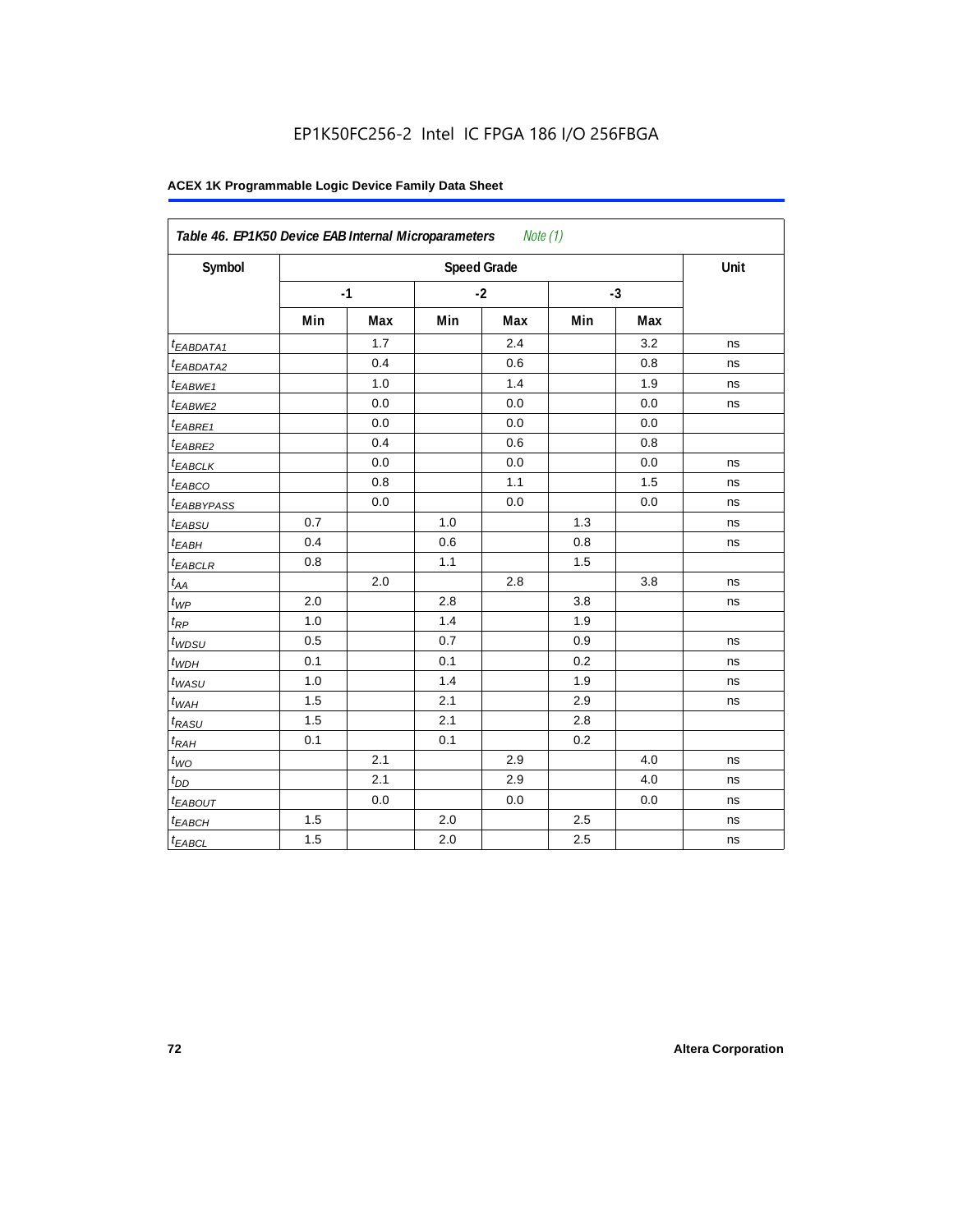| Table 47. EP1K50 Device EAB Internal Timing Macroparameters<br>Note (1) |      |     |      |                    |      |     |      |  |  |  |  |
|-------------------------------------------------------------------------|------|-----|------|--------------------|------|-----|------|--|--|--|--|
| Symbol                                                                  |      |     |      | <b>Speed Grade</b> |      |     | Unit |  |  |  |  |
|                                                                         | $-1$ |     | $-2$ |                    | $-3$ |     |      |  |  |  |  |
|                                                                         | Min  | Max | Min  | Max                | Min  | Max |      |  |  |  |  |
| $t_{EABA}$                                                              |      | 3.7 |      | 5.2                |      | 7.0 | ns   |  |  |  |  |
| <b><i>EABRCCOMB</i></b>                                                 | 3.7  |     | 5.2  |                    | 7.0  |     | ns   |  |  |  |  |
| t <sub>EABRCREG</sub>                                                   | 3.5  |     | 4.9  |                    | 6.6  |     | ns   |  |  |  |  |
| $t_{EABWP}$                                                             | 2.0  |     | 2.8  |                    | 3.8  |     | ns   |  |  |  |  |
| <sup>t</sup> EABWCCOMB                                                  | 4.5  |     | 6.3  |                    | 8.6  |     | ns   |  |  |  |  |
| t <sub>EABWCREG</sub>                                                   | 5.6  |     | 7.8  |                    | 10.6 |     | ns   |  |  |  |  |
| t <sub>EABDD</sub>                                                      |      | 3.8 |      | 5.3                |      | 7.2 | ns   |  |  |  |  |
| <b><i>EABDATACO</i></b>                                                 |      | 0.8 |      | 1.1                |      | 1.5 | ns   |  |  |  |  |
| <i>EABDATASU</i>                                                        | 1.1  |     | 1.6  |                    | 2.1  |     | ns   |  |  |  |  |
| <sup>t</sup> EABDATAH                                                   | 0.0  |     | 0.0  |                    | 0.0  |     | ns   |  |  |  |  |
| t <sub>EABWESU</sub>                                                    | 0.7  |     | 1.0  |                    | 1.3  |     | ns   |  |  |  |  |
| <sup>t</sup> EABWEH                                                     | 0.4  |     | 0.6  |                    | 0.8  |     | ns   |  |  |  |  |
| t <sub>EABWDSU</sub>                                                    | 1.2  |     | 1.7  |                    | 2.2  |     | ns   |  |  |  |  |
| <sup>t</sup> EABWDH                                                     | 0.0  |     | 0.0  |                    | 0.0  |     | ns   |  |  |  |  |
| t <sub>EABWASU</sub>                                                    | 1.6  |     | 2.3  |                    | 3.0  |     | ns   |  |  |  |  |
| t <sub>ЕАВWАН</sub>                                                     | 0.9  |     | 1.2  |                    | 1.8  |     | ns   |  |  |  |  |
| $t_{EABWO}$                                                             |      | 3.1 |      | 4.3                |      | 5.9 | ns   |  |  |  |  |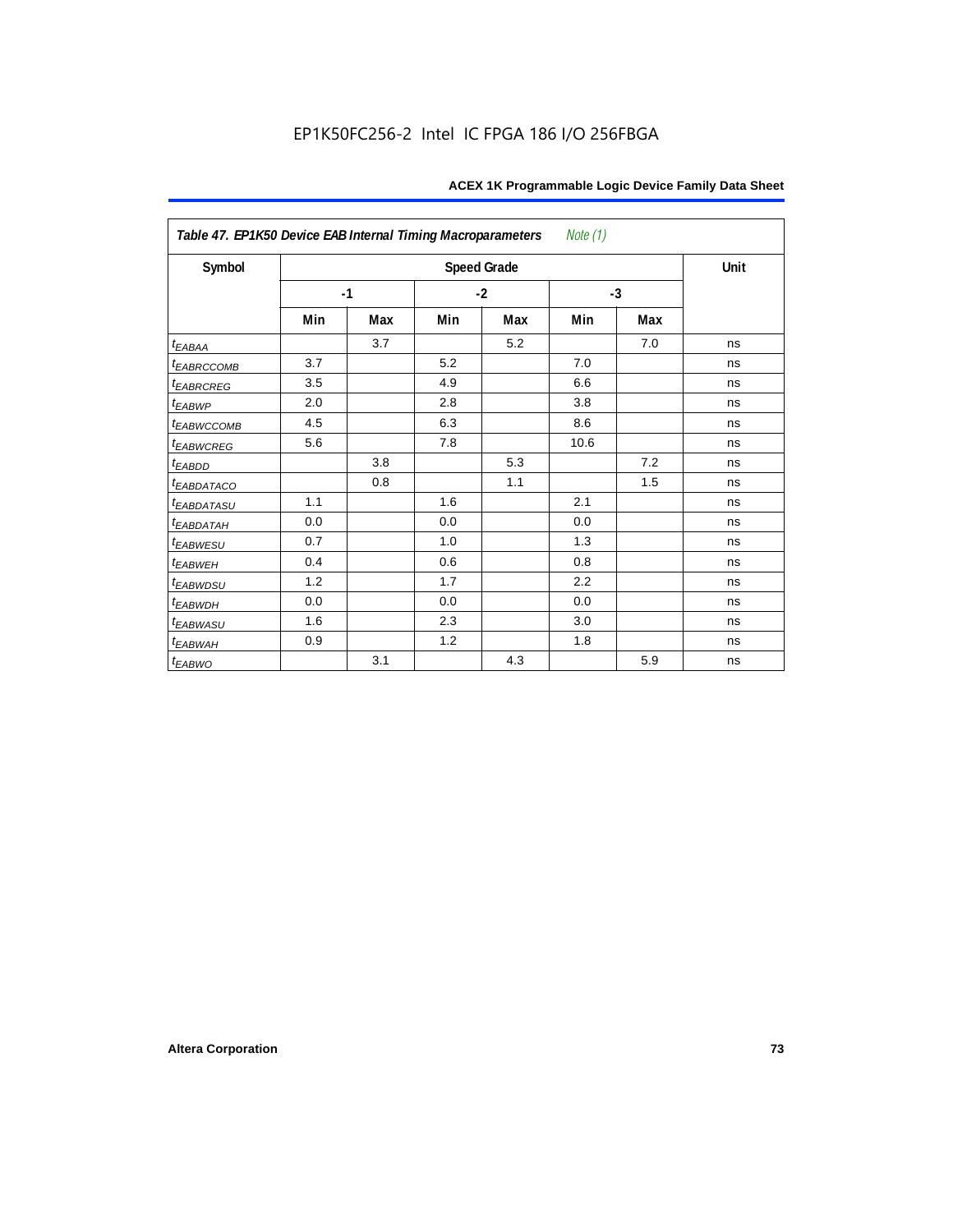| Note $(1)$<br>Table 48. EP1K50 Device Interconnect Timing Microparameters |     |      |      |     |      |     |    |  |  |  |
|---------------------------------------------------------------------------|-----|------|------|-----|------|-----|----|--|--|--|
| Symbol                                                                    |     | Unit |      |     |      |     |    |  |  |  |
|                                                                           |     | $-1$ | $-2$ |     | $-3$ |     |    |  |  |  |
|                                                                           | Min | Max  | Min  | Max | Min  | Max |    |  |  |  |
| $t_{DINZIOE}$                                                             |     | 3.1  |      | 3.7 |      | 4.6 | ns |  |  |  |
| <sup>t</sup> DIN2LE                                                       |     | 1.7  |      | 2.1 |      | 2.7 | ns |  |  |  |
| <sup>t</sup> DIN2DATA                                                     |     | 2.7  |      | 3.1 |      | 5.1 | ns |  |  |  |
| <sup>t</sup> DCLK2IOE                                                     |     | 1.6  |      | 1.9 |      | 2.6 | ns |  |  |  |
| <sup>t</sup> DCLK2LE                                                      |     | 1.7  |      | 2.1 |      | 2.7 | ns |  |  |  |
| <sup>t</sup> SAMELAB                                                      |     | 0.1  |      | 0.1 |      | 0.2 | ns |  |  |  |
| <sup>t</sup> SAMEROW                                                      |     | 1.5  |      | 1.7 |      | 2.4 | ns |  |  |  |
| <sup>t</sup> SAMECOLUMN                                                   |     | 1.0  |      | 1.3 |      | 2.1 | ns |  |  |  |
| <i>t<sub>DIFFROW</sub></i>                                                |     | 2.5  |      | 3.0 |      | 4.5 | ns |  |  |  |
| <sup>t</sup> TWOROWS                                                      |     | 4.0  |      | 4.7 |      | 6.9 | ns |  |  |  |
| <sup>t</sup> LEPERIPH                                                     |     | 2.6  |      | 2.9 |      | 3.4 | ns |  |  |  |
| <sup>t</sup> LABCARRY                                                     |     | 0.1  |      | 0.2 |      | 0.2 | ns |  |  |  |
| <b>LABCASC</b>                                                            |     | 0.8  |      | 1.0 |      | 1.3 | ns |  |  |  |

| Note $(1)$<br>Table 49. EP1K50 External Timing Parameters |      |      |     |      |     |      |    |  |  |  |  |
|-----------------------------------------------------------|------|------|-----|------|-----|------|----|--|--|--|--|
| Symbol                                                    |      | Unit |     |      |     |      |    |  |  |  |  |
|                                                           | $-1$ |      |     | $-2$ |     | $-3$ |    |  |  |  |  |
|                                                           | Min  | Max  | Min | Max  | Min | Max  |    |  |  |  |  |
| t <sub>DRR</sub>                                          |      | 8.0  |     | 9.5  |     | 12.5 | ns |  |  |  |  |
| $t_{INSU}$ (2)                                            | 2.4  |      | 2.9 |      | 3.9 |      | ns |  |  |  |  |
| $t_{INH}$ (2)                                             | 0.0  |      | 0.0 |      | 0.0 |      | ns |  |  |  |  |
| $t_{OUTCO}$ (2)                                           | 2.0  | 4.3  | 2.0 | 5.2  | 2.0 | 7.3  | ns |  |  |  |  |
| $t_{INSU}$ (3)                                            | 2.4  |      | 2.9 |      |     |      | ns |  |  |  |  |
| $t_{INH}$ (3)                                             | 0.0  |      | 0.0 |      |     |      | ns |  |  |  |  |
| $t_{OUTCO}$ (3)                                           | 0.5  | 3.3  | 0.5 | 4.1  |     | -    | ns |  |  |  |  |
| t <sub>PCISU</sub>                                        | 2.4  |      | 2.9 |      |     |      | ns |  |  |  |  |
| t <sub>PCIH</sub>                                         | 0.0  |      | 0.0 |      |     |      | ns |  |  |  |  |
| t <sub>PCICO</sub>                                        | 2.0  | 6.0  | 2.0 | 7.7  |     |      | ns |  |  |  |  |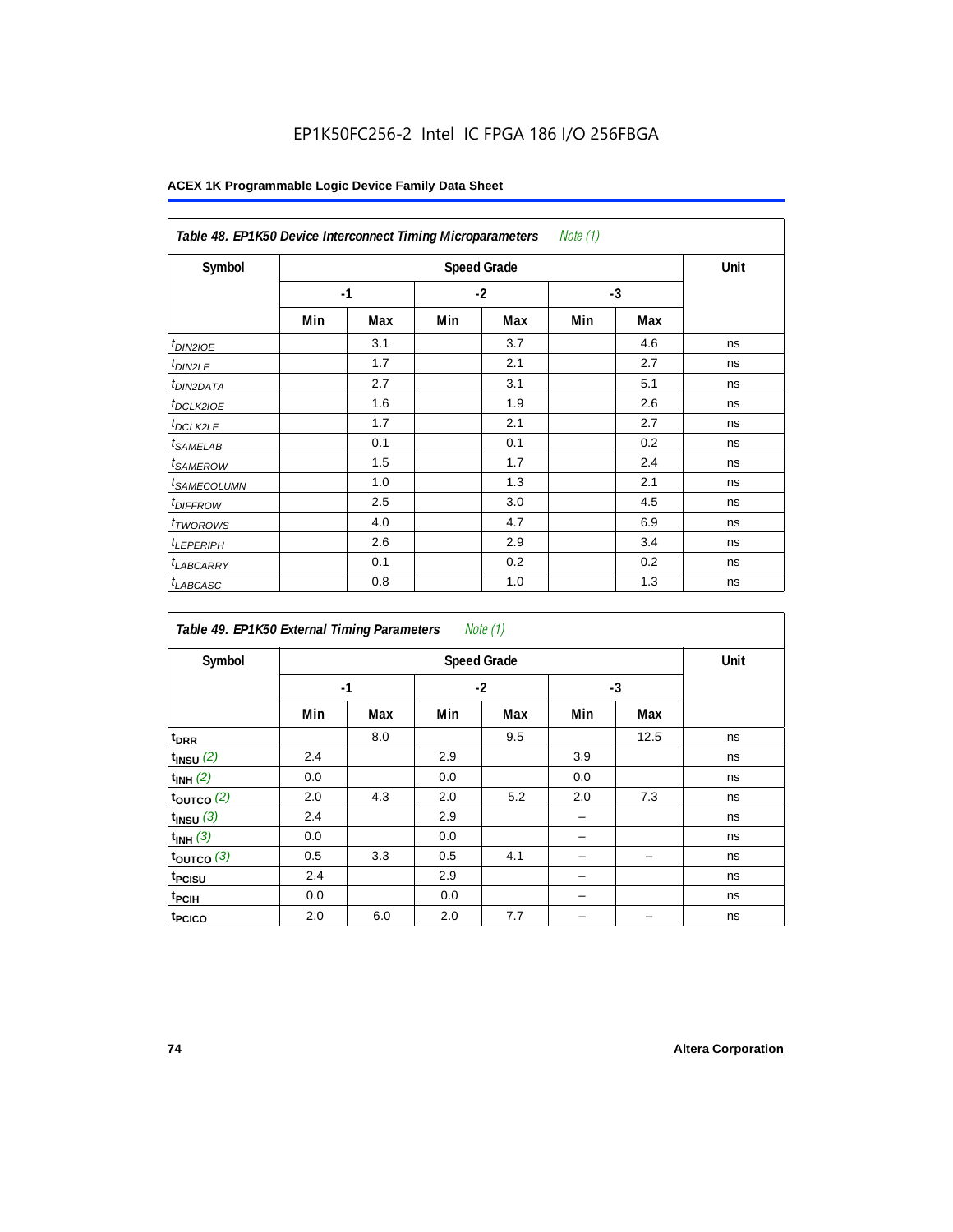| Note (1)<br>Table 50. EP1K50 External Bidirectional Timing Parameters |     |      |     |                    |      |      |      |  |  |  |
|-----------------------------------------------------------------------|-----|------|-----|--------------------|------|------|------|--|--|--|
| Symbol                                                                |     |      |     | <b>Speed Grade</b> |      |      | Unit |  |  |  |
|                                                                       |     | $-1$ |     | $-2$               | $-3$ |      |      |  |  |  |
|                                                                       | Min | Max  | Min | Max                | Min  | Max  |      |  |  |  |
| $t_{\text{INSUBIDIR}}(2)$                                             | 2.7 |      | 3.2 |                    | 4.3  |      | ns   |  |  |  |
| $t_{INHBIDIR}$ (2)                                                    | 0.0 |      | 0.0 |                    | 0.0  |      | ns   |  |  |  |
| $t_{INSUBIDIR}$ (3)                                                   | 3.7 |      | 4.2 |                    |      |      | ns   |  |  |  |
| $t_{INHBIDIR}$ (3)                                                    | 0.0 |      | 0.0 |                    |      |      | ns   |  |  |  |
| toutcobidir $(2)$                                                     | 2.0 | 4.5  | 2.0 | 5.2                | 2.0  | 7.3  | ns   |  |  |  |
| $t_{XZBIDIR}$ (2)                                                     |     | 6.8  |     | 7.8                |      | 10.1 | ns   |  |  |  |
| $t_{ZXBIDIR}$ (2)                                                     |     | 6.8  |     | 7.8                |      | 10.1 | ns   |  |  |  |
| $t_{\text{OUTCOBIDIR}}$ (3)                                           | 0.5 | 3.5  | 0.5 | 4.2                |      |      |      |  |  |  |
| $t_{XZBIDIR}$ (3)                                                     |     | 6.8  |     | 8.4                |      |      | ns   |  |  |  |
| $t_{ZXBIDIR}$ (3)                                                     |     | 6.8  |     | 8.4                |      |      | ns   |  |  |  |

# *Notes to tables:*

(1) All timing parameters are described in Tables 22 through 29.<br>
(2) This parameter is measured without use of the ClockLock or

(2) This parameter is measured without use of the ClockLock or ClockBoost circuits.<br>
(3) This parameter is measured with use of the ClockLock or ClockBoost circuits

This parameter is measured with use of the ClockLock or ClockBoost circuits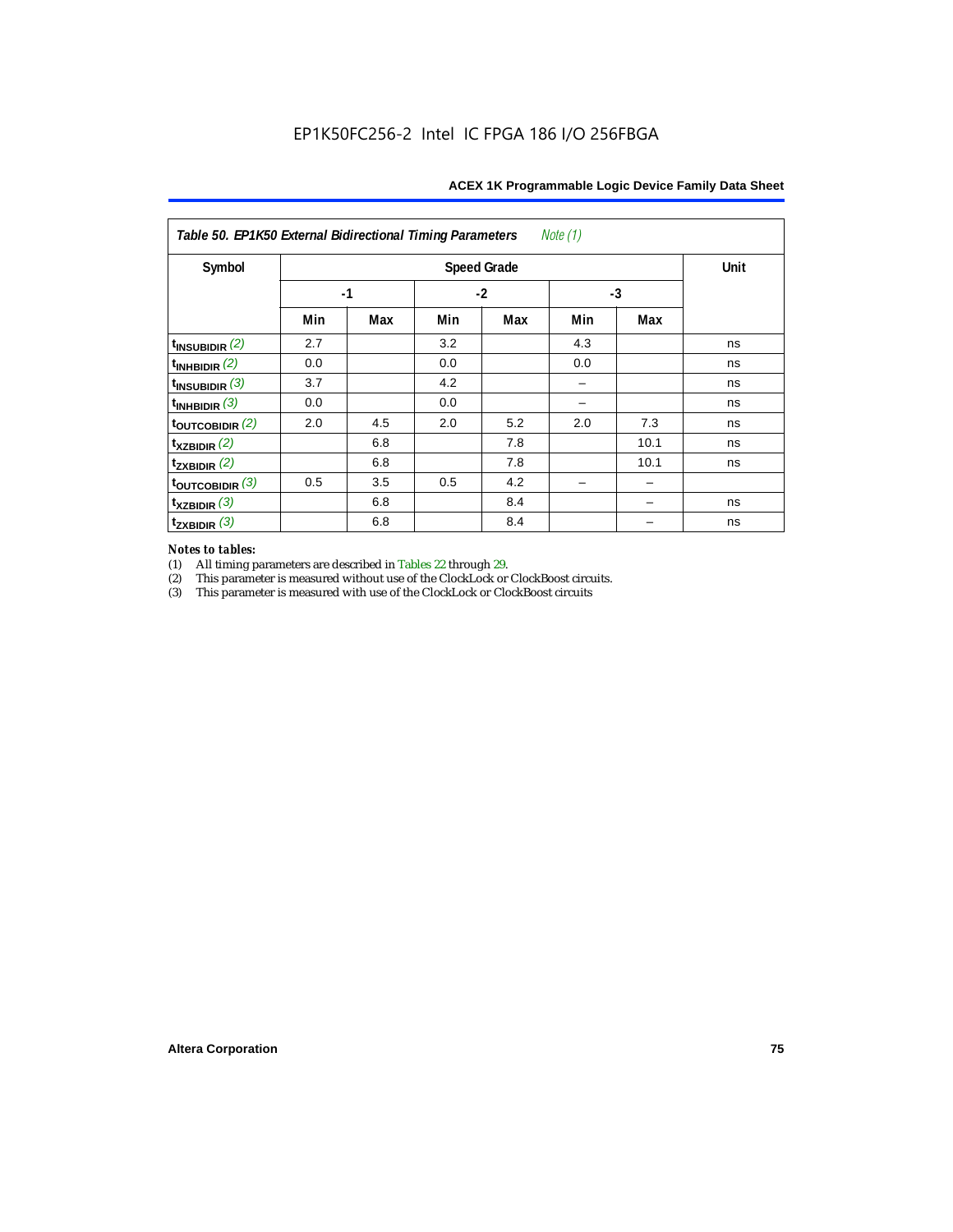Tables 51 through 57 show EP1K100 device internal and external timing parameters.

| Table 51. EP1K100 Device LE Timing Microparameters Note (1) |     |      |         |                    |     |      |      |
|-------------------------------------------------------------|-----|------|---------|--------------------|-----|------|------|
| Symbol                                                      |     |      |         | <b>Speed Grade</b> |     |      | Unit |
|                                                             |     | $-1$ |         | $-2$               |     | $-3$ |      |
|                                                             | Min | Max  | Min     | Max                | Min | Max  |      |
| $t_{LUT}$                                                   |     | 0.7  |         | 1.0                |     | 1.5  | ns   |
| $t_{CLUT}$                                                  |     | 0.5  |         | 0.7                |     | 0.9  | ns   |
| $t_{RLUT}$                                                  |     | 0.6  |         | 0.8                |     | 1.1  | ns   |
| <b>t</b> <sub>PACKED</sub>                                  |     | 0.3  |         | 0.4                |     | 0.5  | ns   |
| $t_{EN}$                                                    |     | 0.2  |         | 0.3                |     | 0.3  | ns   |
| $t_{CICO}$                                                  |     | 0.1  |         | 0.1                |     | 0.2  | ns   |
| $t_{\text{CGEN}}$                                           |     | 0.4  |         | 0.5                |     | 0.7  | ns   |
| $t_{GENR}$                                                  |     | 0.1  |         | 0.1                |     | 0.2  | ns   |
| $t_{CASC}$                                                  |     | 0.6  |         | 0.9                |     | 1.2  | ns   |
| $t_{\rm C}$                                                 |     | 0.8  |         | 1.0                |     | 1.4  | ns   |
| $t_{CO}$                                                    |     | 0.6  |         | 0.8                |     | 1.1  | ns   |
| $t$ <sub>COMB</sub>                                         |     | 0.4  |         | 0.5                |     | 0.7  | ns   |
| $t_{\rm SU}$                                                | 0.4 |      | 0.6     |                    | 0.7 |      | ns   |
| $t_H\,$                                                     | 0.5 |      | 0.7     |                    | 0.9 |      | ns   |
| $t_{PRE}$                                                   |     | 0.8  |         | 1.0                |     | 1.4  | ns   |
| $t_{CLR}$                                                   |     | 0.8  |         | 1.0                |     | 1.4  | ns   |
| $t_{CH}$                                                    | 1.5 |      | 2.0     |                    | 2.5 |      | ns   |
| $t_{CL}$                                                    | 1.5 |      | $2.0\,$ |                    | 2.5 |      | ns   |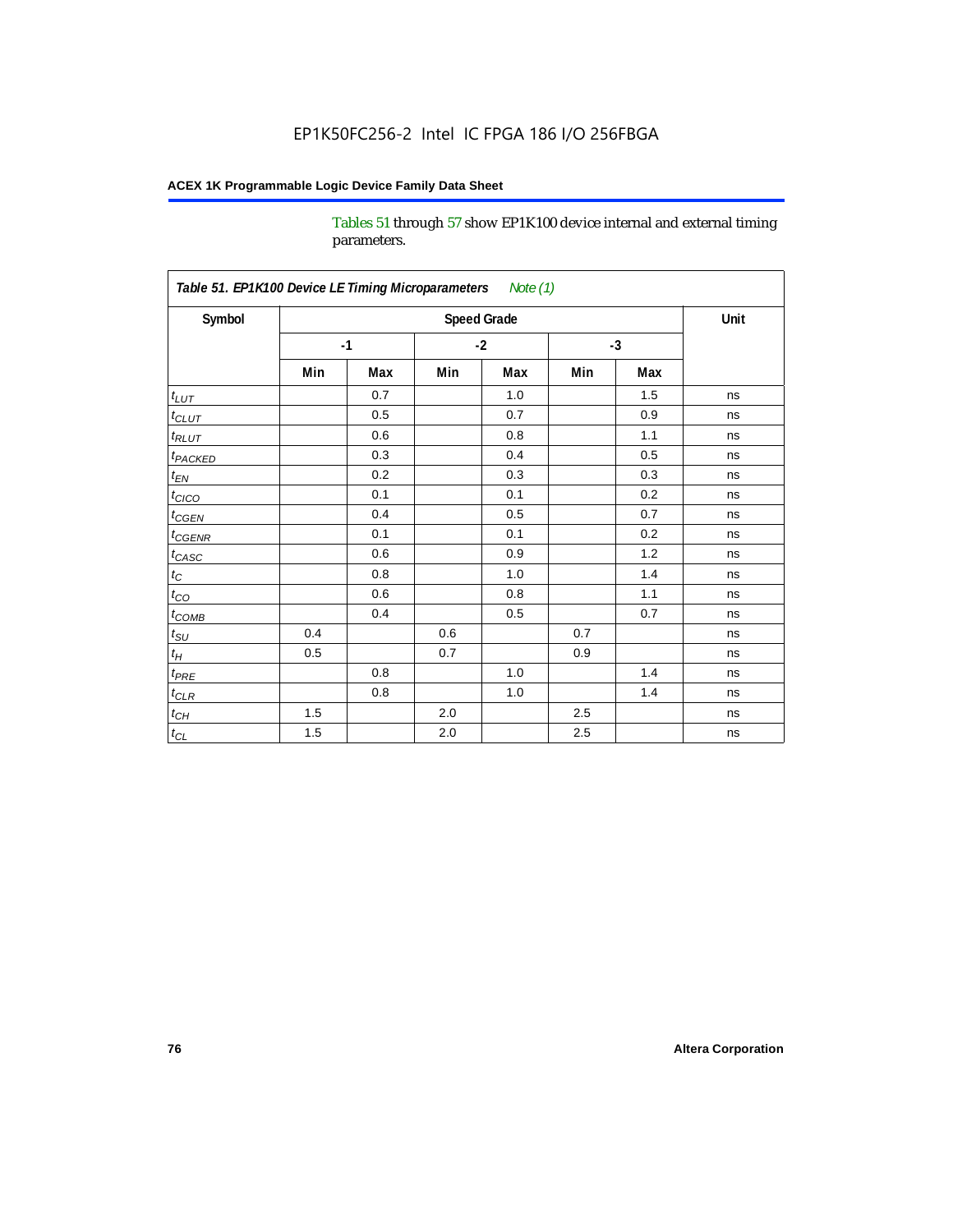| Table 52. EP1K100 Device IOE Timing Microparameters<br>Note (1) |      |     |      |                    |      |     |      |  |  |  |
|-----------------------------------------------------------------|------|-----|------|--------------------|------|-----|------|--|--|--|
| Symbol                                                          |      |     |      | <b>Speed Grade</b> |      |     | Unit |  |  |  |
|                                                                 | $-1$ |     | $-2$ |                    | $-3$ |     |      |  |  |  |
|                                                                 | Min  | Max | Min  | Max                | Min  | Max |      |  |  |  |
| t <sub>IOD</sub>                                                |      | 1.7 |      | 2.0                |      | 2.6 | ns   |  |  |  |
| $t_{\text{loc}}$                                                |      | 0.0 |      | 0.0                |      | 0.0 | ns   |  |  |  |
| $t_{IOCO}$                                                      |      | 1.4 |      | 1.6                |      | 2.1 | ns   |  |  |  |
| $t_{IOCOMB}$                                                    |      | 0.5 |      | 0.7                |      | 0.9 | ns   |  |  |  |
| $t_{IOSU}$                                                      | 0.8  |     | 1.0  |                    | 1.3  |     | ns   |  |  |  |
| $t_{IOH}$                                                       | 0.7  |     | 0.9  |                    | 1.2  |     | ns   |  |  |  |
| $t_{IOCLR}$                                                     |      | 0.5 |      | 0.7                |      | 0.9 | ns   |  |  |  |
| $t_{OD1}$                                                       |      | 3.0 |      | 4.2                |      | 5.6 | ns   |  |  |  |
| $t_{OD2}$                                                       |      | 3.0 |      | 4.2                |      | 5.6 | ns   |  |  |  |
| $t_{OD3}$                                                       |      | 4.0 |      | 5.5                |      | 7.3 | ns   |  |  |  |
| $t_{XZ}$                                                        |      | 3.5 |      | 4.6                |      | 6.1 | ns   |  |  |  |
| $t_{ZX1}$                                                       |      | 3.5 |      | 4.6                |      | 6.1 | ns   |  |  |  |
| $t_{ZX2}$                                                       |      | 3.5 |      | 4.6                |      | 6.1 | ns   |  |  |  |
| $t_{ZX3}$                                                       |      | 4.5 |      | 5.9                |      | 7.8 | ns   |  |  |  |
| $t_{INREG}$                                                     |      | 2.0 |      | 2.6                |      | 3.5 | ns   |  |  |  |
| $t_{IOFD}$                                                      |      | 0.5 |      | 0.8                |      | 1.2 | ns   |  |  |  |
| $t_{INCOMB}$                                                    |      | 0.5 |      | 0.8                |      | 1.2 | ns   |  |  |  |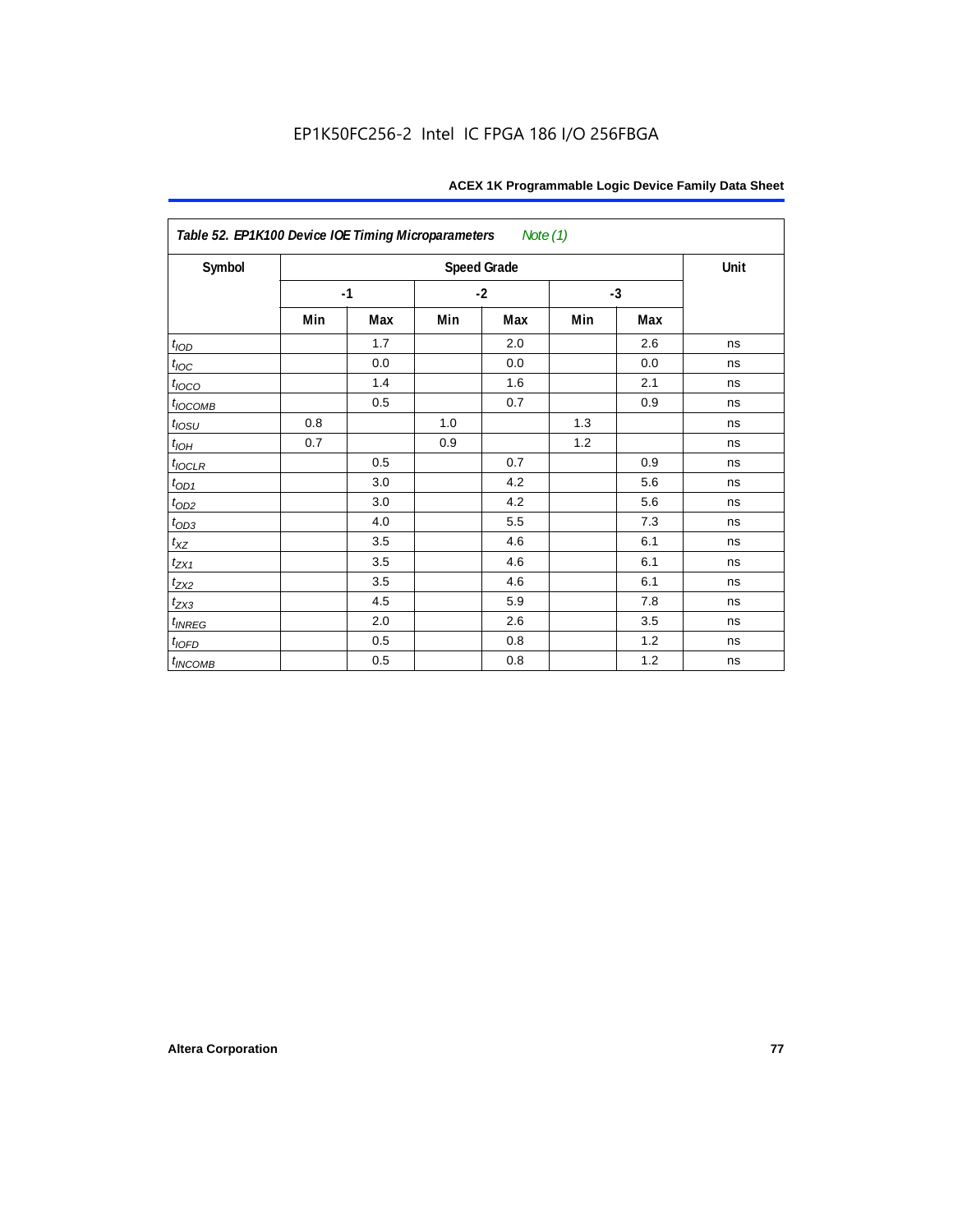| Symbol                 |     |      |     | <b>Speed Grade</b> |     |      | Unit |
|------------------------|-----|------|-----|--------------------|-----|------|------|
|                        |     | $-1$ |     | $-2$               |     | $-3$ |      |
|                        | Min | Max  | Min | Max                | Min | Max  |      |
| <sup>t</sup> EABDATA1  |     | 1.5  |     | 2.0                |     | 2.6  | ns   |
| <sup>t</sup> EABDATA1  |     | 0.0  |     | 0.0                |     | 0.0  | ns   |
| t <sub>EABWE1</sub>    |     | 1.5  |     | 2.0                |     | 2.6  | ns   |
| t <sub>EABWE2</sub>    |     | 0.3  |     | 0.4                |     | 0.5  | ns   |
| <sup>t</sup> EABRE1    |     | 0.3  |     | 0.4                |     | 0.5  | ns   |
| t <sub>EABRE2</sub>    |     | 0.0  |     | 0.0                |     | 0.0  | ns   |
| t <sub>EABCLK</sub>    |     | 0.0  |     | 0.0                |     | 0.0  | ns   |
| $t_{EABCO}$            |     | 0.3  |     | 0.4                |     | 0.5  | ns   |
| <sup>t</sup> EABBYPASS |     | 0.1  |     | 0.1                |     | 0.2  | ns   |
| t <sub>EABSU</sub>     | 0.8 |      | 1.0 |                    | 1.4 |      | ns   |
| t <sub>EABH</sub>      | 0.1 |      | 0.1 |                    | 0.2 |      | ns   |
| $t_{EABCLR}$           | 0.3 |      | 0.4 |                    | 0.5 |      | ns   |
| $t_{AA}$               |     | 4.0  |     | 5.1                |     | 6.6  | ns   |
| $t_{\mathit{WP}}$      | 2.7 |      | 3.5 |                    | 4.7 |      | ns   |
| $t_{RP}$               | 1.0 |      | 1.3 |                    | 1.7 |      | ns   |
| $t_{WDSU}$             | 1.0 |      | 1.3 |                    | 1.7 |      | ns   |
| $t_{WDH}$              | 0.2 |      | 0.2 |                    | 0.3 |      | ns   |
| $t_{WASU}$             | 1.6 |      | 2.1 |                    | 2.8 |      | ns   |
| $t_{WAH}$              | 1.6 |      | 2.1 |                    | 2.8 |      | ns   |
| $t_{RASU}$             | 3.0 |      | 3.9 |                    | 5.2 |      | ns   |
| $t_{RAH}$              | 0.1 |      | 0.1 |                    | 0.2 |      | ns   |
| $t_{WO}$               |     | 1.5  |     | 2.0                |     | 2.6  | ns   |
| $t_{DD}$               |     | 1.5  |     | 2.0                |     | 2.6  | ns   |
| <b><i>EABOUT</i></b>   |     | 0.2  |     | 0.3                |     | 0.3  | ns   |
| $t_{EABCH}$            | 1.5 |      | 2.0 |                    | 2.5 |      | ns   |
| $t_{EABCL}$            | 2.7 |      | 3.5 |                    | 4.7 |      | ns   |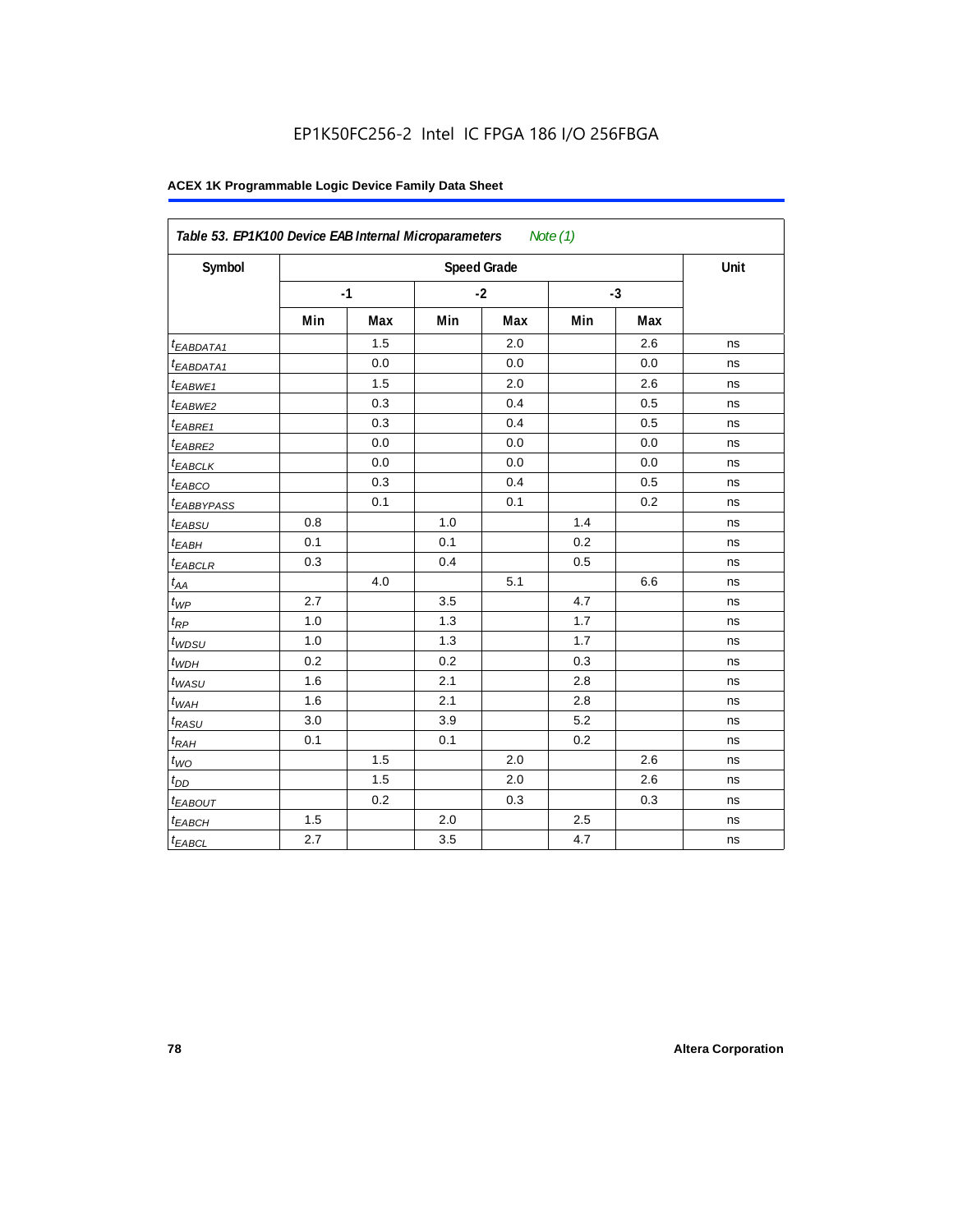| Table 54. EP1K100 Device EAB Internal Timing Macroparameters<br>Note $(1)$ |     |      |     |                    |      |      |      |  |  |  |
|----------------------------------------------------------------------------|-----|------|-----|--------------------|------|------|------|--|--|--|
| Symbol                                                                     |     |      |     | <b>Speed Grade</b> |      |      | Unit |  |  |  |
|                                                                            |     | $-1$ |     | $-2$               |      | $-3$ |      |  |  |  |
|                                                                            | Min | Max  | Min | Max                | Min  | Max  |      |  |  |  |
| $t_{EABA}$                                                                 |     | 5.9  |     | 7.6                |      | 9.9  | ns   |  |  |  |
| <sup>t</sup> EABRCOMB                                                      | 5.9 |      | 7.6 |                    | 9.9  |      | ns   |  |  |  |
| <i>EABRCREG</i>                                                            | 5.1 |      | 6.5 |                    | 8.5  |      | ns   |  |  |  |
| $t_{EABWP}$                                                                | 2.7 |      | 3.5 |                    | 4.7  |      | ns   |  |  |  |
| <sup>t</sup> ЕАВWСОМВ                                                      | 5.9 |      | 7.7 |                    | 10.3 |      | ns   |  |  |  |
| t <sub>EABWCREG</sub>                                                      | 5.4 |      | 7.0 |                    | 9.4  |      | ns   |  |  |  |
| $t_{EABDD}$                                                                |     | 3.4  |     | 4.5                |      | 5.9  | ns   |  |  |  |
| <i>EABDATACO</i>                                                           |     | 0.5  |     | 0.7                |      | 0.8  | ns   |  |  |  |
| t <sub>eabdatasu</sub>                                                     | 0.8 |      | 1.0 |                    | 1.4  |      | ns   |  |  |  |
| <sup>t</sup> EABDATAH                                                      | 0.1 |      | 0.1 |                    | 0.2  |      | ns   |  |  |  |
| t <sub>EABWESU</sub>                                                       | 1.1 |      | 1.4 |                    | 1.9  |      | ns   |  |  |  |
| t <sub>EABWEH</sub>                                                        | 0.0 |      | 0.0 |                    | 0.0  |      | ns   |  |  |  |
| t <sub>EABWDSU</sub>                                                       | 1.0 |      | 1.3 |                    | 1.7  |      | ns   |  |  |  |
| <sup>t</sup> EABWDH                                                        | 0.2 |      | 0.2 |                    | 0.3  |      | ns   |  |  |  |
| <sup>t</sup> EABWASU                                                       | 4.1 |      | 5.2 |                    | 6.8  |      | ns   |  |  |  |
| t <sub>EABWAH</sub>                                                        | 0.0 |      | 0.0 |                    | 0.0  |      | ns   |  |  |  |
| $t_{EABWO}$                                                                |     | 3.4  |     | 4.5                |      | 5.9  | ns   |  |  |  |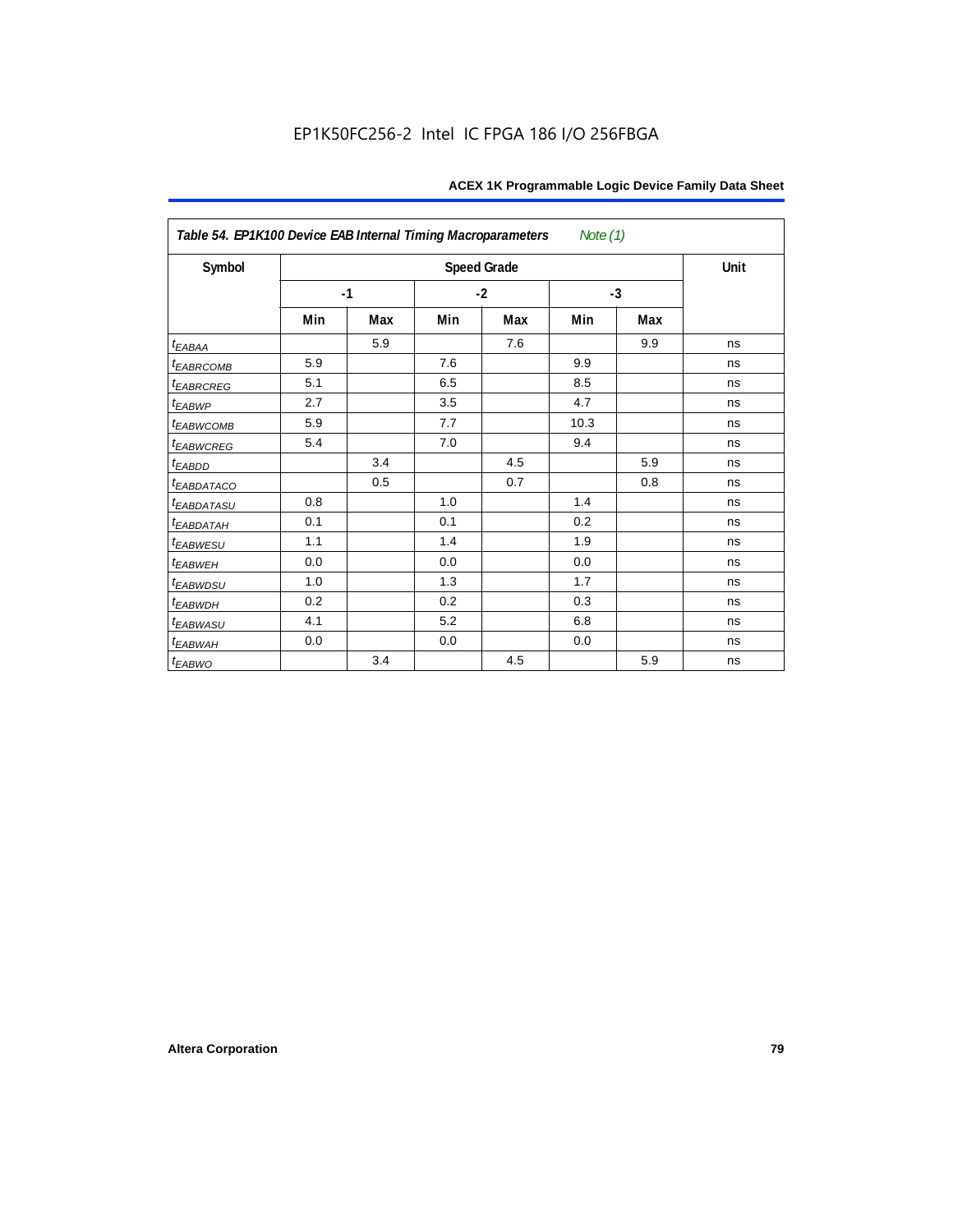| Table 55. EP1K100 Device Interconnect Timing Microparameters<br>Note (1) |      |                    |      |     |      |     |    |  |  |  |
|--------------------------------------------------------------------------|------|--------------------|------|-----|------|-----|----|--|--|--|
| Symbol                                                                   |      | <b>Speed Grade</b> |      |     |      |     |    |  |  |  |
|                                                                          | $-1$ |                    | $-2$ |     | $-3$ |     |    |  |  |  |
|                                                                          | Min  | Max                | Min  | Max | Min  | Max |    |  |  |  |
| <i>t<sub>DIN2IOE</sub></i>                                               |      | 3.1                |      | 3.6 |      | 4.4 | ns |  |  |  |
| <sup>t</sup> DIN2LE                                                      |      | 0.3                |      | 0.4 |      | 0.5 | ns |  |  |  |
| <sup>t</sup> DIN2DATA                                                    |      | 1.6                |      | 1.8 |      | 2.0 | ns |  |  |  |
| <sup>t</sup> DCLK2IOE                                                    |      | 0.8                |      | 1.1 |      | 1.4 | ns |  |  |  |
| <sup>t</sup> DCLK2LE                                                     |      | 0.3                |      | 0.4 |      | 0.5 | ns |  |  |  |
| <sup>t</sup> SAMELAB                                                     |      | 0.1                |      | 0.1 |      | 0.2 | ns |  |  |  |
| <sup>t</sup> SAMEROW                                                     |      | 1.5                |      | 2.5 |      | 3.4 | ns |  |  |  |
| <sup>t</sup> SAMECOLUMN                                                  |      | 0.4                |      | 1.0 |      | 1.6 | ns |  |  |  |
| <i>t<sub>DIFFROW</sub></i>                                               |      | 1.9                |      | 3.5 |      | 5.0 | ns |  |  |  |
| <sup>t</sup> TWOROWS                                                     |      | 3.4                |      | 6.0 |      | 8.4 | ns |  |  |  |
| <sup>t</sup> LEPERIPH                                                    |      | 4.3                |      | 5.4 |      | 6.5 | ns |  |  |  |
| <sup>t</sup> LABCARRY                                                    |      | 0.5                |      | 0.7 |      | 0.9 | ns |  |  |  |
| <sup>t</sup> LABCASC                                                     |      | 0.8                |      | 1.0 |      | 1.4 | ns |  |  |  |

| Table 56. EP1K100 External Timing Parameters Notes (1), (2) |     |      |     |                    |      |      |      |  |  |  |  |
|-------------------------------------------------------------|-----|------|-----|--------------------|------|------|------|--|--|--|--|
| Symbol                                                      |     |      |     | <b>Speed Grade</b> |      |      | Unit |  |  |  |  |
|                                                             |     | $-1$ |     | $-2$               | $-3$ |      |      |  |  |  |  |
|                                                             | Min | Max  | Min | Max                | Min  | Max  |      |  |  |  |  |
| t <sub>DRR</sub>                                            |     | 9.0  |     | 12.0               |      | 16.0 | ns   |  |  |  |  |
| $t_{INSU}$ (3)                                              | 2.0 |      | 2.5 |                    | 3.3  |      | ns   |  |  |  |  |
| $t_{INH}$ (3)                                               | 0.0 |      | 0.0 |                    | 0.0  |      | ns   |  |  |  |  |
| $t_{OUTCO}$ (3)                                             | 2.0 | 5.2  | 2.0 | 6.9                | 2.0  | 9.1  | ns   |  |  |  |  |
| $t_{INSU}$ (4)                                              | 2.0 |      | 2.2 |                    |      |      | ns   |  |  |  |  |
| $t_{INH}$ (4)                                               | 0.0 |      | 0.0 |                    |      |      | ns   |  |  |  |  |
| toutco $(4)$                                                | 0.5 | 3.0  | 0.5 | 4.6                |      |      | ns   |  |  |  |  |
| t <sub>PCISU</sub>                                          | 3.0 |      | 6.2 |                    |      |      | ns   |  |  |  |  |
| t <sub>PCIH</sub>                                           | 0.0 |      | 0.0 |                    | -    |      | ns   |  |  |  |  |
| t <sub>PCICO</sub>                                          | 2.0 | 6.0  | 2.0 | 6.9                |      |      | ns   |  |  |  |  |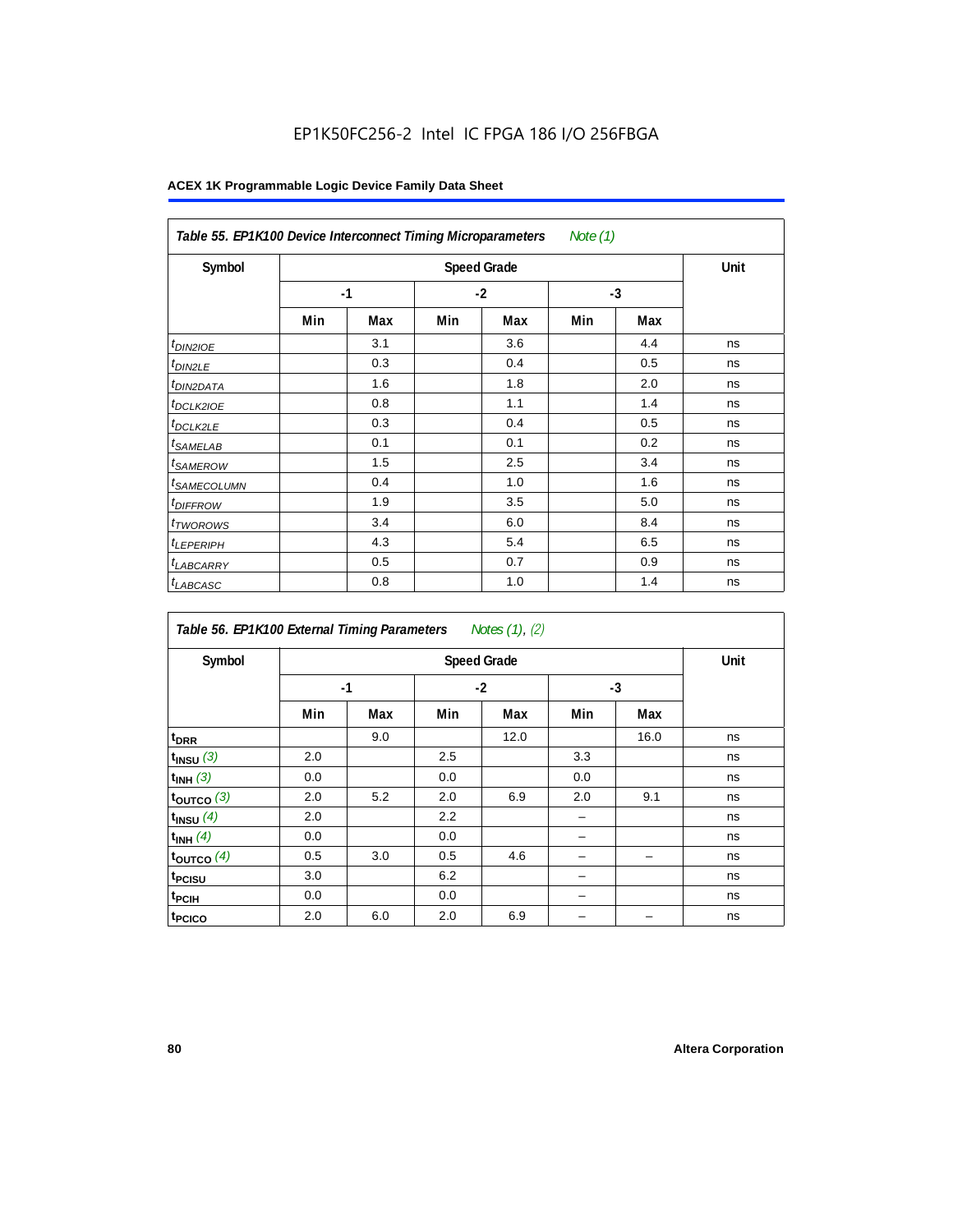| Notes $(1)$ , $(2)$<br>Table 57. EP1K100 External Bidirectional Timing Parameters |                    |     |      |     |      |      |    |
|-----------------------------------------------------------------------------------|--------------------|-----|------|-----|------|------|----|
| Symbol                                                                            | <b>Speed Grade</b> |     |      |     |      | Unit |    |
|                                                                                   | $-1$               |     | $-2$ |     | $-3$ |      |    |
|                                                                                   | Min                | Max | Min  | Max | Min  | Max  |    |
| $t_{INSUBIDIR}$ (3)                                                               | 1.7                |     | 2.5  |     | 3.3  |      | ns |
| $t_{INHBIDIR}$ (3)                                                                | 0.0                |     | 0.0  |     | 0.0  |      | ns |
| $t_{INSUBIDIR}$ (4)                                                               | 2.0                |     | 2.8  |     |      |      | ns |
| $t_{INHBIDIR}$ (4)                                                                | 0.0                |     | 0.0  |     |      |      | ns |
| $t_{\text{OUTCOBIDIR}}(3)$                                                        | 2.0                | 5.2 | 2.0  | 6.9 | 2.0  | 9.1  | ns |
| $\mathsf{t}_{\mathsf{XZBIDIR}}$ (3)                                               |                    | 5.6 |      | 7.5 |      | 10.1 | ns |
| $t_{ZXBIDIR}$ (3)                                                                 |                    | 5.6 |      | 7.5 |      | 10.1 | ns |
| $t_{\text{OUTC}OBIDIR}$ (4)                                                       | 0.5                | 3.0 | 0.5  | 4.6 |      |      | ns |
| $t_{XZBIDIR}$ (4)                                                                 |                    | 4.6 |      | 6.5 |      |      | ns |
| $t_{ZXBIDIR}$ (4)                                                                 |                    | 4.6 |      | 6.5 |      |      | ns |

## *Notes to tables:*<br>(1) All timing p

(1) All timing parameters are described in Tables 22 through  $29$  in this data sheet.<br>(2) These parameters are specified by characterization.

(2) These parameters are specified by characterization.<br>(3) This parameter is measured without the use of the C

(3) This parameter is measured without the use of the ClockLock or ClockBoost circuits.<br>(4) This parameter is measured with the use of the ClockLock or ClockBoost circuits.

This parameter is measured with the use of the ClockLock or ClockBoost circuits.

## **Power Consumption**

The supply power (P) for ACEX 1K devices can be calculated with the following equation:

 $P = P_{INT} + P_{IO} = (I_{CCSTANDBY} + I_{CCACTIVE}) \times V_{CC} + P_{IO}$ 

The I<sub>CCACTIVE</sub> value depends on the switching frequency and the application logic. This value is calculated based on the amount of current that each LE typically consumes. The  $P_{IO}$  value, which depends on the device output load characteristics and switching frequency, can be calculated using the guidelines given in *Application Note 74 (Evaluating Power for Altera Devices)*.

**1 Compared to the rest of the device, the embedded array** consumes a negligible amount of power. Therefore, the embedded array can be ignored when calculating supply current.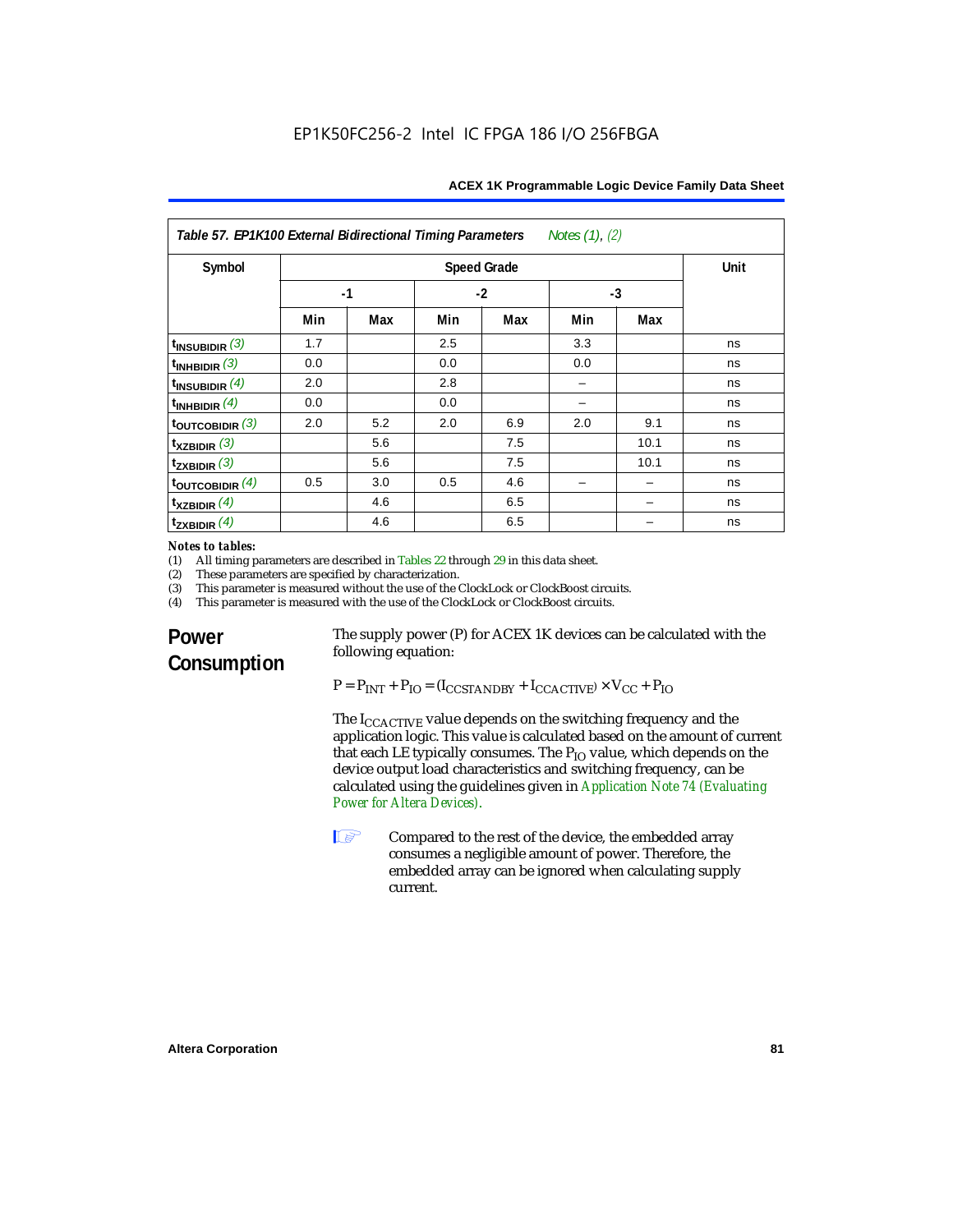The  $I_{CCACTIVE}$  value can be calculated with the following equation:

 $I_{\text{CCACTIVE}} = K \times f_{\text{MAX}} \times N \times \text{tog}_{\text{LC}} (\mu A)$ 

Where:

| $f_{MAX}$  | $=$     | Maximum operating frequency in MHz            |
|------------|---------|-----------------------------------------------|
| N          | $=$ $-$ | Total number of LEs used in the device        |
| $log_{LC}$ | $=$     | Average percent of LEs toggling at each clock |
|            |         | (typically $12.5\%$ )                         |
| K          |         | $=$ Constant                                  |

Table 58 provides the constant (K) values for ACEX 1K devices.

| Table 58. ACEX 1K Constant Values |         |  |
|-----------------------------------|---------|--|
| <b>Device</b>                     | K Value |  |
| EP1K10                            | 4.5     |  |
| EP1K30                            | 4.5     |  |
| EP1K50                            | 4.5     |  |
| EP1K100                           | 4.5     |  |

This supply power calculation provides an  $I_{CC}$  estimate based on typical conditions with no output load. The actual  $I_{CC}$  should be verified during operation because this measurement is sensitive to the actual pattern in the device and the environmental operating conditions.

To better reflect actual designs, the power model (and the constant K in the power calculation equations) for continuous interconnect ACEX 1K devices assumes that LEs drive FastTrack Interconnect channels. In contrast, the power model of segmented FPGAs assumes that all LEs drive only one short interconnect segment. This assumption may lead to inaccurate results when compared to measured power consumption for actual designs in segmented FPGAs.

Figure 31 shows the relationship between the current and operating frequency of ACEX 1K devices. For information on other ACEX 1K devices, contact Altera Applications at (800) 800-EPLD.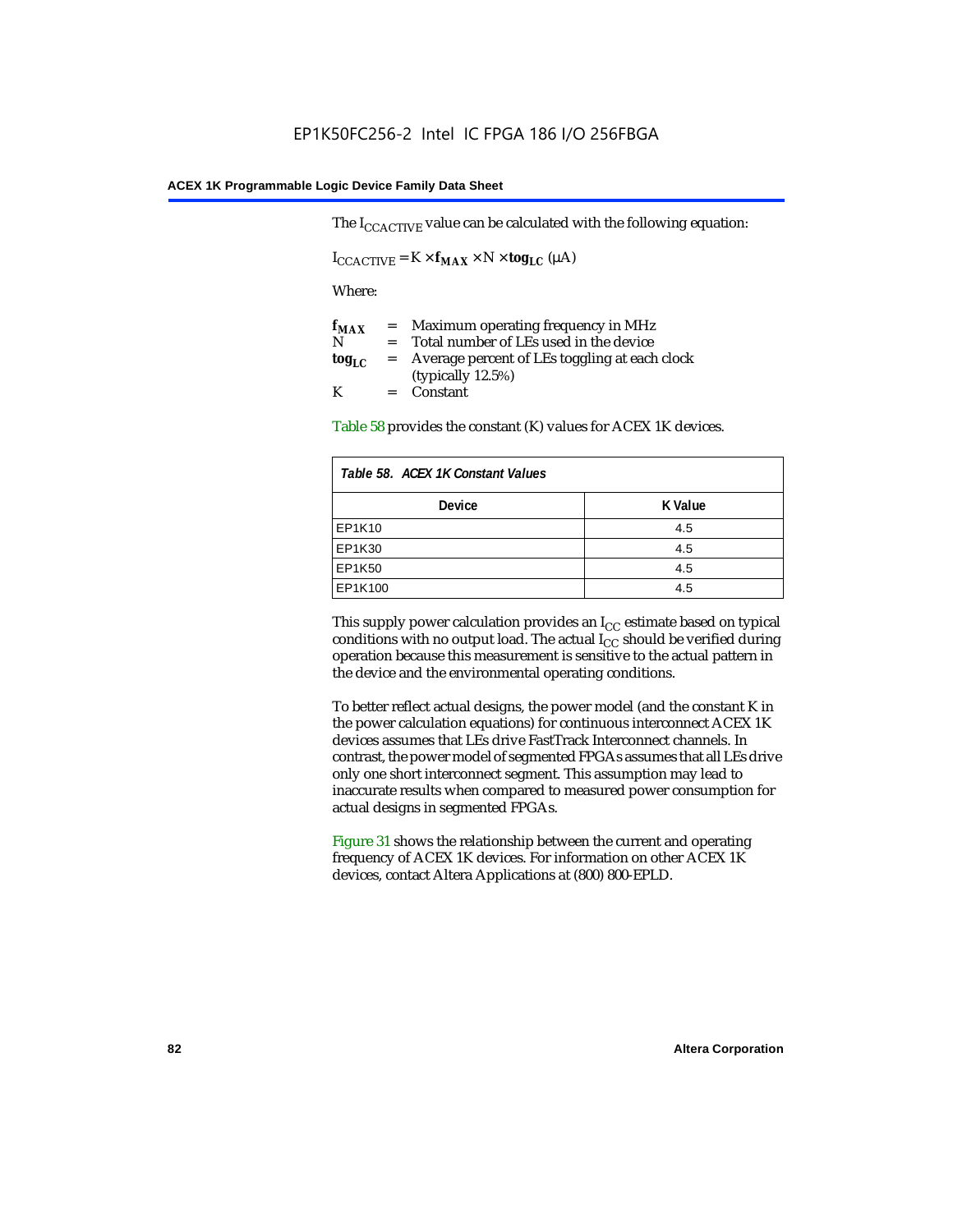



#### *Figure 31. ACEX 1K I<sub>CCACTIVE</sub> vs. Operating Frequency*

## **Configuration & Operation**

The ACEX 1K architecture supports several configuration schemes. This section summarizes the device operating modes and available device configuration schemes.

#### **Operating Modes**

The ACEX 1K architecture uses SRAM configuration elements that require configuration data to be loaded every time the circuit powers up. The process of physically loading the SRAM data into the device is called *configuration*. Before configuration, as  $V_{CC}$  rises, the device initiates a Power-On Reset (POR). This POR event clears the device and prepares it for configuration. The ACEX 1K POR time does not exceed 50 µs.

**1** When configuring with a configuration device, refer to the relevant configuration device data sheet for POR timing information.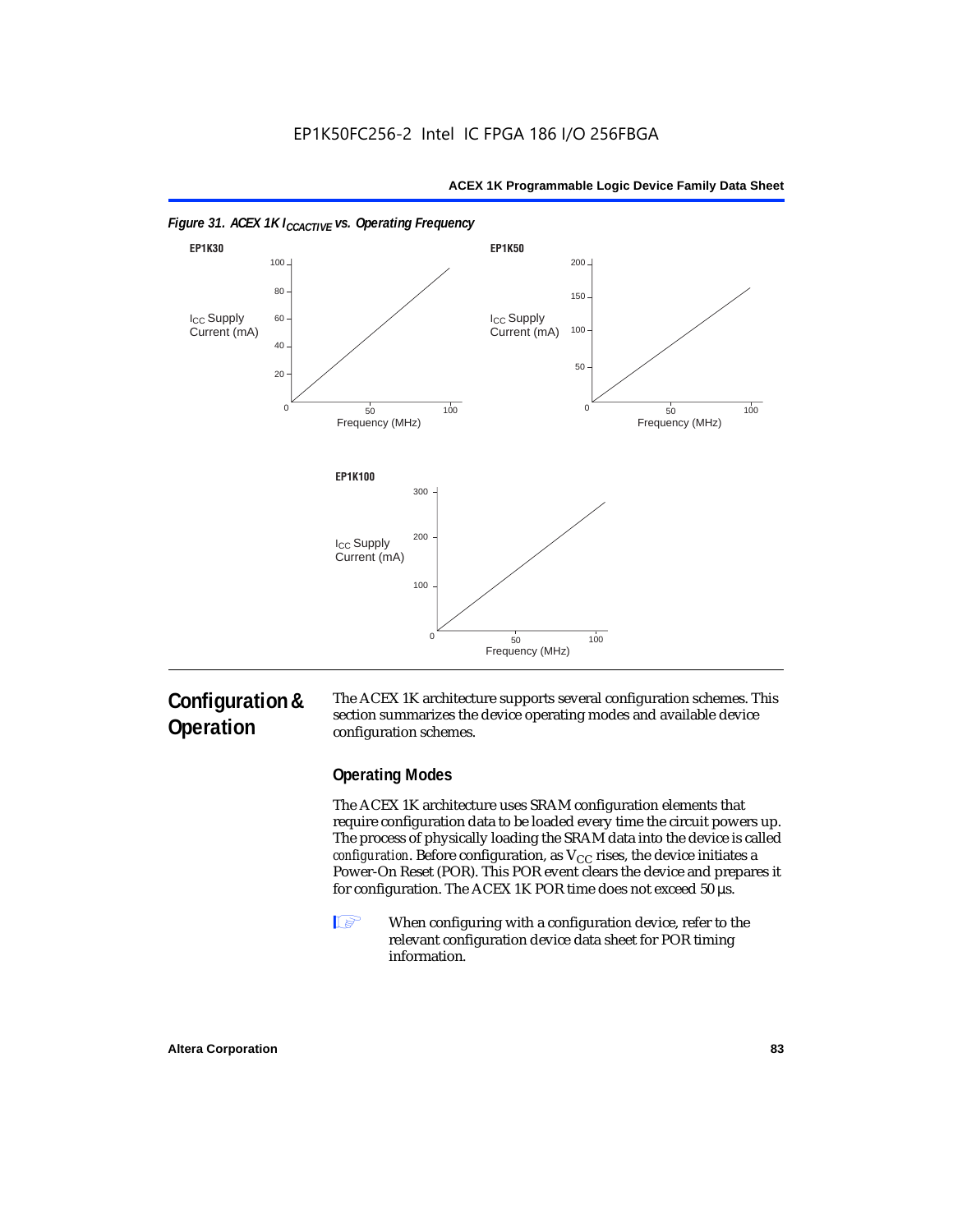During initialization, which occurs immediately after configuration, the device resets registers, enables I/O pins, and begins to operate as a logic device. Before and during configuration, all I/O pins (except dedicated inputs, clock, or configuration pins) are pulled high by a weak pull-up resistor. Together, the configuration and initialization processes are called *command mode*; normal device operation is called *user mode*.

SRAM configuration elements allow ACEX 1K devices to be reconfigured in-circuit by loading new configuration data into the device. Real-time reconfiguration is performed by forcing the device into command mode with a device pin, loading different configuration data, re-initializing the device, and resuming user-mode operation. The entire reconfiguration process requires less than 40 ms and can be used to reconfigure an entire system dynamically. In-field upgrades can be performed by distributing new configuration files.

## **Configuration Schemes**

The configuration data for an ACEX 1K device can be loaded with one of five configuration schemes (see Table 59), chosen on the basis of the target application. An EPC16, EPC2, EPC1, or EPC1441 configuration device, intelligent controller, or the JTAG port can be used to control the configuration of a ACEX 1K device, allowing automatic configuration on system power-up.

Multiple ACEX 1K devices can be configured in any of the five configuration schemes by connecting the configuration enable (nCE) and configuration enable output (nCEO) pins on each device. Additional APEX 20K, APEX 20KE, FLEX 10K, FLEX 10KA, FLEX 10KE, ACEX 1K, and FLEX 6000 devices can be configured in the same serial chain.

| Table 59. Data Sources for ACEX 1K Configuration |                                                                                                     |  |
|--------------------------------------------------|-----------------------------------------------------------------------------------------------------|--|
| <b>Configuration Scheme</b>                      | Data Source                                                                                         |  |
| Configuration device                             | EPC16, EPC2, EPC1, or EPC1441 configuration device                                                  |  |
| Passive serial (PS)                              | BitBlaster or ByteBlasterMV download cables, or serial data<br>source                               |  |
| Passive parallel asynchronous (PPA)              | Parallel data source                                                                                |  |
| Passive parallel synchronous (PPS)               | Parallel data source                                                                                |  |
| <b>JTAG</b>                                      | BitBlaster or ByteBlasterMV download cables, or<br>microprocessor with a Jam STAPL File or JBC File |  |

## **Device Pin-Outs**

See the Altera web site (**http://www.altera.com**) or the *Altera Documentation Library* for pin-out information.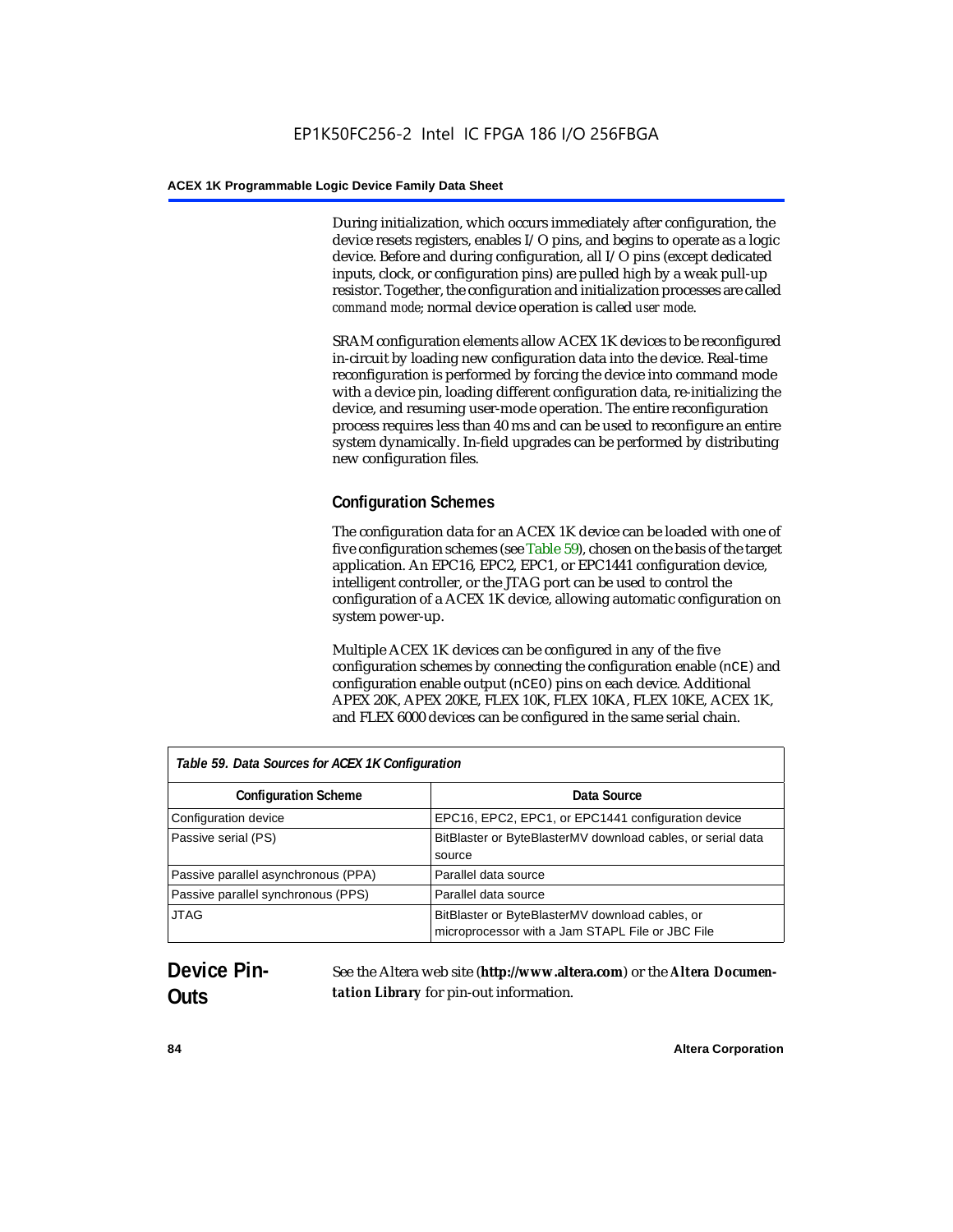| <b>Revision</b><br><b>History</b> | The information contained in the ACEX 1K Programmable Logic Device<br>Family Data Sheet version 3.4 supersedes information published in<br>previous versions. |  |  |
|-----------------------------------|---------------------------------------------------------------------------------------------------------------------------------------------------------------|--|--|
|                                   | The following changes were made to the ACEX 1K Programmable Logic<br>Device Family Data Sheet version 3.4: added extended temperature<br>support.             |  |  |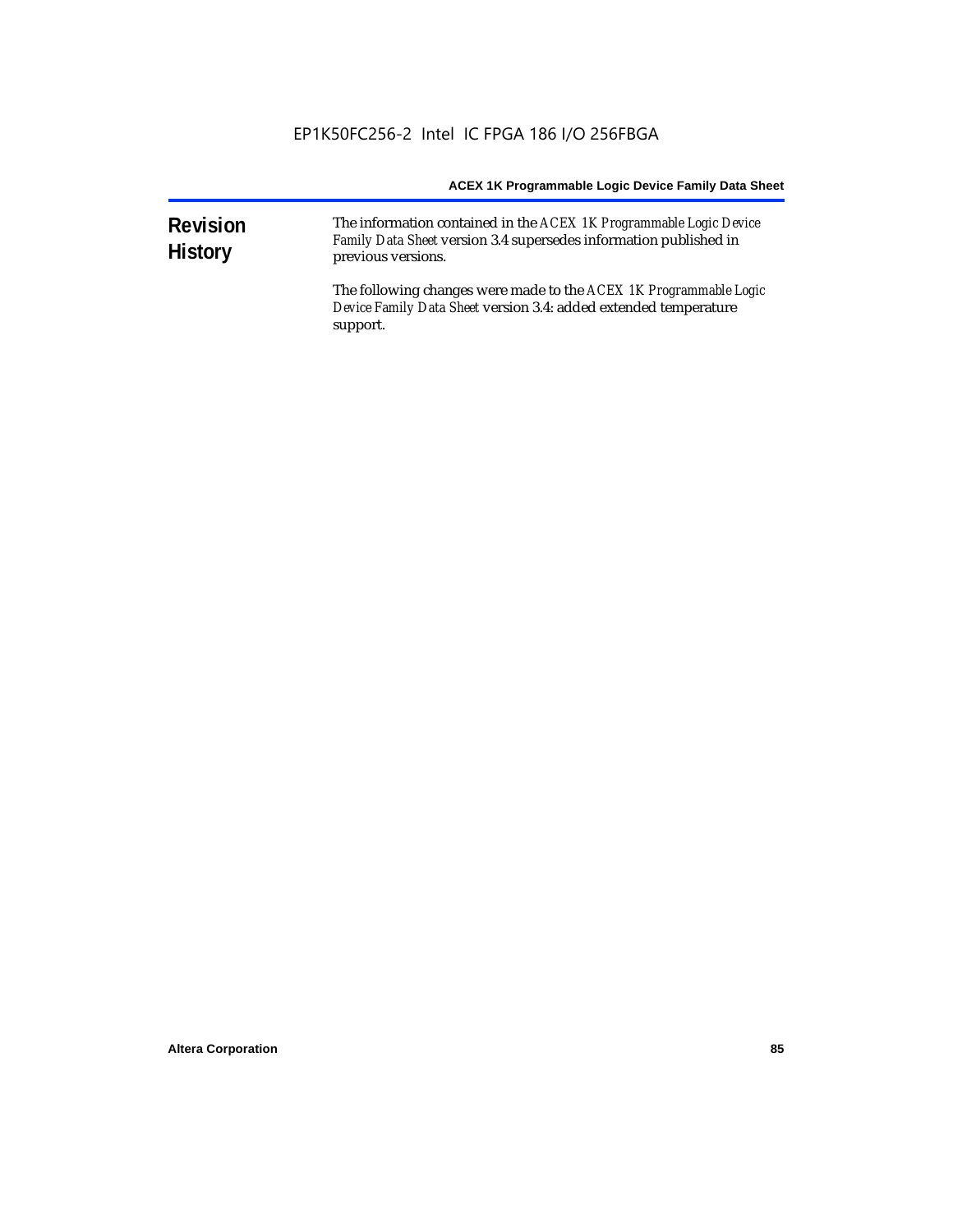

101 Innovation Drive San Jose, CA 95134 (408) 544-7000 www.altera.com Applications Hotline: (800) 800-EPLD Literature Services: lit\_req@altera.com

Copyright © 2003 Altera Corporation. All rights reserved. Altera, The Programmable Solutions Company, the stylized Altera logo, specific device designations, and all other words and logos that are identified as trademarks and/or service marks are, unless noted otherwise, the trademarks and service marks of Altera Corporation in the U.S. and other countries. All other product or service names are the property of their respective holders. Altera products are protected under numerous U.S. and foreign patents and pending applications, maskwork rights, and copyrights. Altera warrants performance of its semiconductor products to current specifications in accordance with Altera's standard warranty, but reserves the right to make changes to any products and services at any time without notice. Altera assumes no responsibility or liability

arising out of the application or use of any information, product, or service described herein except as expressly agreed to in writing by Altera Corporation. Altera customers are advised to obtain the latest version of device specifications before relying on any published information and before placing orders for products or services.



**86 Altera Corporation**